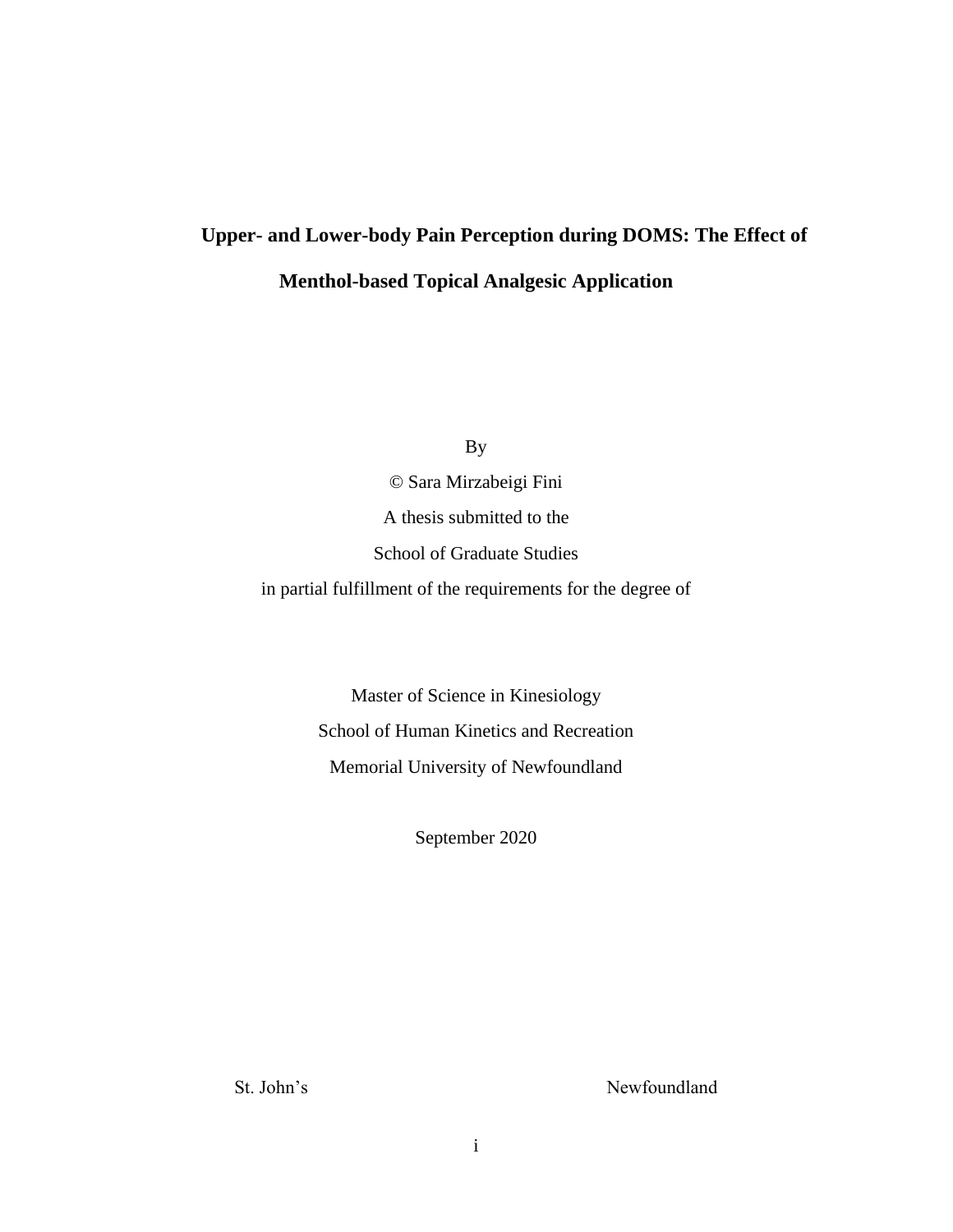#### <span id="page-1-0"></span>**COVID 19 statement.**

As outlined by the School of Graduate Studies, this document will discuss the changes and impacts that the COVID-19 pandemic had on my research. Prior to COVID-19, I had planned to conduct research on changes in muscle EMG and cranks forces when performing upper-body Wingate tests with hands pronated and supinated and cycling in a forward and backward directions. I had ethical approval and all other research related activities completed in order to start my original thesis research. Because I could not get into my lab for a long period of time nor have access to participants, my supervisor and I have decided to change my thesis to a different topic and base it on data that was previously collected. The data is original and has not been published anywhere. I feel that this data set is enough to be worthy of a master's thesis.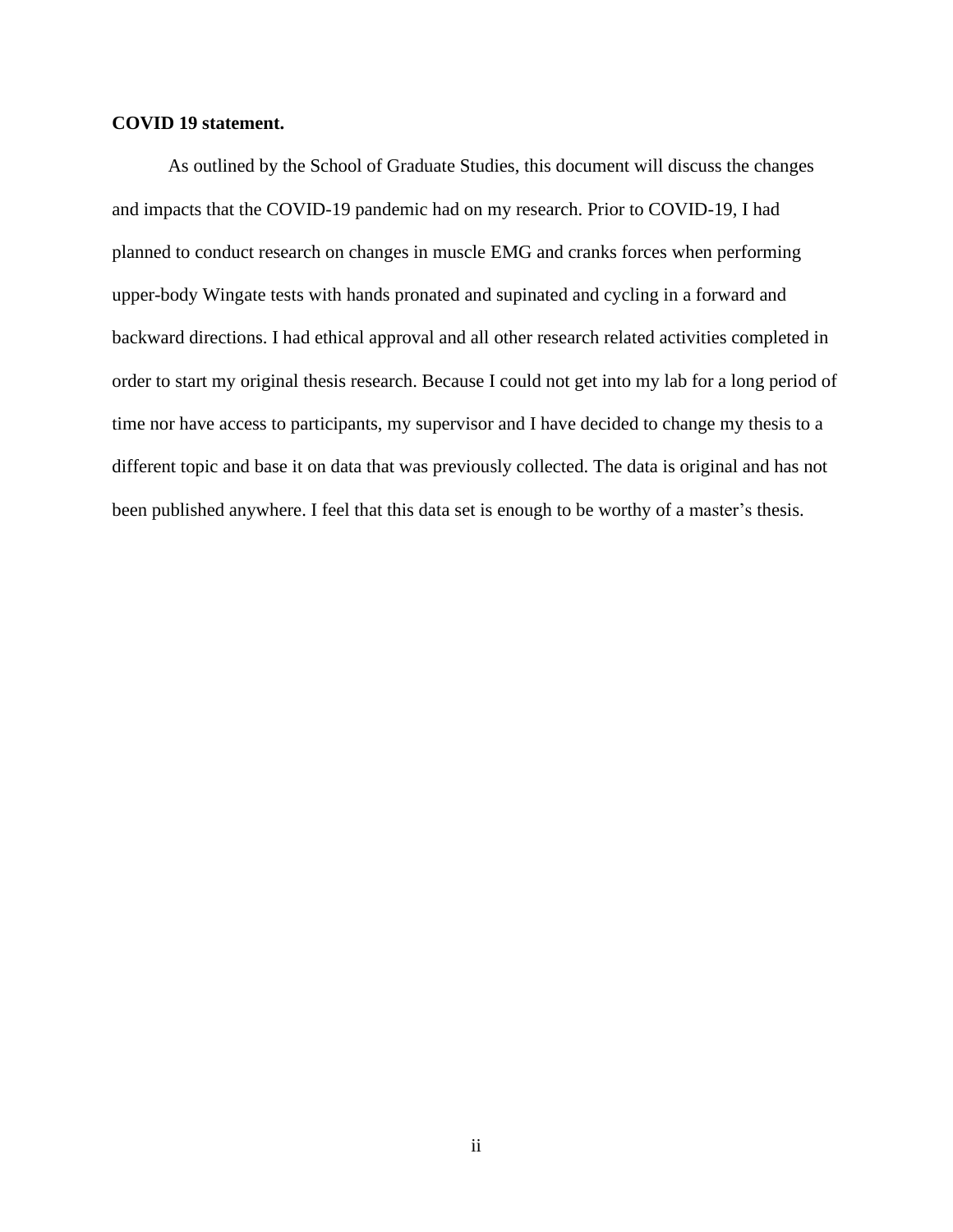# **Abstract**

Menthol-based analgesic gels have been proven to alleviate delayed onset muscle soreness (DOMS) pain perception. The difference in pain pressure threshold (PPT) between the lower vs. upper extremities is not well understood nor is there much research illustrating the effect of the menthol-based analgesic on pain perception between these extremities during DOMS. Thus, the purpose of this study was to compare the upper- and lower-body's responses to pain 48 hours after DOMS induction and following menthol-based analgesic gel application. Fourteen participants were placed into two groups (placebo and experimental) and each performed 5 sets of 10 repetitions of eccentric contractions of the knee extensors and elbow flexors on an isokinetic dynamometer. PPT measurements were taken via a handheld algometer at baseline, immediately after and 48 hours after the DOMS protocol. After 48 hours the PPT was measured prior to and 15 minutes following gel application and every 5 minutes for 45 minutes thereafter. Statistical analysis revealed a significant difference for PPT in both groups between the knee extensors and elbow flexors  $(p<0.001)$ . For experimental group both elbow flexors (48%) and knee extensors (26%) showed a decrease in PPT 48 hours after DOMS, but only the elbow flexors significantly reduced (p=0.018). The application of a menthol-based gel to the elbow flexors increased PPT at 30 minutes after gel application until the end of the test  $(p=0.018)$ . The placebo group showed a significant reduction in their PPT values 48 hours after DOMS in both the elbow flexors (45%) and knee extensors (38%) (p=0.018). Unlike the experimental group the placebo group showed no change in PPT following its application. Pain perception is different in the lower and upper extremities and menthol-based analgesic reduced pain perception during DOMS.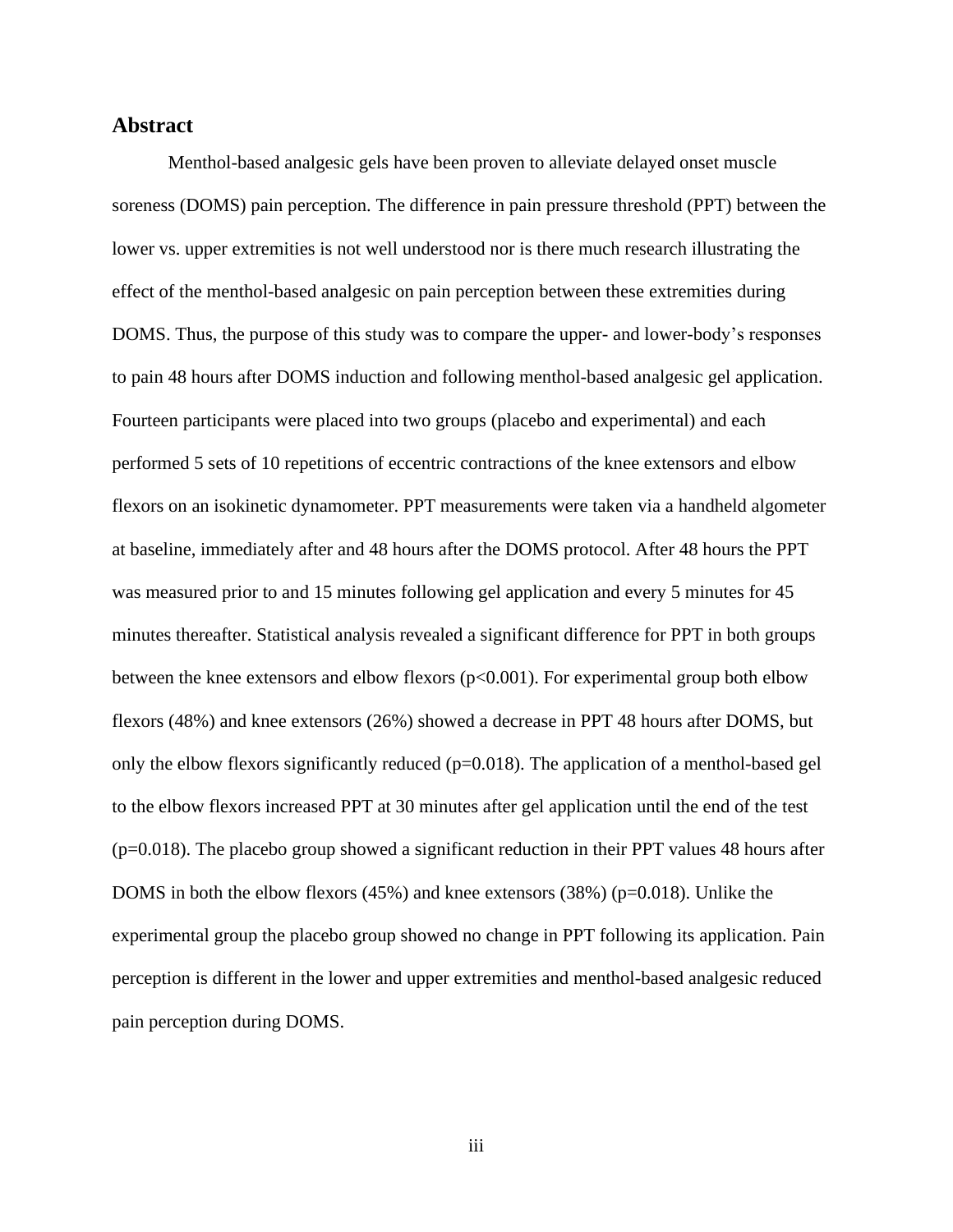#### **Acknowledgements**

<span id="page-3-0"></span>Due to the COVID-19, my thesis project has been completely changed. This thesis project could not have been completed without the help of many others. I would like to briefly acknowledge all the people who were kind enough to aid me in the completion of this thesis.

Firstly, I would like to express my sincere gratitude to my supervisor Dr. Duane Button for his knowledge, patience, and assistance with the creation of this thesis. Without Dr. Button this work would not have been possible, nor would I be where I am standing today.

Secondly, I am greatly thankful to my dearest family members, Nemat, Zahra, Negar, Negin and Mohammad for their countless hours of support, encouragement and their unconditional love me. In addition, I would like to express a special thanks to my best friend and love, Kristopher Lee, who always keeps me motivated and support me throughout my Thesis project. I appreciate your efforts and supports, without you all completing my thesis project would not have been possible.

Thirdly, I would like to thank all those who volunteered their time to participate in this study. You played a very important role.

Last but not least, I would like to thank the faculty of Human Kinetics and Recreation, Memorial University of Newfoundland, specially Dr. Linda Rohr, Dr. Kevin Power, Dr. Angela Loucks-Atkinson and Dr. Shahab Alizadeh for their assistance in knowledge translation in all aspects of my Masters education.

iv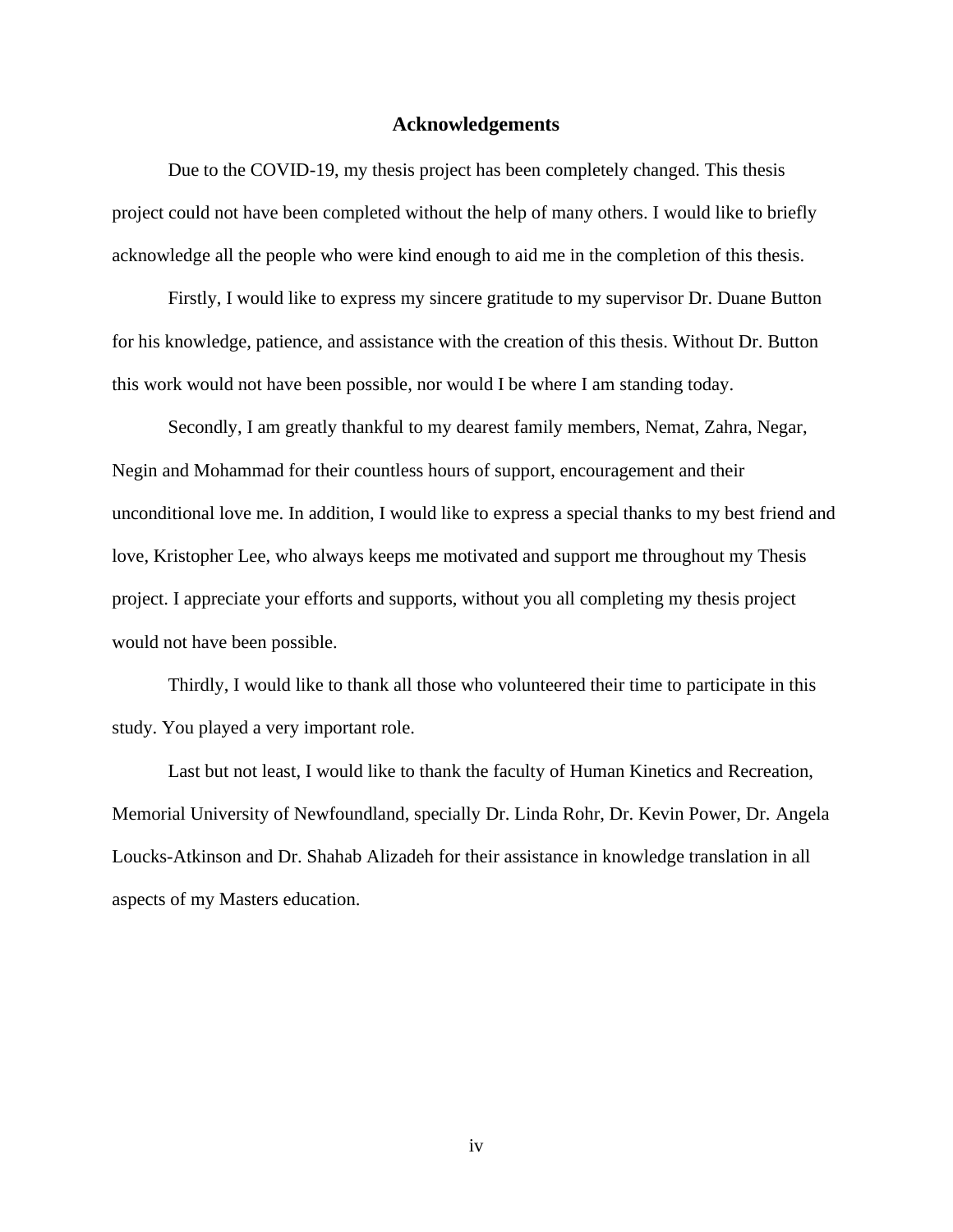| <b>Table of Contents</b> |  |
|--------------------------|--|
|                          |  |
|                          |  |
|                          |  |
|                          |  |
|                          |  |
|                          |  |
|                          |  |
|                          |  |
|                          |  |
|                          |  |
|                          |  |
|                          |  |
|                          |  |
|                          |  |
|                          |  |
|                          |  |
|                          |  |
|                          |  |
|                          |  |
|                          |  |
|                          |  |
|                          |  |
|                          |  |
|                          |  |
|                          |  |
|                          |  |
|                          |  |
|                          |  |
|                          |  |
|                          |  |
|                          |  |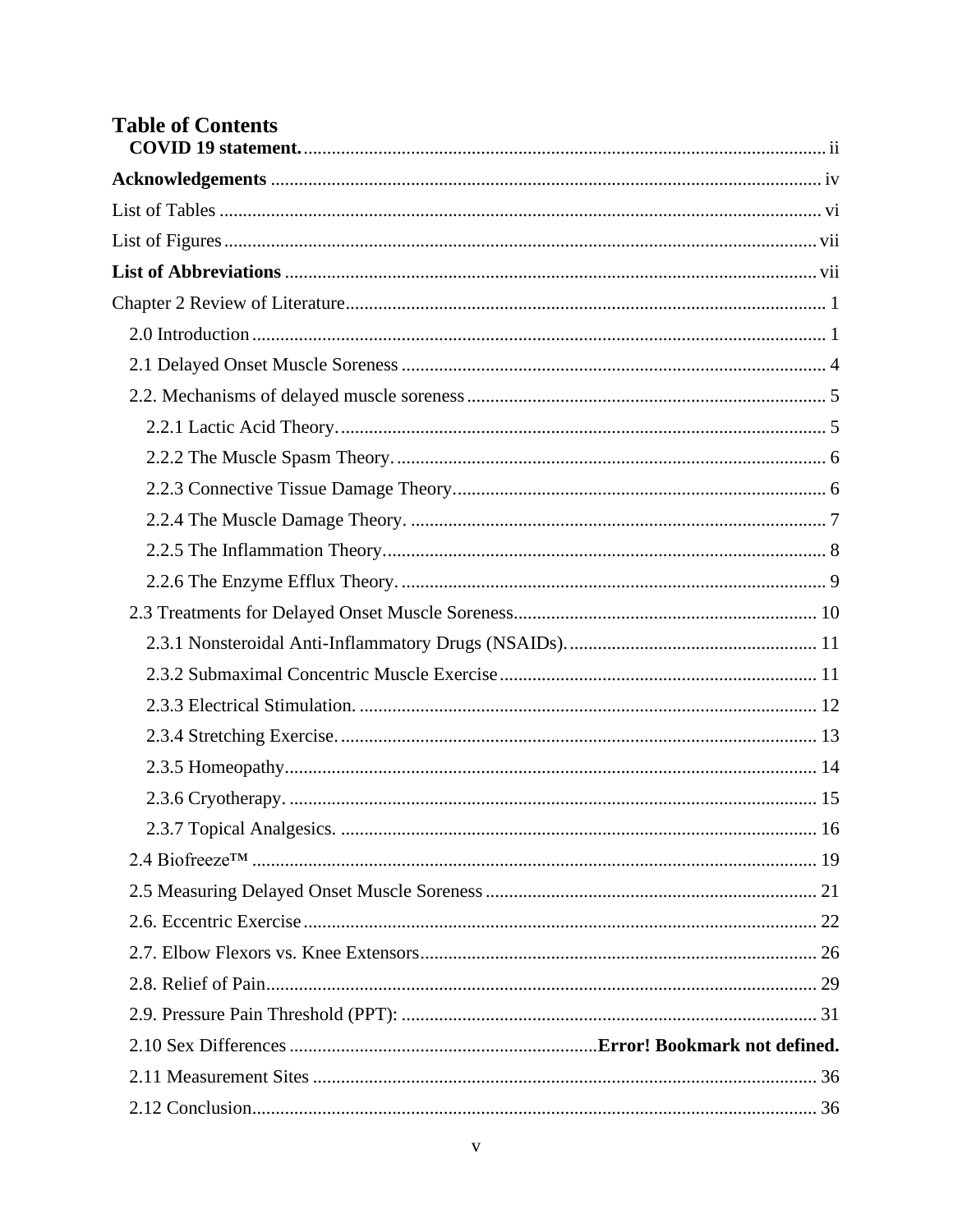# **List of Tables**

<span id="page-5-0"></span>Table 1: PPT values for BB and VL during tested time periods for both conditions.

Table 2: Mean rate of perceived exertion during the DOMS protocol for the BB and VL.

Table 3: Mean peak torque achieved during each set of the DOMS protocol for the BB and VL.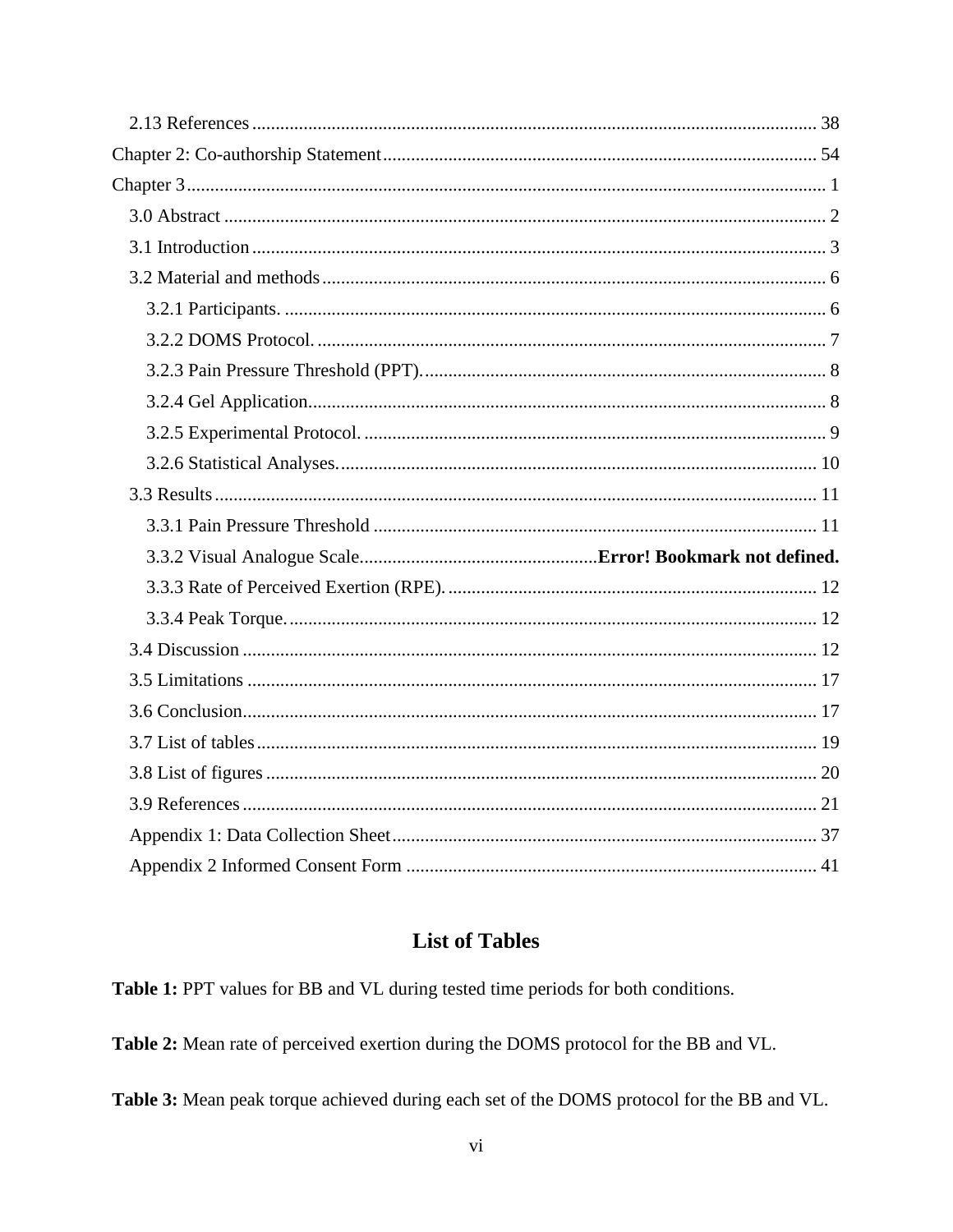# **List of Figures**

<span id="page-6-0"></span>**Figure 1:** Shows the effect of different types of muscle activity on muscle soreness over time (Talag, 1973).

**Figure 2:** shows the experimental protocol.

**Figure 3:** Normalized mean PPT values for the BB and VL pre-DOMS induction, post-

<span id="page-6-1"></span>DOMS, pre-gel application and all-time intervals post-gel.

# **List of Abbreviations**

DOMS - Delayed onset muscle soreness

- PPT Pain pressure threshold
- EIMD Exercise-induced muscle damage
- EMG Electromyography
- HP Hydroxyproline
- HL Hydroxylysine
- MDT Mechanical detection thresholds
- PT Pain thresholds
- VAS Visual analog scale
- EPT Maximal eccentric peak torque
- LEGS Eccentric exercise of the knee extensors
- ARMS Eccentric exercise of elbow flexors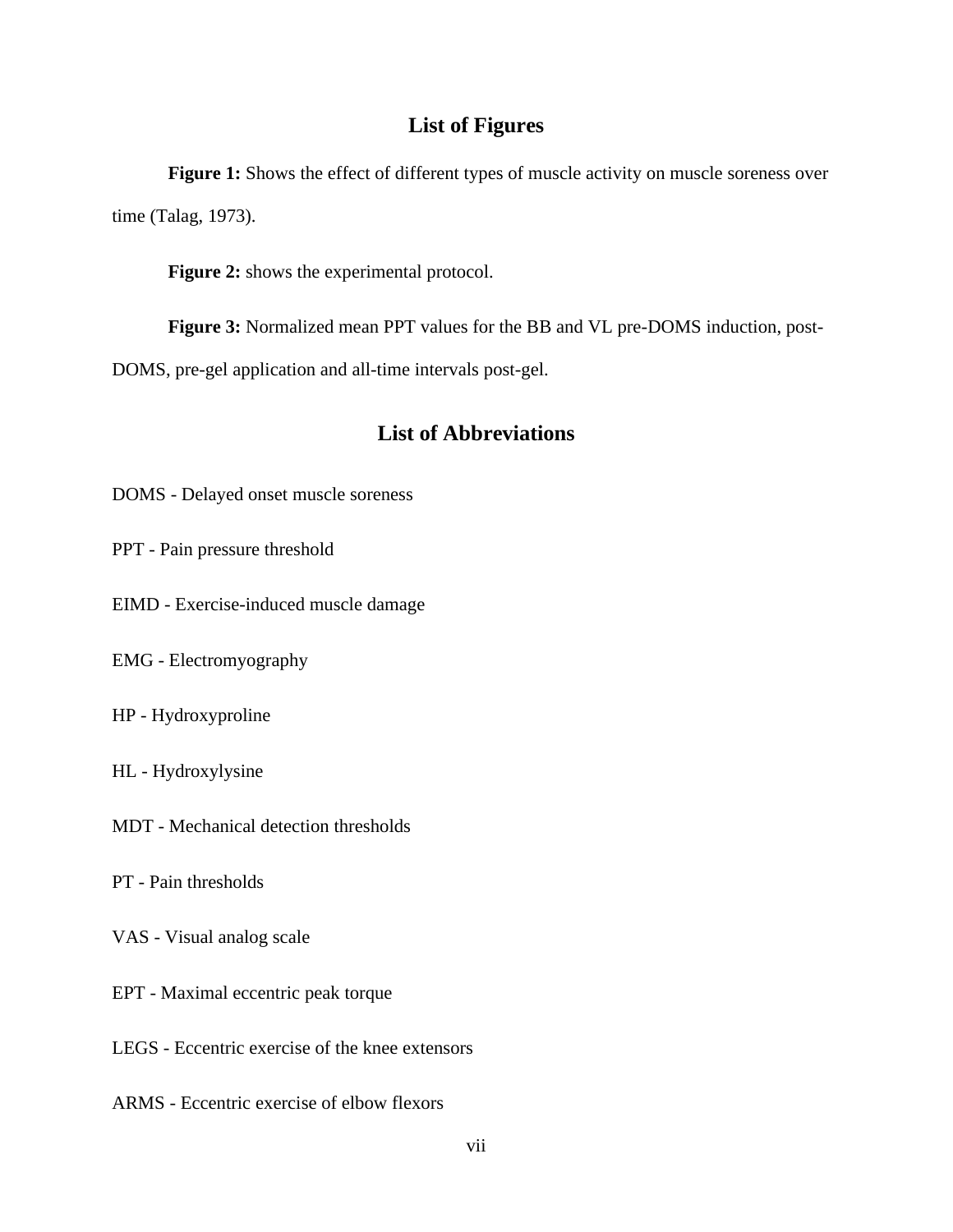SR - Sarcoplasmic reticulum

MHC - Myosin heavy chain

ADLs - Activities of daily living

Mb - Myoglobin concentration

MVC's - Maximum voluntary isometric contraction strength

TRP - Transient receptor proteins

MVMC - Maximum voluntary muscular contraction

 $Ca^{2+}$  - Calcium

Potassium - K<sup>+</sup>

TRMP8 - Transient receptor potential member 8

POMC - Proopiomelanocortin

ROM - Range of motion

NSAIDs - Nonsteroidal anti-inflammatory drugs

ATP - Adenosine triphosphate

CPK - Creatine phosphokinase

CK - Creatine kinase

ACTH - Adrenocorticotropin

R.I.C.E - Rest, ice, compression, and elevate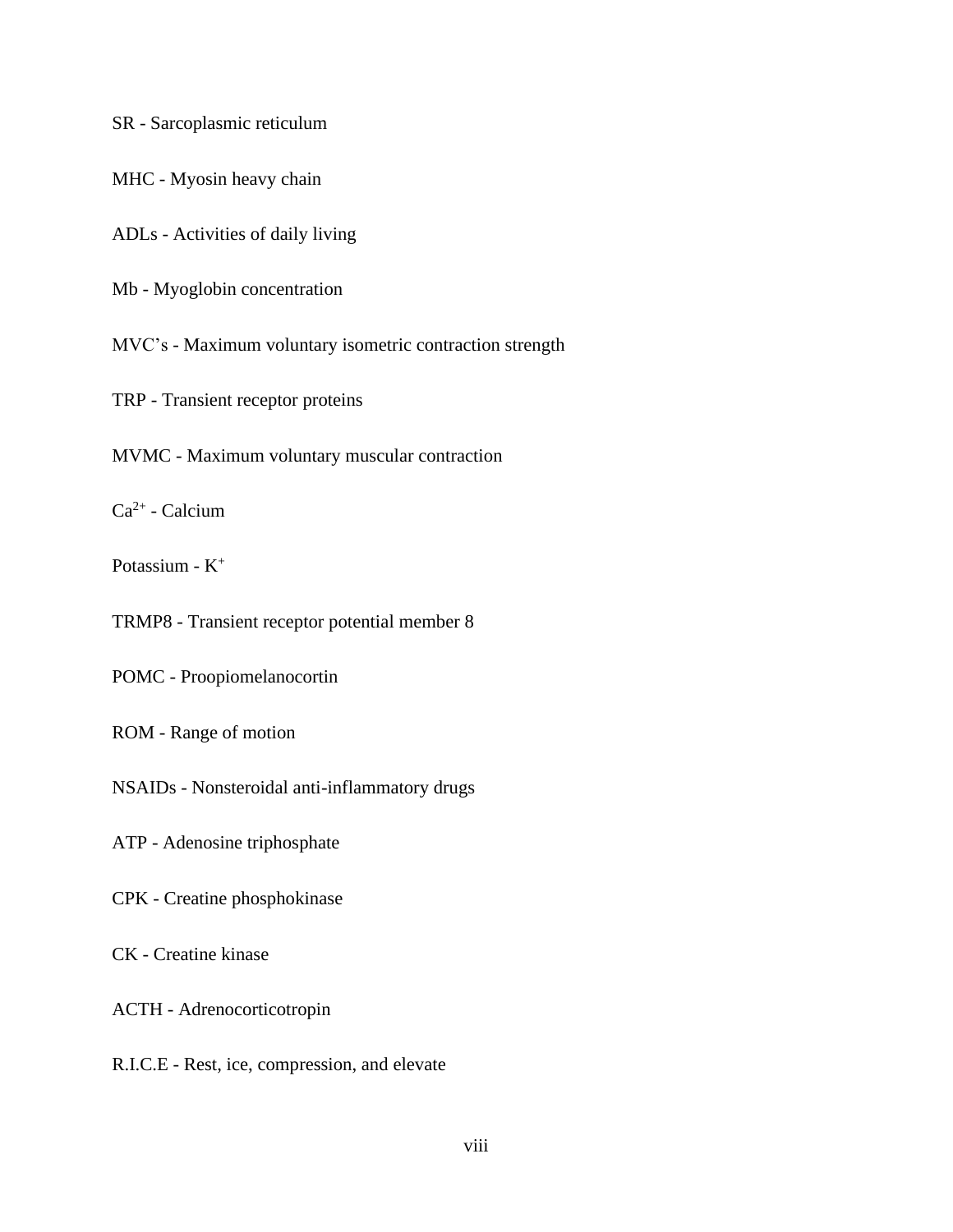# **Chapter 2 Review of Literature**

# <span id="page-8-1"></span><span id="page-8-0"></span>**2.0 Introduction**

Following an unaccustomed physical activity, a sensation of discomfort may be experienced in the elite or novice athlete or non-athlete (Cheung, Hume, & Maxwell, 2003). This exerciseinduced phenomenon is referred to as delayed onset muscle soreness (DOMS) which increases within the first 24 hours following exercise cessation, and peaks between 24 and 72 hours, subsides and ultimately disappears by 5–7 days post-exercise (Cleak & Eston, 1992, Talag, 1973). This exercise-induced phenomenon is referred to as delayed onset muscle soreness (DOMS) and is perhaps one of the most common and recurrent forms of work and sports injury (Cheung et al., 2003). DOMS is typically subclinical and is classified as a type I strain (Lewis, Ruby, & Bush-Joseph, 2012) and is associated with reduced range of motion, reduced strength, increased muscle stiffness, pain, and/or muscular tenderness (Gillis, Vellante, Gallo, & D'Amico, 2020). DOMS is most common at the beginning of the sporting season when athletes are returning to training following a period of reduced activity. It is also prevalent when athletes are first introduced to unaccustomed activities regardless of the time of year (Cheung, et al., 2003). DOMS is induced with unfamiliar, high-force muscular activity typically from an eccentric contraction as it causes micro-injury at a higher frequency and complexity (Armstrong, & Warren, 1993; Cheung, et al., 2003). Eccentric activity is described by an elongation of the muscle during force production. Therefore, the muscle is forced to lengthen, and active tension is produced if the external load exceeds the muscle's ability to actively resist the load (Stauber, 1989). The peak of soreness related to DOMS is at roughly 48 hours post-exercise (Stefanelli et al., 2019), making this an optimal time to determine perceived pain pressure.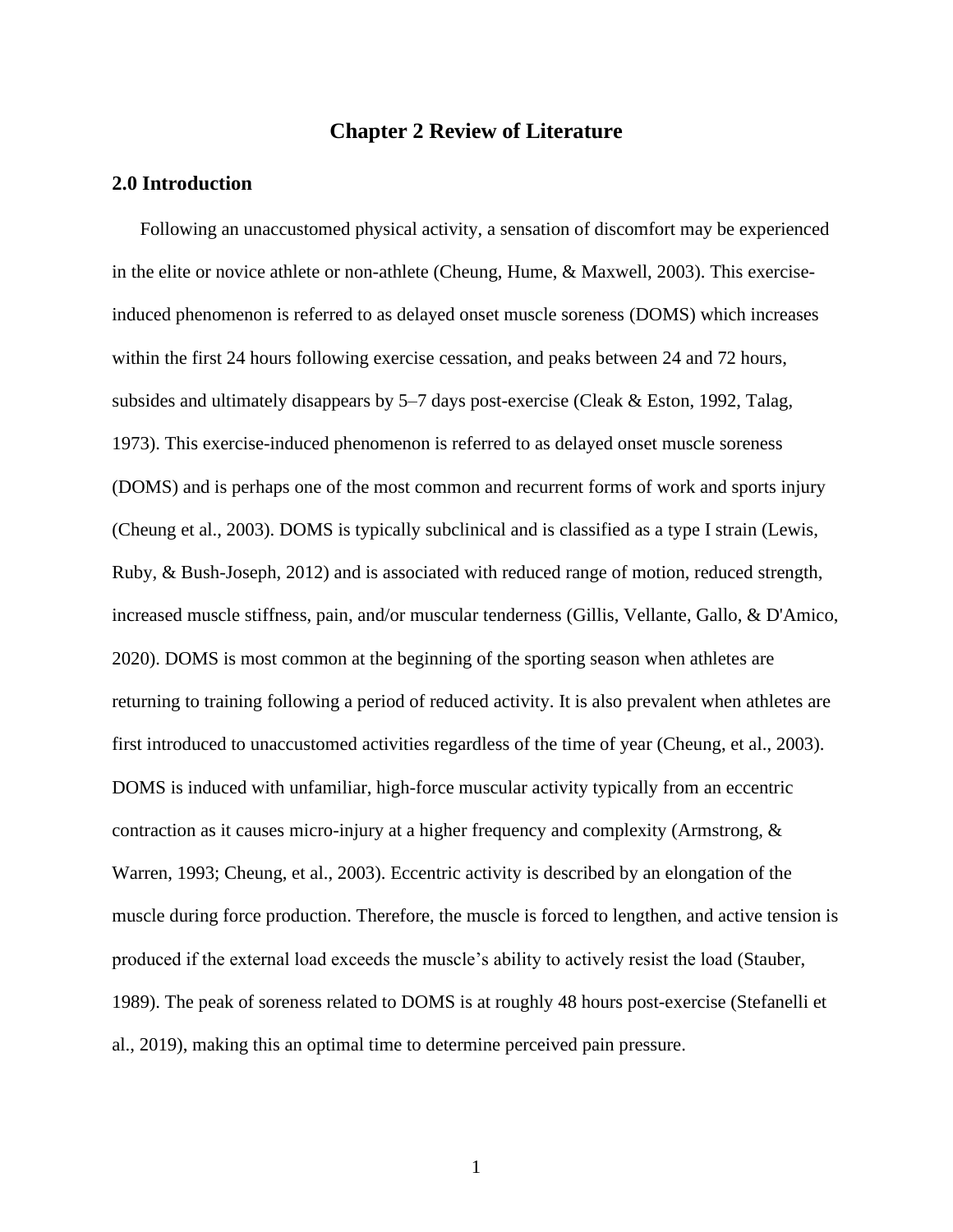Though the precise mechanism(s) of DOMS remains unknown, a number of theories have been proposed to explain the pain stimulus associated with DOMS including: lactic acid, muscle spasm, connective tissue damage, muscle damage, inflammation, enzyme efflux among others (Cleak & Eston, 1992; Gulick & Kimura, 1996). For example, cell membrane injury occurs during eccentric exercise by setting off an inflammatory response that causes prostaglandin (prostaglandin E2[PGE2]) and leukotriene synthesis. Prostaglandin E2 directly triggers the sensation of pain by sensitizing type III and IV pain afferents to the effects of chemical stimuli, whereas leukotrienes increase vascular permeability and attract neutrophils to the site of damage. The respiratory burst of the neutrophils produces free radicals, which can aggravate damage to the cell membrane. Swelling results from the movement of cells and fluid from the bloodstream into the interstitial spaces with inflammation and can contribute to the sensation of pain (Cheung, et al., 2003; Connolly, Sayers & McHugh, 2003). Based on the multiple theories of mechanisms underlying DOMS pain, various treatment methods for pain subsidization have been proposed.

Although there is no definite treatment for DOMS there are various type of treatment that have been presented to relieve DOMS symptoms (Cheung, et al., 2003). DOMS can be remedied using anti-inflammatory drugs, local anesthetics, and topical counterirritants, etc. (Stanos, 2007). Some of these treatments can be topical, including home cures such as ice application or menthol-based analgesic creams or gels. To be more precise, Johar et al (2012) compared the effect of the topical menthol to ice on pain, evoked tetanic, and voluntary force during DOMS. The results showed the topical menthol-based analgesic compared to ice, decreased perceived discomfort to a greater extent and permitted greater tetanic forces to be produced. The mechanism of action of menthol products such as Biofreeze™ is based on a cryotherapy effect. Cryotherapy using ice, cooling sprays, or topical analgesics, is often applied for alleviating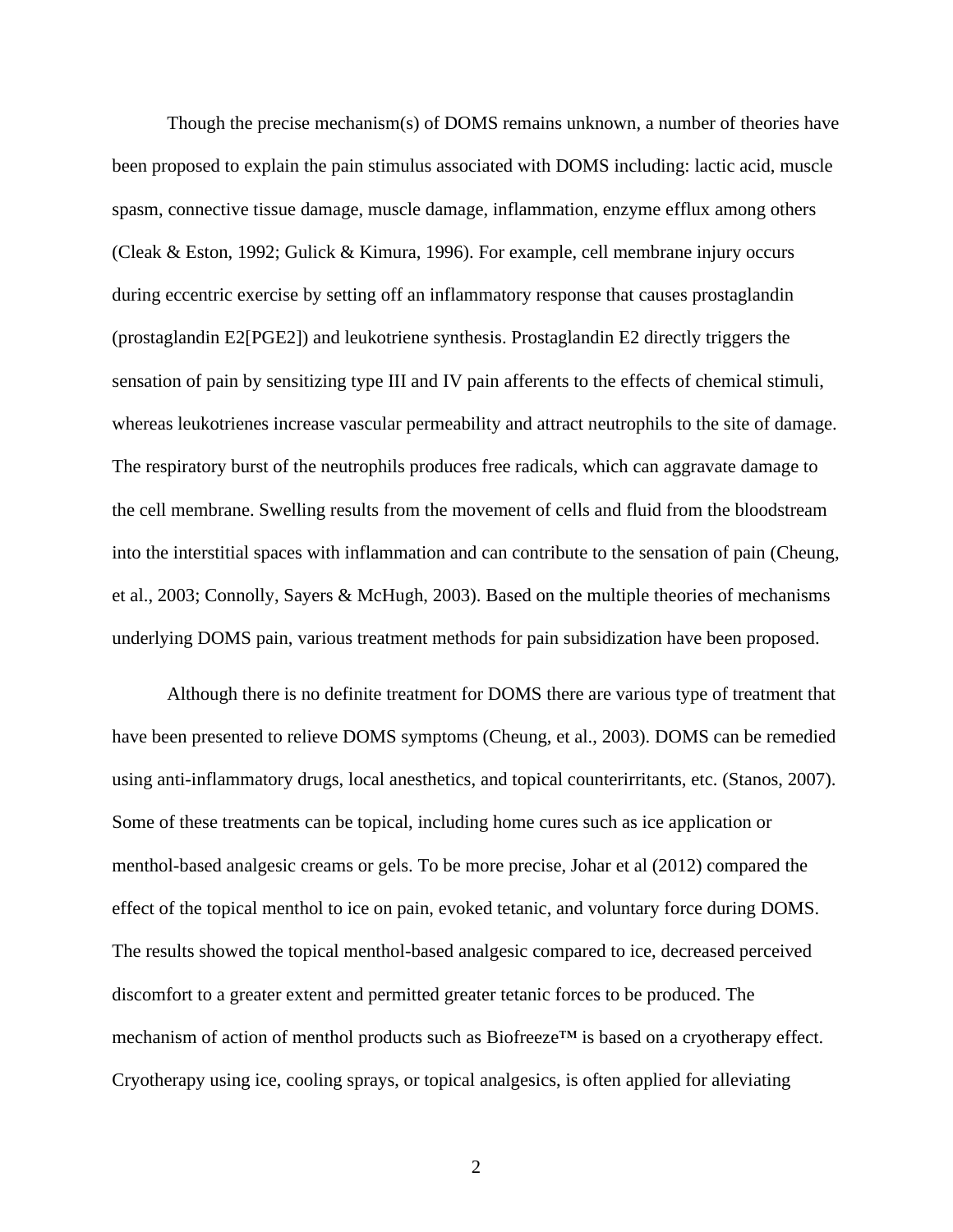musculoskeletal injuries and/or pain (Swenson, Swärd & Karlsson, 1996). Overall, there are three mechanisms for localized cooling of the body, which are as follows: physical cooling, evaporative cooling, and chemically mediated cooling. Each mechanism includes a decrease in skin temperature stimulating thermoreceptors (transient receptor proteins; TRP) due to the cold source utilized on the skin (Page & Alexander, 2017).

The common muscles that are studied to assess DOMS are the knee extensors (Brown et al., 1997; Hortobagyi et al., 1998) and elbow flexors (Newham et al., 1988; Nosaka et al., 1991; Paddon-Jones and Abernethy, 2001). Various studies have found evidence showing the elbow flexors experience more DOMS compared to knee extensors. For example, Saka et al. (2009) showed male participants (mean age 25) who were actively inexperienced showed greater DOMS in the elbow flexors compared to knee extensors after completing maximal eccentric exercise. In comparison, Jamurtas and colleague (2005) showed there was no significant differences between DOMS of the elbow flexors and knee extensors in healthy untrained males (mean age of 21.2) following sub-maximal eccentric exercise. The possible reason could potentially be clarified by the intensity of the exercise being done, or by the fact that DOMS was evaluated in a different way in both studies. Although some research exists regarding DOMS in upper- and lower-body muscle groups, it is not understood if there is a difference in perceived pain sensation between elbow flexors and knee extensors following tha application of a mentholbased analgesic during DOMS and in addition the research is conflicting on pain perception differences between upper and lower body limbs in the absence of a topical analgesic. The following review will provide a deeper understanding of DOMS, topical analgesic, and perceived pain.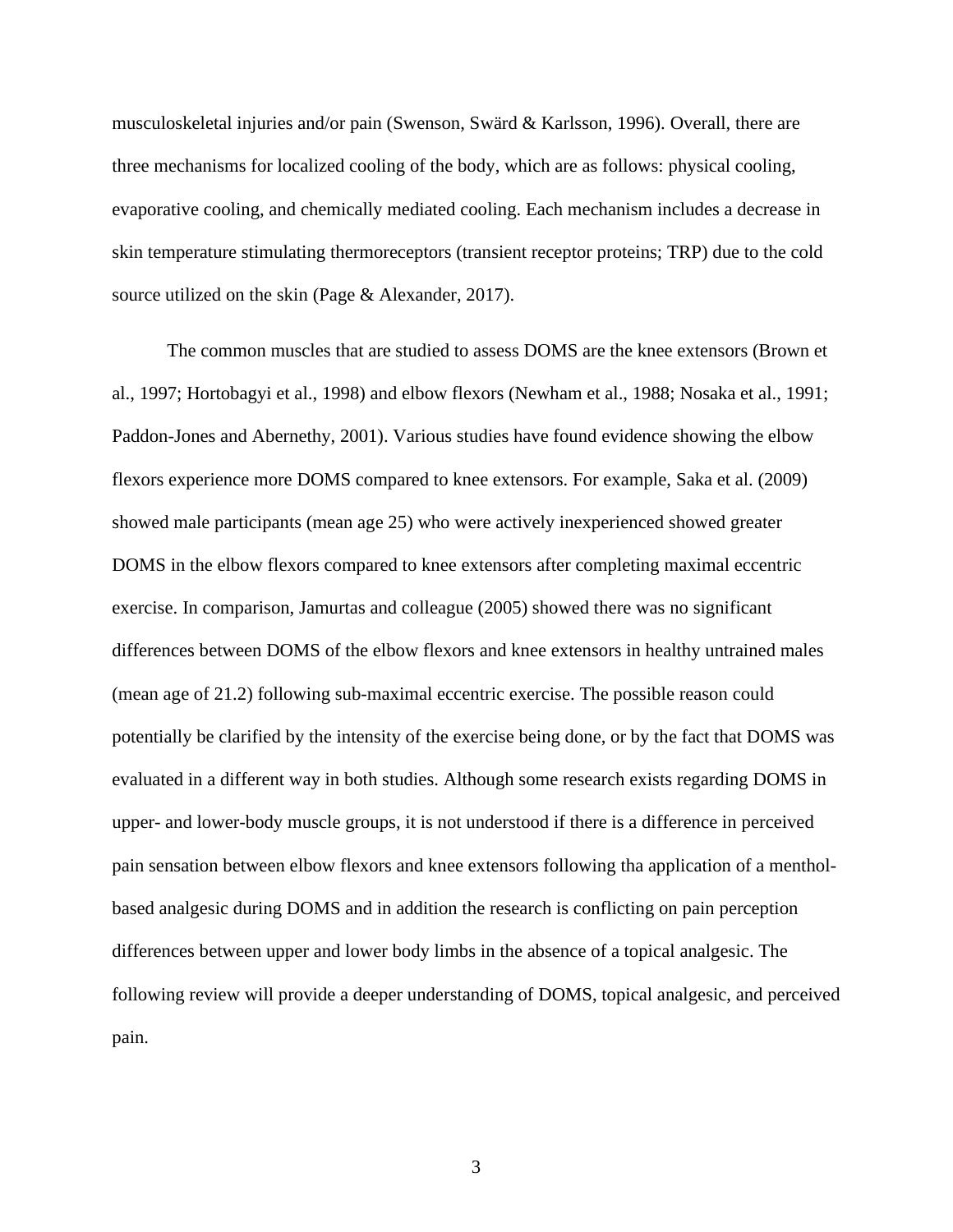# <span id="page-11-0"></span>**2.1 Delayed Onset Muscle Soreness**

The benefits of regular exercise to improve health and prevent chronic disease are well known. However, unaccustomed exercises result in ambiguous skeletal muscle pain within hours or days during recovery after exercise cessation (Coombes & McNaughton, 2000). This muscular pain is associated with structural damage to contractile tissue and manifests as DOMS, which is a symptom of exercise-induced muscle damage (EIMD) and may be experienced in the elite or novice athlete (Smith, 1991). DOMS is defined as post-exercise muscle soreness; muscle pain and tenderness (Armstrong, 1984; Clarkson, Nosaka & Braun, 1992). DOMS is commonly an unpleasant feeling and can adversely affect muscle efficiency from reduction of voluntary effort, decreased range of motion, increased sensation of pain, as well as from the muscles' intrinsic loss of capacity to generate force (Clarkson & Hubal, 2002; Nosaka, 2007). Therefore, it is favorable to reduce exercise-induced DOMS not only in athletes but also in untrained individuals. The intensity of soreness and discomfort increase within the first 24 hours after exercise cessation, peaks between 24 and 72 hours, decreases and ultimately diffuse by 5–7 days post-exercise (Cleak & Eston, 1992; Talag, 1973). Usually DOMS is subclinical and designated as a type I strain and does not require treatment (Lewis, Ruby, & Bush-Joseph, 2012; MacIntyre et al., 1995). Exercise involving primarily eccentric muscle actions has the potential to produce greater DOMS to muscles than that involving mainly isometric or concentric actions, especially if the exercise is unfamiliar (Gillis, Vellante, Gallo, & D'Amico, 2018). An eccentric activity is the motion of an active muscle while it is lengthening under load (Bubbico & Kravitz, 2010), and it is specified by an elongation of the muscle during forceful contraction (Cheung et al., 2003). Therefore, if the load applied externally exceeds the muscle capability to resist then the muscle lengthens and tension increases (Stauber, 1989). During the eccentric contraction, cross bridges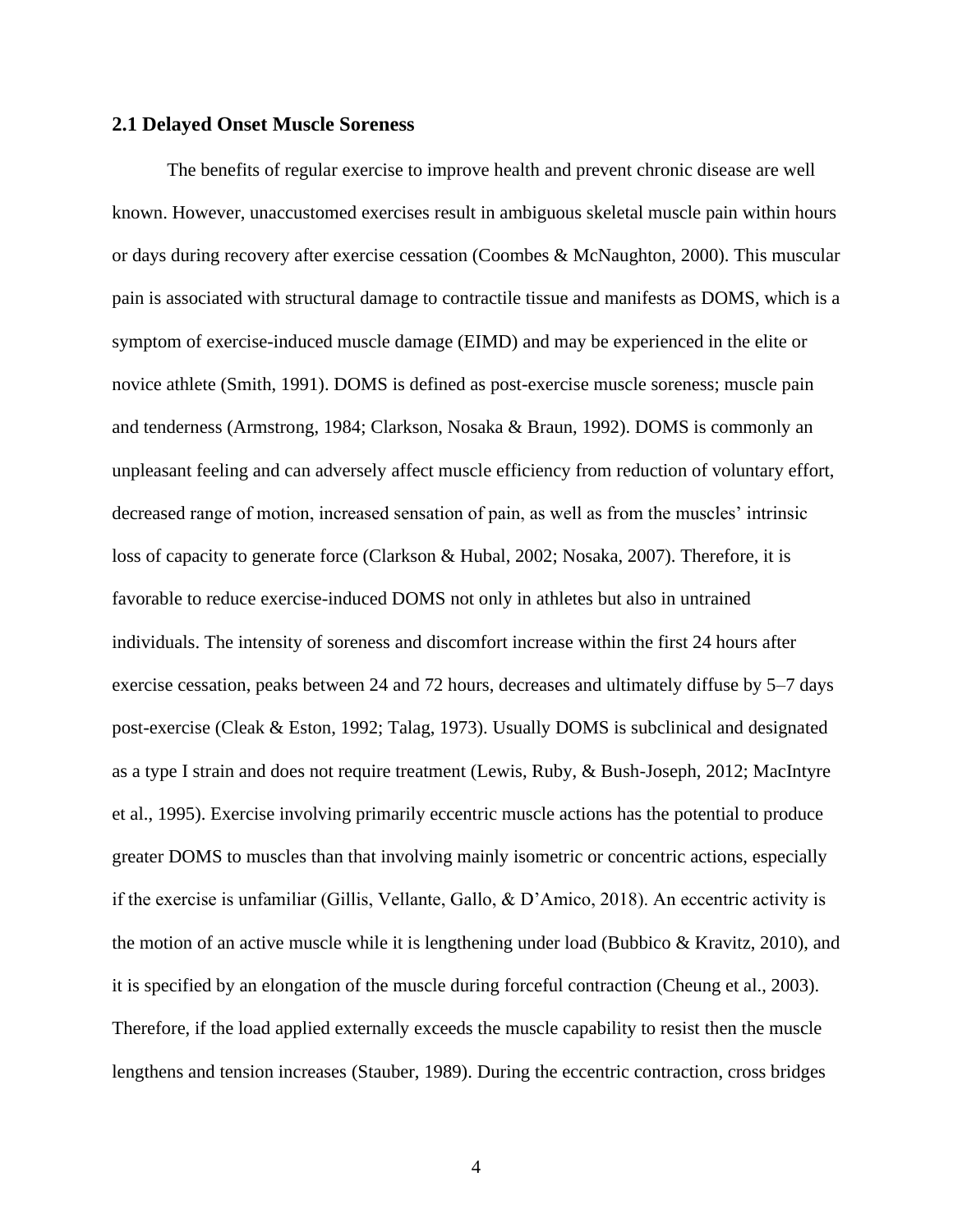are forced to be ruptured from higher tensile force (Stauber, 1989). Consequently, there is a higher tension per muscle fiber increasing the risk of injury to the muscle and myotendinous junction.

# <span id="page-12-0"></span>**2.2. Mechanisms of delayed muscle soreness**

Several theories have been suggested to clarify the pain stimulus associated with DOMS including lactic acid, muscle spasm, connective tissue damage, muscle damage, inflammation, and enzyme efflux among others (Cleak & Eston, 1992). Although, it is beyond the scope of this study to give a comprehensive discussion for each theory, a brief description of the mechanisms underlying DOMS will be discussed.

<span id="page-12-1"></span>**2.2.1 Lactic Acid Theory.** Accumulation of lactic acid and other toxic metabolic waste products in the muscle is commonly believed to be one of the reasons of pain sensation during DOMS (Armstrong, 1984). Schwane and colleague (1983), examined the hypothesis that DOMS following running is related to the lactic acid production during the exercise. Concentration of blood lactic acid was assessed before and during a 45-minute treadmill run, at 0% and -10% incline. Blood lactic acid concentration and individual sensations of muscular soreness were also measured at intervals for 72 hours after the runs. Results showed lactic acid concentration was significantly increased during running at the 0% incline, but participants reported no significant post-exercise muscular soreness. In addition, lactic acid was never raised in downhill runners, but individual experienced significant delayed onset soreness, indicating that lactic acid is not associated with exercise-induced DOMS. Consequently, lactic acid may contribute to the acute pain related to acute muscle pain and fatigue following intense exercise, however, it can not be ascribed to the delayed pain which is reported 24–48 hours after exercise cessation (Dick & Cavanagh, 1987; Cazorla, Petibois, Bosquet & Léger 2001).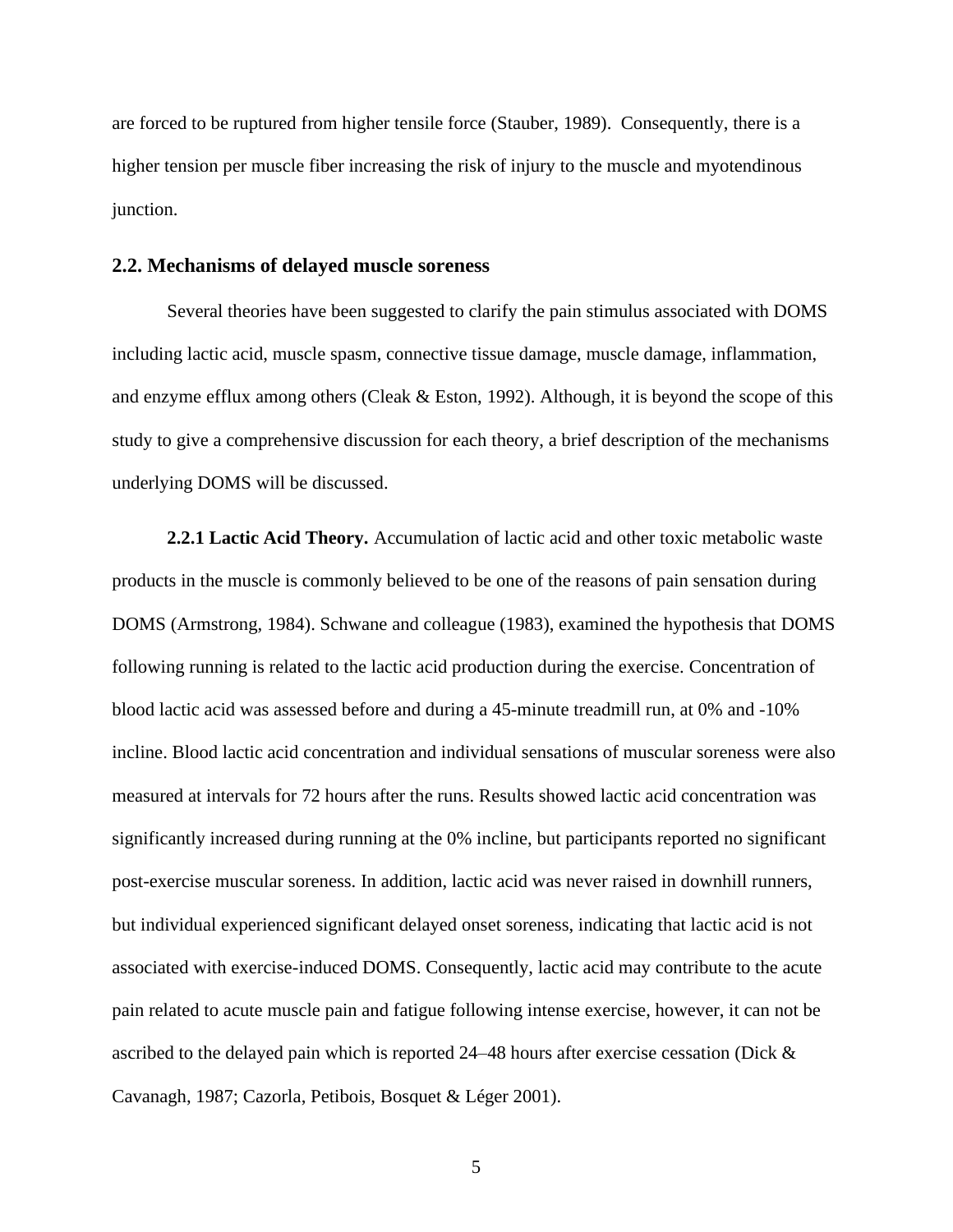<span id="page-13-0"></span>**2.2.2 The Muscle Spasm Theory.** This hypothesis, initially defined by de Vries (1961), suggested that exercise could result in the compression of local blood vessels, ischemia and the accumulation of the pain-related substances. In fact, resting muscle activity increased after eccentric activity when studied with unipolar electromyography which indicated a tonic localised spasm of motor units (De Vries, 1961). This muscle hyperactivity sustained by a vicious cycle as additional stimulation of pain nerve endings triggered continuous reflex muscle spasms and longlasting ischaemic conditions (Bobbert, Hollander & Huijing, 1986; De Vries., 1967; Graven-Nielsen & Arendt-Nielsen, 2008). However, to understand muscle spasm theory, several studies have been conducted, with conflicting results. For example, in one study it has been postulated that individuals with DOMS showed higher electrical activity of the muscle as recorded by surface electromyography (EMG) (de Vries, 1966). Another study indicated an increase in EMG activity in muscles following eccentric exercise, however the activity magnitude was not associated to muscle soreness perception (McGlynn et al., 1979). Conversely, when a bipolar EMG technique (decreased artifact) was applied, the increased activity was not detected (Abraham, 1979). The application of unipolar or bipolar EMG techniques may proved more information as to the effect of muscle spasms on DOMS.

<span id="page-13-1"></span>**2.2.3 Connective Tissue Damage Theory.** It is obvious that DOMS result from muscle overuse. In other words, any activity in which muscle produce greater forces than normal, or exerts force over a longer period of time than normal, is able to induce DOMS. Muscle is comprised of various sheathes, endomysium, perimysium and epimysium, which help maintain the muscle structure. The endomysium is possibly the most crucial in relation to the idea of damage theory, as it surrounds each myofibril and may be linked with nearby myofibrils (Stauber, 1989). This elevation of muscular activity could increase tension in contractile and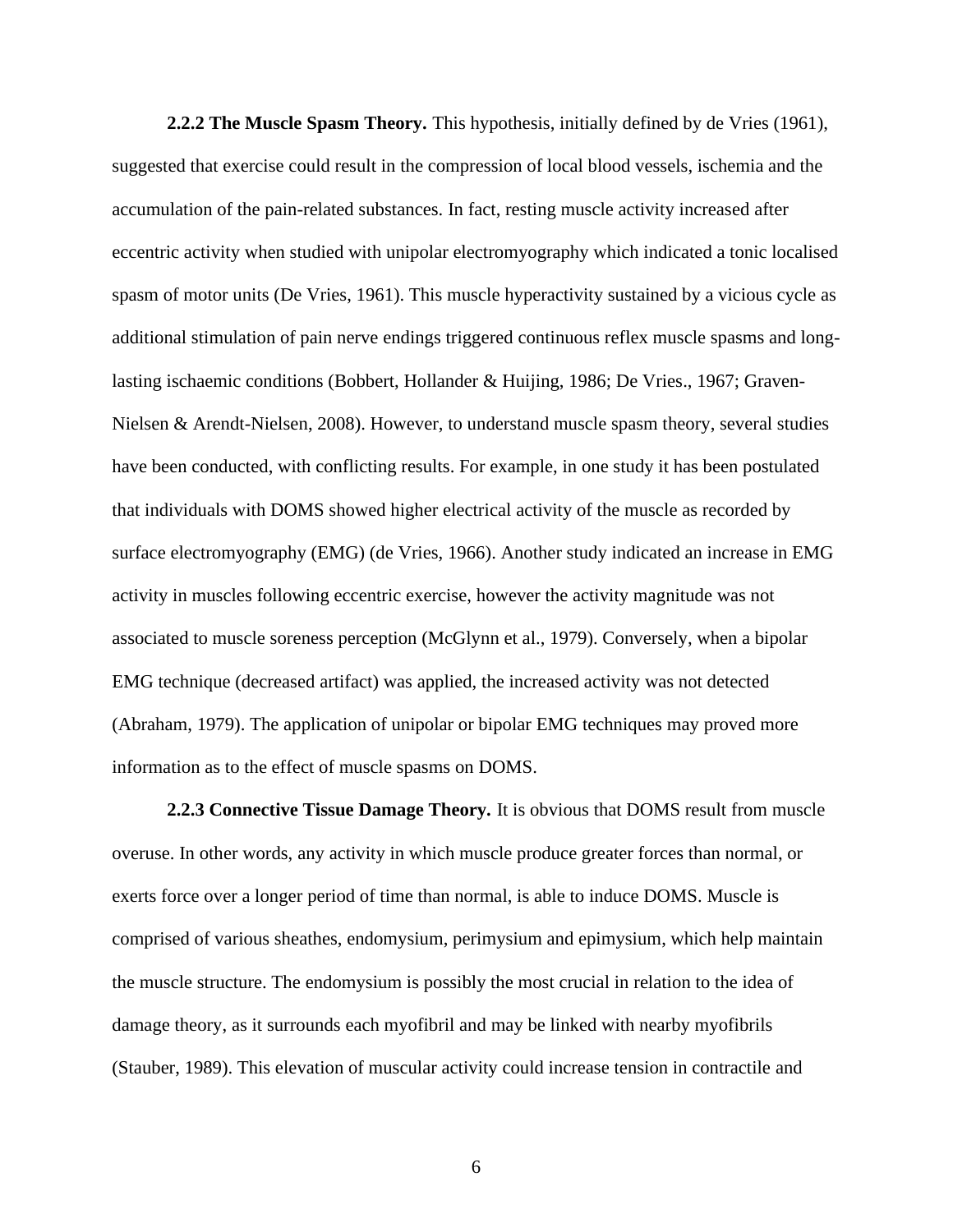elastic elements making physical damage to the structural components (Tiidus & Ianuzzo, 1983). The connective tissue content and composition is different among muscle fibre types. Type I (slow twitch) fibres show stronger structure than type II (fast twitch) fibers (Stauber., 1989). As a result, type II muscle fibers could be more vulnerable to connective tissue damage as a result of stretch-induced exercises (Stauber, 1989) and extreme stretch which can lead to muscle soreness (Hough, 1902). By examining the urinary excretion, more specifically hydroxyproline (HP) and hydroxylysine (HL), in humans after exercise cessation reveals an elevated catabolism of collagen. It is an evident that the presence of HP and HL amino acids, which are distinctive components of mature collagen, can only happen when there is a dilapidation of collagens. Thus, the presence of collagen components from muscle connective tissue, in urine, is believed to be adequate proof of overuse or strain damage to the muscle (Stauber, 1989). However, excretion of HP and HL can indicate either increasing of collagen synthesis or its degradation. As a result, the exact mechanism resulting in an increase in HP and HL remains unclear (Stauber., 1989).

<span id="page-14-0"></span>**2.2.4 The Muscle Damage Theory.** Unaccustomed exercise causes a disruption to the muscle's homeostasis. Although muscle tissue is tremendously plastic, devastating changes to the fine muscle structure could happen through atypical demands (Jockusch & Pette, 1990; Hoppeler, 1986). Muscle damage theory first proposed by Hough (1902) stated that delayed discomfort and pain is strongly related to mechanical tension in active muscles. The pain and discomfort after eccentric exercise completion can rise from contractile component rupture of the muscle tissue, more specifically the z-line (Armstrong, 1984; Jones, Newham, Round & Tolfree, 1986; Fridén, Seger & Ekblom, 1988; Friden, Sjöström & Ekblom, 1981; Newham, Jones & Edwards, 1983). At the microscopic level, most of the structural abnormalities occur at the z-line (Fridén, et al., 1988) and sarcomere architecture (Newham, Jones & Edwards, 1986), as a result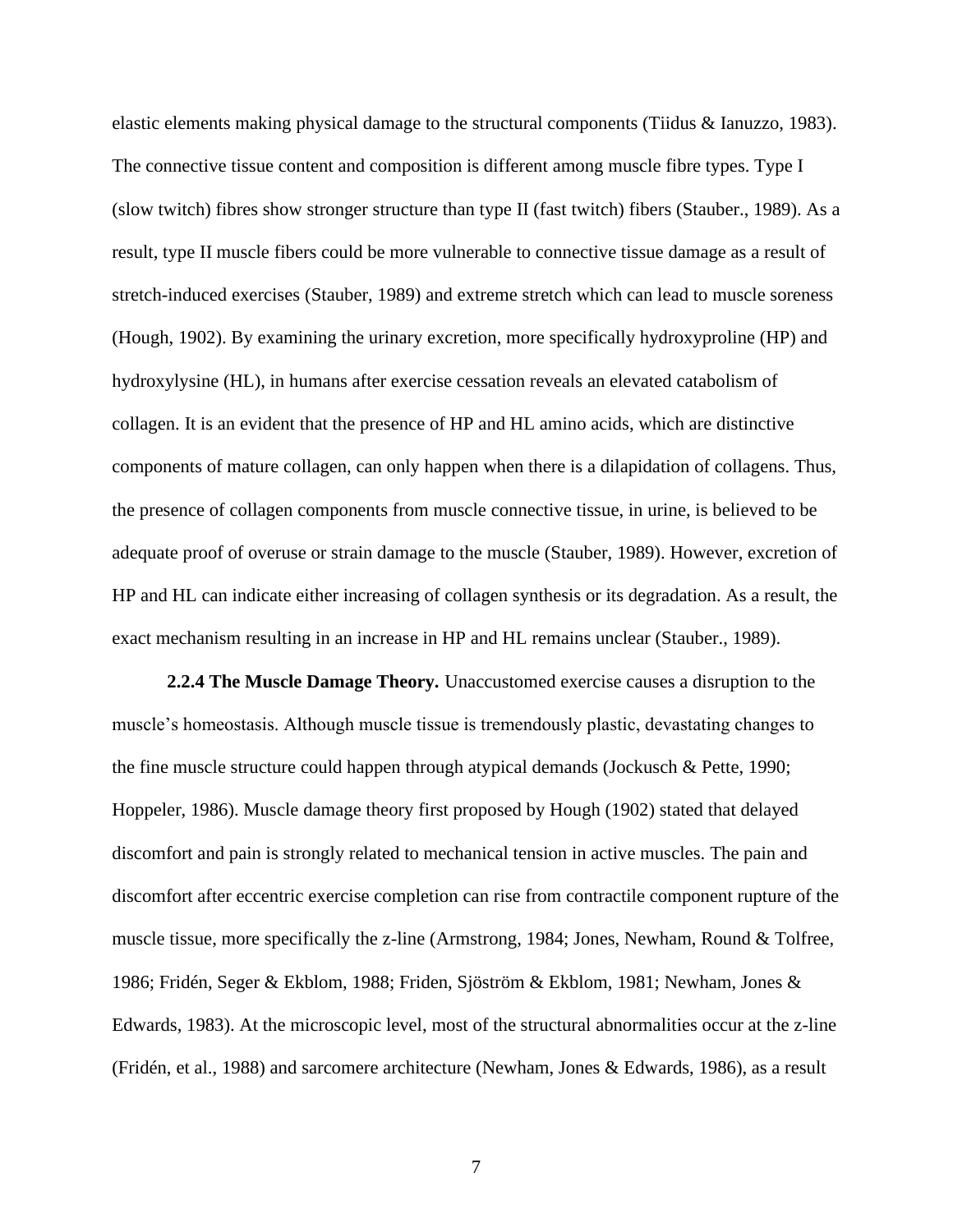of increasing tension per myofibrillar. Mechanical disturbance to the structural components rises, especially among the fast twitch fibres which have the thinnest and weakest z-lines (Cheung et al., 2003). During sensation of pain, nociceptors located in the muscle connective tissue as well as arterioles, capillaries and the musculotendinous junction are stimulated. In addition, Creatine kinase (CK) is considered as an excellent indicator of muscle damage, because this enzyme is observed almost entirely in both skeletal and cardiac muscle (Clarkson, Byrnes, Gillisson & Harper, 1987). Therefore, z-lines disruption and sarcolemma damage will enable the diffusion of soluble muscle enzymes, like CK, into the interstitial fluid (Cheung et al., 2003). However, it is questionable that such indicators of muscle damage truly result in production of pain, as the vast majority of researchers have reported a discrepancy between the time of the damage and the pain occurrence, with delayed peak enzyme efflux happening 4-7 days after exercise, and DOMS peak 24-72 h post-exercise (Komi and Viitasalo, 1977; Clarkson et al, 1986b; Newham and Jones, 1985; Newham et al, 1983a, 1986). Consequently, the muscle damage theory may be accepted only as an incomplete justification for DOMS onset.

<span id="page-15-0"></span>**2.2.5 The Inflammation Theory.** Studies have shown that DOMS may occur as a result of inflammation responses following repetitive eccentric muscle activity (Evans et al., 1986; Francis & Hoobler, 1987). Proteolytic enzymes, which are available in the muscle, are released following an injury initiating the degradation of lipid and protein structures of cells (Hasson et al., 1987). The rapid breakdown of injured muscle fibres and connective tissue in addition to the accumulation of bradykinin, histamine and prostaglandins, attracts monocytes and neutrophils to the injured site (Hasson et al., 1987). The inflammatory response is believed to start within the first few hours and remain up to 24-48 hours after exercise cessation (Armstrong, 1990). In the meantime, by increasing permeability of small blood vessels following eccentric exercise, an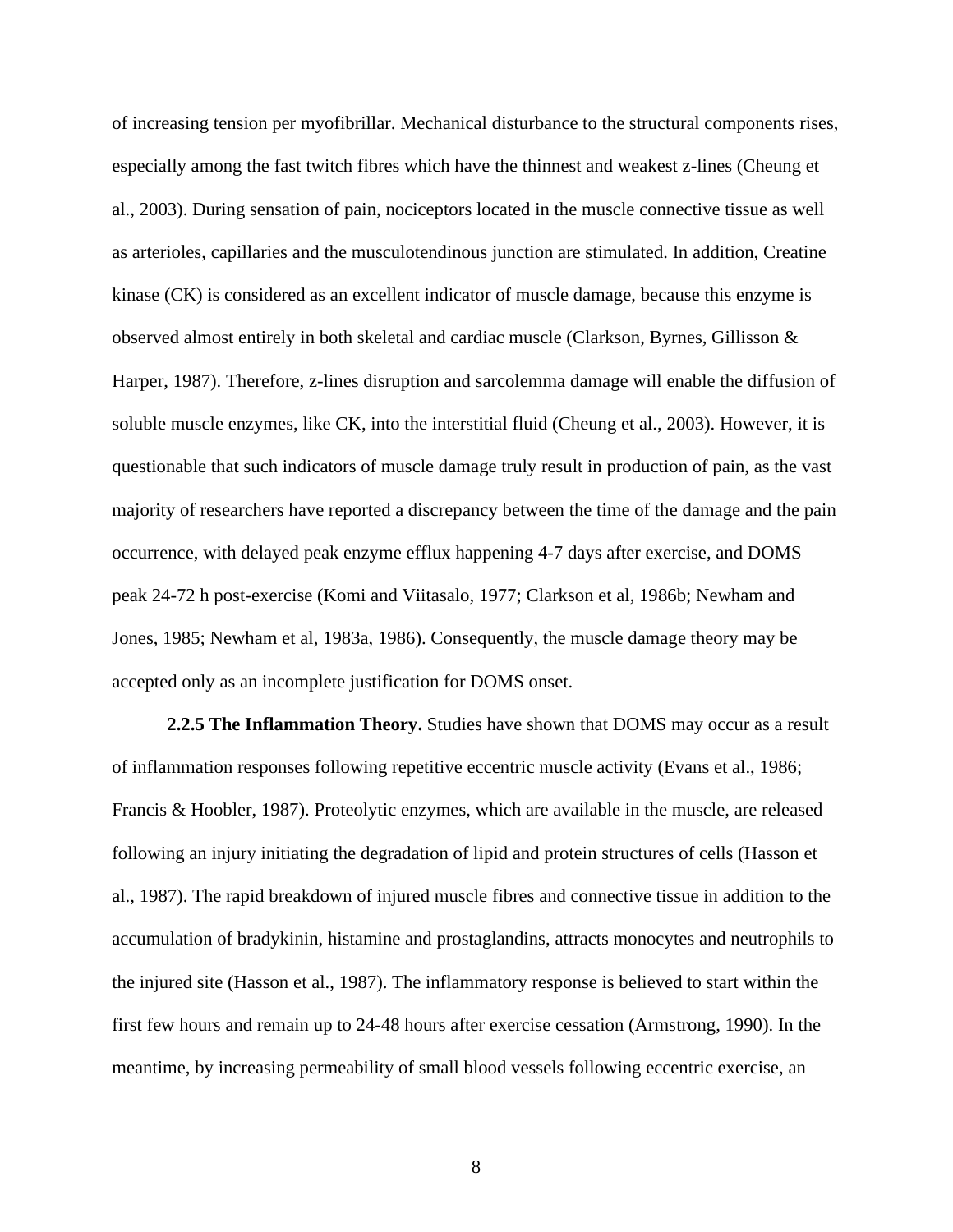influx of fluid into the injured muscle would occur (Smith, 1991). Eventually, the osmotic pressure is elevated, and pain is produced when group IV sensory neurons are activated (Friden et al., 1986). However, muscle edema progression and increased intramuscular pressure could be associated with the delayed onset response of muscle soreness perception (Friden, 1984; Friden, Kjörell & Thornell, 1984). Some evidence showed that only peak edema levels seem to coincide with peak muscle soreness (Gulick & Kimura, 1996; Lightfoot, Char, McDermott & Goya, 1997). This might possibly explain why some researchers prefer to name this theory as the Tissue Fluid Theory instead (Gulick & Kimura, 1996). Nevertheless, Smith (1991) and Armstrong (1984) have both asserted that monocytes which turn to macrophages, accumulate at the injury site, and produce substances which stimulate the type III and IV nerve endings. Whether it is edema formation or inflammatory cell infiltration underlying DOMS remains debatable.

<span id="page-16-0"></span>**2.2.6 The Enzyme Efflux Theory.** The enzyme efflux theory is based on the assumption that several collagen and protein metabolites are released into the extracellular spaces (Armstrong, 1984). The eccentric exercise intensity and duration affect the permeability of membrane and also the amount of fiber degeneration. One study showed that an indirect marker of muscle damage, Creatine phosphokinase (CPK), increases significantly following eccentric muscle activity (Schwane, Johnson, Vandenakker & Armstrong, 1981). However, it has been postulated that there is mismatch between peak CK levels and peak DOMS which do not always occur at the same time (Schwane et al., 1981). Calcium, which is usually stored in the sarcoplasmic reticulum, accumulates in the damaged muscles following sarcolemma injury (Armstrong, 1984). Although, calcium has been known to activate proteases and phospholipases which is the reason for the protein degradation (Fridén, Seger, Sjöström & Ekblom, 1983), the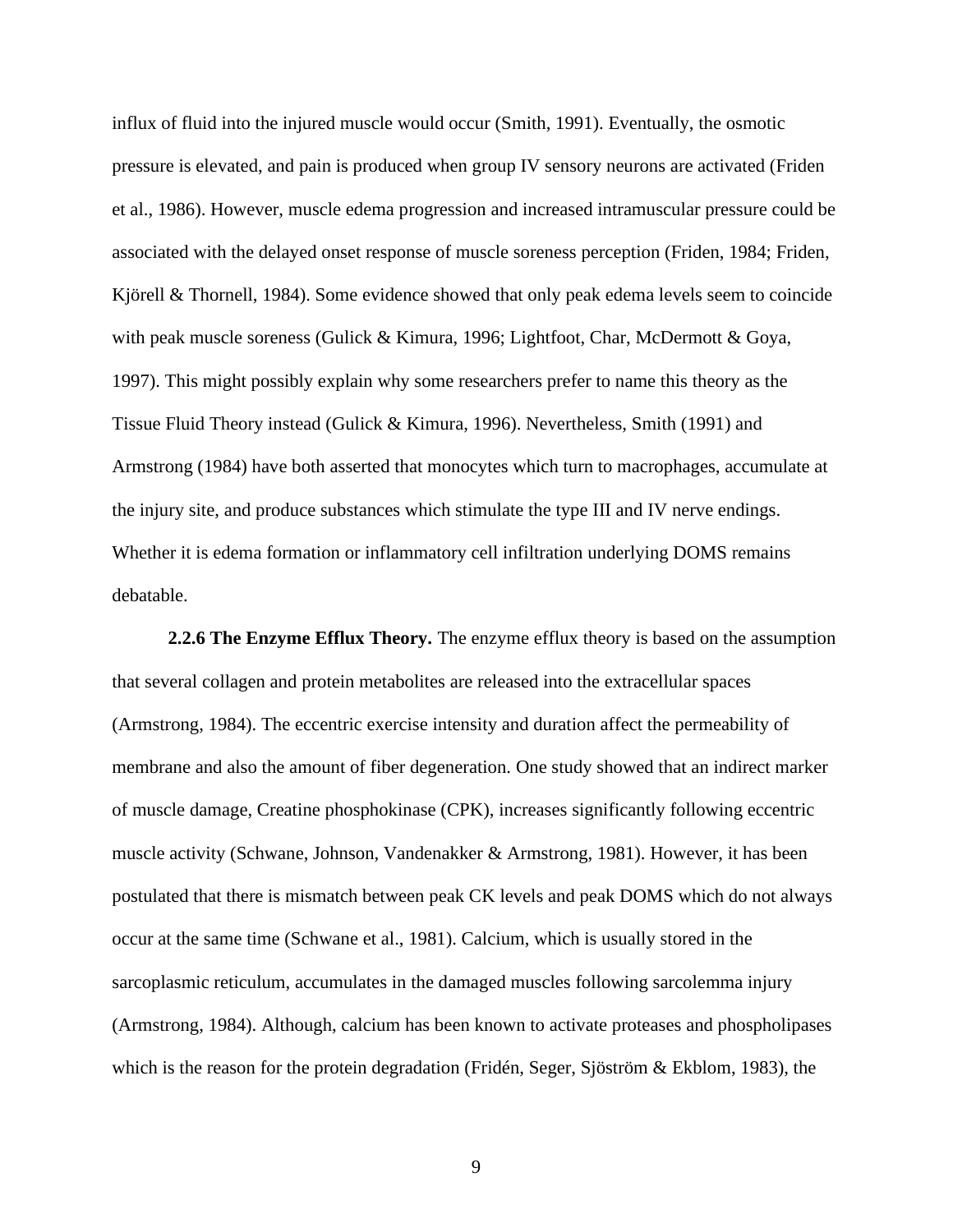application of a calcium antagonist like verapamil as an example has been rejected to substantially reduce DOMS (Lane, Turnbull, Welch, & Walton, 1986). In addition, inhibition of cellular respiration at the mitochondrial level results in slowing down the regeneration of adenosine triphosphate (ATP), which is necessary for returning calcium back into the sarcoplasmic reticulum (Cheung, et al., 2003). Consequently, degradation of muscle protein at the z-lines rises causing chemical stimulation of pain nerve endings (Cheung, et al., 2003). Besides muscle soreness, structural damage may happen in eccentrically activated muscles and connective tissue resulting in reduction in muscle function, performance and/or a less optimal training intensity (Rowlands, Eston & Tilzey, 2001).

The overall conclusion among researchers is that one particular theory cannot explain the onset of DOMS. There is overwhelming evidence which shows agreement or disagreement for each theory. It is feasible that DOMS is initiated by a combination several hypothesized mechanisms. Hence, treatments could also consist of a combination of techniques. These treatments have focused on reducing the inflammation, or edema, tissue damage, and/or reducing these factors which are thought to contribute to tonic muscle spasm or pain.

# <span id="page-17-0"></span>**2.3 Treatments for Delayed Onset Muscle Soreness**

Although there is no prevalent treatment for DOMS, there are various suggested treatment techniques which have been introduced to alleviate DOMS symptoms (Cheung et al., 2003). The purpose of treatment is to reduce pain and regain the maximum function of the muscles that were activated during the eccentric portion of the exercise as fast as possible. The treatments that have been taken into consideration involve anti-inflammatory medications, submaximal concentric activity, stretching, electrical stimulation, homeopathic herb, cryotherapy, and a local anesthetic (Gulick & Kimura, 1996; Stanos, 2007).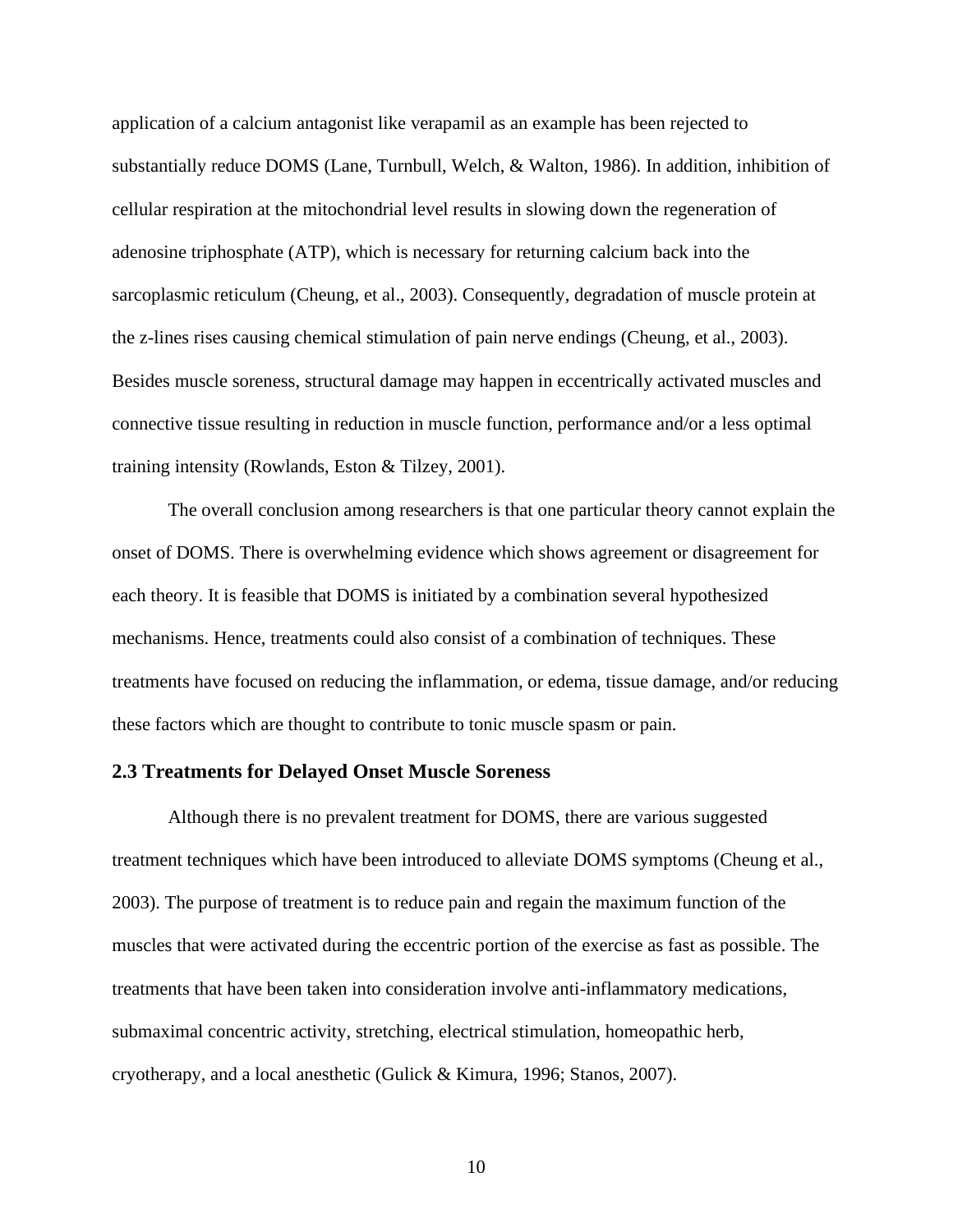<span id="page-18-0"></span>**2.3.1 Nonsteroidal Anti-Inflammatory Drugs (NSAIDs).** Nonsteroidal antiinflammatory drugs (NSAIDs) act to inhibit prostaglandin synthesis via the cyclo-oxygenase pathway at the site of inflammation (Searle, 1993). Several studies have indicated that the consumption of anti-inflammatory medication has not been effective on either alleviating exercise-induced myalgia or muscle soreness perception (Donnelly, Maughan, & Whiting, 1990; Gulick, Kimura, Sitler, Paolone, & Kelly, 1996; Headley, Newham, & Jones, 1986; Kuipers, Keizer, Verstappen, & Costill, 1985). However, studies including ibuprofen (Donnelly et al., 1990; Donnelly, McCormick, Maughan, Whiting, & Clarkson, 1988; Hasson et al., 1993), dexamethasone (Hasson, Wible, Reich, Barnes, & Williams, 1992) and aspirin (Riasati, Moghadasi, Torkfar, Shirazinejad & Arvin, 2010), have exposed contradictory results. For example, Riasati et al. (2010) have examined the effect of aspirin supplementation on DOMS after an eccentric exercise on sixteen healthy female participants. The subjects were ascribed to either an experimental (200 mg of aspirin; n=8) or a placebo group (Same dosage of lactose; n=8) applying a double-blind research design. Results indicated no difference between groups for thigh circumference and range of motion (ROM) before, immediately, 24 and 48 hours after the eccentric exercise. Serum CK levels and pain increased  $(p<0.05)$  in both groups immediately after the eccentric exercise and increased to maximum at 48 hours after the eccentric exercise. The aspirin supplementation reduced  $(p<0.05)$  the serum CK levels and pain in comparison to the placebo group at 24 and 48 hours following the eccentric exercise, indicating that aspirin supplementation can be influential to reduce DOMS induced by eccentric exercise.

<span id="page-18-1"></span>**2.3.2 Submaximal Concentric Muscle Exercise**. The common believe that muscle soreness can be treated by "working it out" has been around for many years (Hasson, Barnes, Hunter, & Williams, 1989). Submaximal concentric muscle exercise does not produce tissue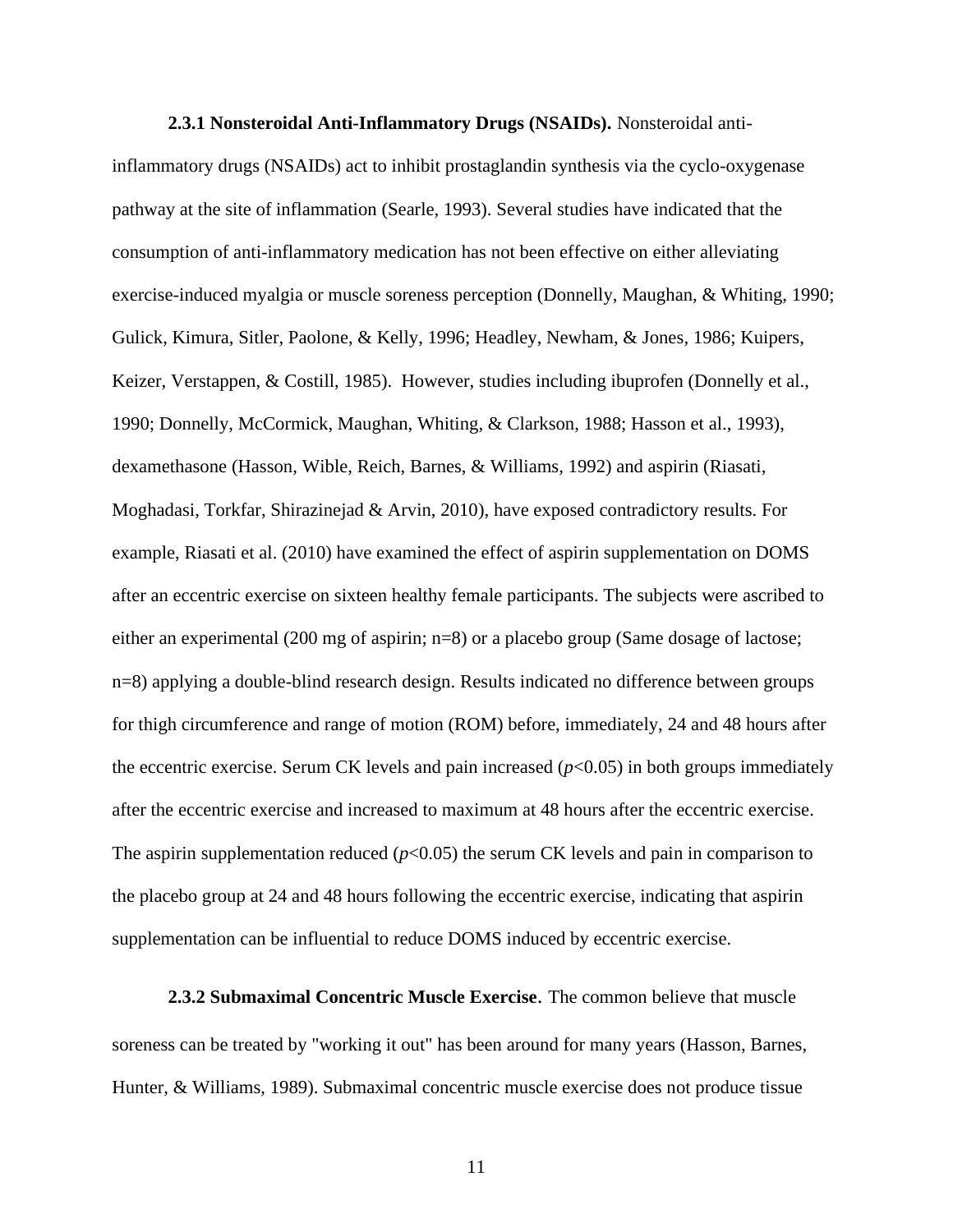damage and cause considerably lower intramuscular pressure than eccentric muscle activity (Friden, 1984). On the contrary eccentric muscle exercise increases pressure and transfer intravascular fluid into the interstitial spaces within the exercised muscle fibers (Burovykh, Samtsova, & Manuilov, 1989). Previous research showed conflicting results using concentric exercise as treatment. Hasson (1989) found a reduction in muscle soreness and an increase in muscle function after submaximal concentric activity. This indicated that limb edema acts as a limitation factor, however neither limb volume nor limb girth was measured. In addition, Gulick et al. (1996) assessed limb edema and reported a preliminary increase in girth volume that may be due to the local metabolic response, nevertheless the edema abated over the next 72 hours whereas DOMS increased. Consequently, edema and DOMS do not seem to be related in cause and effect (Burovykh et., 1989; Hill & Richardson, 1989).

<span id="page-19-0"></span>**2.3.3 Electrical Stimulation.** The implementation of small electrical stimulation has been clinically employed to accelerate the healing process of wounds and fractures (Real, 2019). However, the efficiency of this kind of treatment on musculoskeletal damages is less recognized as only a few investigations have examined the effect of microcurrent (Kim, Hwang, Lee, Kim & Cho, 2019), interferential electrotherapy (Motto, 1997), high-volt pulsed current electrical stimulation (Butterfield, Draper, Ricard, Myrer, Schulthies & Durrant, 1997) or transcutaneous electrical nerve stimulation (TENS; Denegar, Perrin, Rogol & Rutt, 1989) on DOMS. Butterfield et al. (1996) stated that high voltage pulsed current electrical stimulation applied for 30 minutes at 125 pps was ineffective for decreasing DOMS, or increasing the ROM and strength loss related with DOMS. On the contrary, in 1988, Denegar found a significant decrease in pain perception and an increase in elbow extension ROM in eight female subjects 48 hours after DOMS-inducing exercise (elbow flexors, repeated eccentric contractions). It has been suggested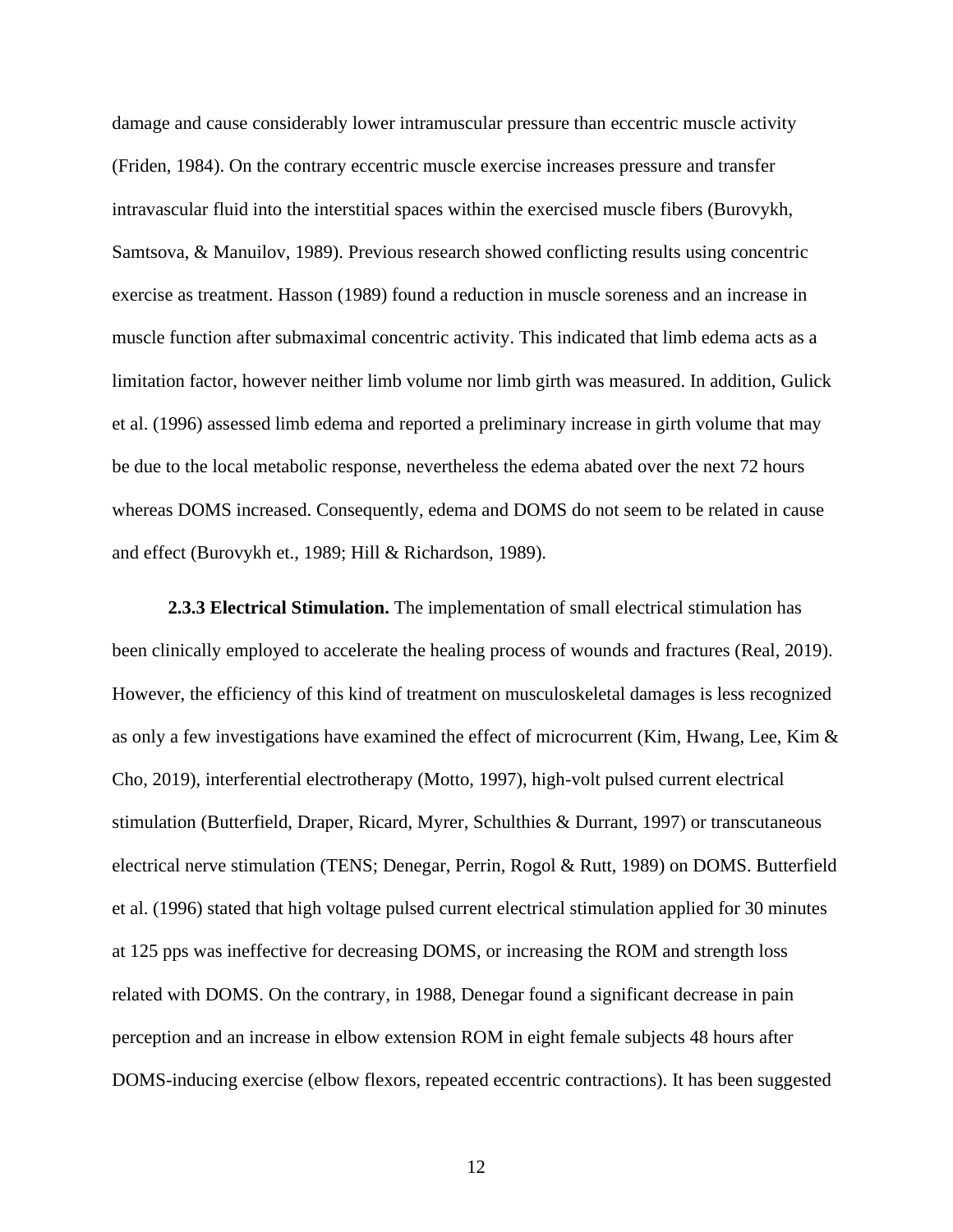that TENS with low frequency and long pulse duration can result in the release of beta-endorphin from the anterior pituitary gland (Weerapong, Cheung, Hume & Maxwell, 2004). Betaendorphin releases the pre-cursor hormone propiomelanocortin (POMC) with adrenocorticotropin (ACTH; Schmitz, Martin, Perrin, Iranmanesh, & Rogol, 1997). Consequently, cortisol synthesis and release from the adrenal cortex stimulates gluconeogenesis, increases glucose consumption, protein synthesis, mobilisation of fatty acid, and reduces acute and chronic inflammatory responses (Denegar, 1988; Baxter, 1979).

<span id="page-20-0"></span>**2.3.4 Stretching Exercise.** Pre or post static stretching exercise has been suggested as a preventive method for DOMS because it is supposed to alleviate the muscle spasm explained in de Vries' muscle spasm theory (Wessel, & Wan, 1994) as well as disperse the edema accumulatation following tissue damage (Bobbert, Hollander & Huijing, 1986). De Vries (1961, 1967) displayed a reduction in pain after static stretch exercise, but later studies have failed to replicate a decrease in pain following stretching. Abraham (1977) demonstrated a small decrease in pain lasting only 1-2 min after stretch exercise, however, McGlynn and colleagues (1979) observed no reduction in pain. Two other studies, exploring stretch exercise as a preventive DOMS strategy, failed to show any changes in perceived pain in either intervention or control group (Buroker & Schwane, 1989; High, Howley, & Franks, 1989). In addition, studies have examined the effect of stretching prior to (Johansson, Lindström, Sundelin & Lindström, 1999; Wessel, & Wan, 1994), following (Buroker, & Schwane, 1989; Maxwell, Kohl, Watson, & Balnave, 1988) and prior to and following eccentric contraction (Lund, Vestergaard‐Poulsen, Kanstrup, & Sejrsen, 1998) that resulted in no preventive outcome on DOMS. The possible reason might be due to the fact that stretching less than 30 seconds could be restricted by the stretch reflex response (Cheung, et al., 2003). In fact, by employing stretch in muscle, the muscle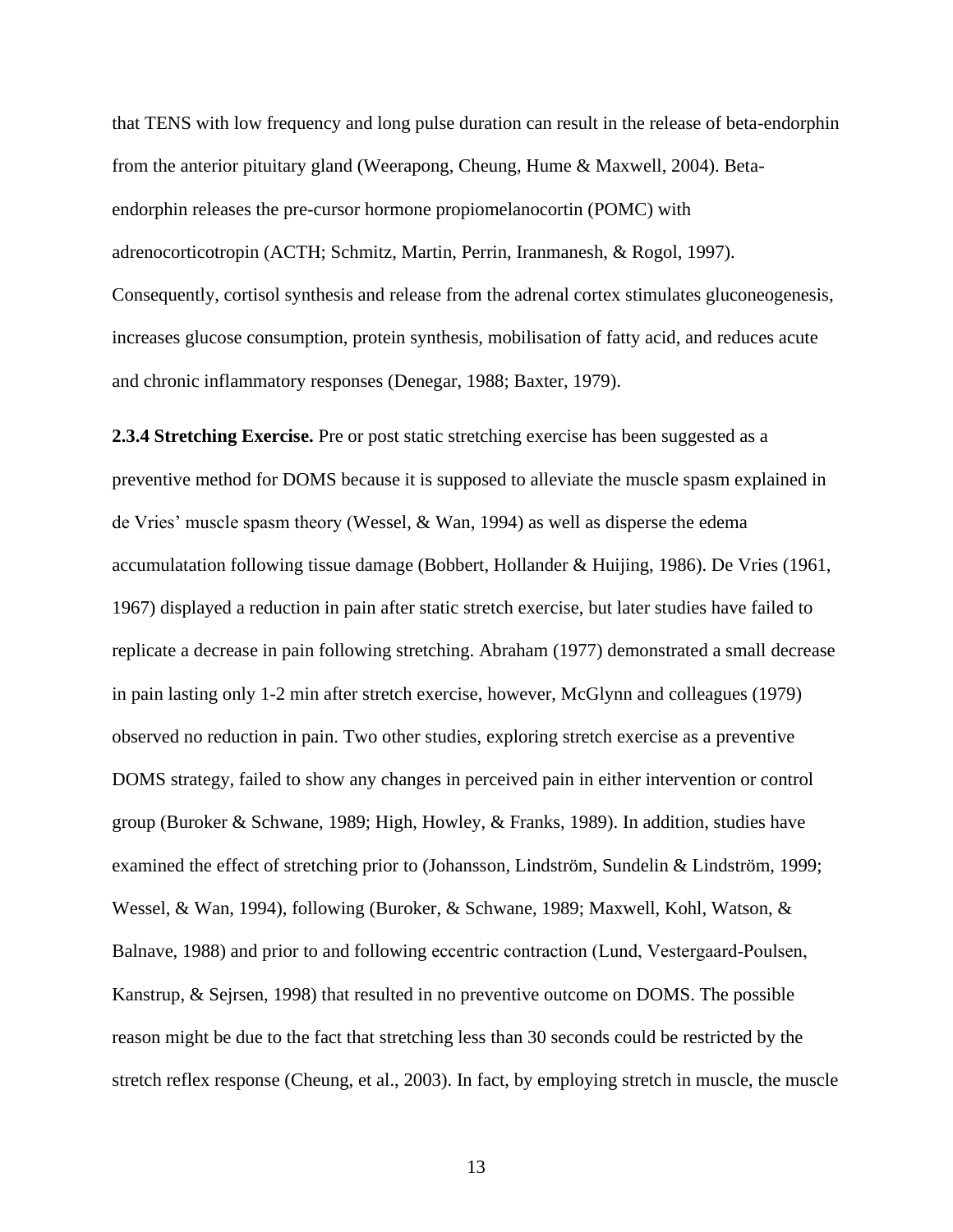spindles are also stretched resulting in sensory impulses being sent to the spinal cord to notify that a muscle is being stretched. Meanwhile the spinal cord is sending efferent feedback signals to the muscle to be contracted. For stretches over 6 seconds, the Golgi tendon organs send out sensory impulses to the spinal cord triggering a relaxation reflex to the antagonist muscle. This relaxation reflex allows the agonist muscle to stretch while its antagonist is relaxed, minimizing the risk of muscle damage. However, a short duration of stretch exercise would not give enough time to the Golgi tendon organs to respond to the length change as well as tension of the muscles.

<span id="page-21-0"></span>**2.3.5 Homeopathy.** Homeopathy is based on the idea that "like cures like." That is, if a substance causes a symptom in a healthy person, a very small amount of the same substance, may cure the illness to the given person. In theory, a homeopathic dose enhances the body's normal healing and self-regulatory processes (Cheung, et al., 2003). The most popular homeopathic medicine of choice is Arnica (which can be administered by tablet, massage oil, or cream) due to its analgesic, antibiotic, and anti-inflammatory properties (Gulick et al., 1996, Vickers, Fishe, Smith, Wyllie, & Lewith, 1997). However, recent investigation, which have studied the effect of arnica on DOMS, have indicated minimum benefit for it (Gulick et al., 1996; Vickers et al., 1997). For example, in a randomised double-blind study, results showed no statistical differences in DOMS between the control group and experimental group following bench stepping exercise (Vickers et al., 1997). Gulick and colleagues (1996) stated comparable results between participants, who took three pellets  $(50 \text{ g})$  of arnica (sublingual form) every eight hours for three days following DOMS induced eccentric contractions of the forearm extensor muscles. Similarly, when arnica was administered in an ointment form (4%, 0.5g dose, rubbed into the skin every 8 hours for 3 days) the findings were again inconclusive when considering the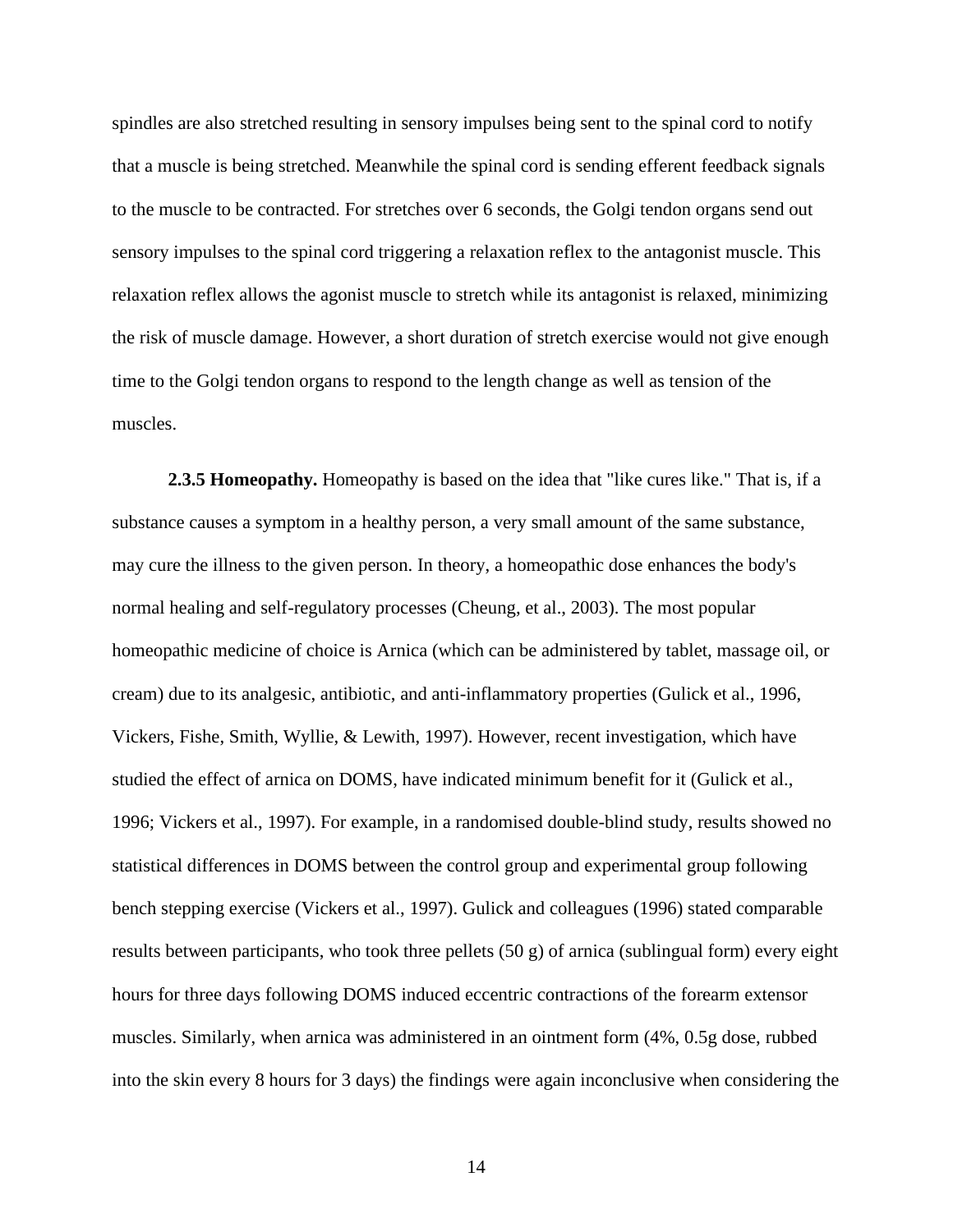amount of muscle soreness compared with a placebo group (Gulick et al., 1996). Some experiments have been performed to measure the effects of various substances on prevention of muscle damage, like fish oil (Lenn et., 2002) ethanol (Clarkson, 1992), herbs (Vickers et al., 1997) and pollen extract (Krotkiewski, Brzezinska, Grimby, & Palm, 1994) and all were unsuccessful for reducing muscle damage (Weerapong et al., 2004).

<span id="page-22-0"></span>**2.3.6 Cryotherapy.** The primary treatment advised for traumatic soft tissue injuries is R.I.C.E (rest, ice, compression, and elevation). In fact, the superficial use of ice reduces the temperature of the skin, muscle and other tissue structures surrounding the joints (Brukner, Bradshaw, Khan, White & Crossley, 1996). A reduction in tissue temperature evokes cutaneous receptors to excite the sympathetic adrenergic fibres resulting in the local arterioles and venules constriction (Cheung et al., 2003). Cryotherapy (cold therapy) has been known to be beneficial in amending soft tissue injury through its ability to reduce the circulatory response, inflammation, swelling, and intravascular pressure (Bierman, 1955; Knight, 1976; Lehmann, Warren & Scham, 1974). The primary decrease in ROM after cryotherapy has been ascribed to an increase in intensity of collagen stiffness (Fox, 1961; Lehmann, 1990), and the temporary decrease in muscle soreness after cryotherapy is assumed to be due to the reduction in excitability of the free nerve ending (Gulick & Kimura, 1996; Lehmann, 1990). However, studies to date have shown conflicting results on the magnitude of decreased muscle soreness or the acceleration of soreness recovery following cryotherapy application (Gulick, et al., 1996; Gulick & Kimura, 1996; Kokkinidis, Tsamourtas, Buckenmeyer & Machairidou, 1998; Verducci, 2000). Paddon-Jones & Quigley (1997), examined whether a post-exercise cryotherapy protocol could facilitate recovery of the elbow flexor strength and reduce DOMS severity following eccentric exercise in eight college aged resistance-trained males. The participants performed 64 eccentric elbow flexions on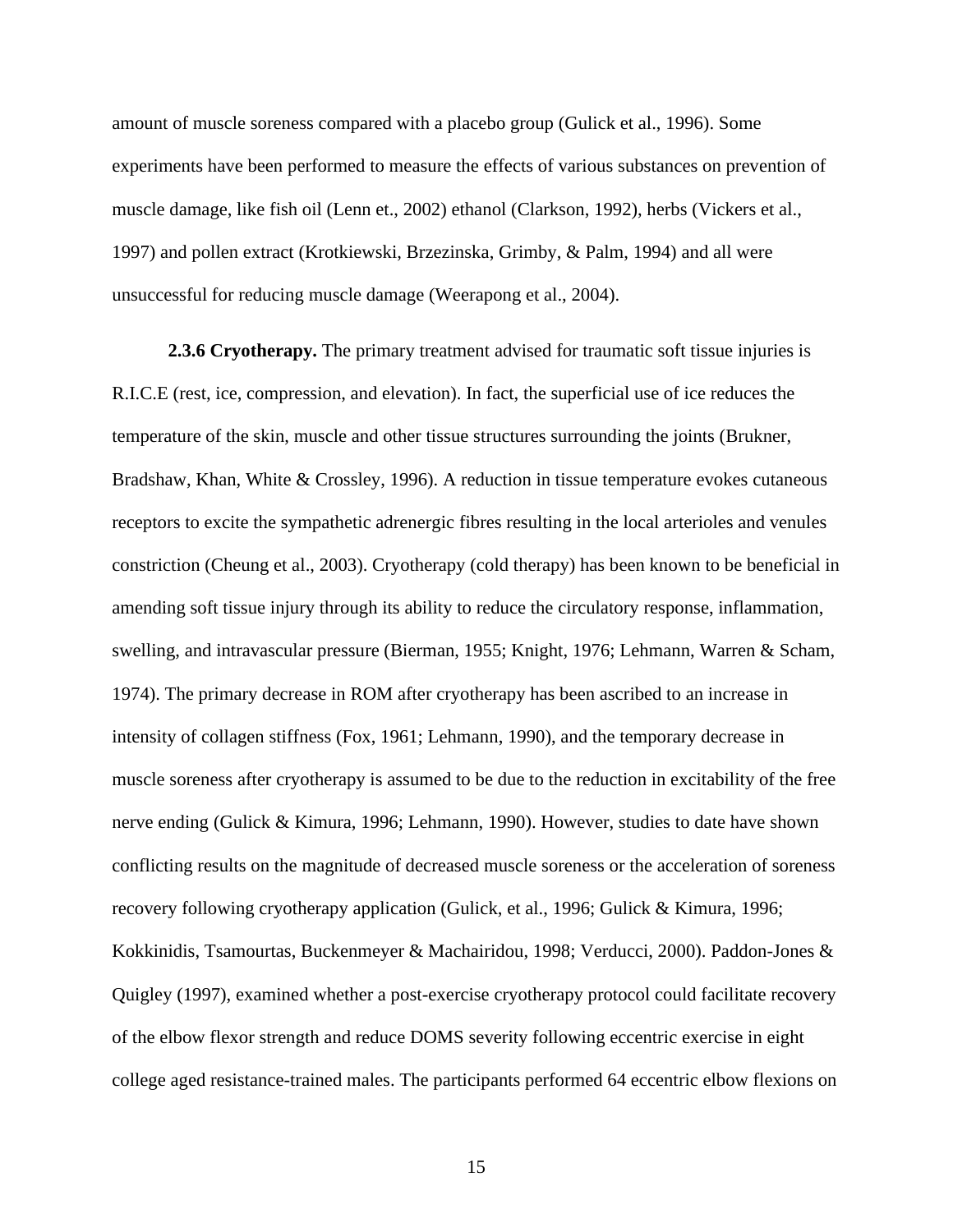each arm. One arm was exposed to five, 20-minute immersions in a  $5 \pm 1$  °C ice-water bath interspersed by 60-minute rest periods. The non-immersed arm acted as the control. No significant difference between the immersed and control arms was noted for any variable. Results indicated that the application of cryotherapy immediately after traumatic eccentric exercise may not have the same therapeutic effects generally ascribed to cryotherapy following damaging muscle injury. On the contrary, another study examined the effectiveness of cryotherapy in the prevention and treatment of DOMS. Twenty-one participants were instructed to perform eccentric, free-weight curl exercises until fatigue using a 10-lb dumbbell at a tempo of one second for the concentric phase and three seconds for the eccentric phase to induce DOMS. The experimental group undertook 30-minute ice application, which were processed instantaneously after exercise, 2, 4, 6, 24, and 48 hours afterward. There was a significant difference between experimental and control groups in perceived pain. Additionally, no significance difference was reported between groups for the recovery of isometric force production of the biceps. The pattern of data implies that the application of ice to alleviate symptom of DOMS has been effective in reducing perceived pain 24-96 hours after activity (Day & Ploen, 2010). Also, Cryotherapy was reported to be ineffective in reducing the functional deficits associated with DOMS and may affect the adaptation and repair of the tissue responsible for the symptoms of DOMS (Isabell, Durrant, Myrer & Anderson, 1992). However, Cryotherapy other than its analgesic effect, is an accepted modality for acute injury management for recovery from DOMS, but limited research evidence is available to guide management of the condition (Snyder, Ambegaonkar, & Winchester, 2011).

<span id="page-23-0"></span>2.3.7 Menthol. Local anesthetics applied topically can alleviate pain of neuropathic origin by decreasing ectopic discharges of superficial somatic nerves in areas of localized pain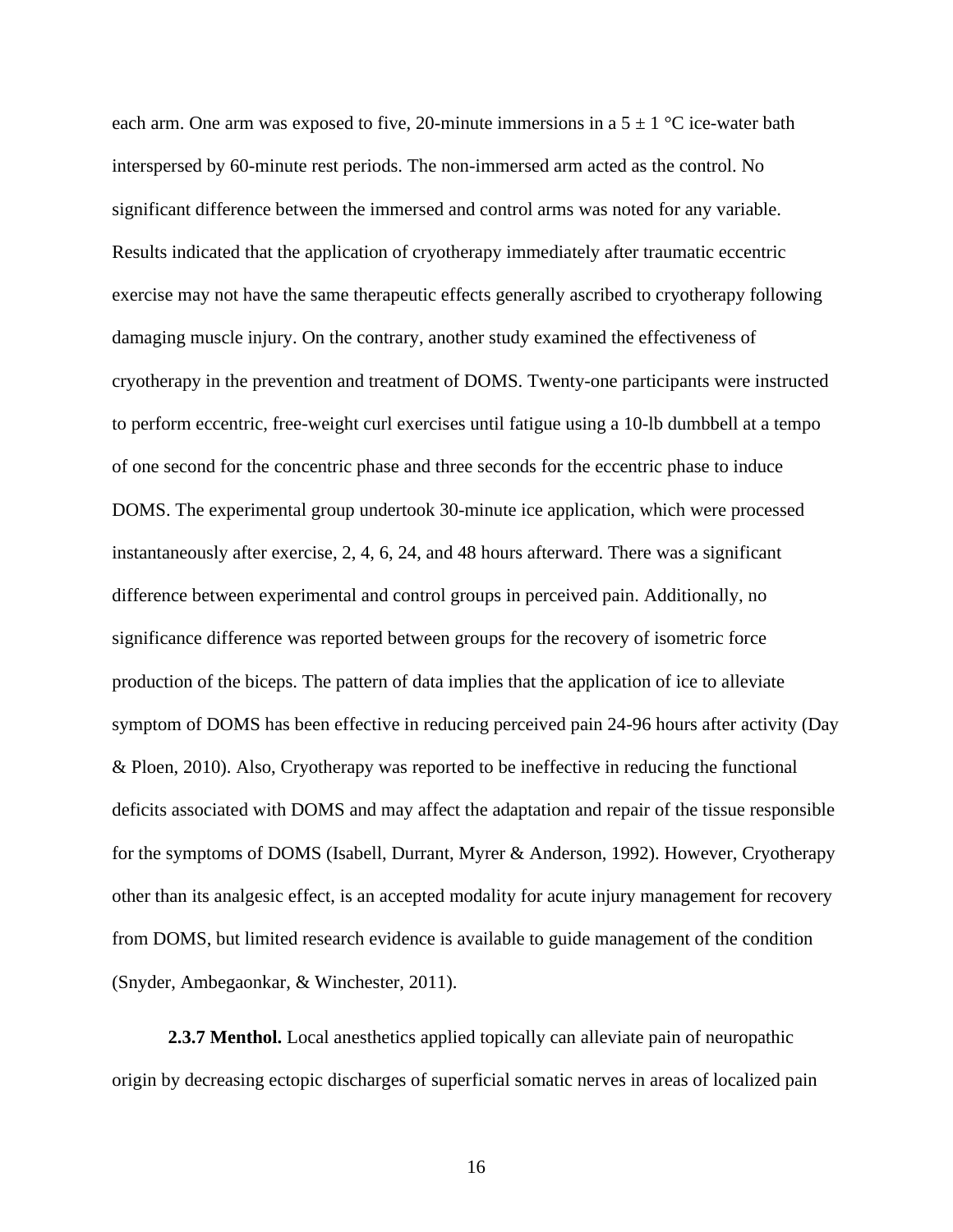(Heyneman, Lawless-Liday & Wall, 2000). It binds to atypical sodium channels, which are excessively regulated in injured peripheral nerves, thus controlling unusual instinctive activity that may initiate or maintain neuropathic pain status. This nonsurgical treatment, which contains menthol, results in a cooling sensation and are reported to act as a counterirritant to decrease the pain sensation (Yosipovitch, Szolar, Hui & Maibach, 1996). Menthol is a terpene compound that when employed to the skin in different doses triggers anti-nociceptive and counterirritant sensations, causing in reducing sensation of burning discomfort, muscle soreness, and joint pain (Galeotti, Mannelli, Mazzanti, Bartolini, & Ghelardini, 2002). Menthol generates feelings of cold via transient receptor potential member 8 (TRMP8). TRMP8 are found mostly within thermosensitive neurons, which respond to reductions in temperature, are also sensitive specifically to menthol (Behrendt, Germann, Gillen, Hatt, & Jostock, 2004). Normally, TRPM8 allows the flow of ions, such as calcium  $(Ca^{2+})$  or potassium  $(K^+)$ , through cell membranes where they are mainly located (Reid, 2005). TRPM8 acts as a neuronal sensor of cold temperatures and is necessary for receiving input regarding innocuous cool and noxious cold sensations (Bautista et al., 2007; Dhaka, Murray, Mathur, Earley, Petrus, & Patapoutian, 2007). Operation of calcium imaging techniques has revealed that in accordance with the application of menthol to cloned TRPM8 cells, a heavy intracellular influx of calcium ions triggered neural depolarization as a result of the opening of non-selective calcium permeable cation channels (Bautista et al., 2007; Reid, 2005). This escalation in sensitization of the thermosensitive neurons leads to the experiences of coldness with application of topical menthol. In addition, incitement of these thermosensitive neurons has been linked to an analgesic effect. Stimulating of afferent thermosensitive neurons by mild cooling or the utilization of menthol have been discovered to inhibit the nociceptive afferent neurons and the dorsal-horn neurons which are responsible for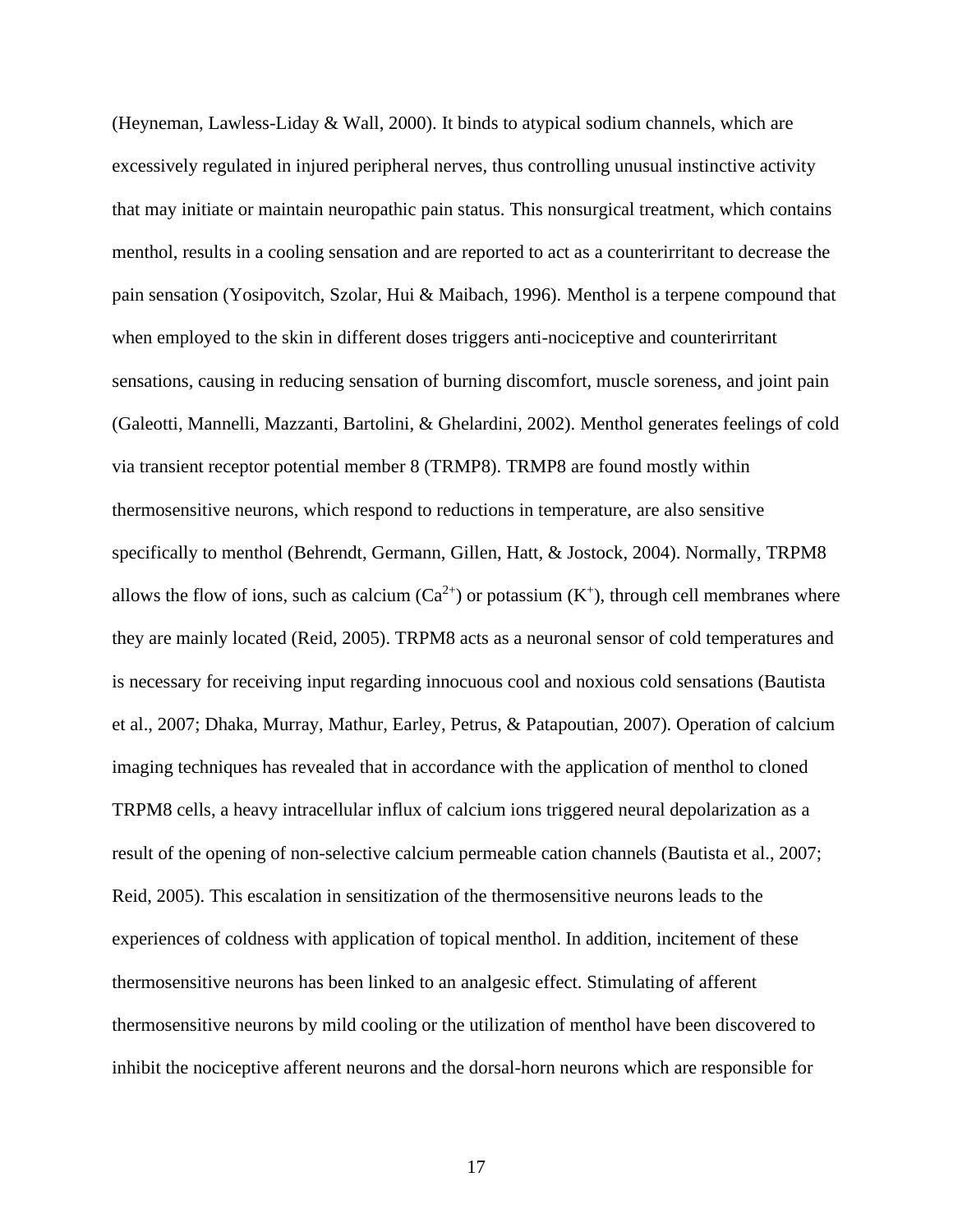conducting pain impulses and noxious stimuli to the thalamus (Proudfoot et al., 2006). Haeseler et al. (2002) studied the analgesic effect of menthol by applying electrical stimulus to human skeletal muscle tissue after application of menthol on selected the tissues. At several menthol application strengths, inactivated sodium channels were evaluated to show the effect on depolarization. It was revealed that the menthol blocked the alpha subunit of voltage gated sodium channels, resulting in the hyperpolarization of the neuron cell membrane and blocking the pain stimuli. Consequently, this study determined that the utilization of menthol may possibly have an analgesic effect through employing an inhibitory gate control over nociceptive inputs. In support of their work Johar and colleagues (2012) have shown that a menthol based topical analgesic was more effective than ice for lessening DOMS-induced symptoms of pain in the elbow flexors. There have not been many studies determining the effect of different dosages of topical menthol application on pain. However, Topp et al. (2014) examined the effects of two different doses of menthol (3.5% menthol gel, 10% menthol wipe) on blood flow and arterial diameter before and after an acute bout of three isokinetic maximum voluntary muscular contractions (MVMC) of the quadriceps and hamstrings. The results showed that the application of either 3.5% menthol gel or 10% menthol wipe to the thigh decreases blood flow in the ipsiand contra-lateral popliteal arteries after completion of a high intensity-short duration bout of exercise. The application of 3.5% menthol gel or a 10% menthol wipe decreased arterial popliteal diameter on the side receiving these treatments but not in the same vessels on the contra-lateral side. A possible explanation for the current result was that the enhanced adrenergic stimulation caused by the sympathetic reflex which might be associated with menthol application stimulation of TRPM8 thermosensitive neurons comparable to the effect of tissue cooling (Bailey, Eid, Mitra, Flavahan & Flavahan, 2004; Hodges, Zhao, Kosiba & Johnson, 2006).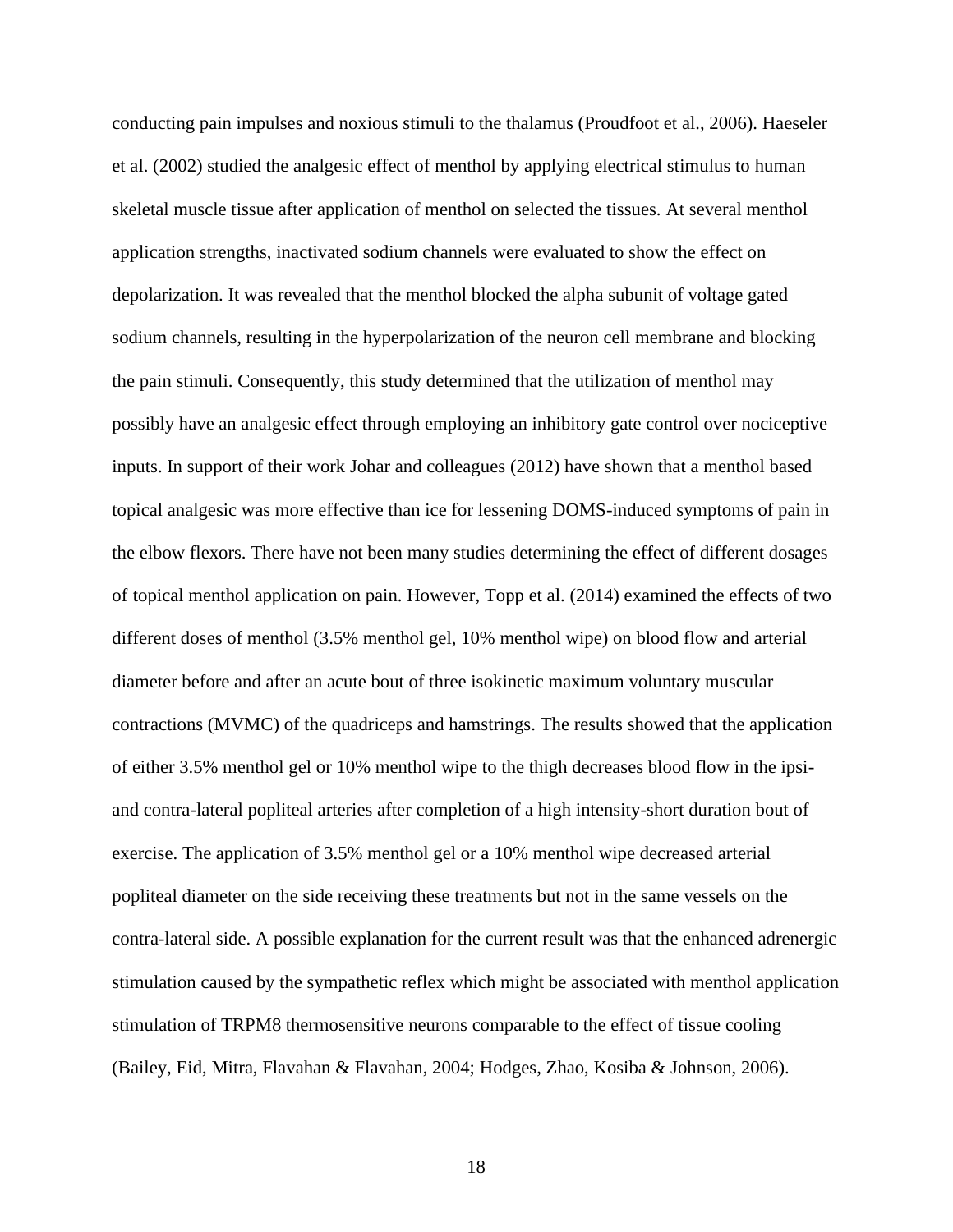# <span id="page-26-0"></span>**2.4 Biofreeze™**

Biofreeze® topical analgesic (Performance Health, Akron, OH) is a form of popular topical analgesic normally used to decrease the musculoskeletal pain like sprains, strains, and bruises (Page, & Alexander, 2017). Ever Since 1991, Biofreeze has been suggested to customers through healthcare providers (physical therapists, chiropractors, etc.). The mechanism associated with Biofreeze pain reduction is deemed to be through the cryotherapy method. As mentioned earlier, cryotherapy is possible through application of ice, cooling sprays, or topical analgesics, in order to alleviate musculoskeletal damage and pain. Broadly speaking, there are 3 mechanisms for confined cooling of the body, which are named: physical cooling, evaporative cooling, and chemically mediated cooling. A reduction in skin temperature and/or stimulation of coldsensitive receptors are common with each mechanism as a result of applying cold substances on skin (Page, & Alexander, 2017). Thermal receptors or transient receptor proteins (TRP) which are placed in the skin on subcutaneous nerves and blood vessels, are being activated in response to a cold stimulus and then send a "cold" signal to the thalamus via the spinothalamic tract where a cold sensation is perceived. This cold sensation provokes a sympathetic response in order to preserve tissue temperature and protect tissues from extreme cold. Different subtypes of TRP receptors react to different temperature ranges and TRPM8 is one of them. TRPM8 is sensitive to cold temperatures that are felt during utilization of ice or menthol to the skin and it responds to temperatures fluctuating between 30°C and 8°C. Alongside thermo sensitivity, the TRPM8 channel is also sensitive to menthol, which is an active ingredient in Biofreeze (Bautista et al., 2007). The local impacts of cryotherapy are as follows: reduced nerve conduction velocity; reduce sensation; reduced pain threshold; reduced skin temperature, arteriolar vasoconstriction, superficial vasodilation; and reduced tissue metabolism. When the skin is subjected to prolonged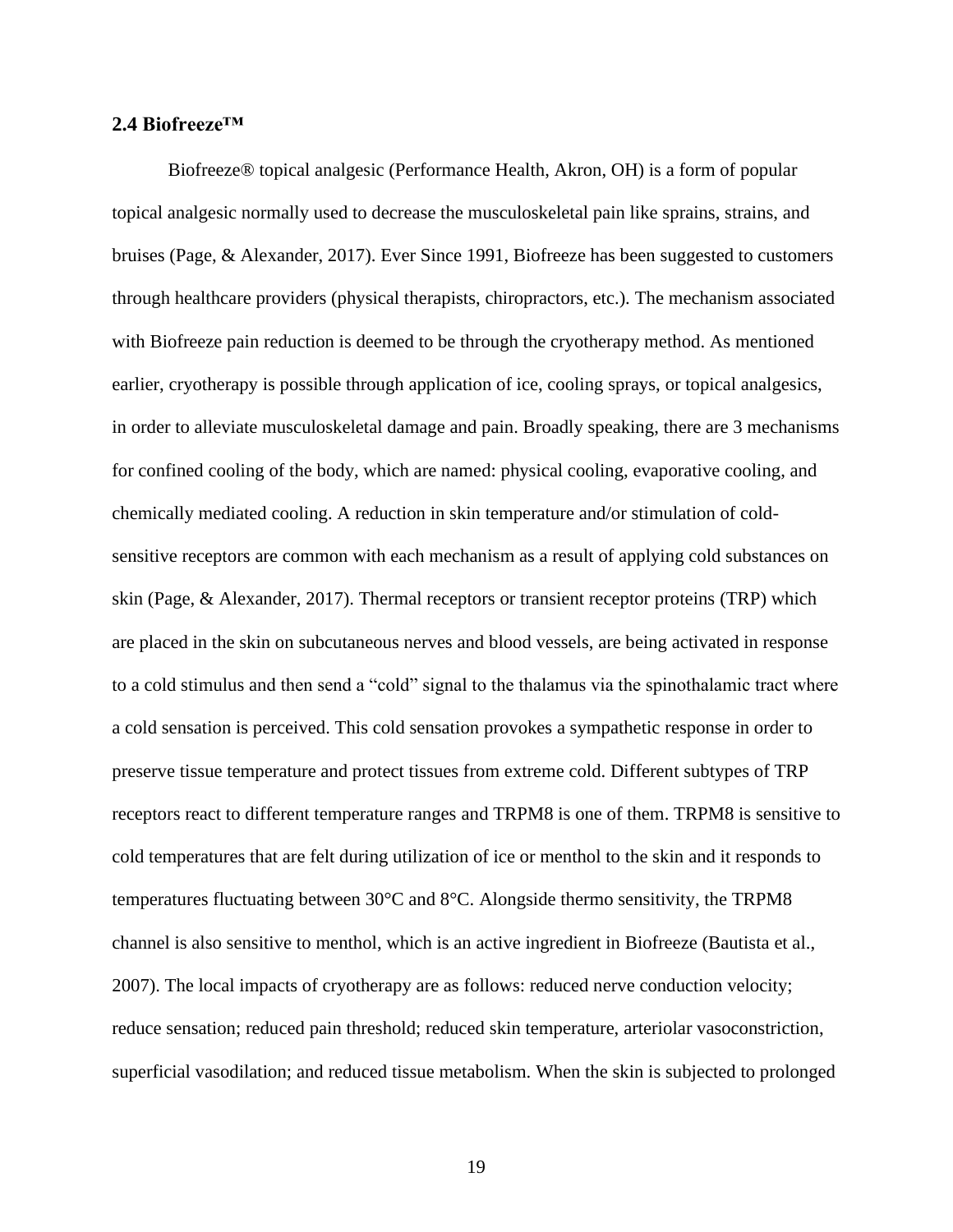low temperatures, it can lead to side effects, such as pain, numbness, nerve damage, and frostbite, that are related with directly applied ice on target area (Galeotti et al. 2002).. The cryotherapy mechanism of Biofreeze can be achieved by stimulating these certain cold receptors in the skin (Patel, Ishiuji, & Yosipovitch, 2007). The localized cooling by Biofreeze can be also achieved via the evaporation of alcohol and menthol. The reason behind it is that alcohol has a lower heat point evaporation and consequently it would rapidly reduce the skin temperature, resulting in stimulating the cold receptors (McLeay, 2011).

Several studies have demonstrated Biofreeze™ as an effective method in pain reduction, both clinically and statistically, in numerous musculoskeletal disorders (Page, & Alexander, 2017). For instance, Olive and colleagues (2010) determined a blood flow reduction in brachial artery when the efficiency of the Biofreeze application was compared to an ice pack over the forearm. Results indicated that both modalities significantly decreased blood flow by approximately 35% within the first 60 seconds of application. Two other studies showed that the superficial cooling with application of ice to the knee can decrease arterial blood flow by 38% in less than 5 minutes (Ho, Coel, Kagawa, & Richardson, 1994; Ho, Illgen, Meyer, Torok, Cooper, & Reider, 1995). Consequently, the decline in blood flow with Biofreeze is quantitatively comparable to the decrease in blood flow with ice application. In addition, patients have reported less discomfort with application of Biofreeze in comparison with ice (Bishop, Greenstein & Topp, 2011; Topp, Ledford, & Jacks, 2013). Traditionally direct application of ice packs on damaged areas to reduce pain may result in painful side effects such as numbness, burns, frostbite, and decreased performance, however, Biofreeze provides the advantages of cryotherapy without the side effects of ice (Topp et al., 2013; Topp, Winchester, Mink, Kaufman, & Jacks 2011). The dose of Biofreeze®, is usually based on the estimation that the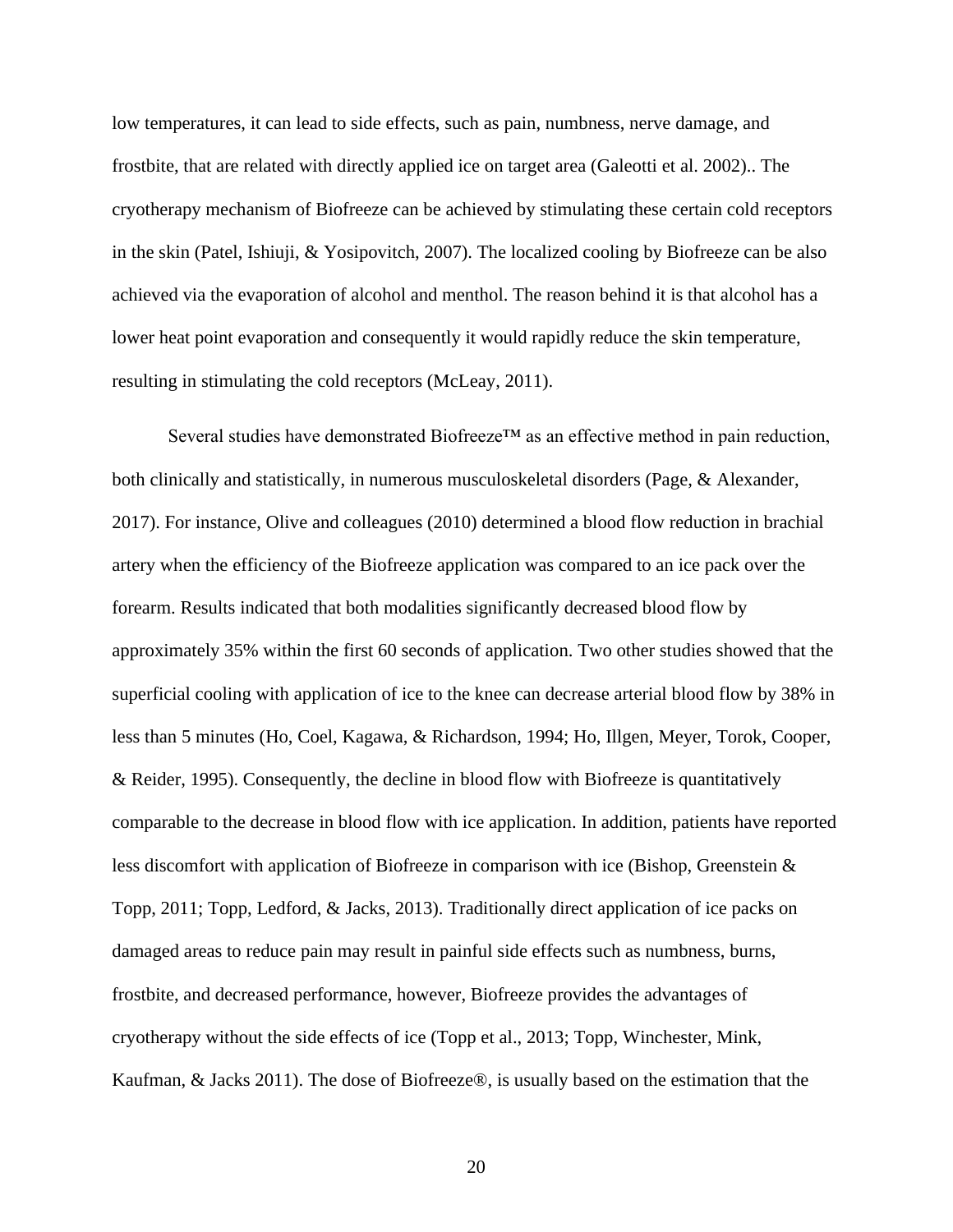average skin surface area for example over the biceps brachii is approximately  $400 \text{ cm}^2$  and the recommended dosage of Biofreeze® of 1 ml per 200 cm (Johar et al., 2012). To be more precise, in 2016, Craighead & Alexander sought to illustrate the dose-response curve between menthol concentration and changes in cutaneous vascular conductance (CVC) and skin blood flow (SkBF). as a part of their study. Seven different gels including 0.04%, 0.4%, 1%, 2%, 4%, 7%, and 8% menthol were applied on 10 participants. Four 15 cm<sup>2</sup> regions for gel application have been identified on the ventral forearm with volumes of 0.25 ml of each gel. The result indicated that topically applied menthol based gel, dose-dependently increases blood flow in the cutaneous microvasculature. This increase in blood flow is mediated, in-part by sensory nerves and endothelium derived hyperpolarizing factors (EDHFs; Craighead & Alexander, 2016).

# <span id="page-28-0"></span>**2.5 Measuring Delayed Onset Muscle Soreness**

There are numerous reliable and valid methods to measure DOMS (Connolly, Sayers, & McHugh, 2003). However, to quantify the level of muscle soreness is a challenge due to the subjective nature of pain (O'connor & Cook, 1999). The main methods for identifying and quantifying DOMS are pressure pain threshold (PPT), ROM, and self-reported perceived muscle soreness through different pain scales such as a visual analog scale [VAS] (Zainuddin, Newton, Sacco & Nosaka, 2005), verbal rating scale (Abraham, 1977), numerical rating scale (Jones, Newham & Clarkson, 1987), and descriptor differential scale (DDS; Hilbert, Sforzo & Swensen, 2003) graphic rating scale (GRS; Allen, Mattacola & Perrin,1999). DDS provides a more complete assessment of pain than simple scales, such as visual analog, numerical, or verbal, because it measures both the sensory and emotional aspects of pain. For example, Hilbert et al (2003) investigate the physiological and psychological effects of massage on delayed onset muscle soreness (DOMS) using DDS which contains two sets of 12 descriptor items that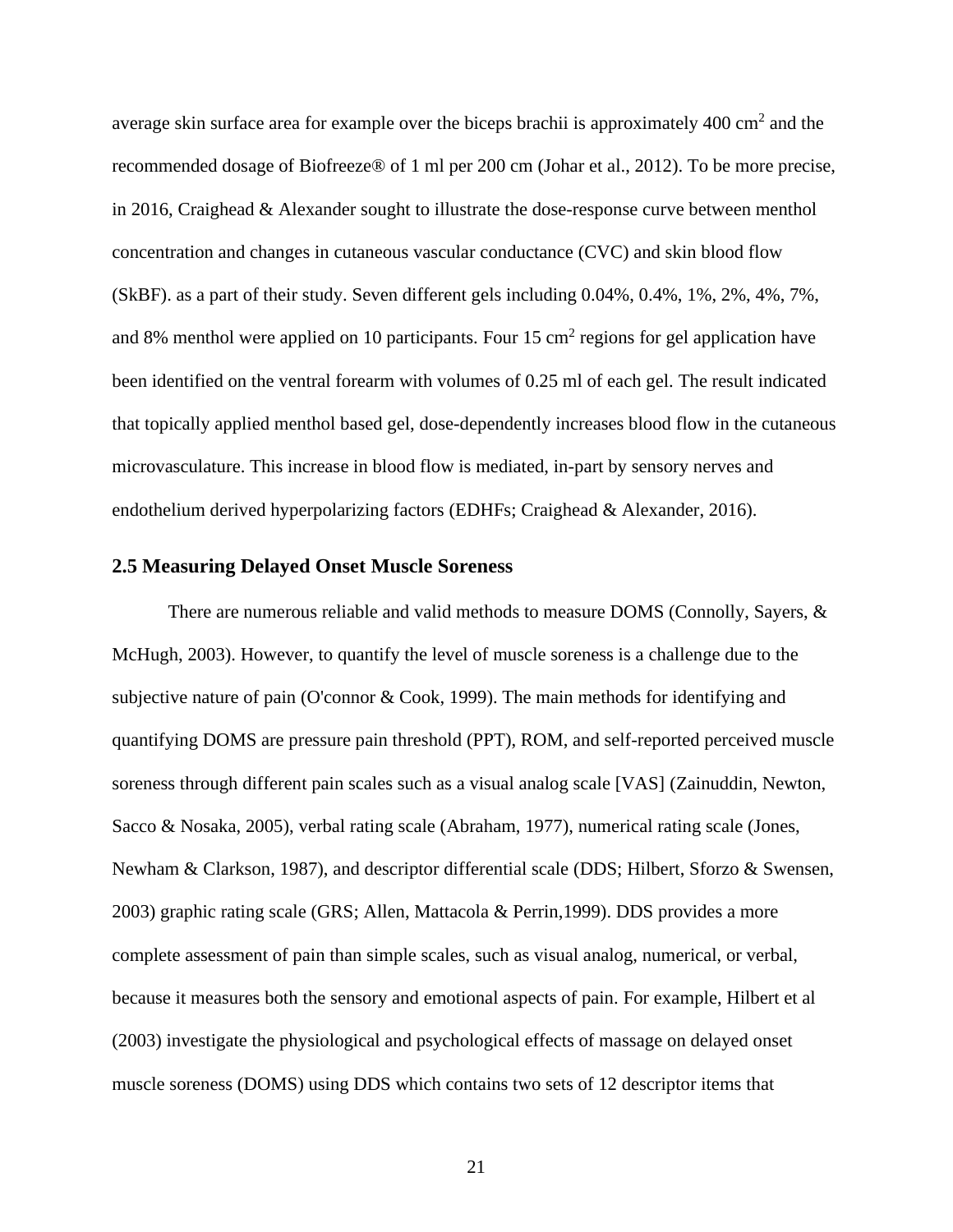measure both the intensity and unpleasantness of soreness. Results showed massage did not have an impact on the unpleasantness of soreness, which boosts the supposition that this dimension of the DDS scale does not figure prominently in DOMS. Additionally, the use of VAS to assess musculoskeletal pain has been reported to be reliable (Boonstra, Preuper, Reneman, Posthumus & Stewart, 2008; Price, McGrath, Rafii & Buckingham, 1983). VAS is a single-item measure, that is, an instrument measuring the whole construct at once. A VAS is easy to use and therefore applicable to a variety of practice and research.

While bias can devalue self reported measures,  $PPT -$  the minimal pressure (force) required to induce pain had been extensively studied to assess pain (Fischer, 1987). Connolly et al. (2003), provided a table in a review of DOMS treatment literature outlining the damage information, cost, difficulty of measure, and reliability of nine different indices of muscle damage. PPT has been shown to be reliable and valid when measuring perceived pain during DOMS (Connolly, Sayers, & McHugh, 2003).

## <span id="page-29-0"></span>**2.6. Eccentric Exercise**

It is well stablished that eccentric muscle activities are related to muscle damage (Clarkson, 1992). An eccentric contraction is defined as a contraction in which a muscle elongates as it exerts force (Balnave & Thompson, 1993). Eccentric muscle contractions create more tension per cross-sectional area of active muscle than concentric contractions (Armstrong, 1984). Negative work is performed by a muscle when it attempts to stop the joint movement, as it reduces speed of the body during walking or running. Eccentric muscle activity is an essential factor in activities of daily living (ADLs) like downhill walking or stairs, squatting, lowering an object, and overall coordinated activity (Gregory, Morgan & Proske, 2004). More generally during a movement the joint is controlled by an agonist /antagonist muscle pair, in which one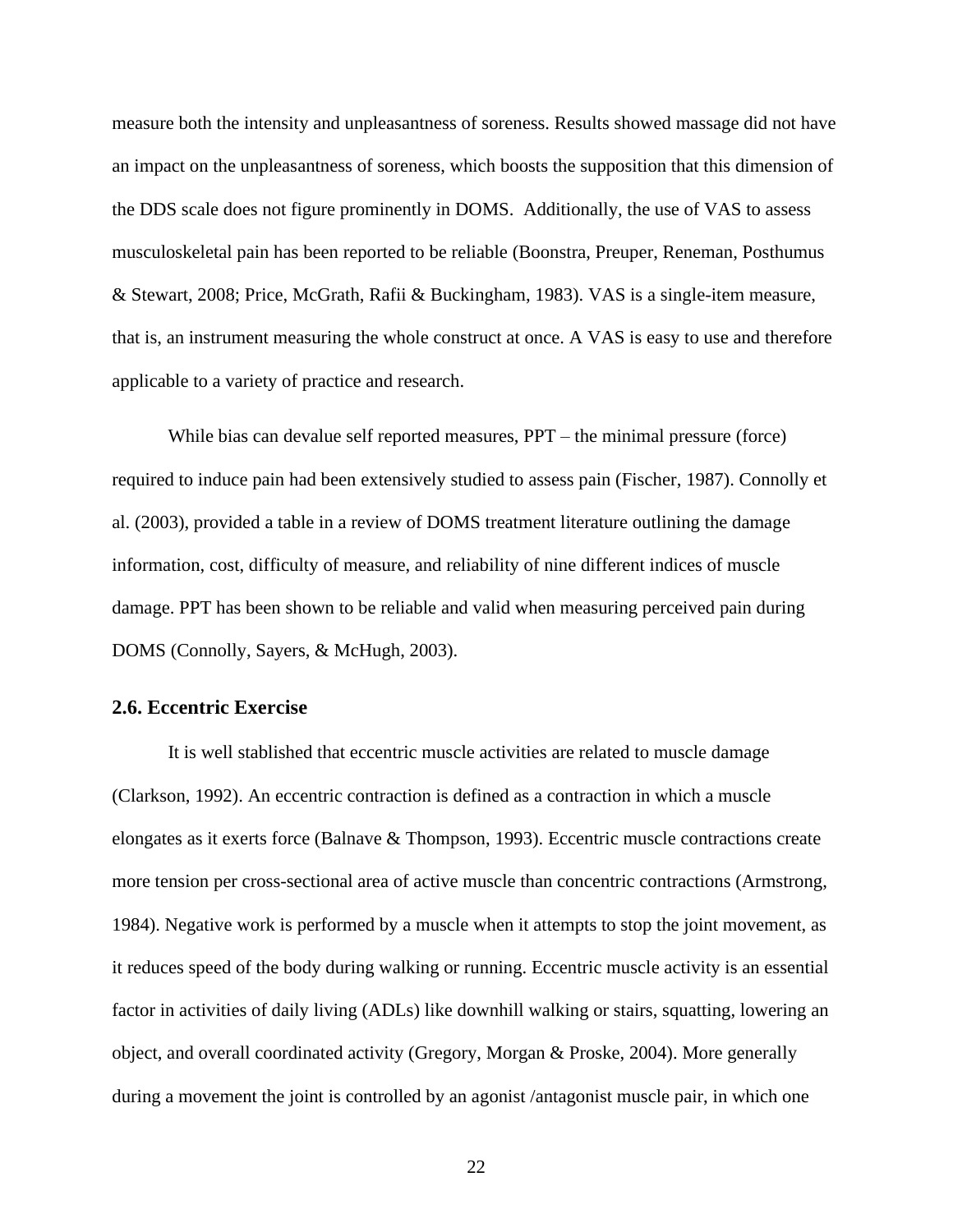will be shortening and the other will be lengthening. Athletes utilize eccentric muscle force for performing different tasks such as limb deceleration when throwing a ball and for control in lowering a barbell. Talag (1973) revealed the association between muscle soreness and different type of muscle contractions (Figure 1). The results indicated that there was no significant difference observed between concentric and isometric muscle contraction; however, eccentric muscle activity caused significant muscle soreness that peaked 48 hours following exercise.



*Figure 1:* The effect of different types of muscle activity on muscle soreness over time (Talag, 1973)

As discussed, DOMS is normally related to unaccustomed, high-force muscular work and is precipitated by eccentric actions (Armstrong & Warren, 1993). Eccentric contraction is identified as the type of muscle contraction that induces the highest DOMS in the entire body, but the reason for this is not well understood (Vila-Chã, Hassanlouei, Farina & Falla, 2012). Various studies have indicated that maximal force (Prasartwuth et al., 2005; Crameri et al., 2007), power (Sargeant & Dolan 1987; Crameri et al., 2007), and force steadiness (Bachrathy & Mészáros, 2010; Saxton et al., 1995; Semmler et al., 2007) are decreased after severe eccentric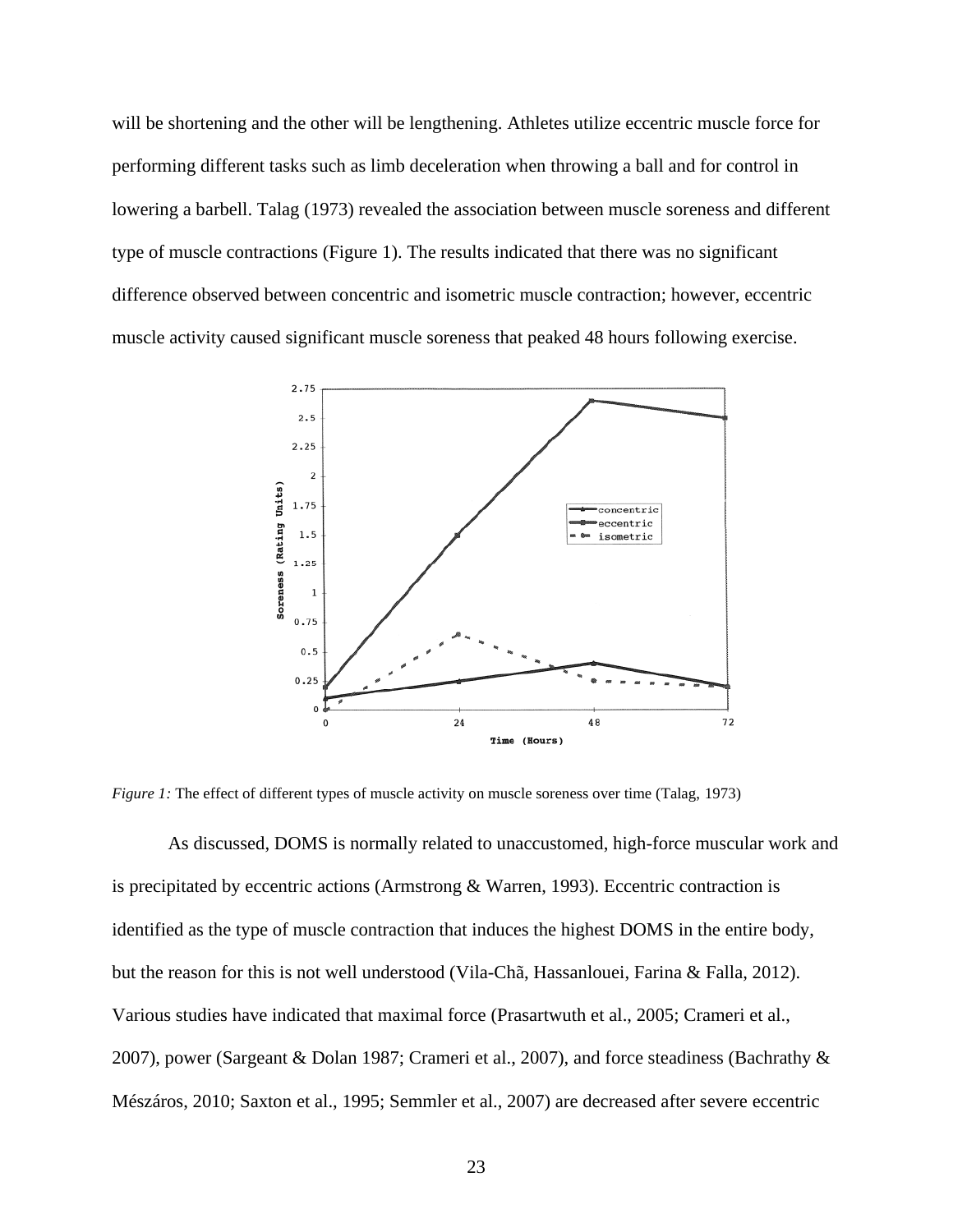activities. The changes in these components have generally been related to morphological alterations of the muscle such as muscle fibre degeneration (Armstrong et al., 1983; Friden et al., 1983; Newham et al., 1983), muscle fibre necrosis (Nosaka and Clarkson, 1996; Friden and Lieber, 1998), inflammation (Jones et al., 1986; Round et al., 1987) and repair (Ebbeling and Clarkson, 1989; Clarkson and Sayers, 1999), which results in DOMS and increased muscle stiffness (Jones et al., 1987; Howell et al., 1993; Yu and Thornell, 2002).

The first proposed evidence of the morphological changes in eccentric muscle damage was provided by FrideÂn et al. (1981). They investigated muscle biopsies from humans who had run down a flight of stairs resulting in DOMS. Electron microscopy results showed high tensile forces generated during eccentric muscle activity induced disruption and disorganization of structural proteins in muscle fibres, particularly at the weakened z-lines. These changes could be restricted to a single myofibril or could include many neighboring myofibrils of affected muscle biopsies. In a few hours, there was a significant increase in neutrophils circulation at the damaged site (FrideÂn et al. (1981). Following repeated eccentric activities, it is hypothesized that the number of disturbed sarcomeres develops, until a maximal point where membrane damage happens (Talbot & Morgan, 1996). Damage to elements of the excitation-contraction coupling machinery also becomes apparent. In a study done by Takekura and colleagues (2001), rats that were exercised by downhill running, displayed a number of ultrastructural abnormalities including more longitudinal t-tubule segments, changes in disposition of triads, caveolar clusters and disarrangement of multiple t-tubule segments resulting in changes in  $Ca^{2+}$  release in their forelimb muscles. Warren et al. (2001) support the damage of the excitation-contraction coupling phase and report that 75% or more of the decrease in force production following eccentric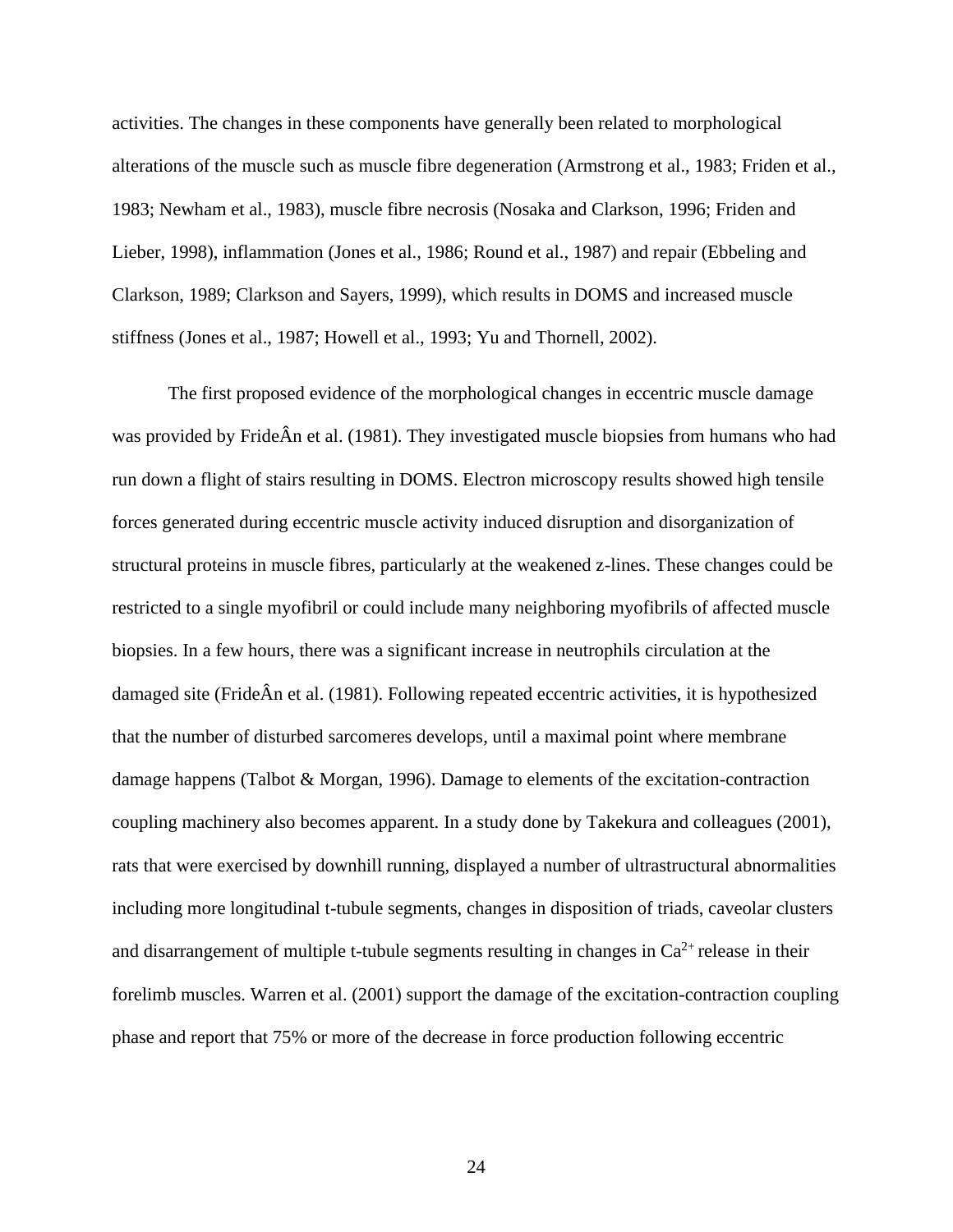exercise is due to the excitation-contraction coupling, whereas Proake and Morgan (2001) found that only very small component occurs at the level of the sarcomere.

In addition, it has been accepted that the occurrence of overstretched sarcomeres raises series compliance, which leads to a shift in the muscle's active length–tension relation in the direction of longer muscle lengths (Morgan, 1990). Such a shift was first explained by Katz (1939) and since then it has been studied in single frog fibres (Morgan et al. 1996), whole amphibian muscle (Wood, Morgan & Proske, 1993; Talbot & Morgan, 1996) and human muscle (Jones et al., 1997; Wise, Morgan, Gregory & Proske, 2001). Moreover, cytoskeletal proteins like titin, nebulin, desmin and dystrophin are responsible with stabilizing the structure of the sarcomere and transferring the forces laterally across the fibre and from fibre to fibre (Patel  $\&$ Lieber 1997). For example, Lieber and Friden (1994), demonstrated that loss of desmin staining of fibres was an indicator of eccentric damage and could appear in cells whose membrane was undamaged and whose contractile proteins appeared normal. Consequently, they indicated that desmin loss could be found as early as 5 min following the eccentric activity implying that it could be an early sign of eccentric damage. Numerous of these desmin negative cells later demonstrated an increase in titin staining and ultimately degenerated (Lieber et al., 1996). As a result, the following was hypothesised: 1) overstretched sarcomeres generate a local increase in  $(Ca^{2+})$  by some specific mechanisms; 2) elevated  $(Ca^{2+})$  triggers activation of proteases such as calpain which hydrolyses desmin; and 3) the loss of the structural support of desmin contributes to the development of the sarcomere disorder (Lieber & Friden 1999).

On the other hand, Connolly et al. (2003) looked at pain sensation associated with DOMS after eccentric activity at the cellular level. Connolly et al. (2003) stated that eccentric exercise resulted in cell membrane damage, putting off an inflammatory response that led to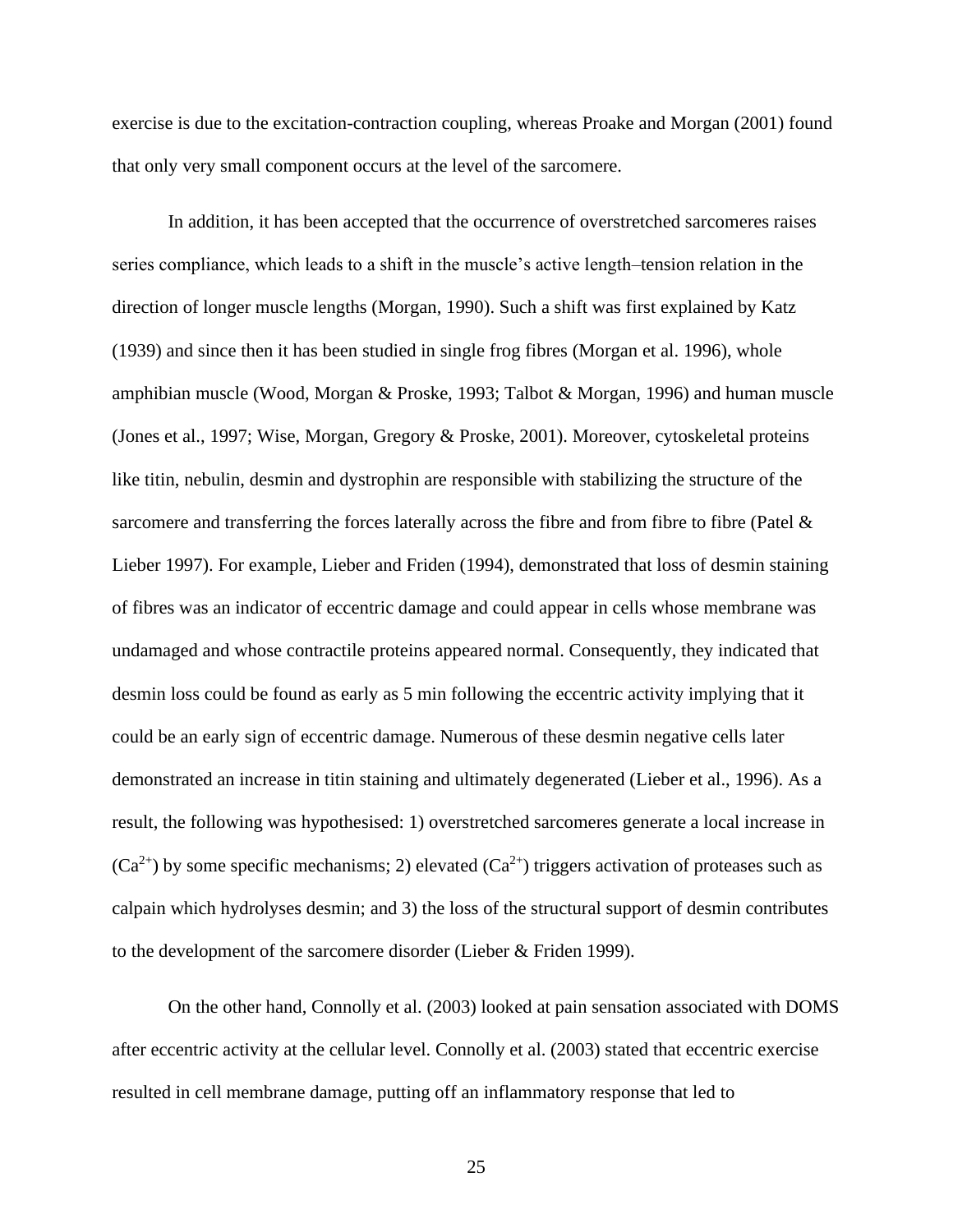prostaglandin and leukotriene synthesis. Prostaglandin E2 directly affects the sensation of pain, while leukotrienes boost the vascular permeability and attract neutrophils to the site of damage. Moreover, cells and fluid start to navigate through the bloodstream in the interstitial fluid, initiating swelling, which keeps contributing to the pain sensation and soreness all over the body 24-72 hours after eccentric exercise (Connolly et al., 2003). The degree of injury or pain sensation depends on the trained aspect of the muscle and how often the individual is performing the exercise.

## <span id="page-33-0"></span>**2.7. Elbow Flexors vs. Knee Extensors**

It appears that responses to eccentric exercise are different between leg and arm muscles. Differences in the use of daily muscles (repeated bout effect), muscle architecture and muscle fiber composition, makes arm muscle more susceptible to muscle damage and DOMS than leg muscles. Skeletal muscles are comprised of motor units, including muscle fibers with the same specific features (Canepari et al., 2010). Generally, muscle fibers differentiate from each other according to the following principles: 1) the contractile apparatus [myosin heavy chain (MHC) or ATP<sup>ase</sup> isoforms]; 2) contractile characteristics (fast vs. slow twitch); 3)  $Ca^{2+}$  handling properties and metabolic profile (oxidative or glycolytic), with the golden standard being the MHC-isoform (Schiaffino & Reggiani, 2011). The functional importance of the MHC isoform for its contractile characteristics is well known (Schiaffino & Reggiani, 2011), even for hybrid fibers co-expressing MHC isoforms (Talmadge, Roy & Edgerton, 1999). The metabolic capacity of the muscle fiber is reliant on the degree of capillarization, availability of substrate and mitochondrial content, while the  $Ca^{2+}$  control elements are reliant on sarcoplasmic reticulum (SR) content as well as its properties (Stephenson et al., 1998; Olsson et al., 2020; Gejl et al., 2014). The metabolic and  $Ca^{2+}$  control elements are generally considered as being linked with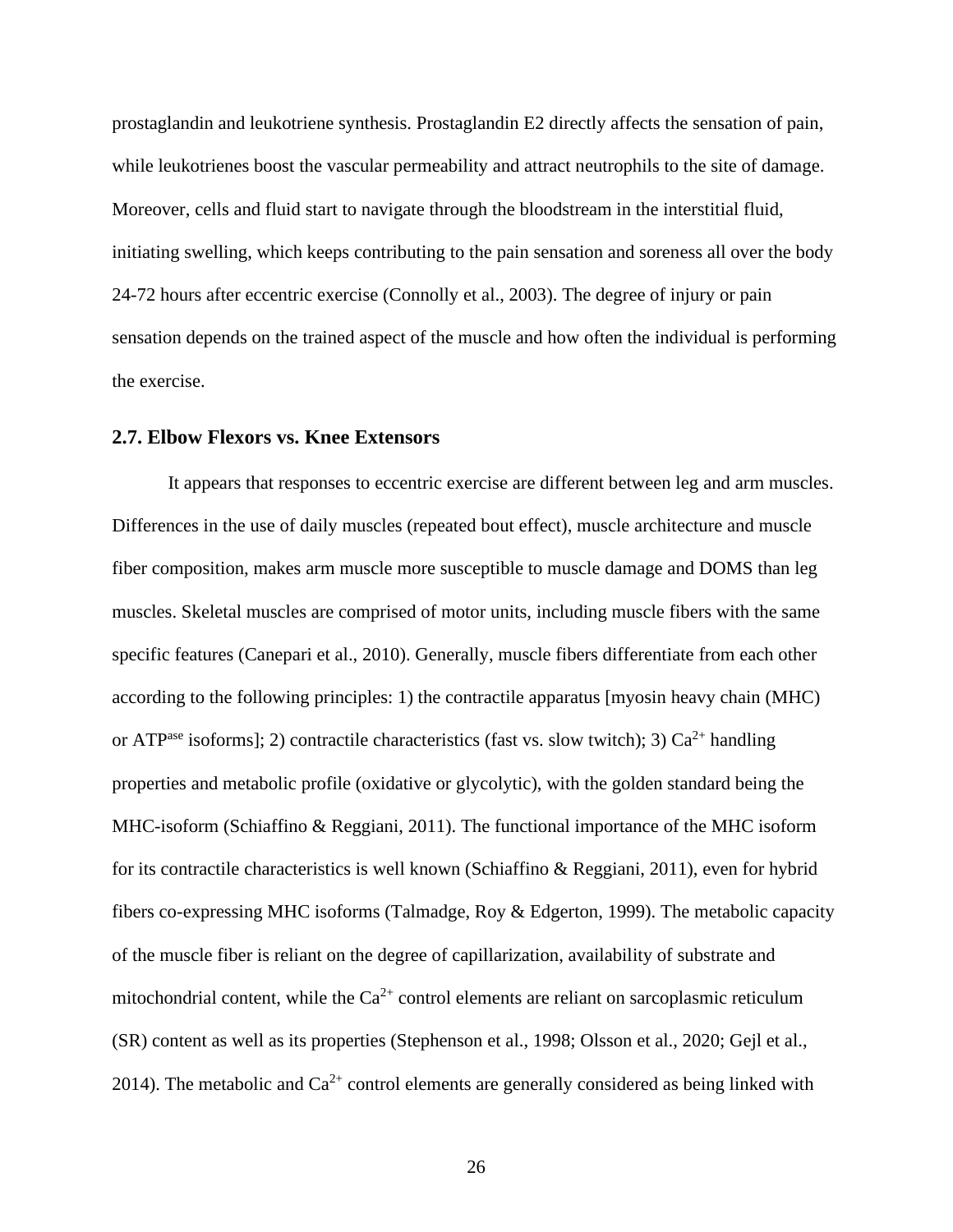contractile fiber type characteristics. Human muscle fibers expressing MHC-1 have the highest oxidative capacity while having slow shortening velocity (including excitation–contraction coupling) and slower  $Ca^{2+}$  handling, whereas MHC-2 fibers have the contrasting characteristics. Yet, metabolic differences within each fiber type and between fibers in arm and leg muscle is not well-understood, either with respect to the extent and effect on the metabolic response of the fiber. A few studies that investigated the difference the difference between muscle fibers of arm and leg muscles, suggest that arm muscles are less oxidative and less able to extract oxygen from the circulation, regardless of training level, with larger dependability in blood flow during the training session (Van Hall et al., 2003; Calbet et al., 2005). Moreover, it is evident that training arm muscle has a lower fat oxidation in comparison with the leg muscle (Calbet et al., 2005; Helge, 2010).

Previous findings regarding which muscle group experiences greater DOMS following eccentric contractions indicate that the elbow flexors are more susceptible to DOMS than knee extensors (Chen, Lin, Chen, Lin, Nosaka, 2011; Jamurtas et al., 2005; Saka et al., 2009). The total amount of increase in CK activity in the blood is higher after elbow flexors eccentric exercise (Nosaka and Newton 2002) than that observed in leg eccentric exercises such as downhill running (Sorichter et al., 2001) and knee extensor eccentric exercise (Prou et al., 1999). Following a bout of eccentric exercise, DOMS appeared to be greater in arm exercises (Clarkson & Tremblay, 1988; Newham et al., 1988) than leg exercises (Dolezal et al. 2000; Prou et al. 1999). One study compared the leg and arm eccentric exercises of the same relative intensity for muscle damage indices in eleven healthy untrained males. The experimental protocol consisted of six sets of 12 repetitions of submaximal (75% of the predetermined maximal eccentric peak torque (EPT) of each muscle) eccentric exercise of the knee extensors and the elbow flexors,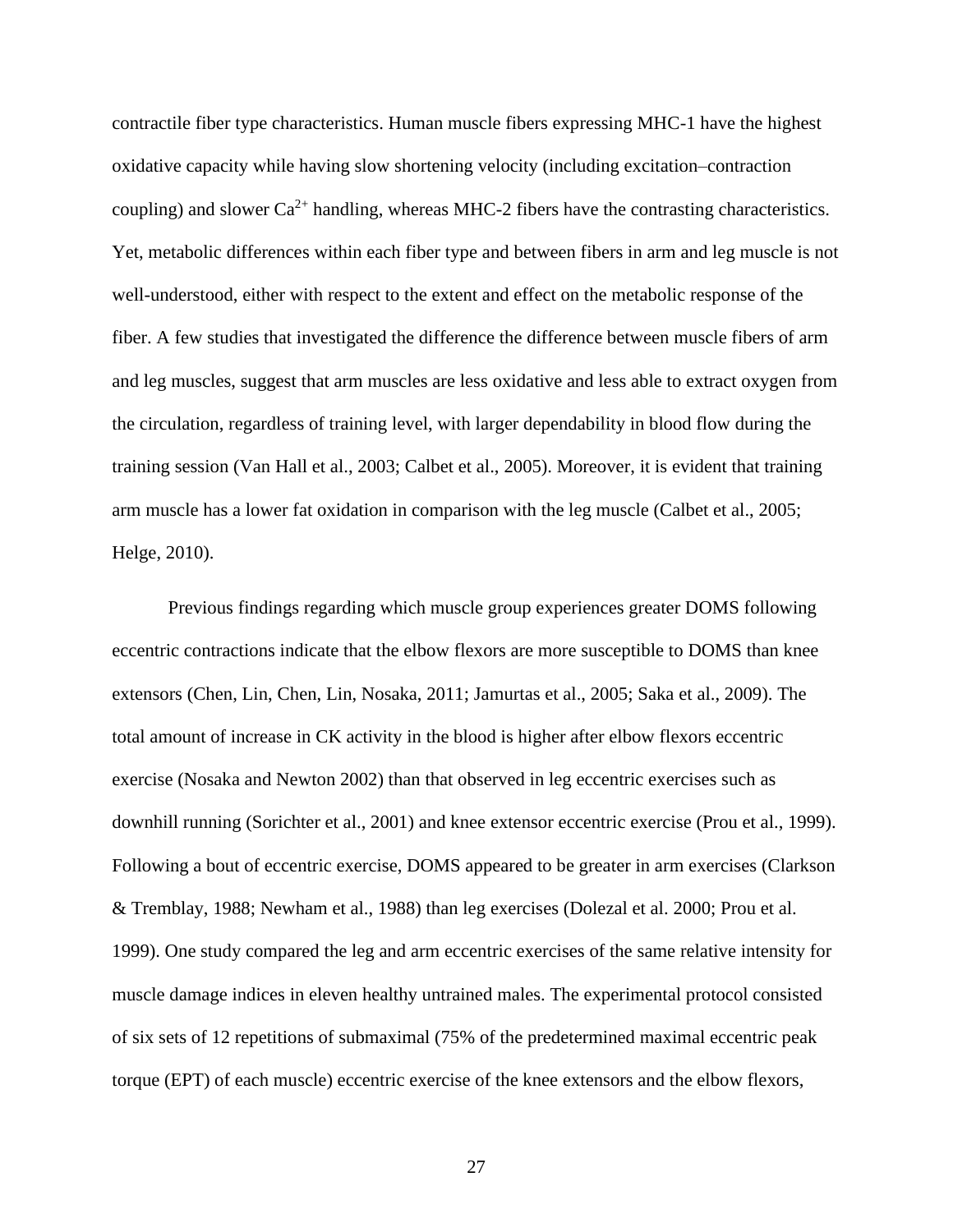separately. Significant  $(p<0.05)$  changes in DOMS and ROM were seen up to 96 hours following both exercise bouts. Increases in CK and myoglobin were considerably *(p<*0.05) greater in the elbow flexors than the knee extensors at 72 and 96 hours post-exercise. Decreases in muscle strength were significantly  $(p<0.05)$  larger at 48, 72, and 96 hours post-elbow flexor than knee extensor eccentric exercises.

These findings suggest that the magnitude of muscle damage is larger, and the recovery of muscle function was slower following eccentric exercise in elbow flexors than the knee extensors (Jamurtas et al., 2005). Possible causes for such a different response to eccentric exercise, may rise from different modes of exercise (e.g. downhill running vs. weightlifting), different types of muscle contraction (e.g. isotonic vs. isokinetic), different intensities and number of muscle actions, and different groups of subjects (Nogueira et al., 2014). Variations in muscle structural design were considered as an important reason for muscle damage following eccentric exercise (Friden and Lieber, 2001). It has been postulated that, in eccentric exercise, the ability to produce tension rises and a greater load is being distributed among the equal amount of fibers, which leads to a greater load per fiber ratio (Clarkson and Hubal, 2002). In addition, maximal eccentric exercises induce more noticeable muscle damage opposite to submaximal eccentric exercise (Nosaka and Newton, 2002; Paschalis et al., 2005). This implies that the greater the eccentric load, the greater the mechanical stress per muscle unit, and this could affect additional muscle damage. Based on different structural design of arm and leg muscles, it is plausible that mechanical stress per muscle unit varies between these two muscle groups, while doing eccentric exercises at a similar intensity (Lieber and Friden, 2000). According to Jamurtas and colleagues (2005), fusiform muscles are more prone to eccentric muscle damage than penniform muscles, therefore, this can possibly be a clarification why the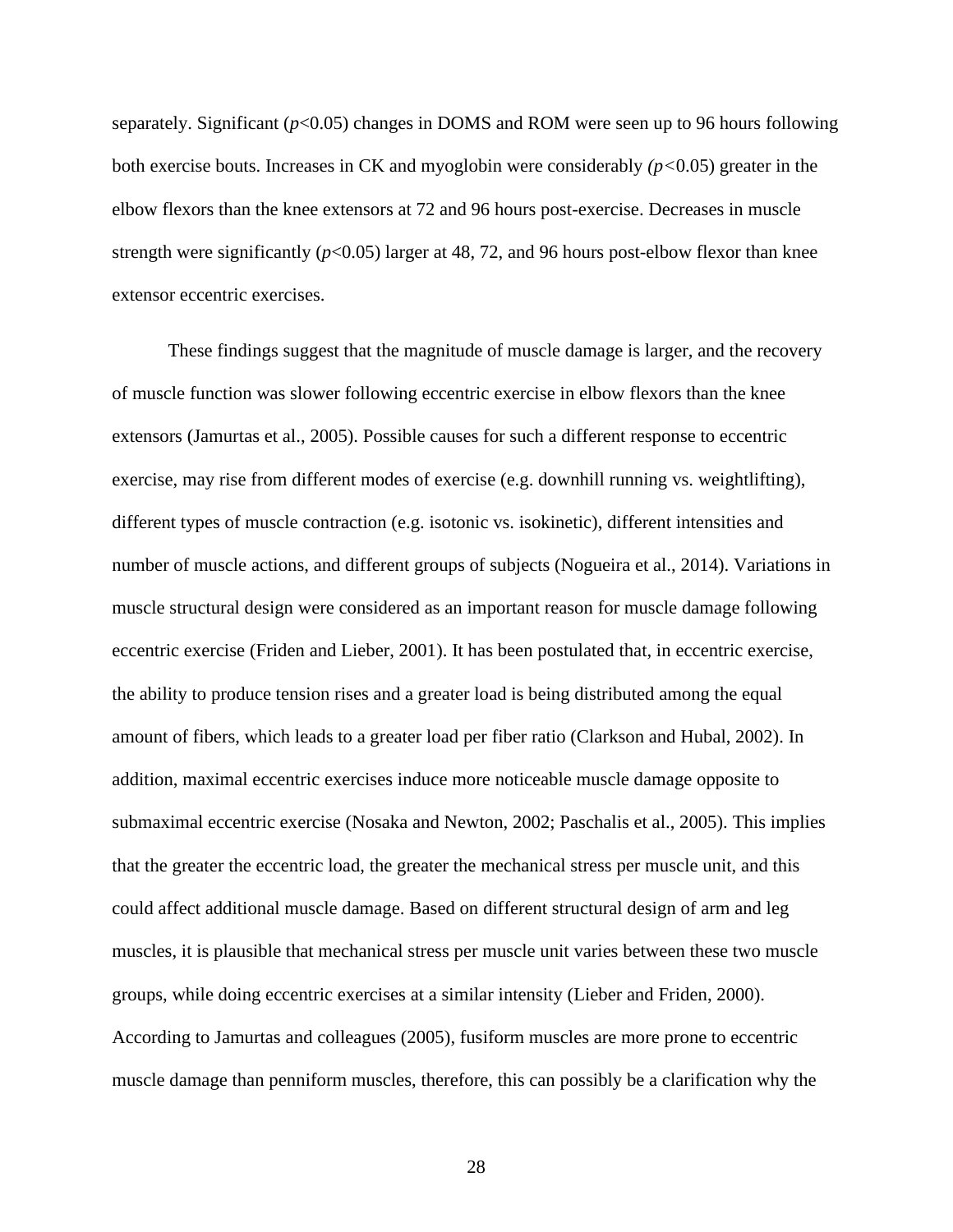biceps brachii experience more DOMS than the vastus lateralis. In addition, the dominant muscle fiber type is completely different in either muscles; type II fibers can be found mainly in the biceps brachii, while the quadriceps have more type I fibers (Jamurtas et al., 2005). Evidently, type II muscle fibers are more vulnerable to muscle damage because these fibers have the weakest z-lines leading to extreme mechanical disruption, therefore DOMS is expected to appear more in the biceps brachii muscles (Cheung et al., 2003; Jamurtas et al., 2005).

## **2.8. Relief of Pain**

Recently, topical analgesics have been broadly used as an effective treatment for various pain conditions such as neuropathic pain (Zhang et al., 2008). Wasner et al. (2008) stated that topical menthol had an analgesic effect amongst patients with peripheral and central neuropathic pain. Similarly, in another study done by Kraemer et al. (2005), functional ability of knee arthritis patients improved after application of a topical menthol gel. In another study which a 1% menthol cream was administered on the painful area of cancer patients twice a day, pain scores improved by 82% (Fallon et al., 2015). Furthermore, both walking cadence and velocity of participants were improved after treatment (Fallon et al., 2015).

The topical application of menthol gels has also been proven to decrease arterial blood flow in the upper (Hunter, Grigson & Wade, 2018), and lower (Stevens et al., 2016) limbs at the application site. For instance, one investigation, reported intramuscular temperature, blood flow responses and subjective temperature sensation following application of menthol-based cooling gel to their anterior thigh. Ice and gels reduced intramuscular temperature by 5.7 and 1.9 $\degree$ C, respectively. Menthol gel cold sensation was also individually reported to be cooler than the other two other treatments. Menthol and cold therapy provide cold sensations as well as an analgesic effect (Babes, Cristian Ciobanu, Neacsu & Babes, 2011). In contrast with traditional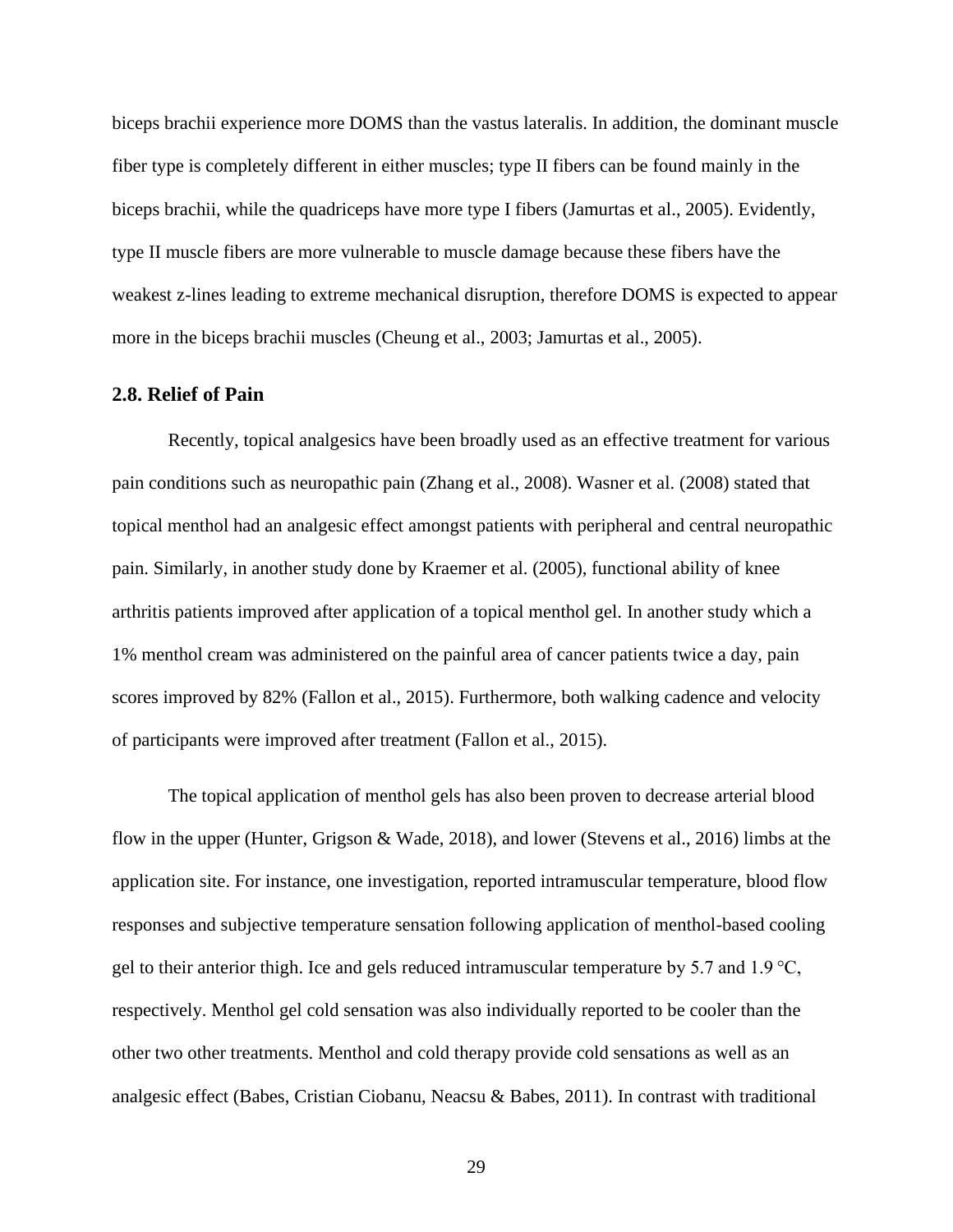ice therapy which decreases cutaneous blood flow (Ho, Coel, Kagawa & Richardson, 1994), menthol has been demonstrated to increase cutaneous blood flow (Craighead & Alexander, 2016). This increased cutaneous flow occurs through activation of TRMP8 receptors in the vascular cells (Johnson, Melanaphy, Purse, Stokesberry, Dickson & Zholos, 2009). which in turn increase Nitric Oxide production from the endothelial cells resulting in localized vasodilation.

Also, it has been proven that following eccentric exercise, the influx of calcium ions into the muscle fibres and a subsequent disruption of the calcium homeostasis may be restored by increasing the amount of oxygenated blood flow to the injured area (Cheung et al., 2003). It has been suggested that an increased blood flow after application menthol-based gel, the margination of neutrophils and reduces subsequent prostaglandin production, thus reducing any further damage associated with the inflammatory process.

In a study of decerebrate cats the implementation of topical menthol gel decreased the exercise blood flow within an activated muscle without an observable impact on heart rate (Ragan et al., 2004). The researchers examined established peak mean arterial pressure responses, induced by static muscle contraction and it was found that they were significantly reduced after application of the gel (Ragan et al., 2004, Ichiyama et al., 2002) which led to a decline in total blood flow to the area. It was assumed that the decrease in the pressure response is because of the suppression of the small-diameter sensory nerve fibers that are identified as group III and IV afferents which synapse with the central nervous system (Ragan et al., 2004). These authors determined that topical menthol could decrease blood flow to the fundamental tissues through stimulation of cold receptors of the skin.

In another research study low back pain (LBP) subjects were instructed to employ Biofreeze<sup>TM</sup> to the lower back 3 times a week and used a visual analog scale (VAS), amongst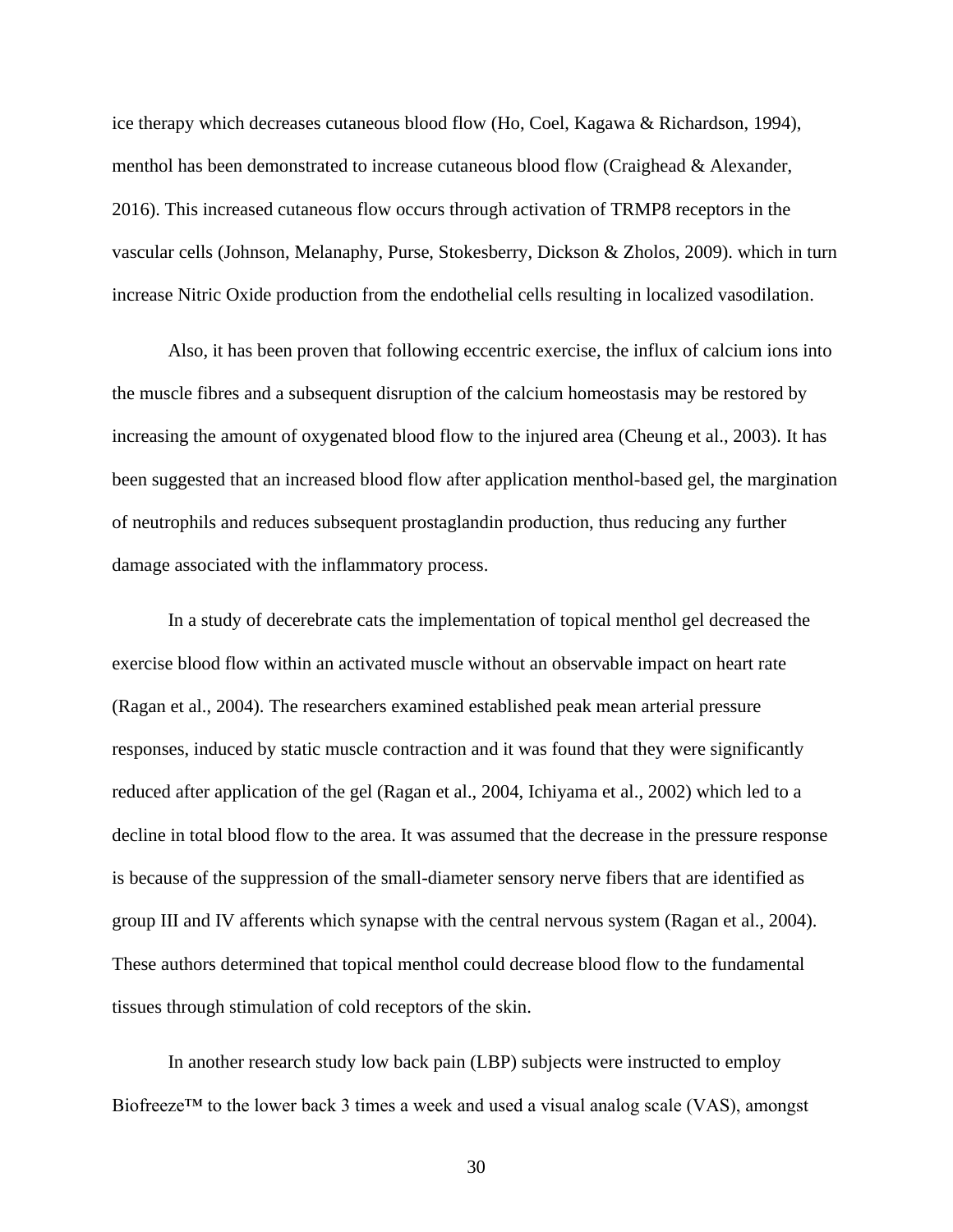other evaluation tools to assess pain reduction (Zhang, Enix, Snyder, Giggey, & Tepe, 2008). A significant pain reduction was reported following each week of treatment with the Biofreeze™ group, indicating Biofreeze™ in combination with chiropractic adjustment presented a decrease in LBP (Zhang, Enix, Snyder, Giggey & Tepe, 2008). Overall, topical analgesics such as menthol has been shown to be an effective method for treatment of pain. It has multiple physiological effects on injured tissue decreasing temperatures of skin and muscle reduces blood flow to the cooled tissues by activating a sympathetic vasoconstrictive reflex (Paine, DeLee, Drez & Miller, 2010). Besides, decreases in blood flow reduce edema and slow the delivery of inflammatory mediators (eg, leukocytes), reducing inflammation of the affected area (Deal, Tipton, Rosencrance, Curl, & Smith, 2002). Decreasing tissue temperature also reduces the metabolic demand of hypoxic tissues, potentially preventing secondary hypoxic damage in injured tissue resulting in pain relief (Merrick, Rankin, Andres & Hinman, 1999).

#### **2.9. Pressure Pain Threshold (PPT):**

To quantify the level of muscle soreness is challenging as, pain is by nature, subjective (O'connor & Cook, 1999). Various pain scales like the VAS (Zainuddin, Newton, Sacco & Nosaka, 2005), verbal rating scale (Abraham, 1977), numerical rating scale (Jones, Newham & Clarkson, 1987), and descriptor differential scale (Hilbert, Sforzo, & Swensen, 2003) are employed to assess the level of DOMS. Amongst them the VAS is the most popular method to assess DOMS (Bajaj, Graven‐Nielsen, & Arendt‐Nielsen, 2001; Zainuddin et al., 2005), comprising of a specific length of line (i.e. 100 mm) in which one end of the line implies no pain and the other end implies worst pain. Due to the fact that DOMS is not felt without mechanical stimulus, quantifying muscle pain requires a standardized palpation, stretching, or muscle-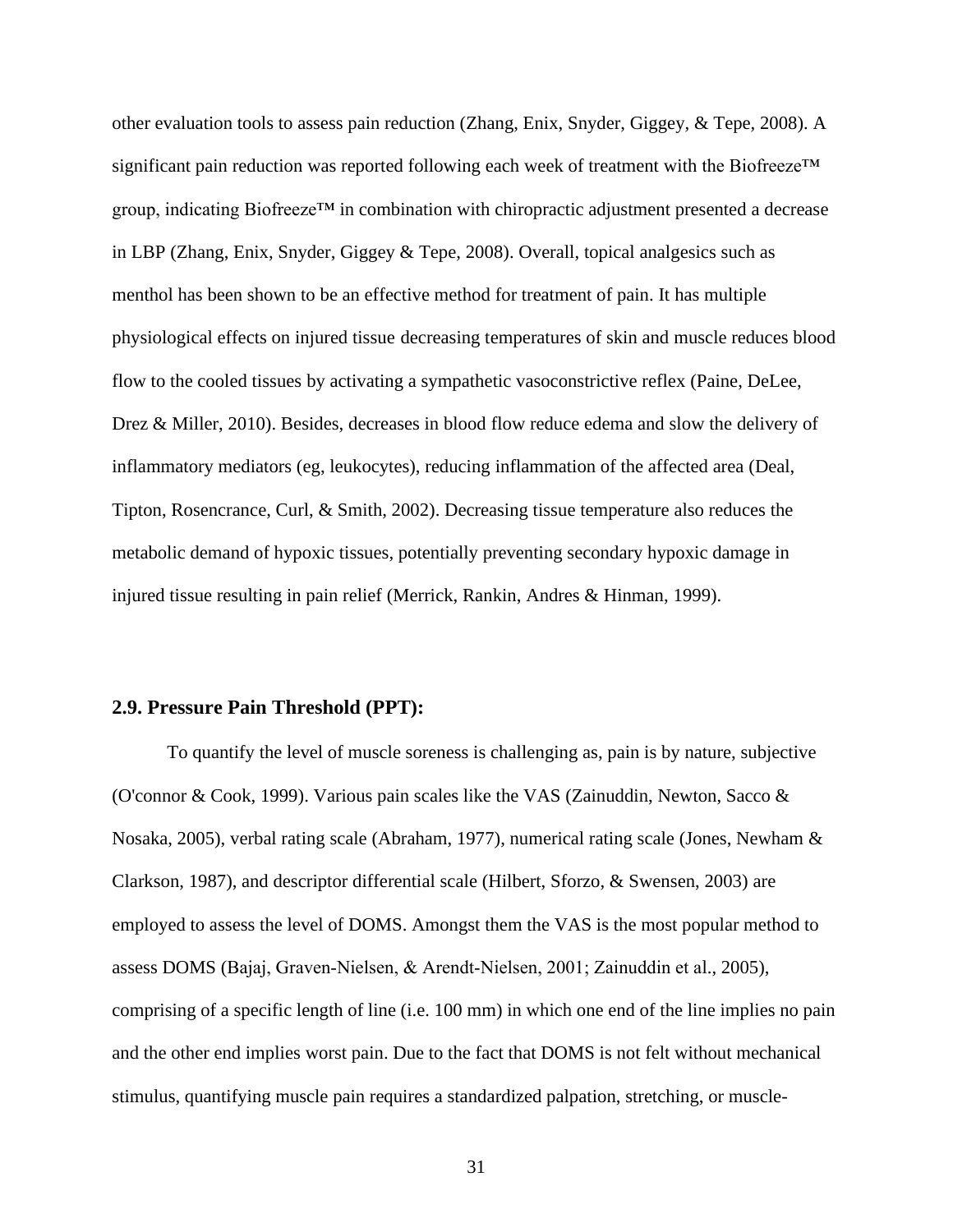contraction protocol (O'connor & Cook, 1999, Slater, Thériault, Ronningen, Clark & Nosaka, 2010). The application of VAS to evaluate musculoskeletal pain has been demonstrated to be a reliable tool (Boonstra, et al., 2008; Price, et al.,1983), however, the soreness palpation evaluation is usually criticized due to the ambiguity in the palpation procedure (Bendtsen, Jensen, Jensen & Olesen, 1994). An additional way to quantify muscle pain is the usage of a pressure algometer that evaluates the point where a sensation of pressure changes into a sensation of pain in the muscle, which is known as the pressure pain threshold (PPT) (Greenspan & McGillis, 1994; Jones, Kilgour & Comtois, 2007). In fact, mechanically induced pain (i.e. PPT) is a common model for evoking severe experimental pain (Chesterton, Sim, Wright & Foster, 2007). Treatment induced changes in PPT observed in laboratory settings are intended to be associated with changes in clinical status of pain, and as such the use of PPT is deemed to be a valuable experimental model (Fischer, 1987).

Algometry is an effective technique in evaluating PPT by manually employing increasing force at a predetermined rate until the perception of pain is reported by the participant (Chesterton et al., 2007). It has been utilized broadly in both clinical and laboratory settings (Fischer, 1987; Walsh, Lowe, McCormack, Willer, Baxter & Allen, 1998), however it has been suggested that 2 to 5 assessments should be used at each testing point, and then averaged to a better illustrate the value (Chesterton et al., 2007). The PPT has been proven to be reliable for measuring pain threshold (Chesterton et al., 2007; Nussbaum & Downes, 1998), as well as assessing DOMS (Binderup, Arendt-Nielsen & Madeleine, 2010; Fernández-Carnero et al., 2010). Previous investigation indicated that muscle soreness measured by VAS peaked at two days, and PPT reduced mostly at one day after exercise and no additional reduction was observed at two days post eccentric exercise of the elbow flexors (Lau & Nosaka, 2011). Fleckenstein et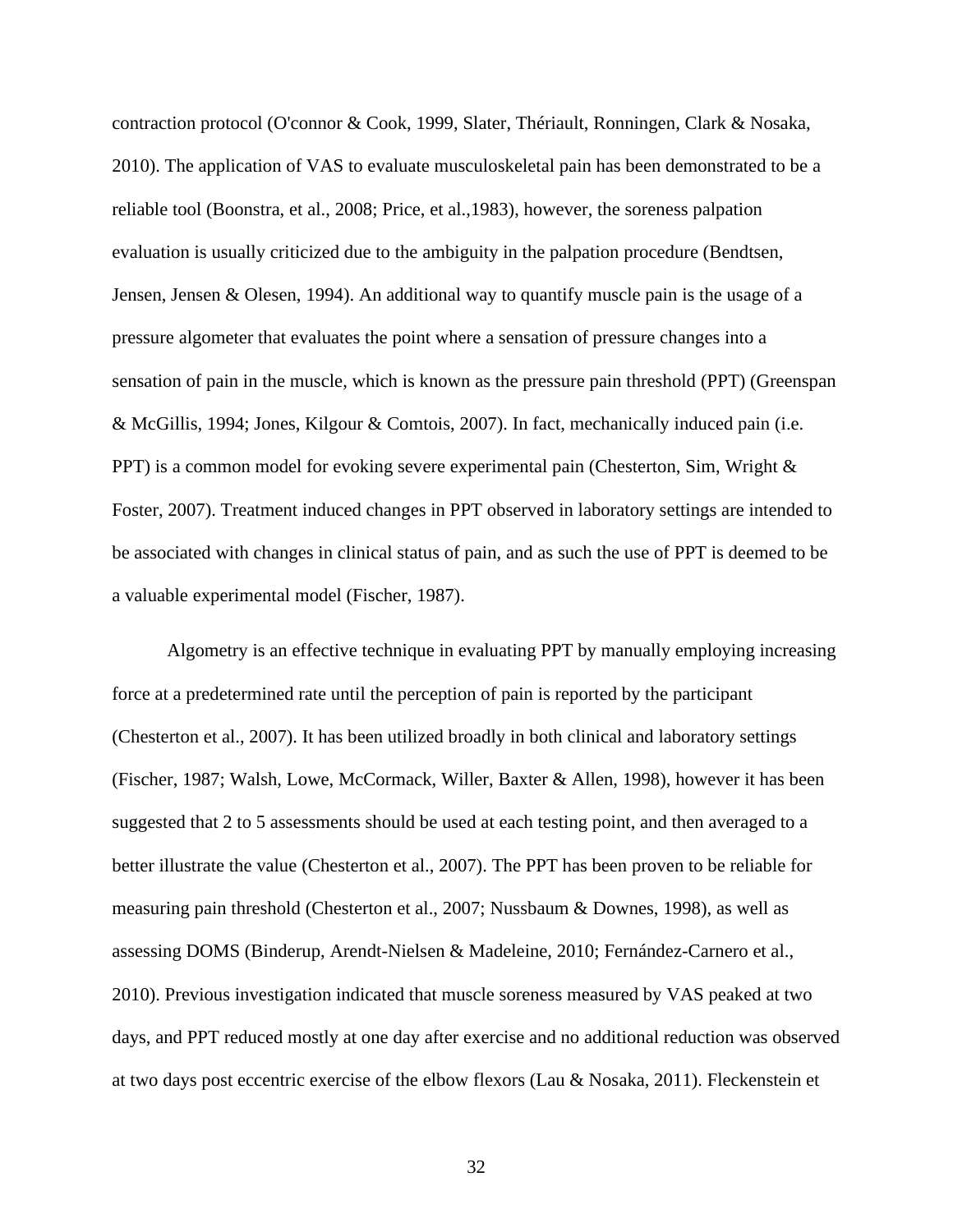al. (2017) aimed to identify underlying mechanical thresholds in an experimental model of DOMS using various tools [e.g. PPT, secondary thresholds included mechanical detection (MDT) and pain thresholds (MPT)] on twenty volunteers. Results show that functional impairment after DOMS seems to be related to the increased excitability of high-threshold mechanosensitive nociceptors. The PPT was the most valid mechanical threshold to quantify the extent of dysfunction. Therefore, rather than pain intensity, PPT could be considered a possible marker to indicate the athletes' potential risk of injury. Additionally, in another study the PPT was assessed between different areas of the elbow flexors before, immediately after, and 24-72 hours after eccentric exercise, and it was reported that the medial region of the elbow flexors had the lowest PPT before exercise, however, the lowest PPT values were recorded from the central and distal regions of the biceps brachii 24-72 hours post-eccentric exercise (Lau, Blazevich, Newton, Wu & Nosaka, 2015).

As we discussed earlier, measurement of PPT has been employed comprehensively to assess the perception of pain, and the effectiveness of therapeutic interventions for alleviating pain (Kosek and Ordeberg, 2000; Hong, Chen, Pon & Yu, 1993; Fischer, 1987). Treatment induced alterations in the PPT detected in laboratory settings are intended to correlate with alterations in clinical status of pain, and as such PPT is accepted as an effective experimental model to quantify perceived pain (Fischer, 1987). A great deal of literature investigating PPT quantification recommends that there are significant differences between genders, with females displaying lower thresholds in response to typical experimental pain stimuli (i.e., electrical, pressure, hot, and cold; Fillingim, 2000; Fillingim and Maixner, 1995). Clinically, however, it is well documented that women are more probable than men to report a wide range of recurrent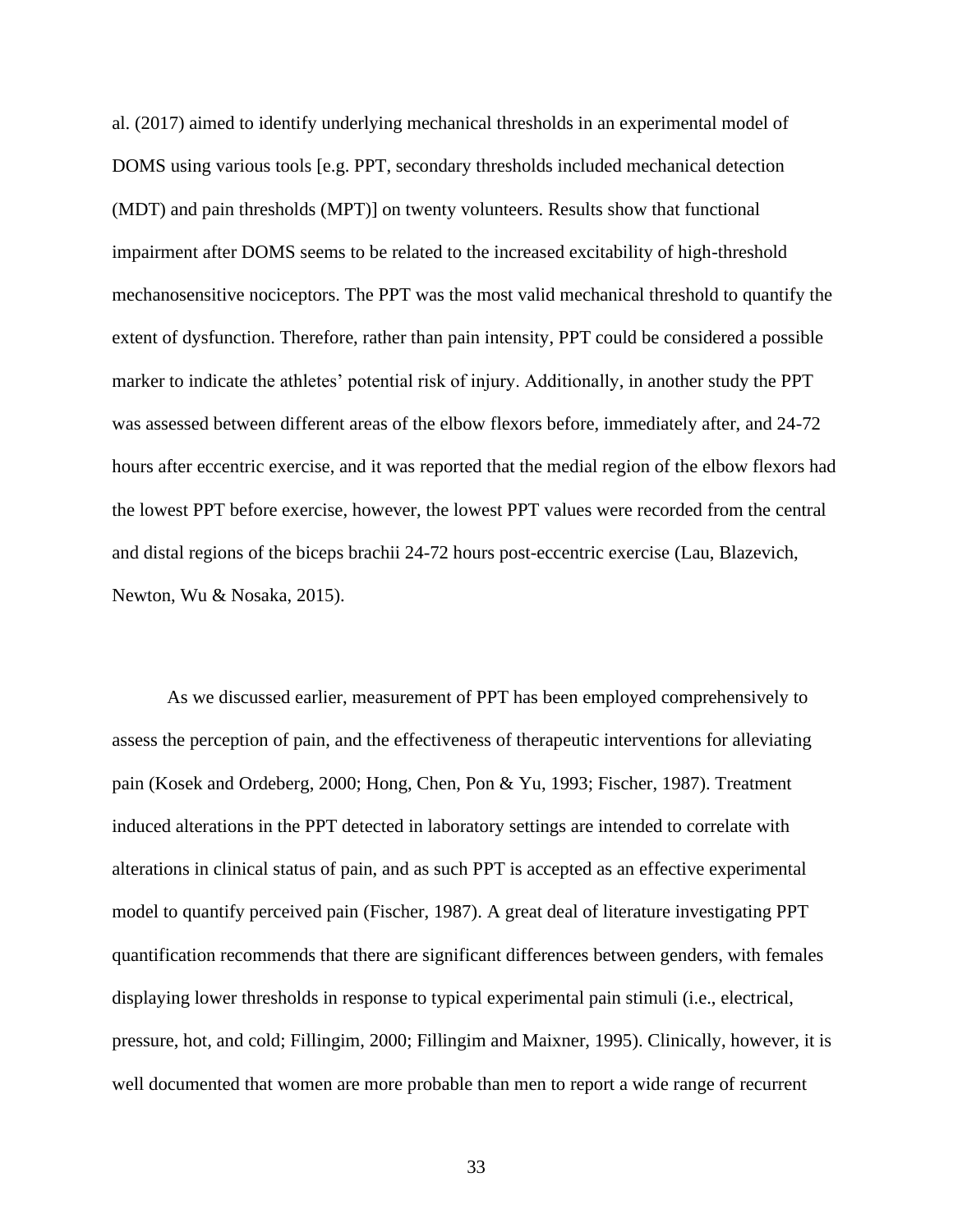pains, in different body parts, which are frequently identified as being more severe and frequent compared to men (Berkley, 1997). However, experiments comparing responses to noxious heat among females and males have reported conflicting results. For instance, some researchers have stated greater pain threshold among males (Arendt-Nielsen & Bjerring, 1988; Meh & Denišlič 1994), whereas others have claimed no sex difference in thermal pain threshold (Clausen and King, 1950; Kenshalo, 1986; Fillingim et al., 1996). One possible reason for these inconsistent findings is the superiority of one-dimensional pain assessment methods operated in earlier studies, which cover only the magnitude of pain (Fillingim et al., 1996). Another study done by Fleckenstein and colleagues (2017) also reported significantly lower PPT in the biceps for females compared to males, post-eccentric exercise. This difference is shown to be independent of the anatomical measurement site, despite the fact that there is a tendency for larger discrepancy in more elaborately innervated anatomic regions (Fillingim et al., 1999). A metaanalysis exploring gender differences responding to induction of mechanical pain, supported the presumed gender differences in pain perception and stated that females present lower pain thresholds (Riley et al., 1998). In Fact, the meta-analysis has shown that mechanical stimuli revealed the greatest gender differences in pain threshold in comparison with other forms of experimental stimuli (Riley et al., 1998). For example, a study examined the temporal summation to noxious mechanical stimulation and also examined gender differences in temporal summation of mechanically induced pain (10 healthy men and 10 healthy woman). The results demonstrated that temporal summation of mechanically evoked pain is higher in females in comparison to males, and is dependent on stimulation frequency which is centrally mediated (Sarlani & Greenspan, 2002). Some experiments have addressed sex differences in the sensation of DOMS after unaccustomed eccentric exercise (Evans, Haller, Wyrick, Parkey & Fleckenstein,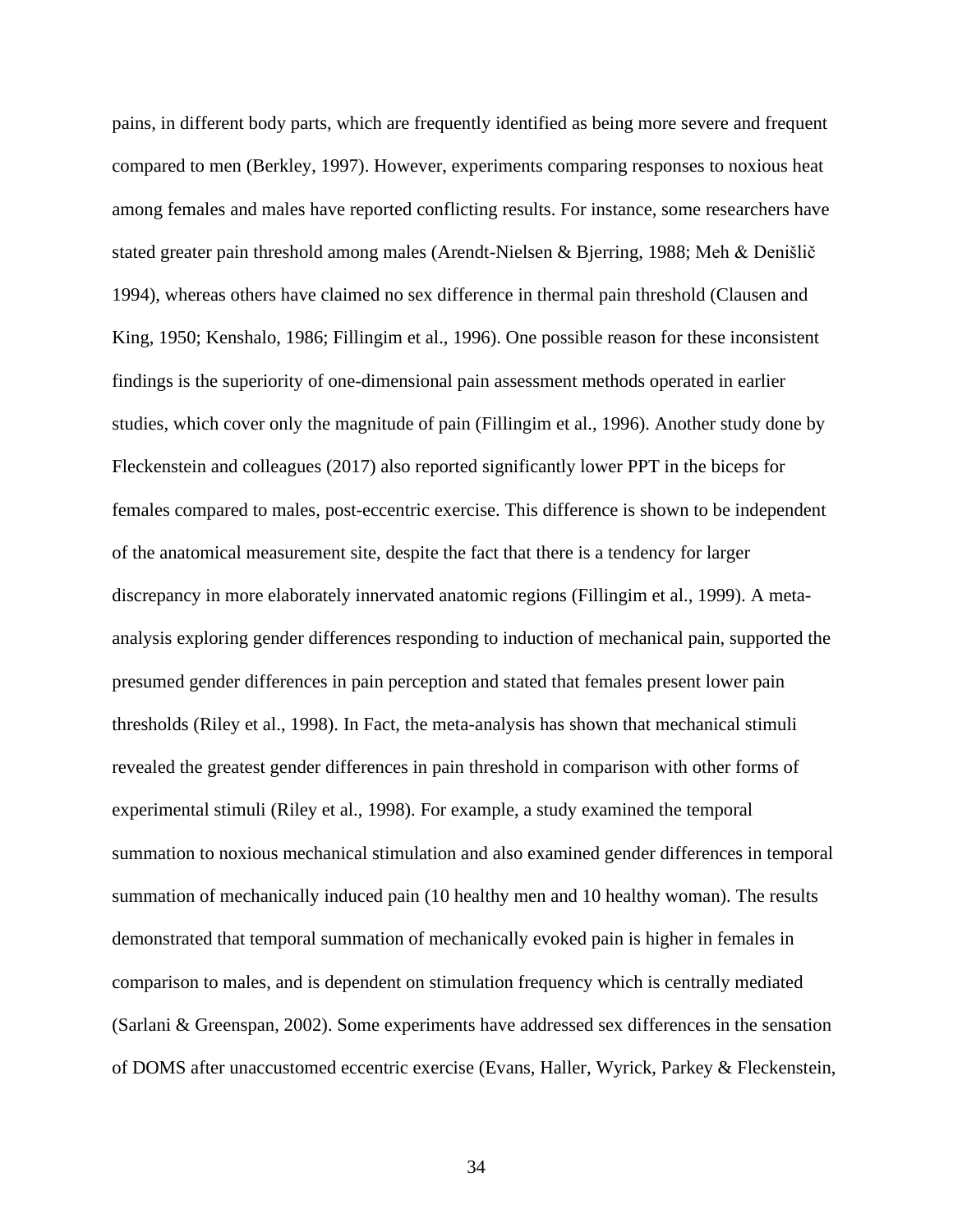1998; Rinard, Clarkson, Smith & Grossman, 2000). However, Evans et al. (1998) and Newham et al. (1987) concluded that there was no significant relationship between genders in response to DOMS induced eccentric exercise. In contrast, MacIntyre and colleagues (2000) determined a significant sex difference in the DOMS immediately following strength testing. More precisely, females' pain reports rose across different time periods over 24 hours whereas males' pain reports rose immediately following the "maximal" eccentric isokinetic contractions and remained elevated.

Numerous mechanisms have been recommended to clarify sex differences in the experience of both clinical and experimental pain, and these mechanisms are mostly categorized as psychosocial versus biologic (Chesterton, Barlas, Foster, Baxter & Wright, 2003). One possible explanation for sex differences in pain is based on the idea that feminine sex models is encouraged to express pain while masculine sex models discourage pain behavior. In spite of its widespread agreement, evidence advocating this idea is limited, and this problem has mainly been investigated in connection with the experimental rather than clinical pain. To be more precise, in 1985, one study demonstrated that for males, high masculinity scores were related to greater pain thresholds, while neither masculinity nor femininity was reported to be related to pain threshold for females. Nevertheless, even after evaluating for masculinity-femininity scores, the sex difference in pain threshold continued to be significant, but after evaluating for the sex of the subject, sex models scores were not associated with pain measures (Otto & Dougher, 1985). In a study done by Levine & De Simone (1991) to determined sex role expectations, male and female participants rated cold pressor pain for either a female or a male individual, both sexes were instructed to dress up nicely to emphasize the feminine and masculine stereotypes,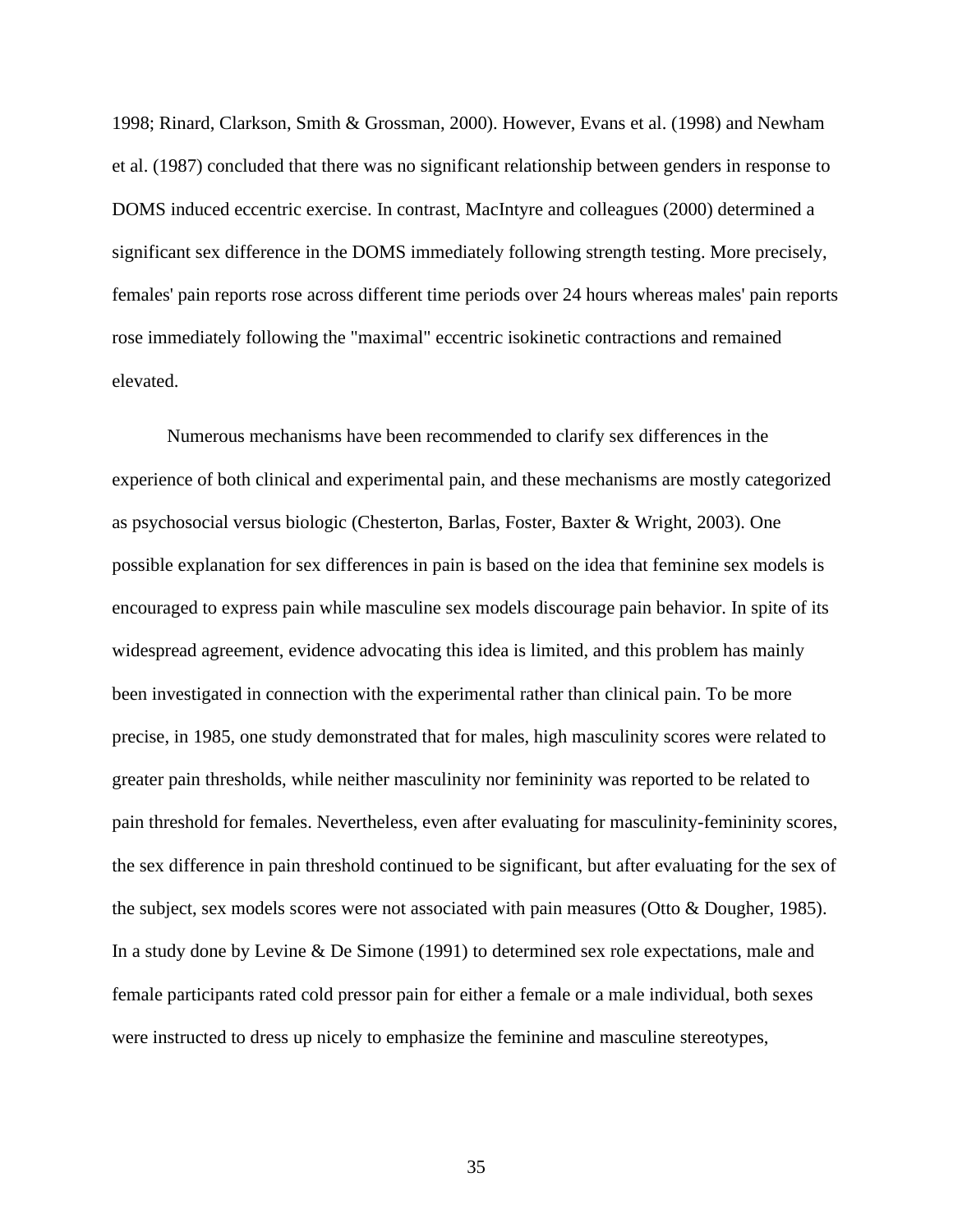respectively. Males showed significantly lower pain compared to a female, while females' ratings did not change as a function of participant sex.

### **2.11 Measurement Sites**

After exercise, DOMS is normally experienced in the musculotendinous junction, and then the feeling progresses to the muscle belly (MacIntyre et al., 1995). PPT measurements are commonly taken 48 hours following exercise at measurement sites in the center of the muscle belly of both the upper- and lower-body muscles. Lau and colleague (2015) evaluated the proper location of PPT measurement in the biceps brachii by a grid of 50 squares (2 cm x 2 cm) placed on the upper arm. The location of grid square was positioned approximately 9 cm above the elbow crease, being the centre of the muscle belly of the biceps brachii. Furthermore, Stefanelli et al. (2019), quantified PPT for each participant's dominant biceps brachii during eccentric elbow flexor contraction in each session via a pressure pain algometer and the PPT measurement site was selected according to the literature to be the mid belly of the muscle 9 cm above the antecubital space. In a study done by Pearcey and colleagues (2015), the measurement site for PPT of the quadriceps was determined to be midway down the quadriceps, between the iliac crest and the superior border of the patella. Similarly, the PPT measurement site for the vastus lateralis was selected to be 10 cm lateral to the midpoint of the superior edge of the patella (Martin-Alguacil et al., 2019).

## **2.12 Conclusion**

According to previous findings, eccentric exercise is known as an effective exercise to induce DOMS. Elbow flexors experience larger muscle damage in comparison to knee extensors because of its differences in daily use, muscle architecture and muscle fiber composition. The induction of DOMS results in a reduction in PPT. Following DOMS induction, PPT has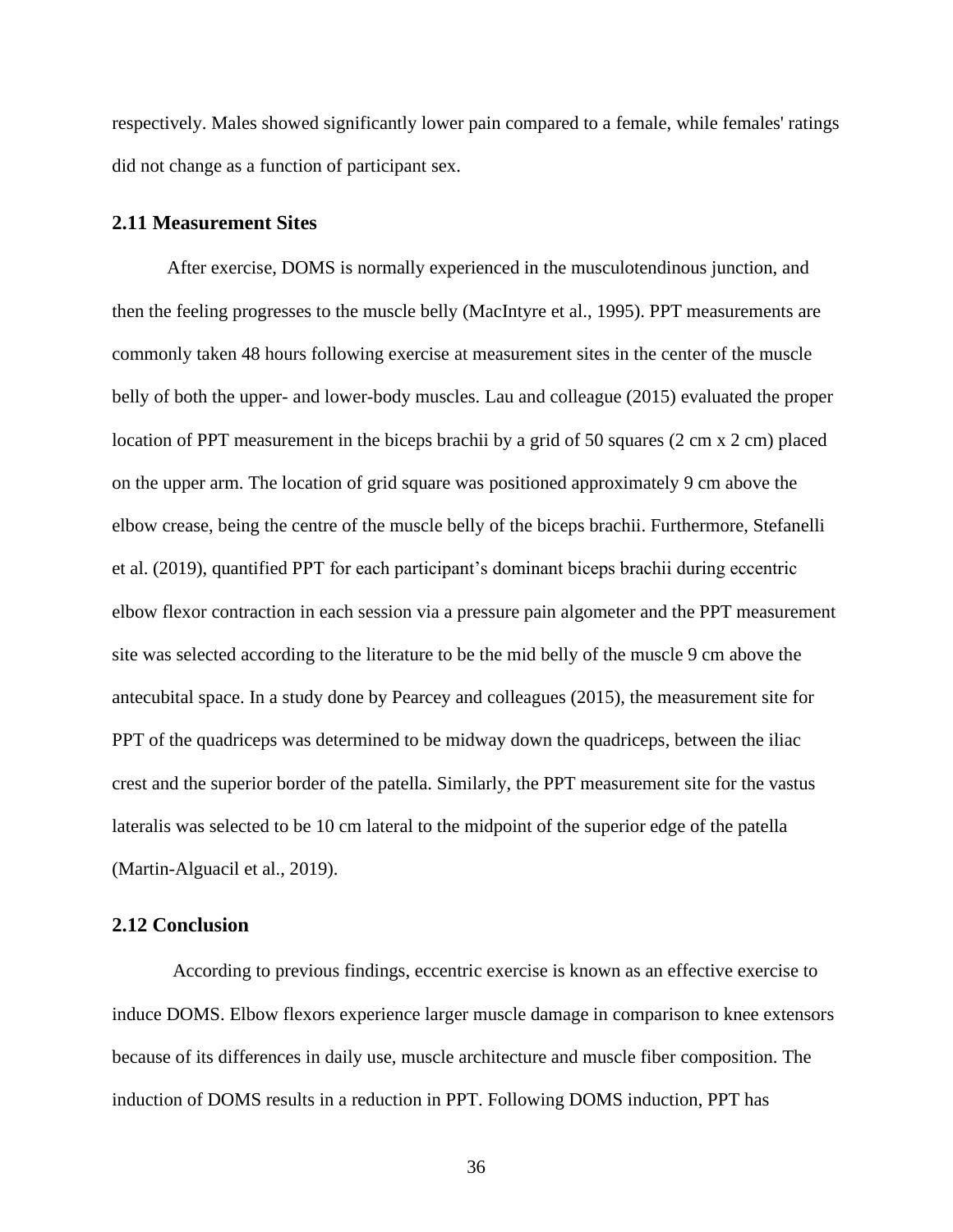demonstrated to peak nearly 2 days post-exercise, with the elbow flexors indicating a larger reduction in PPT than the knee extensors. Furthermore, both measurement sites of 9 cm above the antecubital space and midway between the iliac crest and border of the patella for the biceps brachii and the vastus lateralis, respectively, have been previously utilized broadly in the PPT literature. However, there is no agreement on where the best anatomical location is to take PPT measurements. Topical menthol analgesics, such as Biofreeze™, is an effective treatment for reducing perceived pain during DOMS.

To the best of our knowledge there are no studies investigating if there is a difference in perceived pain during DOMS, utilizing PPT, between the biceps brachii and vastus lateralis after prior to and following the application of a topical menthol analgesic, Biofreeze™. Often times comparison of the literature needs differentiates intensities and exercise type with different participant groups, making it challenging to accurately compare results. Consequently, additional research is required to include more studies which use the same intensities and types of exercises on the same participant group to look at DOMS and PPT in several muscle groups concurrently. The hope is that the results of our future study will shed light on how menthol topical analgesics affect different muscles, which has practical implications in terms of prescribing the use of menthol products, such as Biofreeze™, as a treatment of pain.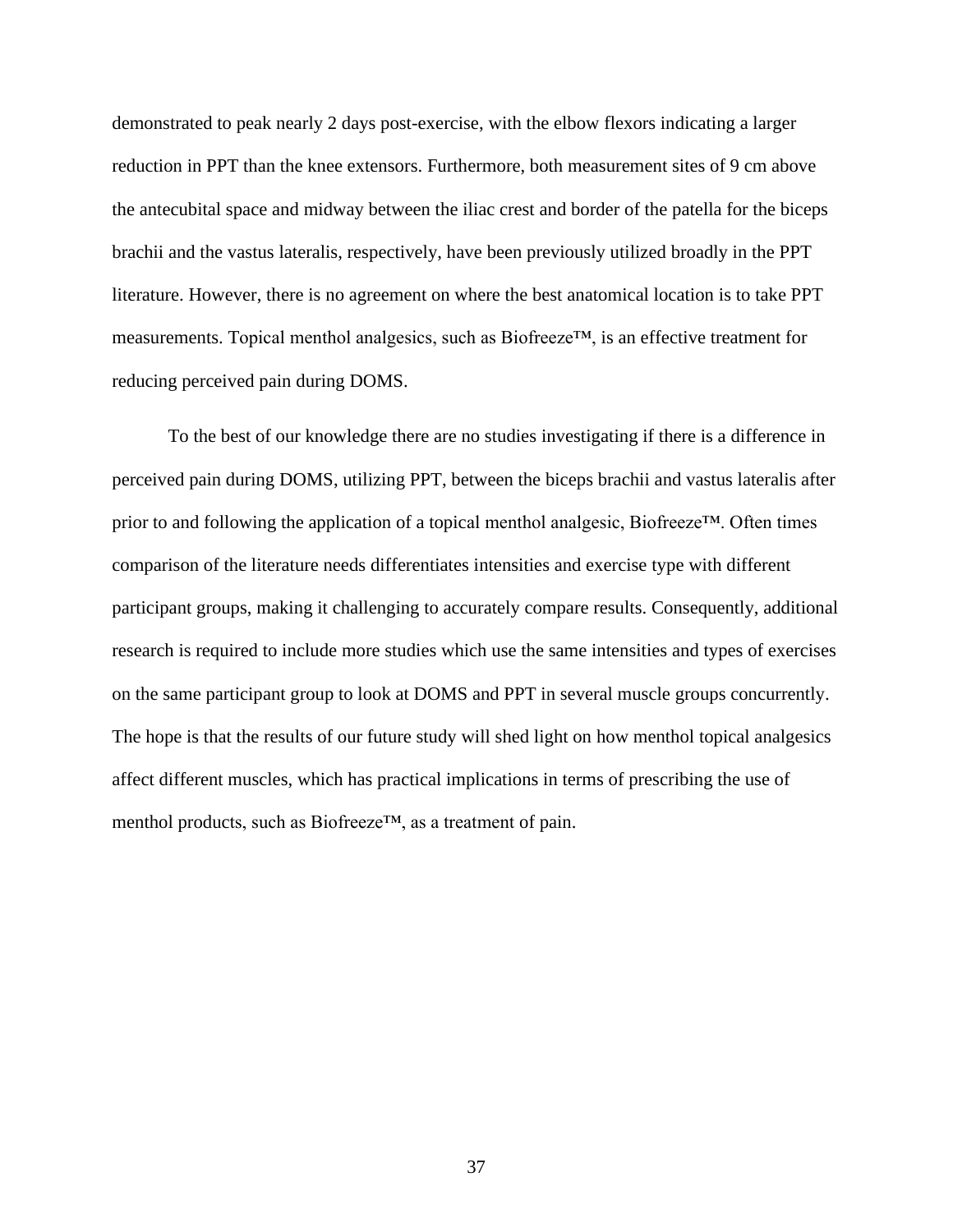## **2.13 References**

- Abraham, W. M. (1979). Exercise-induced muscle soreness. The Physician and Sportsmedicine, 7(10), 57-66.
- Appell, H. J., Soares, J. M. C., & Duarte, J. A. R. (1992). Exercise, muscle damage and fatigue. Sports Medicine, 13(2), 108-115.
- Armstrong, R. B. (1990). Initial events in exercise-induced muscular injury. Medicine and science in sports and exercise, 22(4), 429.
- Babes, A., Cristian Ciobanu, A., Neacsu, C., & Babes, R. M. (2011). TRPM8, a sensor for mild cooling in mammalian sensory nerve endings. Current pharmaceutical biotechnology, 12(1), 78-88.
- Bachrathy, D., & Mészáros, I. (2010). Surface modeling, optimal cutting speeds and entrance and exit force in interrupted high precision hard turning.
- Bailey, S. R., Eid, A. H., Mitra, S., Flavahan, S., & Flavahan, N. A. (2004). Rho kinase mediates cold-induced constriction of cutaneous arteries: role of α2C-adrenoceptor translocation. Circulation research, 94(10), 1367-1374.
- Bajaj, P., Graven‐Nielsen, T., & Arendt‐Nielsen, L. (2001). Post‐exercise muscle soreness after eccentric exercise: psychophysical effects and implications on mean arterial pressure. Scandinavian journal of medicine & science in sports,  $11(5)$ , 266-273.
- Balnave, C. D., & Thompson, M. W. (1993). Effect of training on eccentric exercise-induced muscle damage. Journal of Applied Physiology, 75(4), 1545-1551.
- Berkley, K. J. (1997). Sex differences in pain. Behavioral and Brain Sciences, 20(3), 371-380.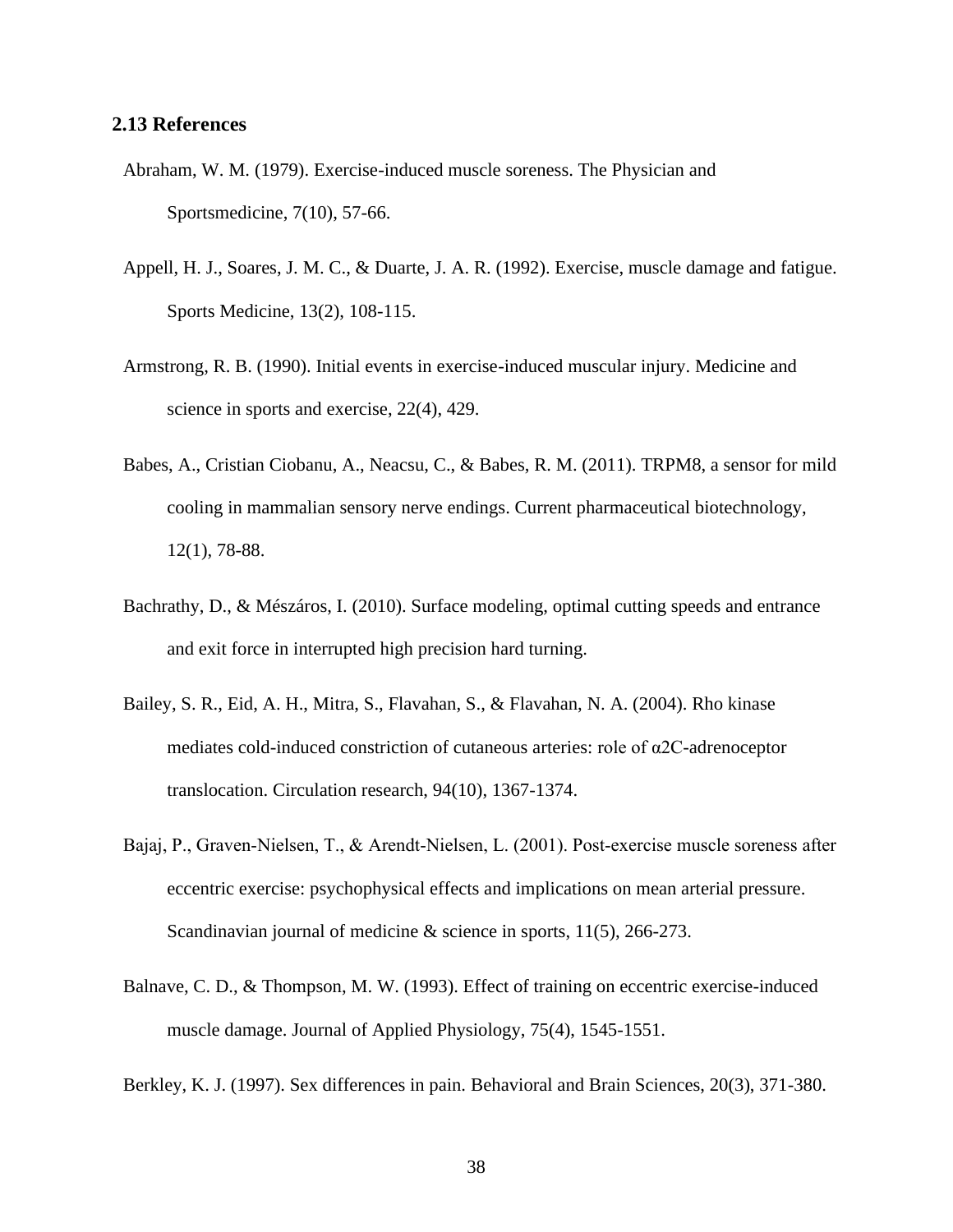- Bierman, W. (1955). Therapeutic use of cold. Journal of the American medical association, 157(14), 1189-1192.
- Binderup, A. T., Arendt-Nielsen, L., & Madeleine, P. (2010). Pressure pain threshold mapping of the trapezius muscle reveals heterogeneity in the distribution of muscular hyperalgesia after eccentric exercise. European journal of pain, 14(7), 705-712.
- Bubbico, A., & Kravitz, L. (2010). Eccentric exercise: A comprehensive review of a distinctive training method. IDEA Fitness Journal, 7(9), 50-59.
- Buroker, K. C., & Schwane, J. A. (1989). Does postexercise static stretching alleviate delayed muscle soreness?. The Physician and Sportsmedicine, 17(6), 65-83.
- Burovykh, A. N., Samtsova, I., & Manuilov, I. (1989). An investigation of the effect of individual variants of sports massage on muscular blood circulation. Soviet Sports Review, 24, 197-200.
- Butterfield, D. L., Draper, D. O., Ricard, M. D., Myrer, J. W., Schulthies, S. S., & Durrant, E. (1997). The effects of high-volt pulsed current electrical stimulation on delayed-onset muscle soreness. Journal of Athletic training, 32(1), 15.
- Cheung, K., Hume, P., & Maxwell, A. (2003). Delayed onset muscle soreness. Sports Medicine, 33(2), 145-164.
- Clarkson, P. M. (1992). Exercise-induced muscle damage-animal and human models: Exerciseinduced muscle damage-animal and human models. Medicine and Science in Sports and Exercise, 24(5), 510-511.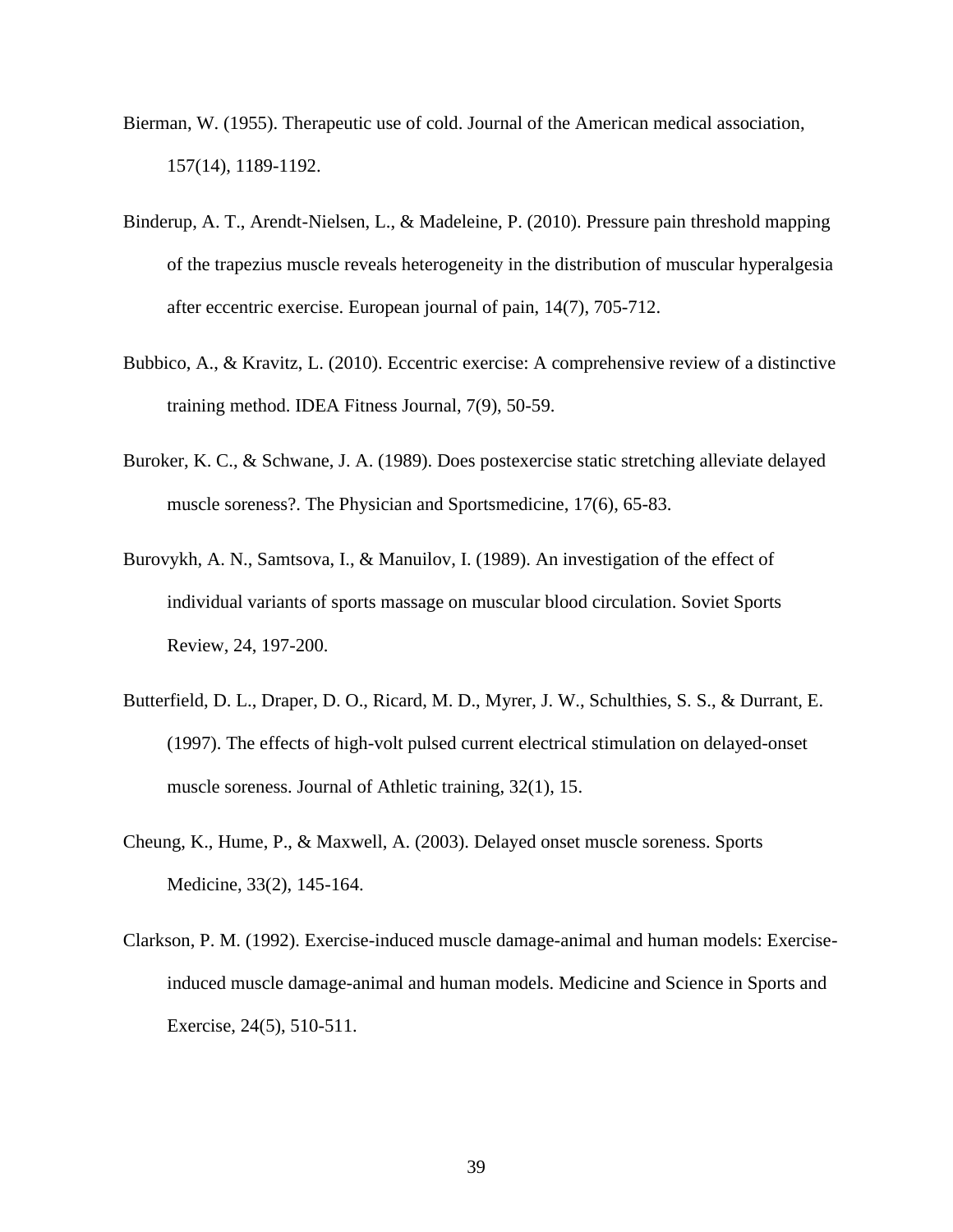- Clarkson, P. M., & Hubal, M. J. (2002). Exercise-induced muscle damage in humans. American journal of physical medicine & rehabilitation, 81(11), S52-S69.
- Cleak, M. J., & Eston, R. G. (1992). Delayed onset muscle soreness: mechanisms and management. Journal of sports sciences, 10(4), 325-341.
- Connolly, D. A., Sayers, S. P., & McHugh, M. P. (2003). Treatment and prevention of delayed onset muscle soreness. Journal of strength and conditioning research, 17(1), 197-208.
- Craighead, D. H., & Alexander, L. M. (2016). Topical menthol increases cutaneous blood flow. Microvascular research, 107, 39-45.

Craighead, D. H., & Alexander, L. M. (2016). Topical menthol increases cutaneous blood flow. Microvascular research, 107, 39-45.

- Day, M., & Ploen, E. (2010). The effectiveness of cryotherapy in the treatment of exerciseinduced muscle soreness. UW-L J Undergrad Res, 13, 1-6.
- De Vries, H. A. (1961). Electromyographic observations of the effects of static stretching upon muscular distress. Research Quarterly. American Association for Health, Physical Education and Recreation, 32(4), 468-479.
- Deal, D. N., Tipton, J., Rosencrance, E., Curl, W. W., & Smith, T. L. (2002). Ice reduces edema: a study of microvascular permeability in rats. JBJS, 84(9), 1573-1578.
- Dhaka, A., Murray, A. N., Mathur, J., Earley, T. J., Petrus, M. J., & Patapoutian, A. (2007). TRPM8 is required for cold sensation in mice. Neuron, 54(3), 371-378.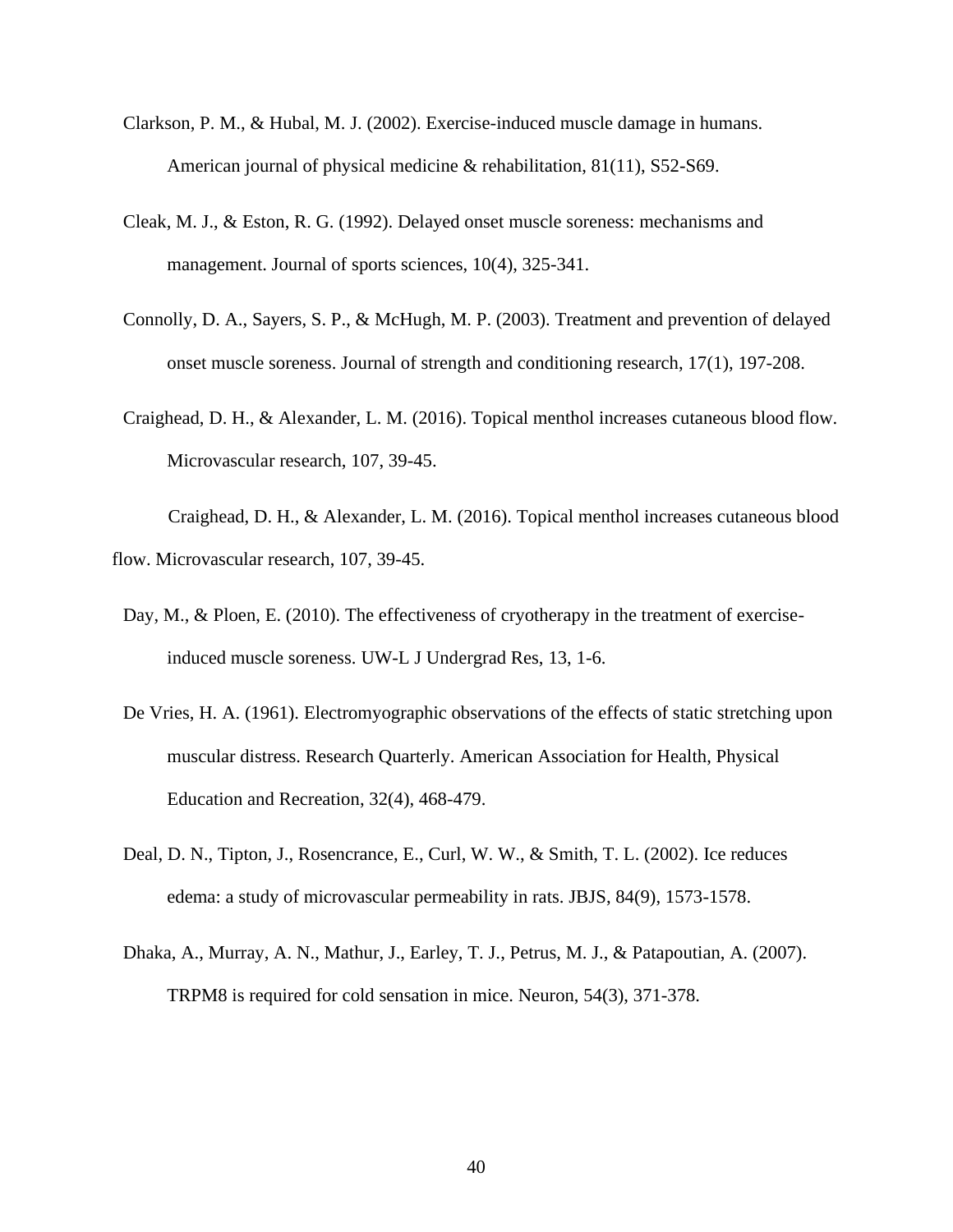- Dolezal, B. A., Potteiger, J. A., Jacobsen, D. J., & Benedict, S. H. (1998). Muscle damage and resting metabolic rate after acute resistance exercise with an eccentric overload (Doctoral dissertation, University of Kansas, Health, Sport, and Exercise Sciences).
- Evans, G. F., Haller, R. G., Wyrick, P. S., Parkey, R. W., & Fleckenstein, J. L. (1998). Submaximal delayed-onset muscle soreness: correlations between MR imaging findings and clinical measures. Radiology, 208(3), 815-820.
- Fernández-Carnero, J., Binderup, A. T., Ge, H. Y., Fernandez-De-Las-Penas, C., Arendt-Nielsen, L., & Madeleine, P. (2010). Pressure pain sensitivity mapping in experimentally induced lateral epicondylalgia. Medicine and science in sports and exercise, 42(5), 922- 927.
- Fleckenstein, J., Simon, P., König, M., Vogt, L., & Banzer, W. (2017). The pain threshold of high-threshold mechanosensitive receptors subsequent to maximal eccentric exercise is a potential marker in the prediction of DOMS associated impairment. Plos one, 12(10), e0185463.
- Fridén, J., & Lieber, R. L. (1998). Segmental muscle fiber lesions after repetitive eccentric contractions. Cell and tissue research, 293(1), 165-171.
- Galeotti, N., Mannelli, L. D. C., Mazzanti, G., Bartolini, A., & Ghelardini, C. (2002). Menthol: a natural analgesic compound. Neuroscience letters, 322(3), 145-148.
- Gejl, K., Hvid, L. G., Frandsen, U., Jensen, K., Sahlin, K., & Ortenblad, N. (2014). Muscle glycogen content modifies SR Ca2+ release rate in elite endurance athletes. Medicine & Science in Sports & Exercise, 46(3), 496-505.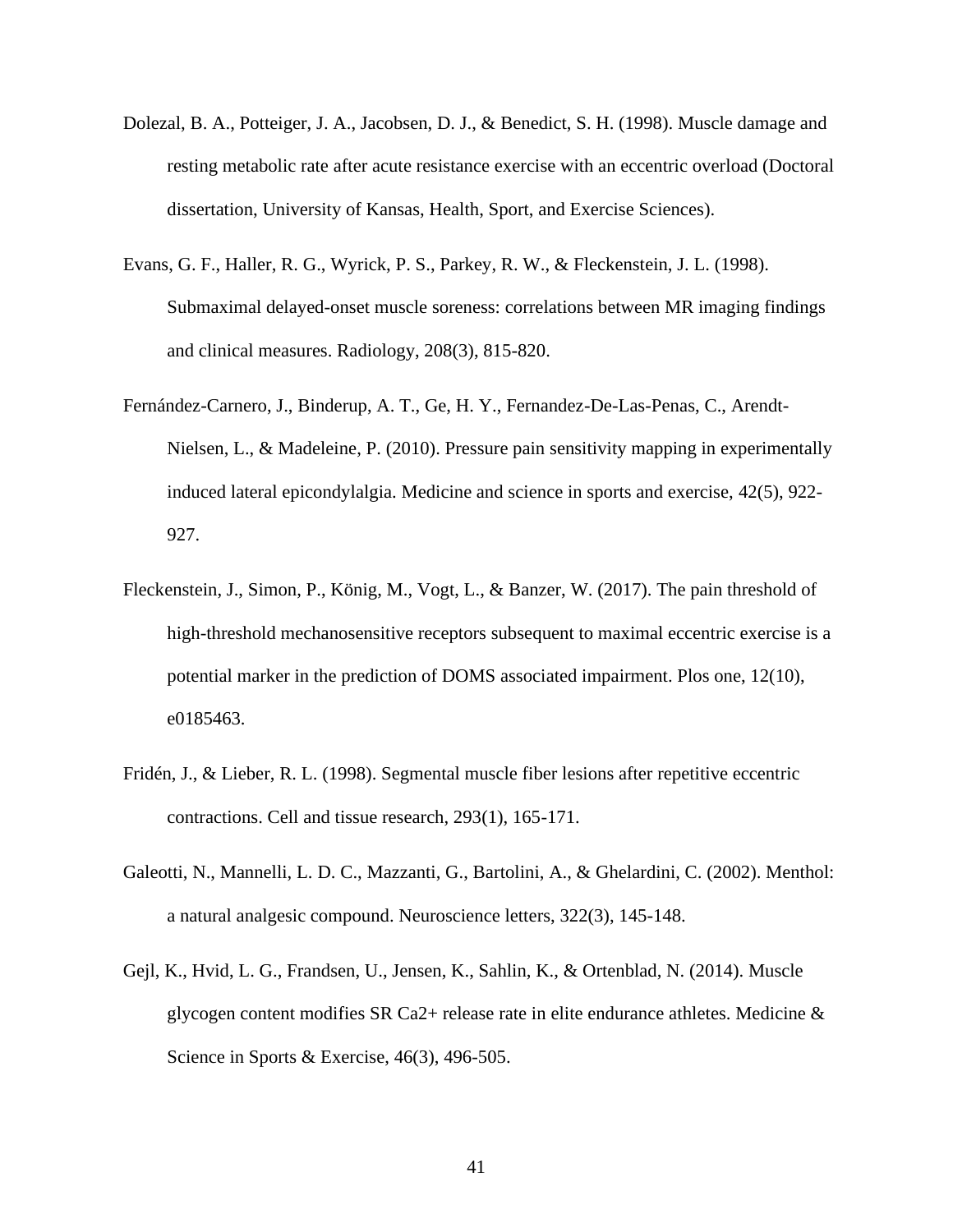- Gillis, D. J., Vellante, A., Gallo, J. A., & D'Amico, A. P. (2020). Influence of Menthol on Recovery From Exercise-Induced Muscle Damage. The Journal of Strength & Conditioning Research, 34(2), 451-462.
- Gulick, D. T., & Kimura, I. F. (1996). Delayed onset muscle soreness: what is it and how do we treat it?. Journal of Sport Rehabilitation, 5(3), 234-243.
- Haeseler, G., Maue, D., Grosskreutz, J., Bufler, J., Nentwig, B., Piepenbrock, S., ... & Leuwer, M. (2002). Voltage-dependent block of neuronal and skeletal muscle sodium channels by thymol and menthol. European Journal of Anaesthesiology (EJA), 19(8), 571-579.
- Hasson, S. M., Daniels, J. C., Divine, J. G., Niebuhr, B. R., Richmond, S., Stein, P. G., & Williams, J. H. (1993). Effect of ibuprofen use on muscle soreness, damage, and performance: a preliminary investigation. Medicine and science in sports and exercise, 25(1), 9-17.
- Hasson, S., Barnes, W., Hunter, M., & Williams, J. (1989). Therapeutic effect of high-speed voluntary muscle contractions on muscle soreness and muscle performance. Journal of Orthopaedic & Sports Physical Therapy, 10(12), 499-507.
- Henneman, E. L. W. O. O. D., Clamann, H. P., Gillies, J. D., & Skinner, R. D. (1974). Rank order of motoneurons within a pool: law of combination. Journal of neurophysiology, 37(6), 1338-1349.
- Hilbert, J. E., Sforzo, G. A., & Swensen, T. (2003). The effects of massage on delayed onset muscle soreness. British journal of sports medicine, 37(1), 72-75.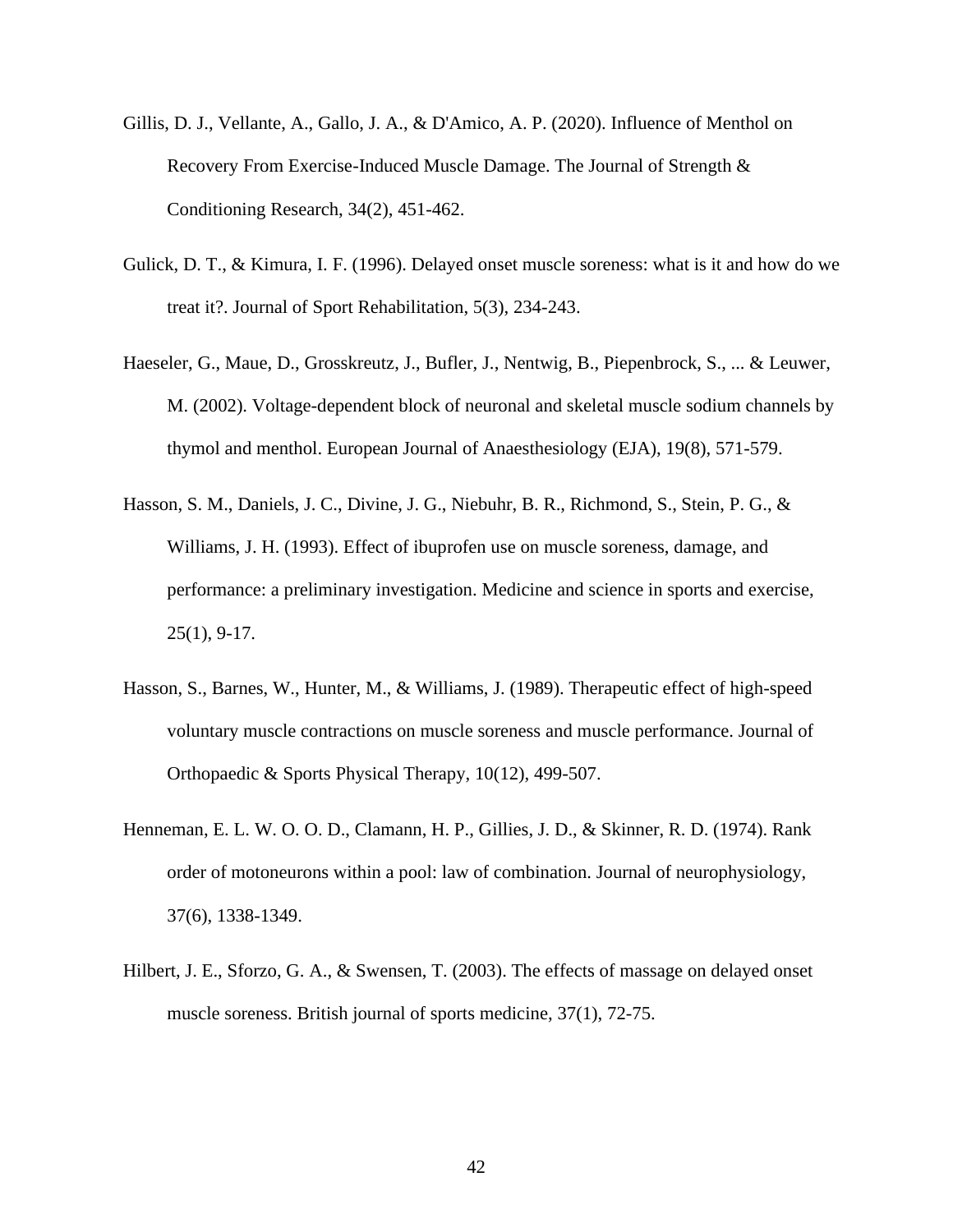- Hill, D. W., & Richardson, J. D. (1989). Effectiveness of 10% trolamine salicylate cream on muscular soreness induced by a reproducible program of weight training. Journal of Orthopaedic & Sports Physical Therapy, 11(1), 19-23.
- Ho, S. S., Coel, M. N., Kagawa, R., & Richardson, A. B. (1994). The effects of ice on blood flow and bone metabolism in knees. The American journal of sports medicine, 22(4), 537-540.
- Ho, S. S., Illgen, R. L., Meyer, R. W., Torok, P. J., Cooper, M. D., & Reider, B. (1995). Comparison of various icing times in decreasing bone metabolism and blood flow in the knee. The American journal of sports medicine, 23(1), 74-76.
- Hodges, G. J., Zhao, K., Kosiba, W. A., & Johnson, J. M. (2006). The involvement of nitric oxide in the cutaneous vasoconstrictor response to local cooling in humans. The Journal of physiology, 574(3), 849-857.
- Hong, C. Z., Chen, Y. C., Pon, C. H., & Yu, J. (1993). Immediate effects of various physical medicine modalities on pain threshold of an active myofascial trigger point. Journal of musculoskeletal Pain, 1(2), 37-53.
- Hortobágyi, T., Houmard, J., Fraser, D., Dudek, R., Lambert, J., & Tracy, J. (1998). Normal forces and myofibrillar disruption after repeated eccentric exercise. Journal of Applied Physiology, 84(2), 492-498.
- Hough, T. (1902). Ergographic studies in muscular soreness. American physical education review, 7(1), 1-17.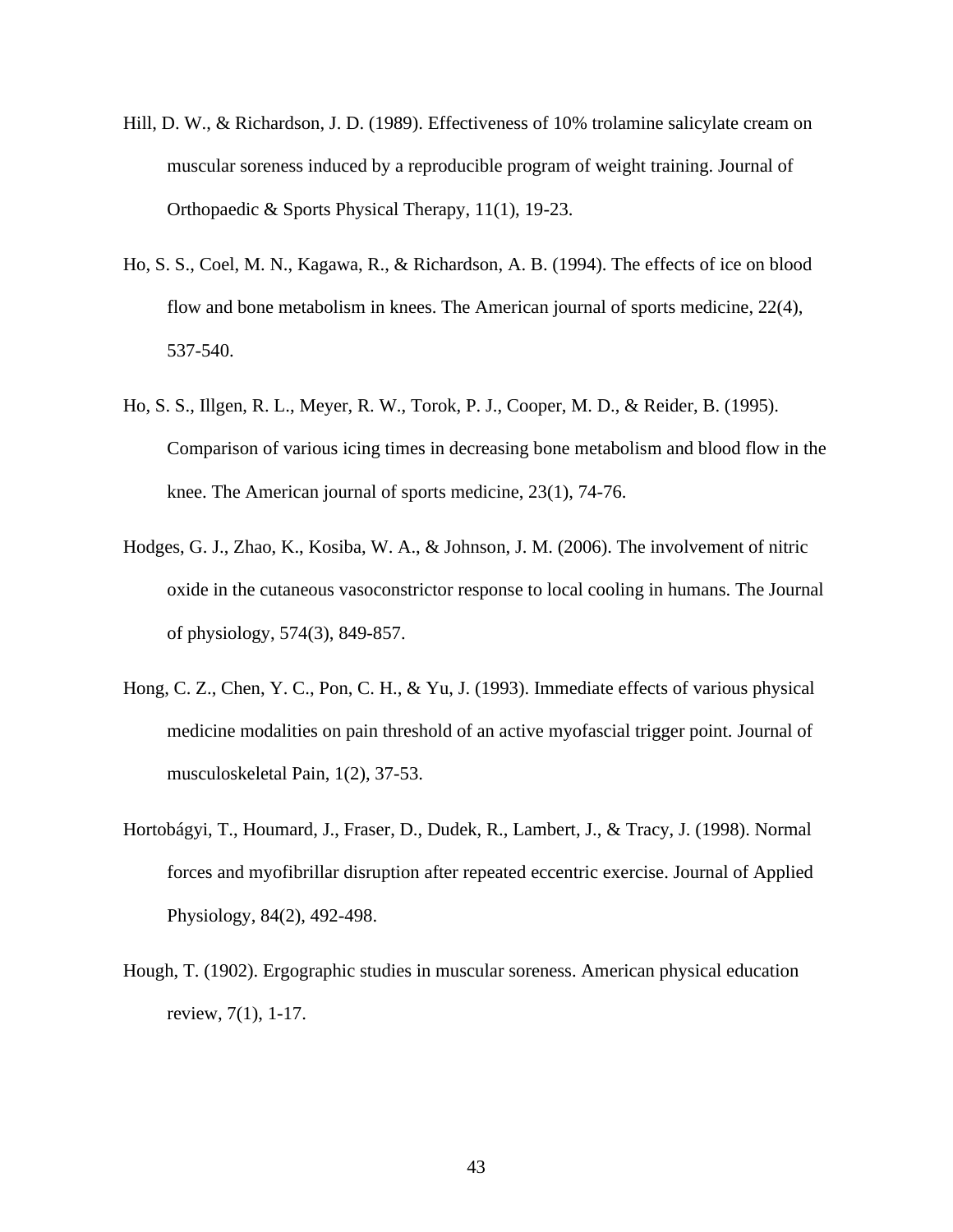- Howell, J. N., Chleboun, G., & Conatser, R. (1993). Muscle stiffness, strength loss, swelling and soreness following exercise‐induced injury in humans. The Journal of physiology, 464(1), 183-196.
- Hunter, A. M., Grigson, C., & Wade, A. (2018). Influence of topically applied menthol cooling gel on soft tissue thermodynamics and arterial and cutaneous blood flow at rest. International Journal of Sports Physical Therapy, 13(3), 483.
- Isabell, W. K., Durrant, E., Myrer, W., & Anderson, S. (1992). The effects of ice massage, ice massage with exercise, and exercise on the prevention and treatment of delayed onset muscle soreness. Journal of Athletic Training, 27(3), 208.
- Jamurtas, A. Z., Theocharis, V., Tofas, T., Tsiokanos, A., Yfanti, C., Paschalis, V., ... & Johar, P., Grover, V., Topp, R., & Behm, D. G. (2012). A comparison of topical menthol to ice on pain, evoked tetanic and voluntary force during delayed onset muscle soreness. International journal of sports physical therapy, 7(3), 314.
- Johar, P., Grover, V., Topp, R., & Behm, D. G. (2012). A comparison of topical menthol to ice on pain, evoked tetanic and voluntary force during delayed onset muscle soreness. International journal of sports physical therapy, 7(3), 314.
- Johnson, C. D., Melanaphy, D., Purse, A., Stokesberry, S. A., Dickson, P., & Zholos, A. V. (2009). Transient receptor potential melastatin 8 channel involvement in the regulation of vascular tone. American Journal of Physiology-Heart and Circulatory Physiology.
- Jones, B., Fishman, E. K., Kramer, S. S., Siegelman, S. S., Saral, R., Beschorner, W. E., ... & Tutschka, P. (1986). Computed tomography of gastrointestinal inflammation after bone marrow transplantation. American Journal of Roentgenology, 146(4), 691-695.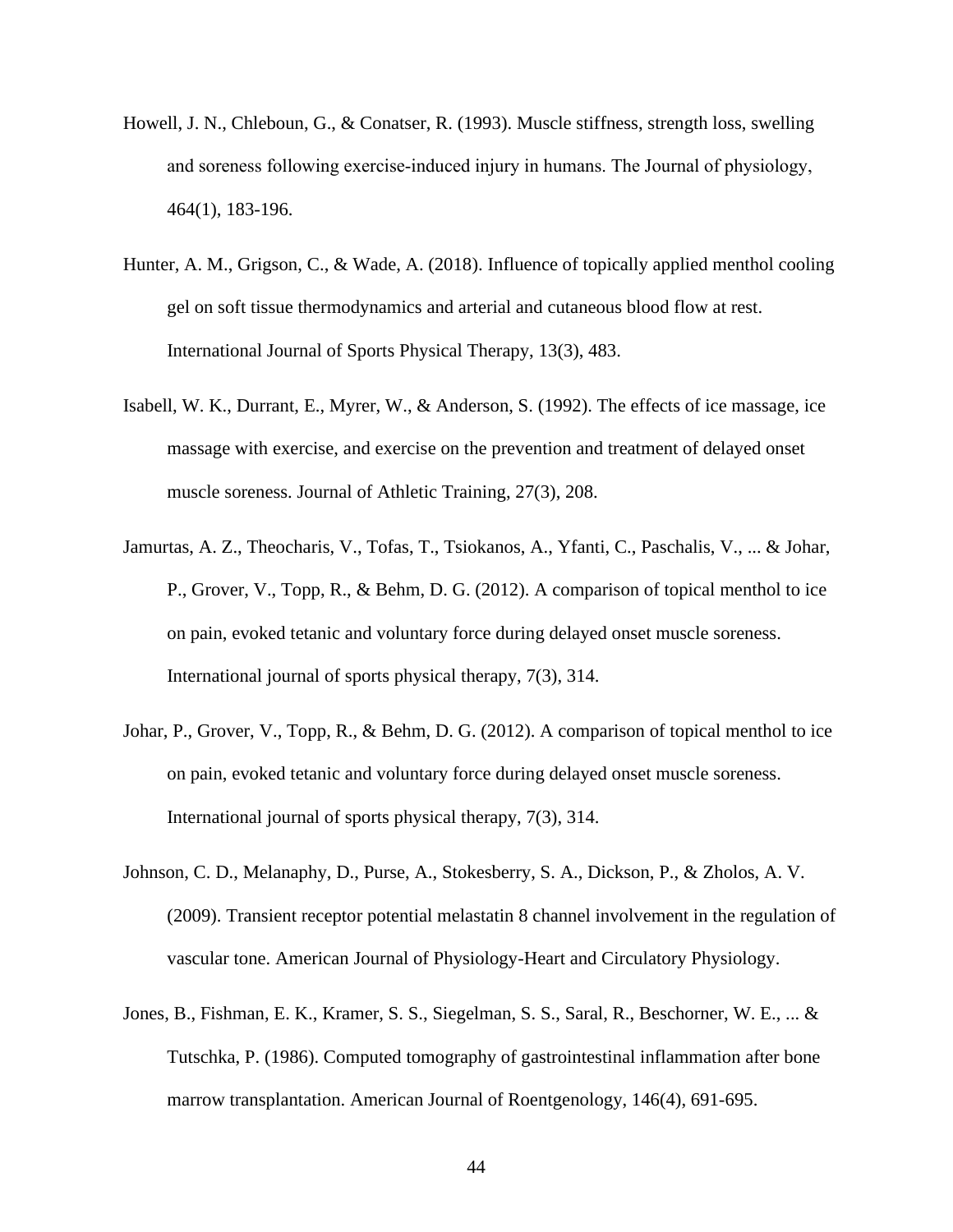- Knight, K. L. (1976). Effects of hypothermia on inflammation and swelling. Athl Train, 11, 7- 10.
- Kokkinidis, E., Tsamourtas, A., Buckenmeyer, P., & Machairidou, M. (1998). The effect of static stretching and cryotherapy on the recovery of delayed muscle soreness. Exerc Soc J Sport Sci, 19, 9.
- Kosek, E., & Ordeberg, G. (2000). Abnormalities of somatosensory perception in patients with painful osteoarthritis normalize following successful treatment. European journal of pain, 4(3), 229-238.
- Lane, R. J., Turnbull, D. M., Welch, J. L., & Walton, J. (1986). A double-blind, placebocontrolled, crossover study of verapamil in exertional muscle pain. Muscle & Nerve: Official Journal of the American Association of Electrodiagnostic Medicine, 9(7), 635- 641.
- Lau, W. Y., & Nosaka, K. (2011). Effect of vibration treatment on symptoms associated with eccentric exercise-induced muscle damage. American Journal of Physical Medicine & Rehabilitation, 90(8), 648-657.

Lehmann, J. F. (Ed.). (1990). Therapeutic heat and cold. Williams & Wilkins.

Lenn, J. O. N., Uhl, T. I. M. O. T. H. Y., Mattacola, C. A. R. L., Boissonneault, G. I. L. B. E. R. T., Yates, J. A. M. E. S., Ibrahim, W. I. S. S. A. M., & Bruckner, G. E. Z. A. (2002). The effects of fish oil and isoflavones on delayed onset muscle soreness. Medicine and Science in Sports and Exercise, 34(10), 1605-1613.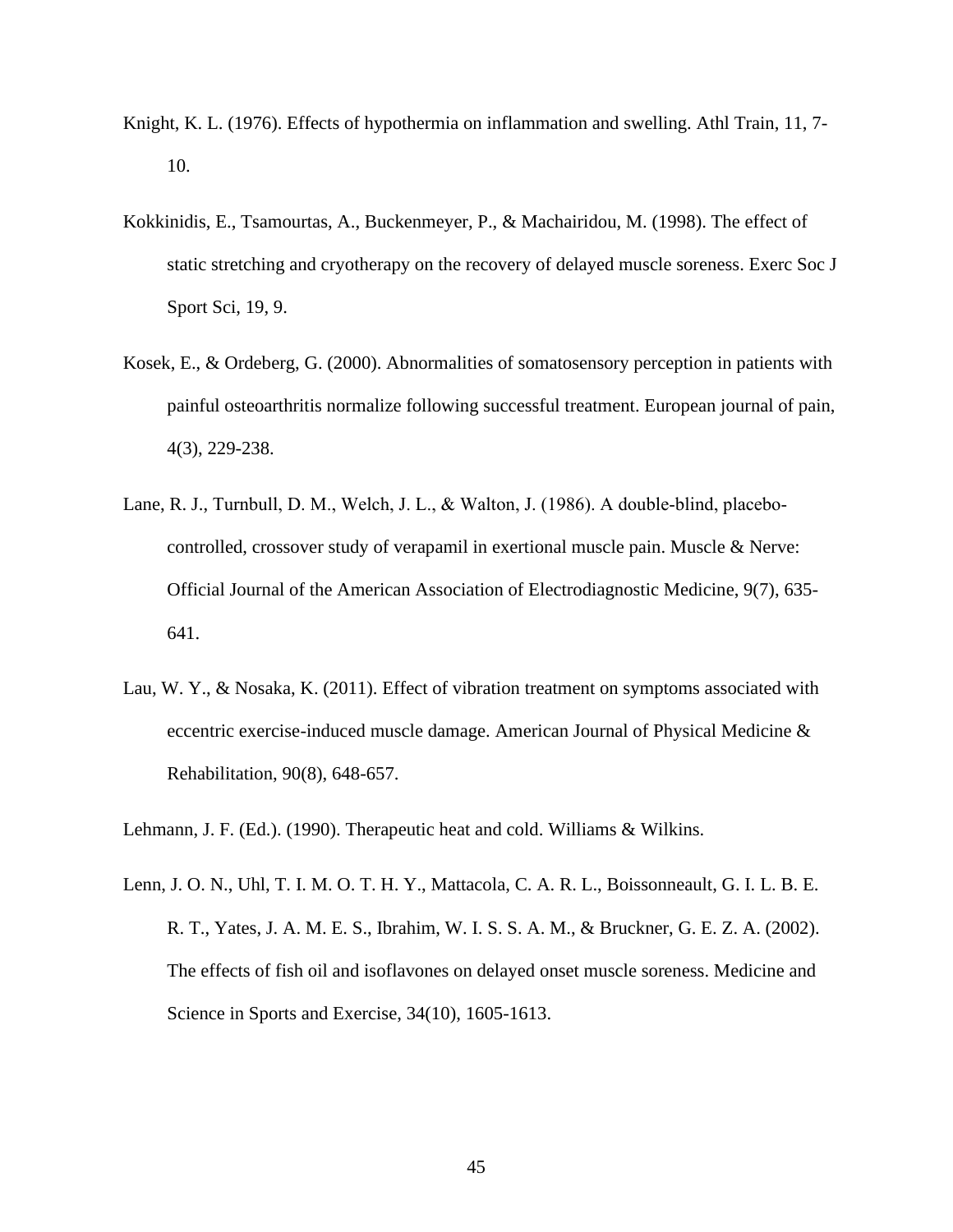- Lewis, P. B., Ruby, D., & Bush-Joseph, C. A. (2012). Muscle soreness and delayed-onset muscle soreness. Clinics in sports medicine, 31(2), 255-262.
- Lightfoot, J. T., Char, D., McDermott, J., & Goya, C. (1997). Immediate postexercise massage does not attenuate delayed onset muscle soreness. The Journal of Strength & Conditioning Research, 11(2), 119-124.
- Lund, H., Vestergaard‐Poulsen, P., Kanstrup, I. L., & Sejrsen, P. (1998). The effect of passive stretching on delayed onset muscle soreness, and other detrimental effects following eccentric exercise. Scandinavian journal of medicine & science in sports, 8(4), 216-221.
- MacIntyre, D. L., Reid, W. D., Lyster, D. M., & McKenzie, D. C. (2000). Different effects of strenuous eccentric exercise on the accumulation of neutrophils in muscle in women and men. European journal of applied physiology, 81(1-2), 47-53.
- Martin-Alguacil, J. L., Arroyo-Morales, M., Martin-Gómez, J. L., Lozano-Lozano, M., Galiano-Castillo, N., & Cantarero-Villanueva, I. (2019). Comparison of knee sonography and pressure pain threshold after anterior cruciate ligament reconstruction with quadriceps tendon versus hamstring tendon autografts in soccer players. Acta Orthopaedica et Traumatologica Turcica, 53(4), 260-265.

Mense, S., & Meyer, H. (1988). Bradykinin‐induced modulation of the response behaviour of different types of feline group III and IV muscle receptors. The Journal of Physiology, 398(1), 49-63.

Merrick, M., Rankin, J., Andres, F., & Hinman, C. (1999). A preliminary examination of cryotherapy and secondary injury in skeletal muscle. Medicine & Science in Sports & Exercise, 31(11).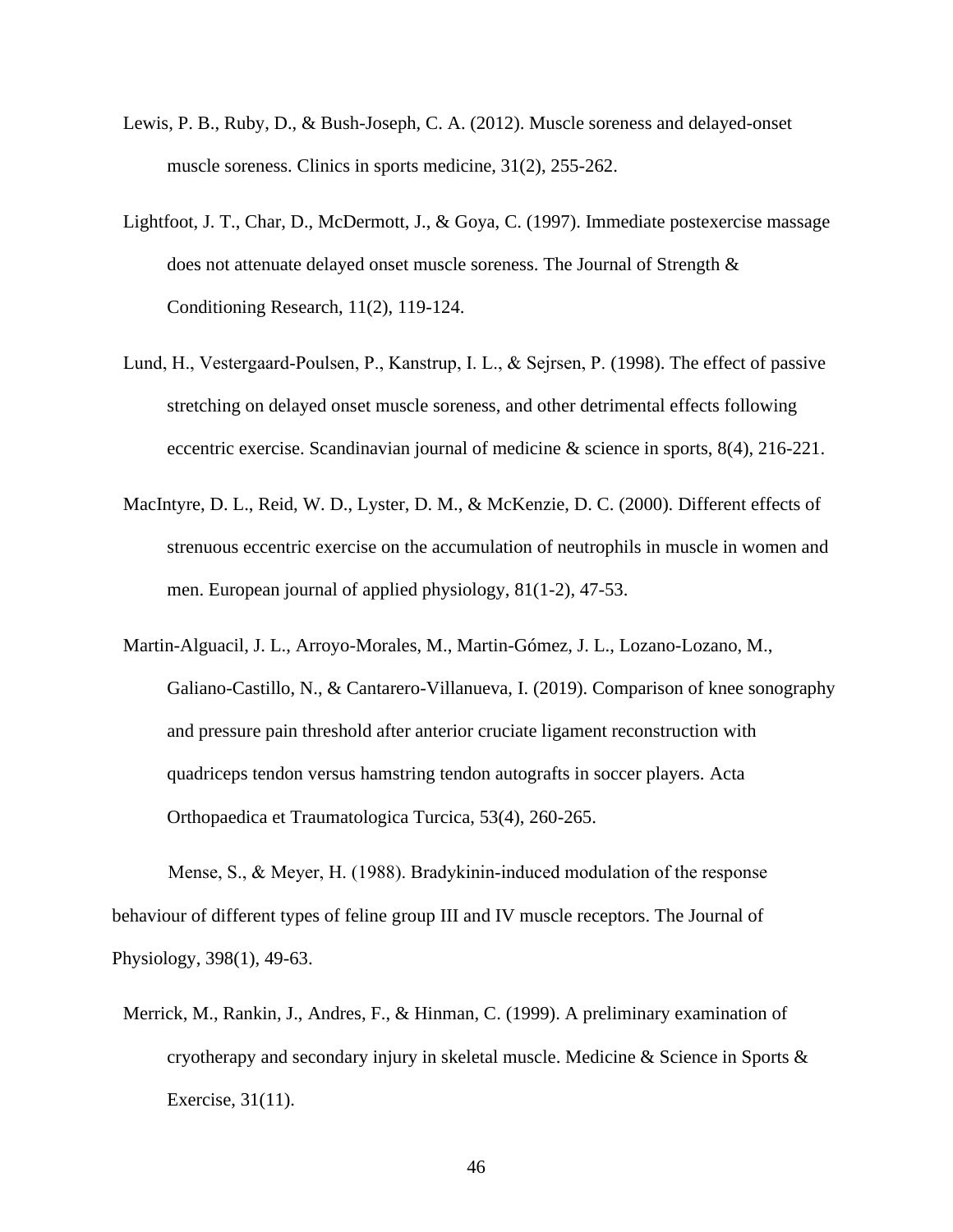- Morgan, D. L. (1990). New insights into the behavior of muscle during active lengthening. Biophysical journal, 57(2), 209-221.
- Motto, S. G. (1997). Delayed onset exertional compartment syndrome of the soleus following delayed onset muscle soreness. Sports Exercise and Injury, 3(1), 43-45.
- Newham, D. J., Jones, D. A., Ghosh, G., & Aurora, P. (1988). Muscle fatigue and pain after eccentric contractions at long and short length. Clinical Science, 74(5), 553-557.
- Newham, D. J., McPhail, G., Mills, K. R., & Edwards, R. H. T. (1983). Ultrastructural changes after concentric and eccentric contractions of human muscle. Journal of the neurological sciences, 61(1), 109-122.
- Nosaka, K., & Newton, M. (2002). Difference in the magnitude of muscle damage between maximal and submaximal eccentric loading. The Journal of Strength & Conditioning Research, 16(2), 202-208.
- Nosaka, K., Clarkson, P. M., McGuiggin, M. E., & Byrne, J. M. (1991). Time course of muscle adaptation after high force eccentric exercise. European journal of applied physiology and occupational physiology, 63(1), 70-76.
- Nosaka, K., Newton, M., & Sacco, P. (2002). Delayed‐onset muscle soreness does not reflect the magnitude of eccentric exercise‐induced muscle damage. Scandinavian journal of medicine & science in sports, 12(6), 337-346.
- Nussbaum, E. L., & Downes, L. (1998). Reliability of clinical pressure-pain algometric measurements obtained on consecutive days. Physical therapy, 78(2), 160-169.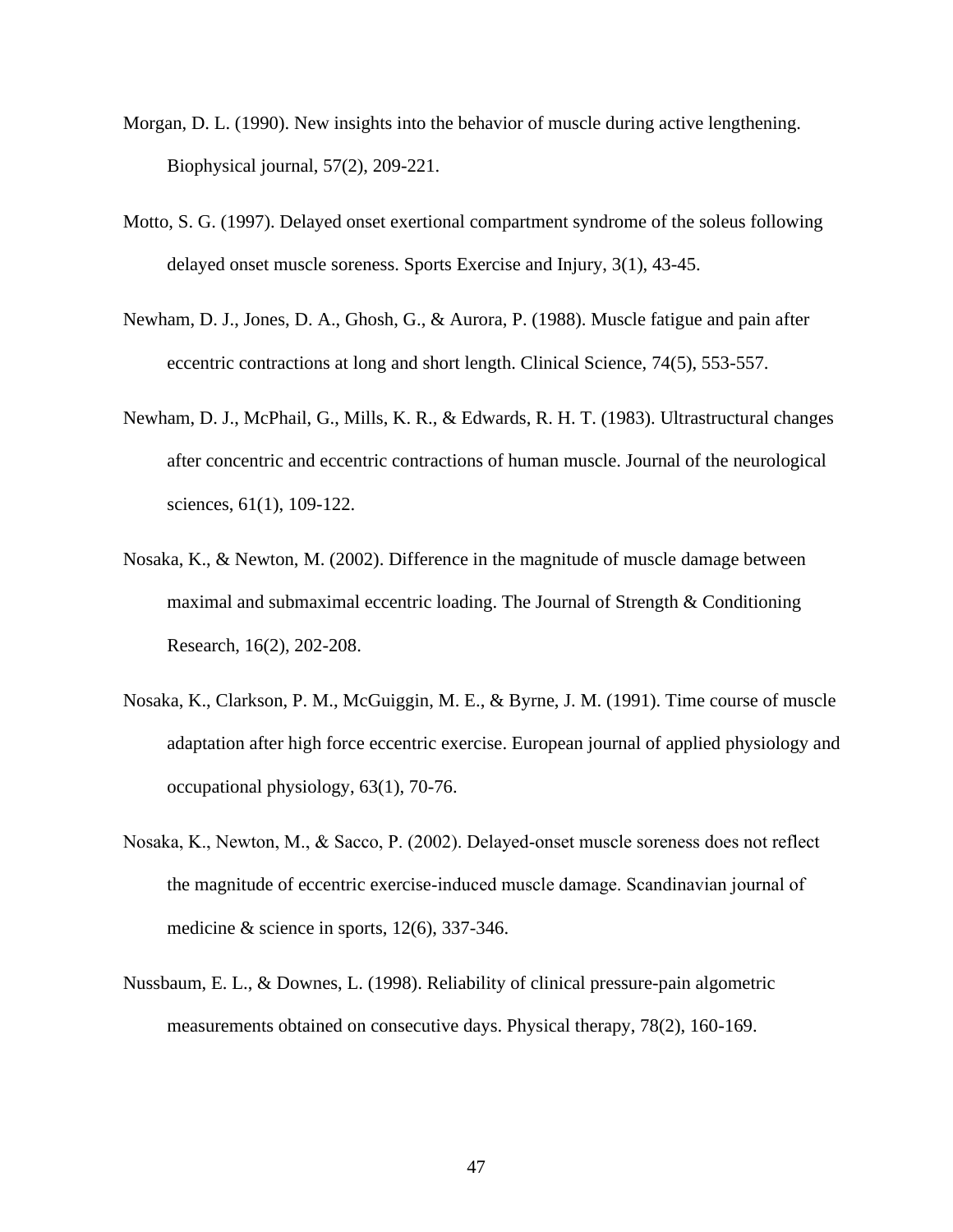- O'connor, P. J., & Cook, D. B. (1999). 5 Exercise and Pain: The Neurobiology, Measurement, and Laboratory Study of Pain in Relation to Exercise in Humans. Exercise and sport sciences reviews, 27(1), 119-166.
- Olsson, K., Cheng, A. J., Al‐Ameri, M., Wyckelsma, V. L., Rullman, E., Westerblad, H., ... & Bruton, J. D. (2020). Impaired sarcoplasmic reticulum Ca2+ release is the major cause of fatigue‐induced force loss in intact single fibres from human intercostal muscle. The Journal of Physiology, 598(4), 773-787.
- Paine, R., DeLee, J. C., Drez, D., & Miller, M. D. (2010). Rehabilitation and therapeutic modalities. Language of exercise and rehabilitation. DeLee and Drez's Orthopaedic Sports Medicine Principles and Practice. 3rd edition. Elsevier, 221-331.
- Paschalis, V., Koutedakis, Y., Baltzopoulos, V., Mougios, V., Jamurtas, A. Z., & Giakas, G. (2005). Short vs. long length of rectus femoris during eccentric exercise in relation to muscle damage in healthy males. Clinical Biomechanics, 20(6), 617-622.
- Patel, T., Ishiuji, Y., & Yosipovitch, G. (2007). Menthol: a refreshing look at this ancient compound. Journal of the American Academy of Dermatology, 57(5), 873-878.
- Pearcey, G. E., Bradbury-Squires, D. J., Kawamoto, J. E., Drinkwater, E. J., Behm, D. G., & Button, D. C. (2015). Foam rolling for delayed-onset muscle soreness and recovery of dynamic performance measures. Journal of athletic training, 50(1), 5-13.
- Prasartwuth, O., Taylor, J. L., & Gandevia, S. C. (2005). Maximal force, voluntary activation and muscle soreness after eccentric damage to human elbow flexor muscles. The Journal of physiology, 567(1), 337-348.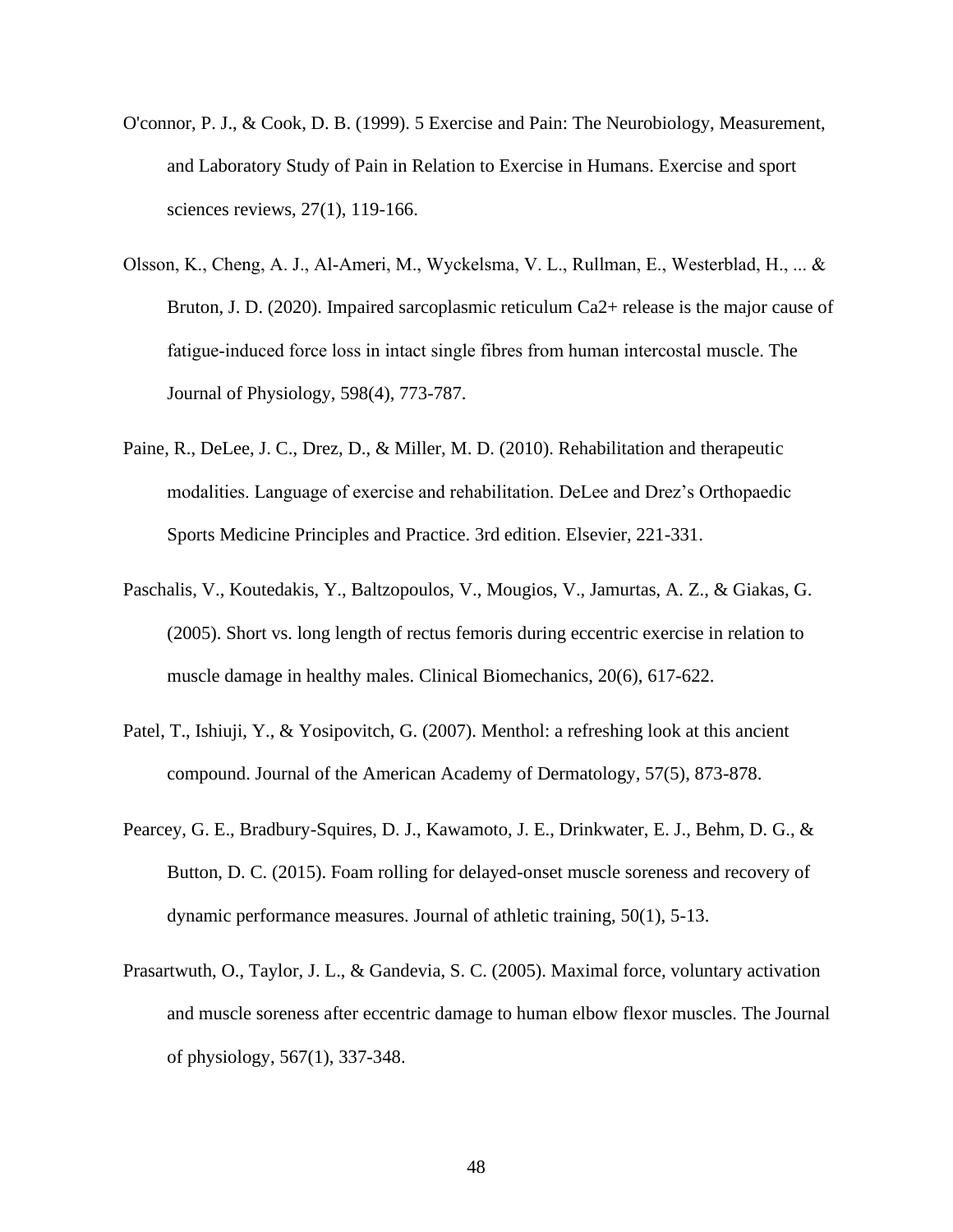- Real, R. (2019). The Research, Design and Development of a prototype Liquid Nitrogen Cryotherapy Device combining Electrical Stimulation and Heat (Doctoral dissertation, London South Bank University).
- Reid, G. (2005). ThermoTRP channels and cold sensing: what are they really up to?. Pflügers Archiv, 451(1), 250-263.
- Rowlands, A. V., Eston, R. G., & Tilzey, C. (2001). Effect of stride length manipulation on symptoms of exercise-induced muscle damage and the repeated bout effect. Journal of sports sciences, 19(5), 333-340.
- Saka, T., Akova, B., Yazici, Z., Sekir, U., Gür, H., & Ozarda, Y. (2009). Difference in the magnitude of muscle damage between elbow flexors and knee extensors eccentric exercises. Journal of sports science & medicine, 8(1), 107.
- Samani, A., Holtermann, A., Søgaard, K., & Madeleine, P. (2009). Experimental pain leads to reorganisation of trapezius electromyography during computer work with active and passive pauses. European journal of applied physiology, 106(6), 857-866.
- Sarlani, E., & Greenspan, J. D. (2002). Gender differences in temporal summation of mechanically evoked pain. Pain, 97(1-2), 163-169.
- Saxton, W. O. (1995). Simple prescriptions for estimating three-fold astigmatism. Ultramicroscopy, 58(3-4), 239-243.
- Schiaffino, S., & Reggiani, C. (2011). Fiber types in mammalian skeletal muscles. Physiological reviews, 91(4), 1447-1531.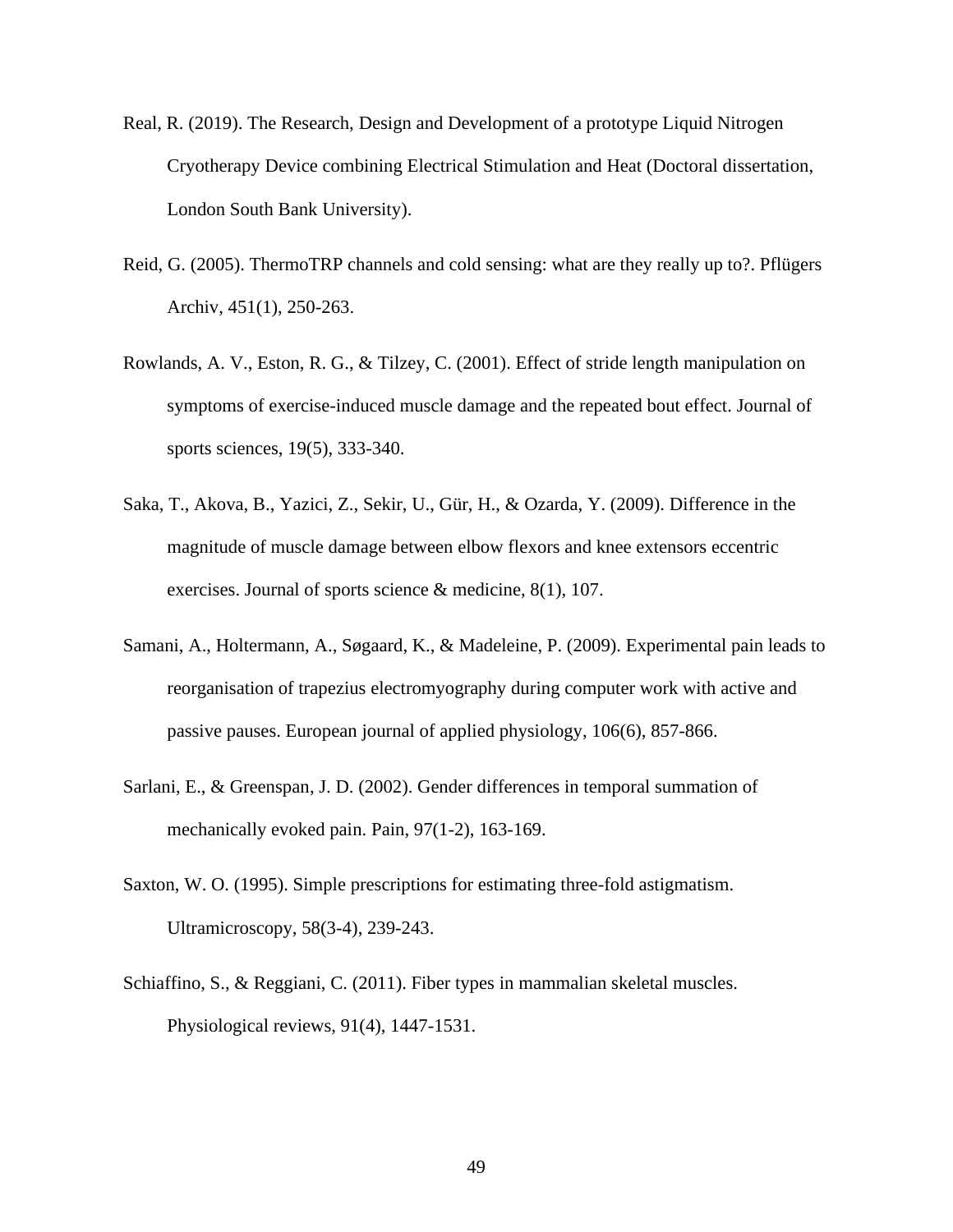- Schmitz, R. J., Martin, D. E., Perrin, D. H., Iranmanesh, A., & Rogol, A. D. (1997). Effect of interferential current on perceived pain and serum cortisol associated with delayed onset muscle soreness. Journal of Sport Rehabilitation, 6(1), 30-37.
- Searle, G.D. (1993). What You Want in an NSAID. Skokie, IL: G.D. Searle and Co. Donnelly, A. E., Maughan, R. J., & Whiting, P. H. (1990). Effects of ibuprofen on exercise-induced muscle soreness and indices of muscle damage. British Journal of Sports Medicine, 24(3), 191-195.
- Semmler, J. G., Tucker, K. J., Allen, T. J., & Proske, U. (2007). Eccentric exercise increases EMG amplitude and force fluctuations during submaximal contractions of elbow flexor muscles. Journal of Applied Physiology, 103(3), 979-989.
- Slater, H., Thériault, E., Ronningen, B. O., Clark, R., & Nosaka, K. (2010). Exercise-induced mechanical hypoalgesia in musculotendinous tissues of the lateral elbow. Manual therapy, 15(1), 66-73.
- Smith, L. L. (1991). Acute inflammation: the underlying mechanism in delayed onset muscle soreness?. Medicine and science in sports and exercise, 23(5), 542-551.
- Snyder, J. G., Ambegaonkar, J. P., & Winchester, J. B. (2011). Cryotherapy for treatment of delayed onset muscle soreness. International Journal of Athletic Therapy and Training, 16(4), 28-32.
- Sorichter, S., Mair, J., Koller, A., Calzolari, C., Huonker, M., Pau, B., & Puschendorf, B. (2001). Release of muscle proteins after downhill running in male and female subjects. Scandinavian journal of medicine & science in sports,  $11(1)$ , 28-32.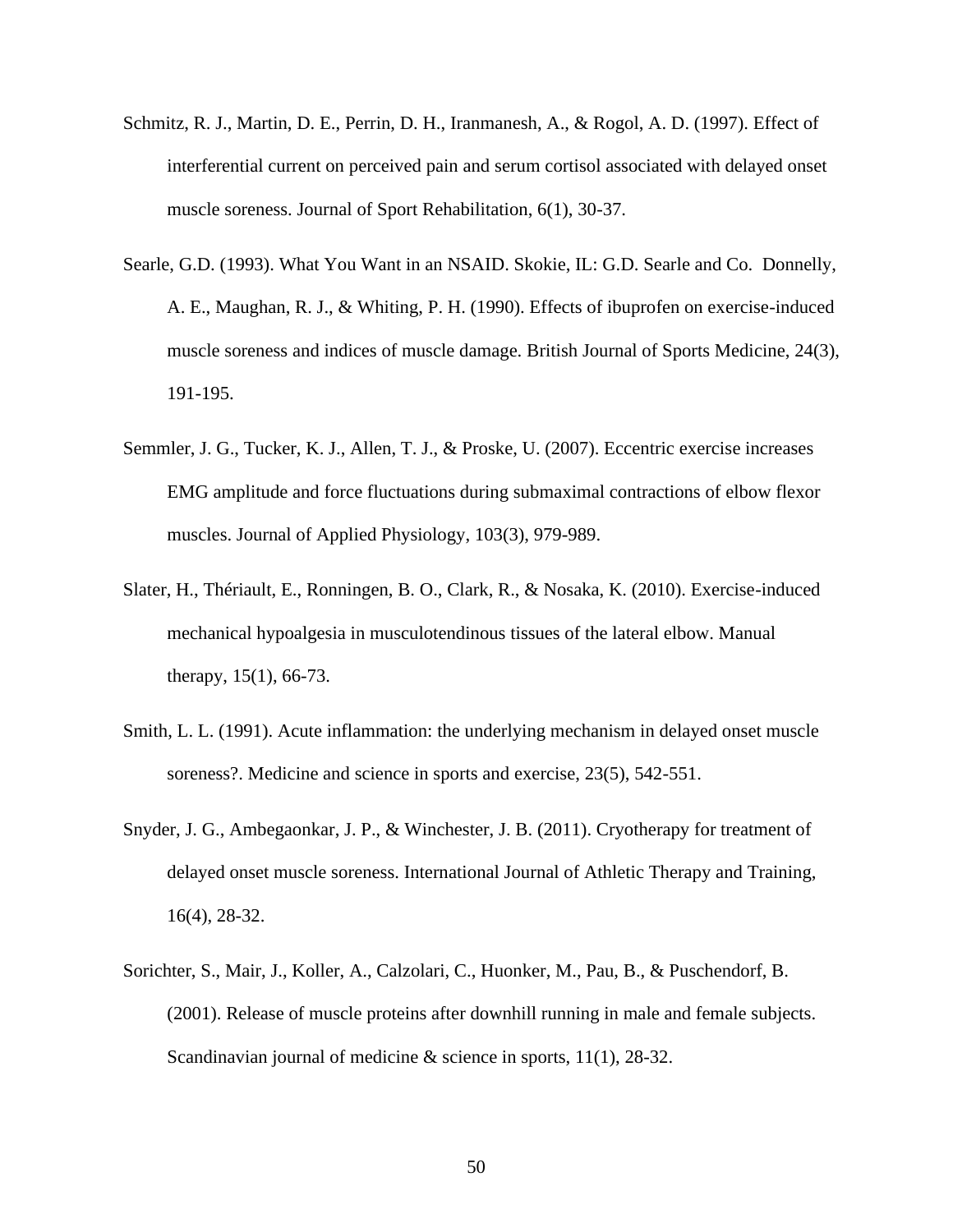- Stanos, S. P. (2007). Topical agents for the management of musculoskeletal pain. Journal of pain and symptom management, 33(3), 342-355.
- Stauber, W. T. (1989). Exercise and sport sciences reviews: Eccentric action of muscles: Physiology, injury and adaptation. Volume, 17, 158-185.
- Stefanelli, L., Lockyer, E. J., Collins, B. W., Snow, N. J., Crocker, J., Kent, C., ... & Button, D. C. (2019). Delayed-Onset Muscle Soreness and Topical Analgesic Alter Corticospinal Excitability of the Biceps Brachii. Medicine and science in sports and exercise, 51(11), 2344-2356.
- Stephenson, D. G., Lamb, G. D., and Stephenson, G. M. (1998). Events of the excitationcontraction-relaxation (E-C-R) cycle in fast- and slow-twitch mammalian muscle fibers relevant to muscle fatigue. Acta Physiol. Scand. 162, 229–245. doi: 10.1046/j.1365- 201X.1998.0304f.x
- Talag, T. S. (1973). Residual muscular soreness as influenced by concentric, eccentric, and static contractions. Research Quarterly. American Association for Health, Physical Education and Recreation, 44(4), 458-469.
- Talbot, J. A., & Morgan, D. L. (1996). Quantitative analysis of sarcomere non-uniformities in active muscle following a stretch. Journal of Muscle Research & Cell Motility, 17(2), 261-268.
- Talmadge, R. J., Roy, R. R., & Edgerton, V. R. (1999). Persistence of hybrid fibers in rat soleus after spinal cord transection. The Anatomical Record: An Official Publication of the American Association of Anatomists, 255(2), 188-201.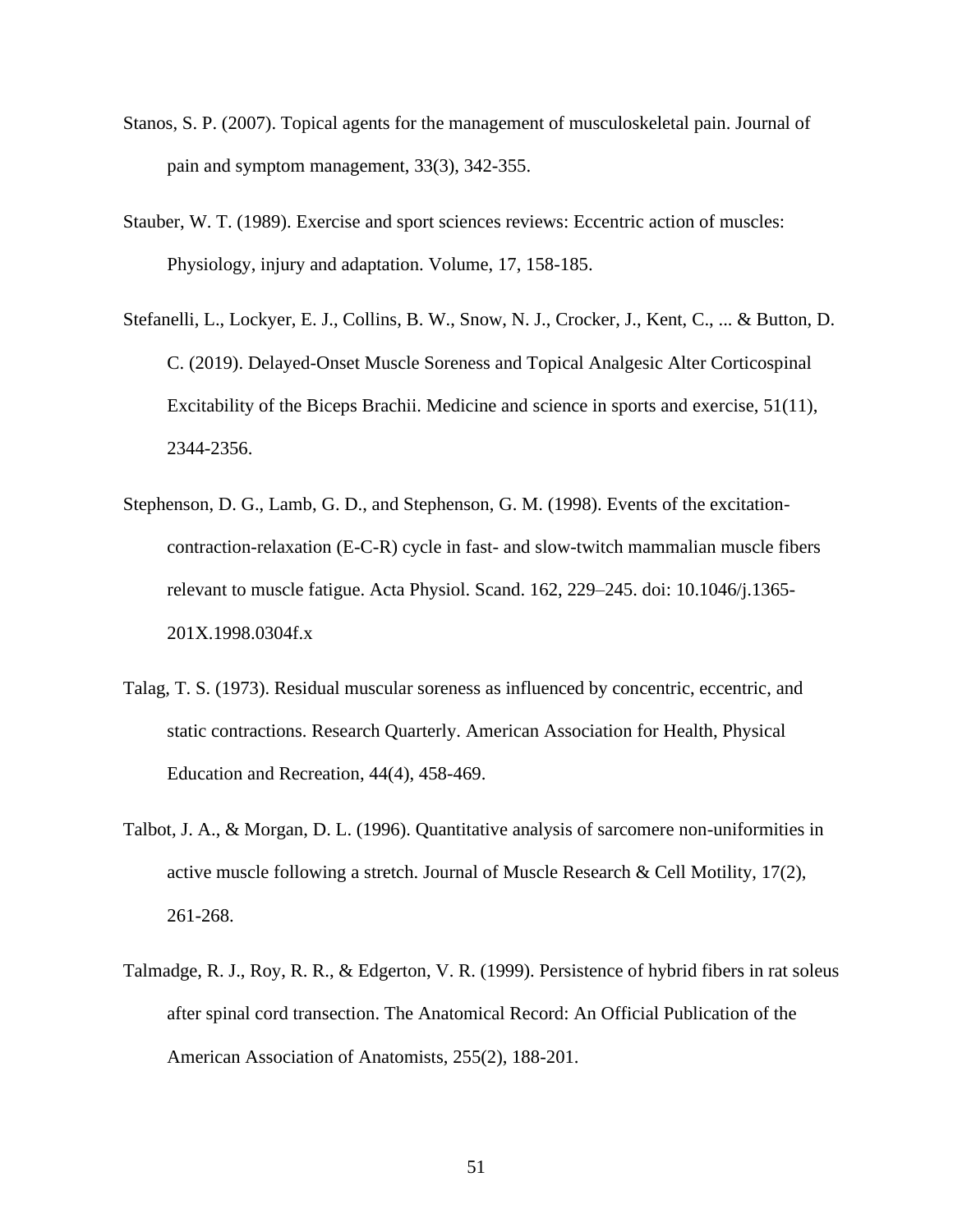- Tiidus, P. M., & Ianuzzo, C. D. (1983). Effects of intensity and duration of muscular exercise on delayed soreness and serum enzyme activities. Medicine and Science in Sports and Exercise, 15(6), 461-465.
- Topp, R., Ledford, E. R., & Jacks, D. E. (2013). Topical menthol, ice, peripheral blood flow, and perceived discomfort. Journal of athletic training, 48(2), 220-225.
- Topp, R., Ng, A., Cybulski, A., Skelton, K., & Papanek, P. (2014). A comparison of two formulas of topical menthol on vascular responses and perceived intensity prior to and follow a bout of maximum voluntary muscular contractions (MVMCs). Journal of Bodywork and Movement Therapies, 18(3), 424-429.
- Topp, R., Winchester, L., Mink, A. M., Kaufman, J. S., & Jacks, D. E. (2011). Comparison of the effects of ice and 3.5% menthol gel on blood flow and muscle strength of the lower arm. Journal of sport rehabilitation, 20(3), 355-366.
- Walsh, D. M., Lowe, A. S., McCormack, K., Willer, J. C., Baxter, G. D., & Allen, J. M. (1998). Transcutaneous electrical nerve stimulation: effect on peripheral nerve conduction, mechanical pain threshold, and tactile threshold in humans. Archives of physical medicine and rehabilitation, 79(9), 1051-1058.
- Wasner, G., Naleschinski, D., Binder, A., Schattschneider, J., McLachlan, E. M., & Baron, R. (2008). The effect of menthol on cold allodynia in patients with neuropathic pain. Pain Medicine, 9(3), 354-358.
- Weerapong, P., Cheung, K., Hume, P. A., & Maxwell, L. (2004). DOMS: An overview of treatment strategies. International SportMed Journal, 5(2), 98-118.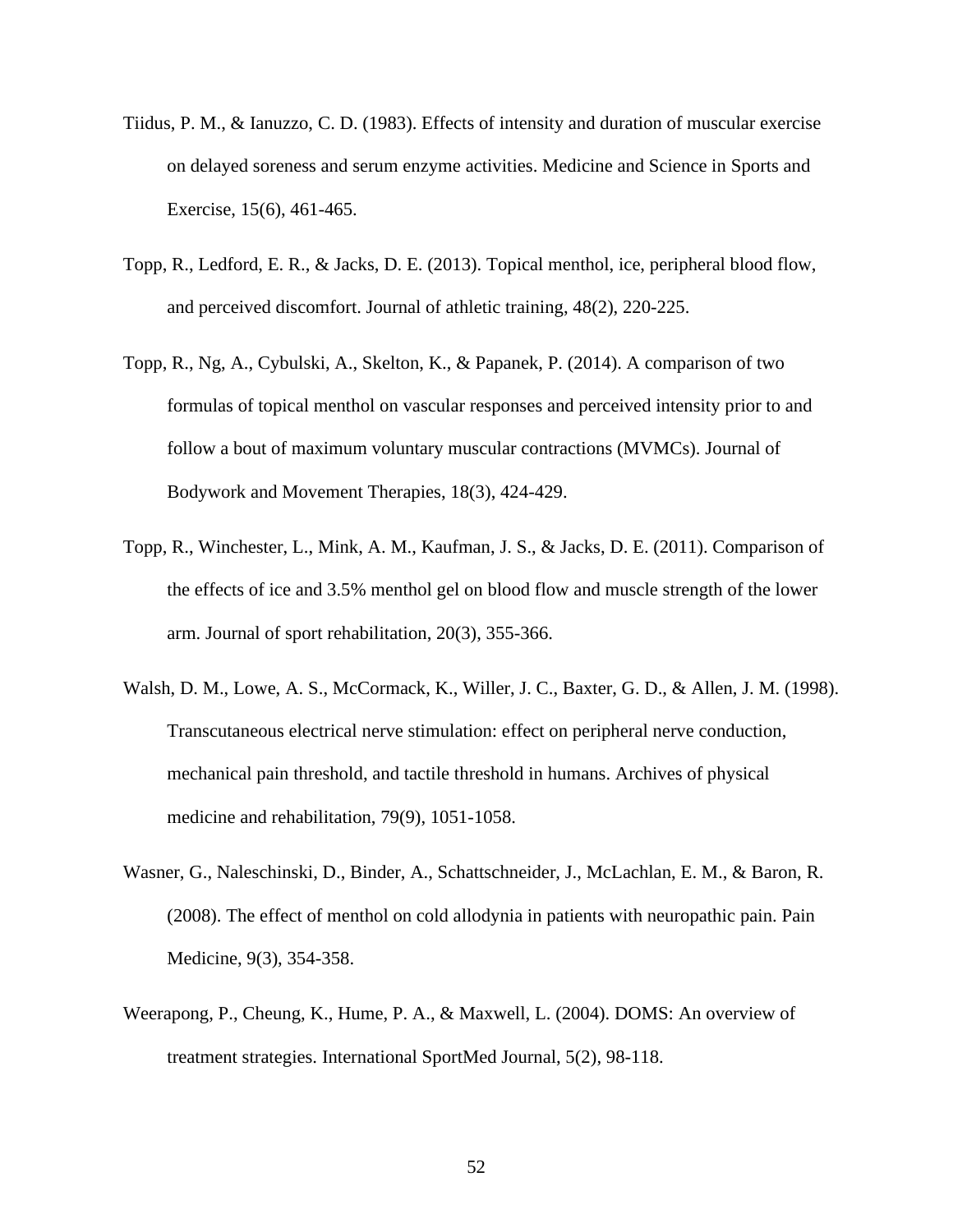- Wessel, J., & Wan, A. (1994). Effect of stretching on the intensity of delayed-onset muscle soreness. Clinical Journal of Sport Medicine, 4(2), 83-87.
- Zhang, J., Enix, D., Snyder, B., Giggey, K., & Tepe, R. (2008). Effects of Biofreeze and chiropractic adjustments on acute low back pain: a pilot study. Journal of chiropractic medicine, 7(2), 59-65.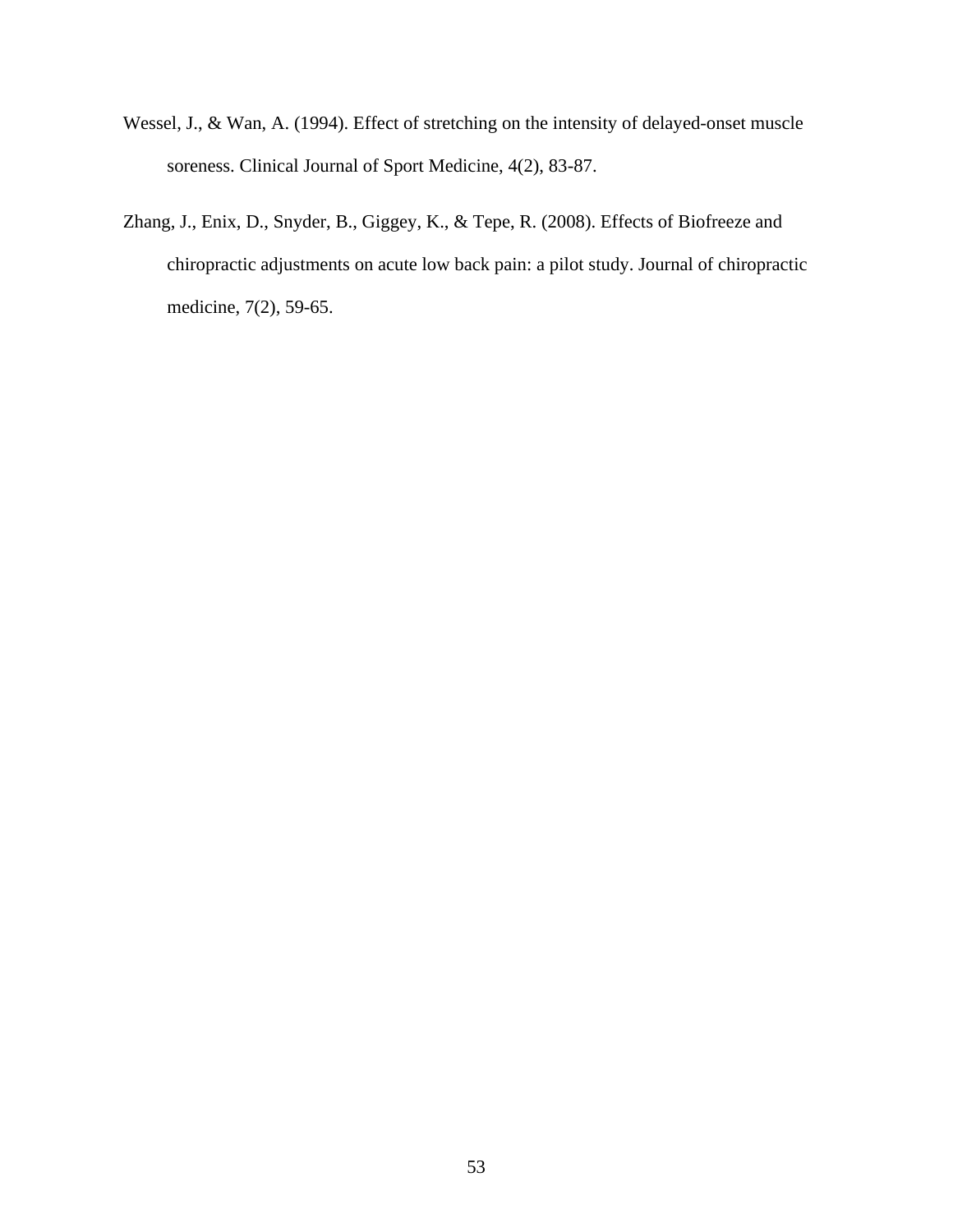# **Chapter 2: Co-authorship Statement**

My contributions to this thesis are outlined below:

Foley, Herat, Fudge, and Murrin we recruited all participants for data collection.

I prepared the manuscript and thesis with the help and guidance of my supervisors, Drs. Duane Button and Shahab Alizadeh.

Drs. Button and Alizadeh provided constructive feedback on the whole thesis.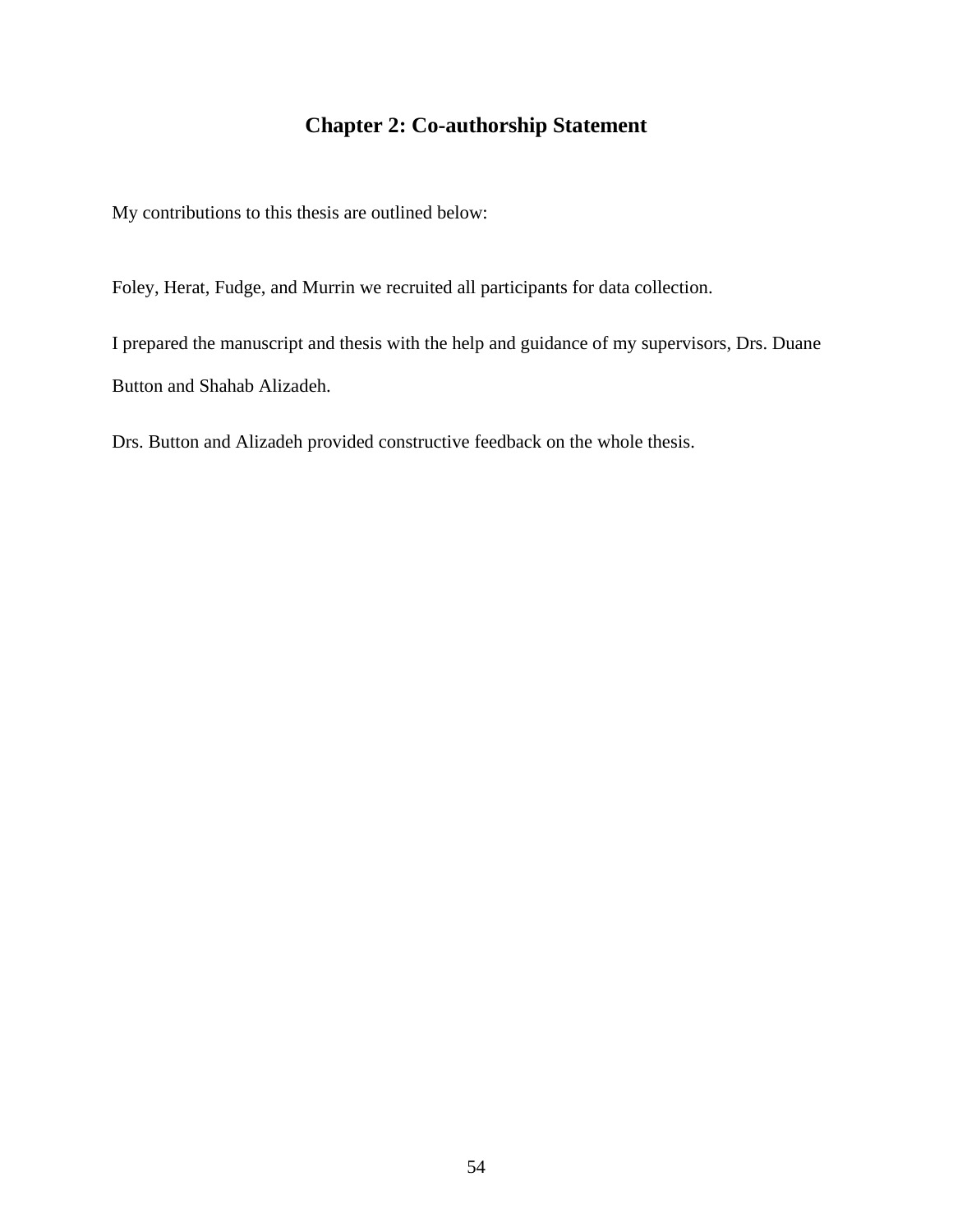# **Chapter 3**

Title: Upper- and Lower-body Pain Perception during DOMS: The Effect of Menthol-based

Topical Analgesic Application

Mirzabeigi Fini<sup>1</sup>, S. Foley<sup>1</sup>, N. Herat<sup>1</sup>, H. Fudge<sup>1</sup>, C. Murrin<sup>1</sup>, S. Alizadeh<sup>1</sup>, D.C. Button<sup>1,2</sup>

<sup>1</sup>School of Human Kinetics and Recreation and <sup>2</sup> Faculty of Medicine, Memorial University of Newfoundland, St. John's, A1C 5S7, Canada

Coressponding Author:

Duane C. Button, PhD, CSEP-CEP School of Human Kinetics and Recreation Memorial University of Newfoundland St. John's, Canada A1C5S7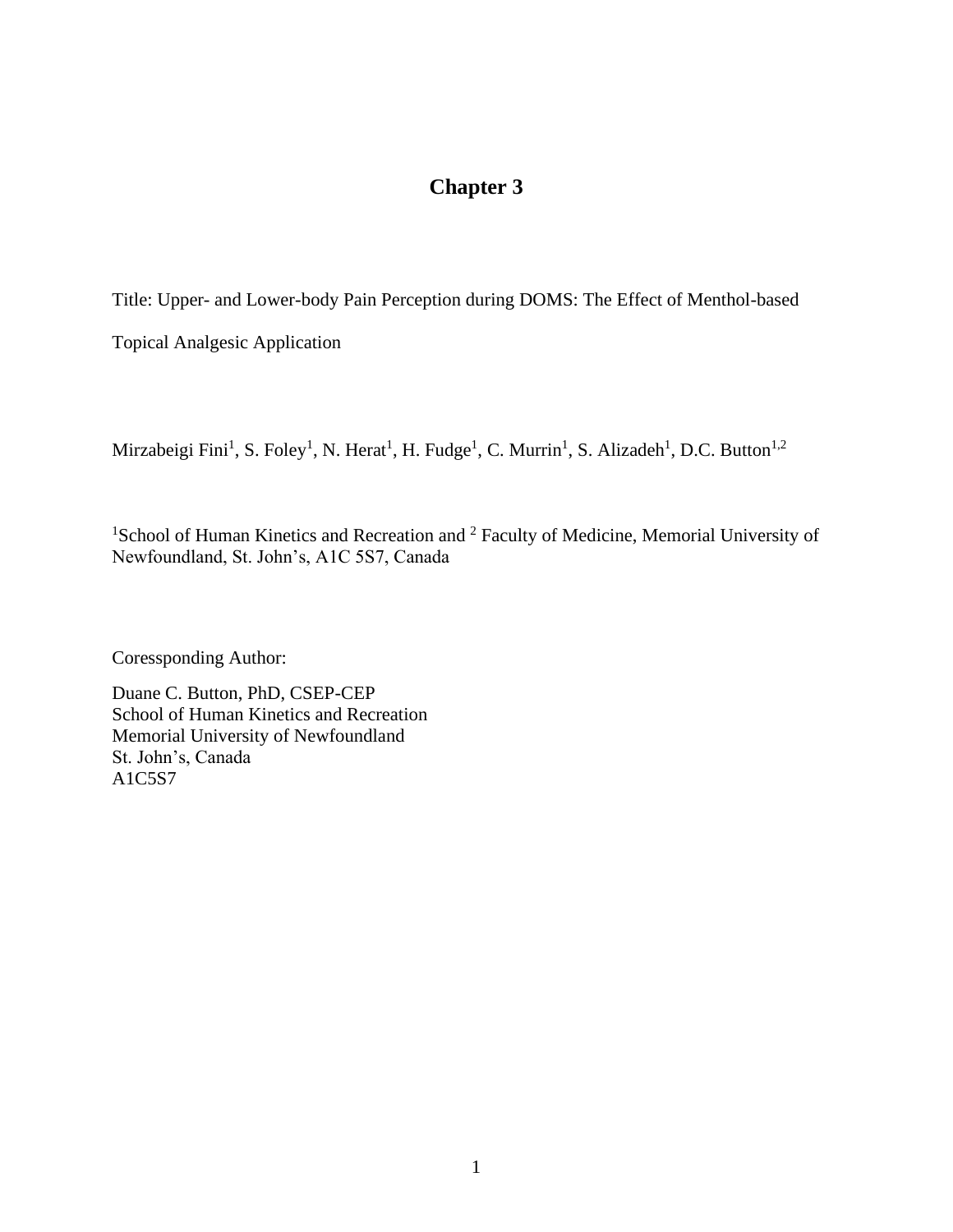### **3.0 Abstract**

Both athletic and nonathletic populations when subjected to any unfamiliar or unaccustomed exercise will encounter pain 24-72 hours following the exercise bout. This exercise particularly eccentric in nature triggered mainly by muscle damage is known as delayed-onset muscle soreness (DOMS). Topical application of menthol is a popular form of cold therapy which known to be effective with alleviation of DOMS. To date, the difference in pain pressure threshold (PPT) reduction in the lower vs. upper extremity prior to and following the application of these gels is not well understood. Therefore, the purpose of this study was to compare the upper- and lower-body's responses to pain following menthol-based analgesic application 48 hours after an unfamiliar bout of eccentric exercise induced DOMS. Fourteen participants were randomly selected into two groups (placebo and experimental) and each completed 5 sets of 10 repetitions of eccentric contractions of the knee extensors and elbow flexors on an isokinetic dynamometer. PPT was measured via a handheld algometer at baseline, immediately after and 48 hours after the DOMS protocol from the biceps brachii and vastus lateralis. After 48 hours the PPT measurements were taken prior to and 15 minutes after application of gel and every 5 minutes for 45 minutes afterwards. Statistical analysis showed a significant difference for PPT in both groups between the knee extensors and elbow flexors (p<0.001). Experimental group revealed a decrease in PPT 48 hours after DOMS both elbow flexors (48%) and knee extensors (26%), however, only the elbow flexors indicated a significant decreased (p=0.018). The menthol-based gel application on the elbow flexors increased PPT at 30 minutes after application of gel until the test was over (p=0.018). in contrast, the placebo group demonstrated a significantly reduced in their PPT values 48 hours after DOMS in both the elbow flexors (45%) and knee extensors (38%) (p=0.018). Contrasting the experimental group,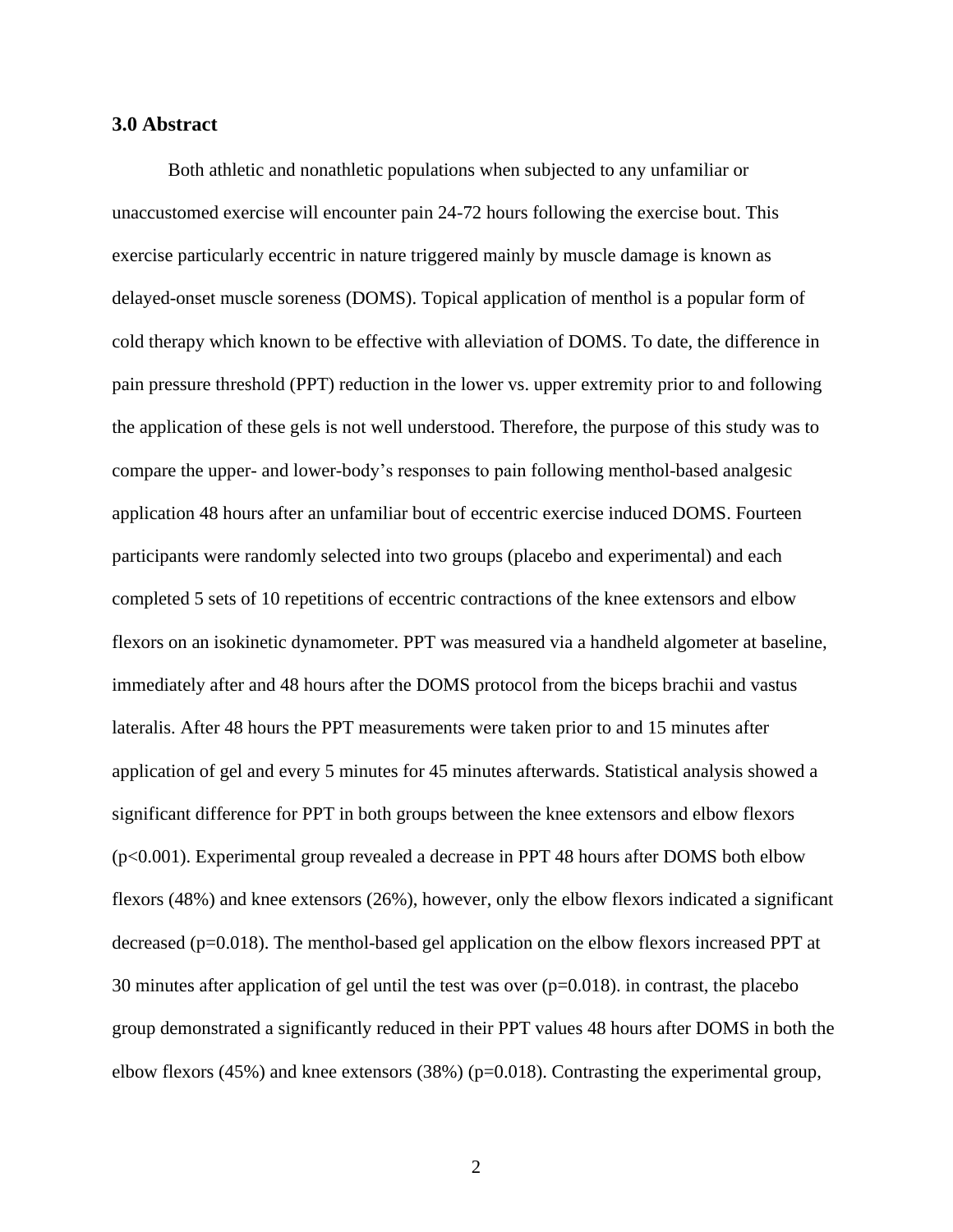the placebo group indicated no change in PPT after gel application. Pain perception was differed in the elbow flexors and knee extensors, also a change in pain perception after the application of the menthol gel is muscle specific during DOMS.

**Keywords:** elbow flexors, knee extensors, topical analgesic, eccentric exercise.

## **3.1 Introduction**

DOMS is referred to muscular pain that occurs 24-72 hours following unaccustomed activity and remains 5-7 days post-exercise (Cheung, Hume, & Maxwell, 2003; Cleak & Eston, 1992). DOMS can be described as the feelings of tenderness, stiffness, and overall discomfort of dull pain post-exercise. Normally, DOMS is subclinical and assigned as a type I strain and does not need a specific treatment (Lewis, Ruby, & Bush-Joseph, 2012; MacIntyre et al., 1995). However, at times DOMS can also be severe and have different resemblance to pain (MacIntyre et al., 1995). Although, DOMS is not a new occurrence, the treatment methods to provide longlasting relief still remain unclear (Cheung et al., 2003). The sensation of pain as a result of DOMS can disperse during the day or can continue being severe and restrict an athlete's ability (Lewis et al., 2012).

Exercise with increased amounts of eccentric activity tend to trigger the greatest amount of DOMS and the greatest reported muscle soreness usually occurs 48 hours post-exercise (Stefanelli et al., 2019; Vila-Chã, Hassanlouei, Farina, & Falla, 2012). Connolly and colleagues (2003) reported that eccentric exercise initiate an injury to the cell membrane, setting off an inflammatory response that leads to prostaglandin and leukotriene synthesis. Prostaglandin E2 directly result in the sensation of pain, whilst leukotrienes improve vascular permeability and magnetize neutrophils to the damage site. Furthermore, cells and fluid start to move through the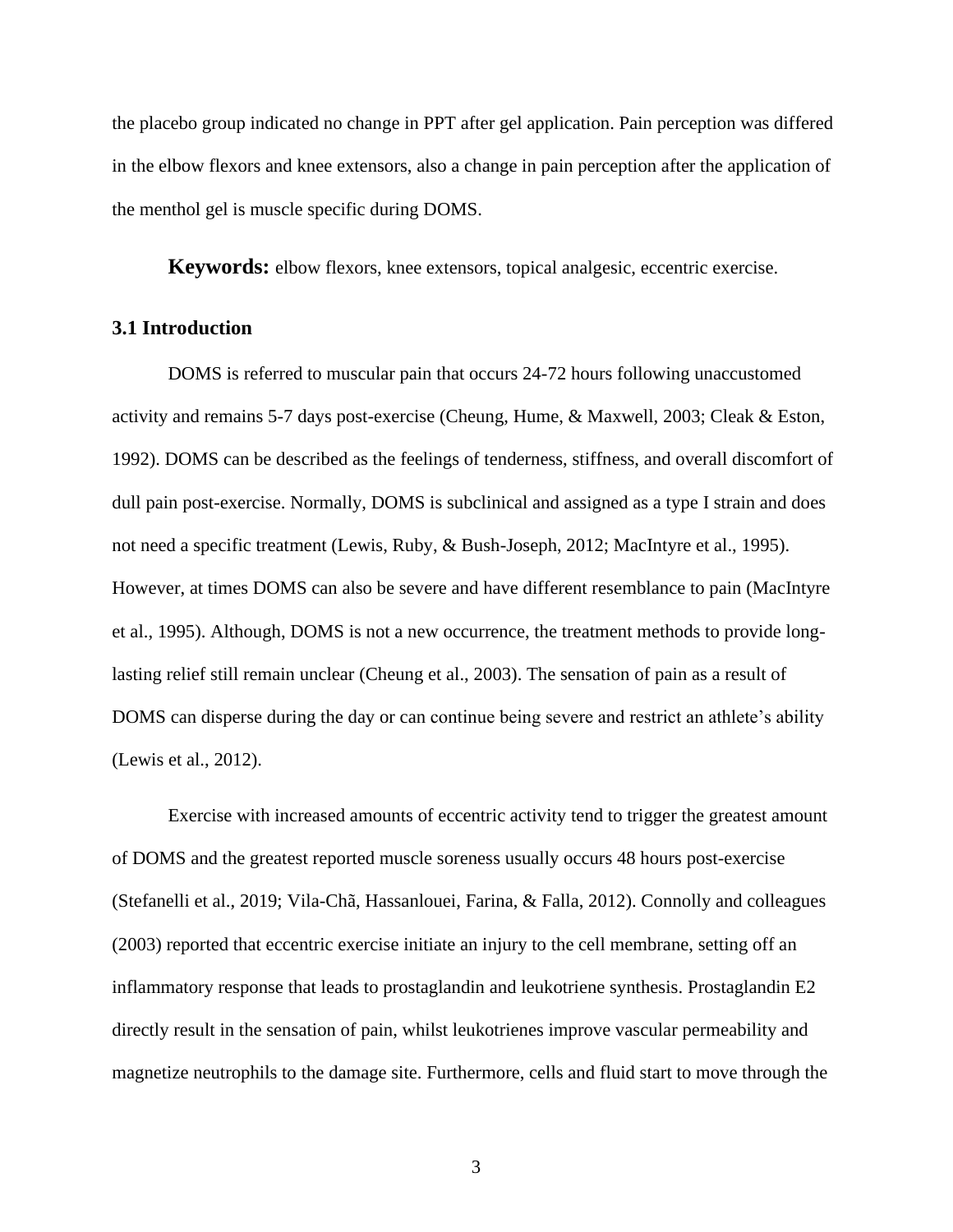bloodstream in the interstitial fluid, causing swelling, which remains to contribute to the sensation of pain and soreness all over the body 24-72 hours following eccentric exercise (Connolly et al., 2003). The degree of damage or sensation of pain is related to the muscle training level and how often the person repeats the exercise.

One way to determine an individual perceived pain during DOMS is by measuring pain pressure threshold (PPT) through the use of a handheld algometer. Essentially, PPT is a pressure value when the individual perceives the amount of pressure being displaced on their muscle as being painful (Jones, Kilgour, & Comtois, 2007). PPT is often employed to examine muscle tenderness in numerous circumstances and disorders (Chesterton, Sim, Wright, & Foster, 2007; Jones et al., 2007). Furthermore, using a pressure algometer to determine PPT has been shown to be both a valid and reliable technique for measuring pain perception and for measuring pain perception from multiple locations around the body over consecutive days (Jones et al., 2007; Park, Kim, Park, Kim, & Jang, 2011).

Despite the fact that there is no one treatment for DOMS, there are various types of treatments that have been reported to alleviate DOMS symptoms, such as menthol topical analgesics (Cheung et al., 2003). Menthol functions to decrease pain via cryotherapy. Page & Alexander (2017) describe cryotherapy as the use of cold therapy for musculoskeletal pain treatment. Three mechanisms for localized cooling include physical cooling, evaporative cooling, and chemically mediated cooling. These include a decrease in skin temperature result in stimulation of thermal receptors (Page & Alexander 2017). Transient receptor proteins (TRP), specific thermal receptors, are activated when there is a cold sensation applied to different parts of the body (Pérez de Vega, Gómez-Monterrey, Ferrer-Montiel, & González-Muñiz, 2016). There are many different subtypes of TRP, including the TRP melastatin 8 (TRP-M8). This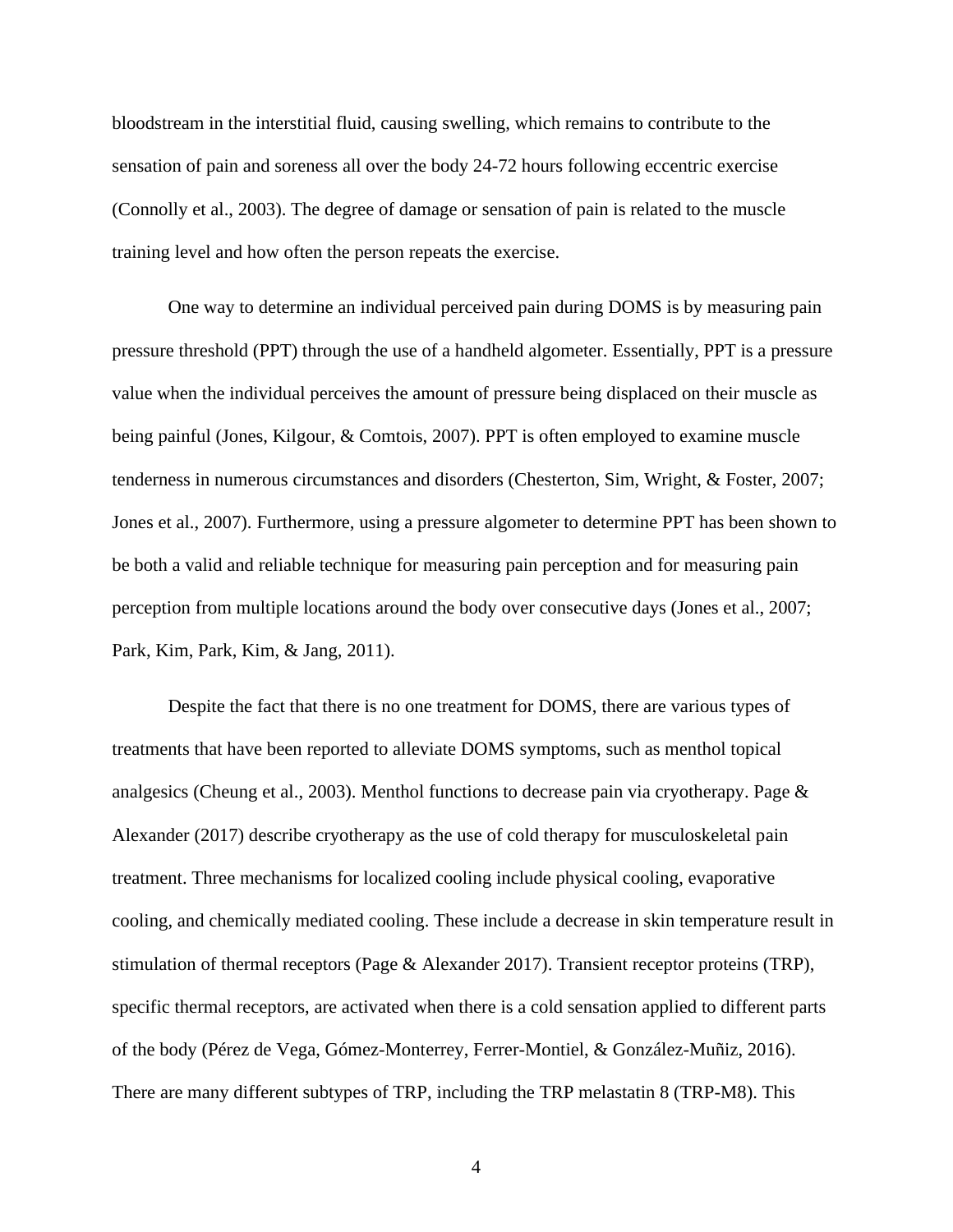receptor is sensitive to cold temperatures that are felt when ice or menthol is applied to the skin. Consequently, the activation of TRP-M8 leads to a decrease in the nociceptive response to pain (Pérez de Vega et al., 2016). Menthol has been shown to be more efficient for alleviating DOMS associated pain perception compared to ice, as it facilitates to improve production of force and reduce perception of pain (Johar, Grover, Topp, & Behm, 2012). Thus, menthol application during DOMS can reduce pain perception and increase performance.

In the area of research regarding eccentric muscle contractions to induce DOMS, the elbow flexors and knee extensors are the two most frequently used muscle groups. Numerous investigations have reported evidence demonstrating the elbow flexors experience more DOMS in comparison to the knee extensors (Jamurtas et al., 2005). The possible reason could be based on variation in structural design of arm and leg muscles, it is conceivable that mechanical stress per muscle unit differs between arm versus leg muscle groups, whilst performing eccentric exercises at a similar intensity (Lieber and Friden, 2000). As stated by Jamurtas and colleagues (2005), fusiform muscles are more susceptible to eccentric muscle damage than penniform muscles, consequently, this can probably be an explanation why the biceps brachii experience more DOMS than the vastus lateralis. Additionally, the dominant muscle fiber type is entirely different in both muscles; type II fibers could be found primarily in the biceps brachii, whereas the quadriceps have more type I fibers (Jamurtas et al., 2005). It is well understood, type II muscle fibers are more susceptible to muscle damage for the reason that these fibers have the weakest z-lines which leads to severe mechanical disruption, this is why the DOMS is likely to experience more in the biceps brachii muscles (Cheung et al., 2003; Jamurtas et al., 2005). According to the aforementioned, menthol gel appears to be more effective on arm in compare to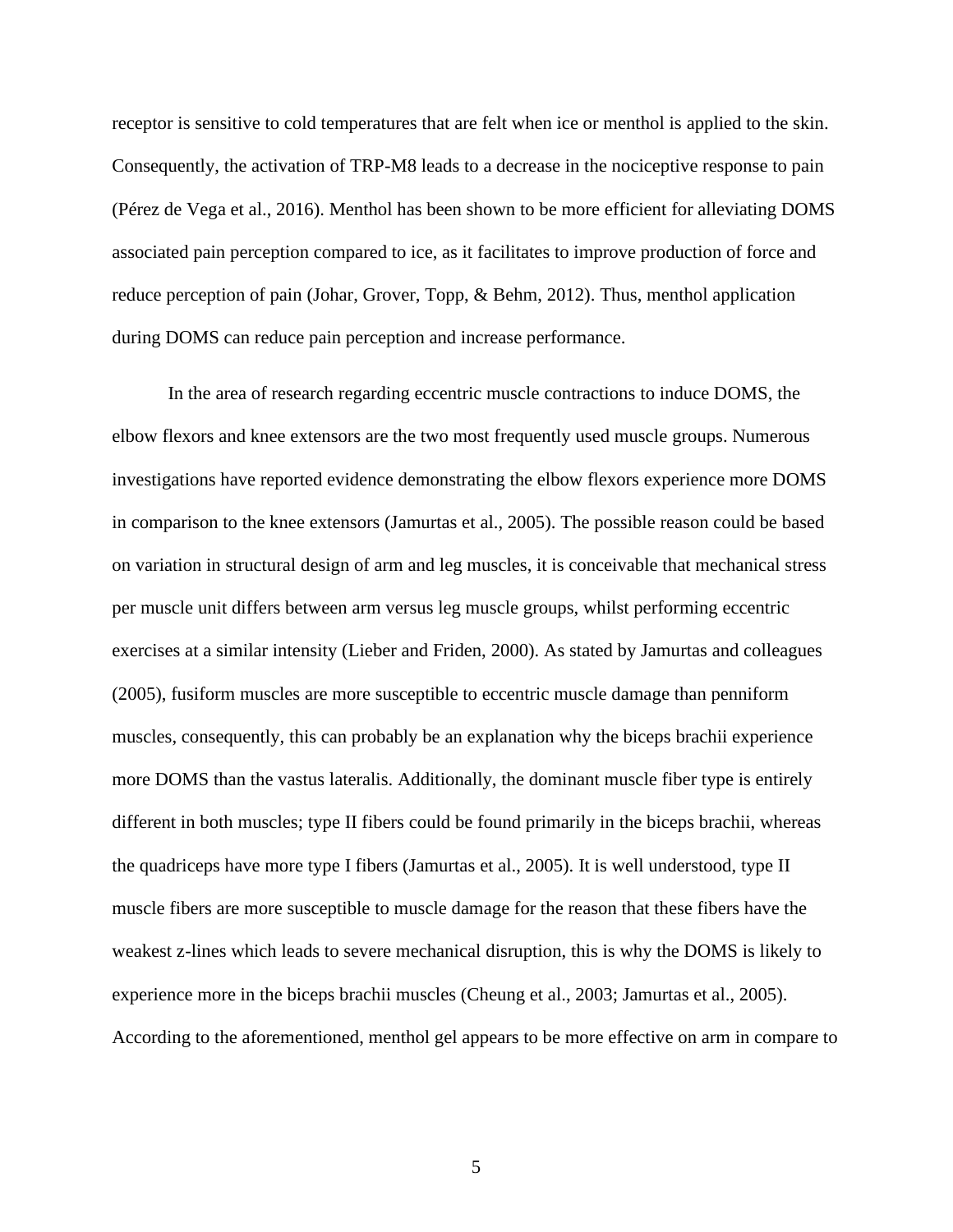leg muscle. Studies showed that higher vasoconstriction in arm exercising resulting in higher oxygen delivery to and utilisation by the working muscles (Volianitis & Secher 2002).

Although, there are few studies comparing the perceived pain during DOMS in the elbow flexors and knee extensors. Furthermore, it is not known if there is a difference in the reduction of PPT between the elbow flexors and knee extensors following the application of menthol to those muscles during DOMS. The purpose of this study was to compare perceived pain via PPT in the elbow flexors versus the knee extensors 48 hours after the induction of DOMS and following the application of a menthol-based analgesic. We hypothesized that there will be greater pain associated with DOMS in the elbow flexors compared to the knee extensors and as a result there would be a greater decrease in elbow flexor perceived pain (i.e., increased PPT) following menthol application.

#### **3.2 Material and methods**

**3.2.1 Participants.** Based on previous studies (Robinson-Lane & Vallerand, 2018; Stefanelli, 2017), fourteen college aged participants were recruited for this study. An equal number of male and female subjects were recruited with no prior acute or chronic health conditions or history of injury that would prevent participation in the experimental protocol. All participants were recreationally active (self-reported aerobic and/or resistance exercise  $\geq 2$  times per week). Prior to testing, all participants filled out the Physical Activity Readiness Questionnaire (PAR-Q) along with a motivational scale, the Waterloo Footedness Questionnaire, and the Edinburgh Handedness Inventory Scale. Participants were also instructed to refrain from physical activity 24 hours before testing, as well as in between test days, and to follow the Canadian Society for Exercise Physiology instructions before testing. Participants were briefed regarding the benefits and potential risks, both written and verbally, and if willing gave informed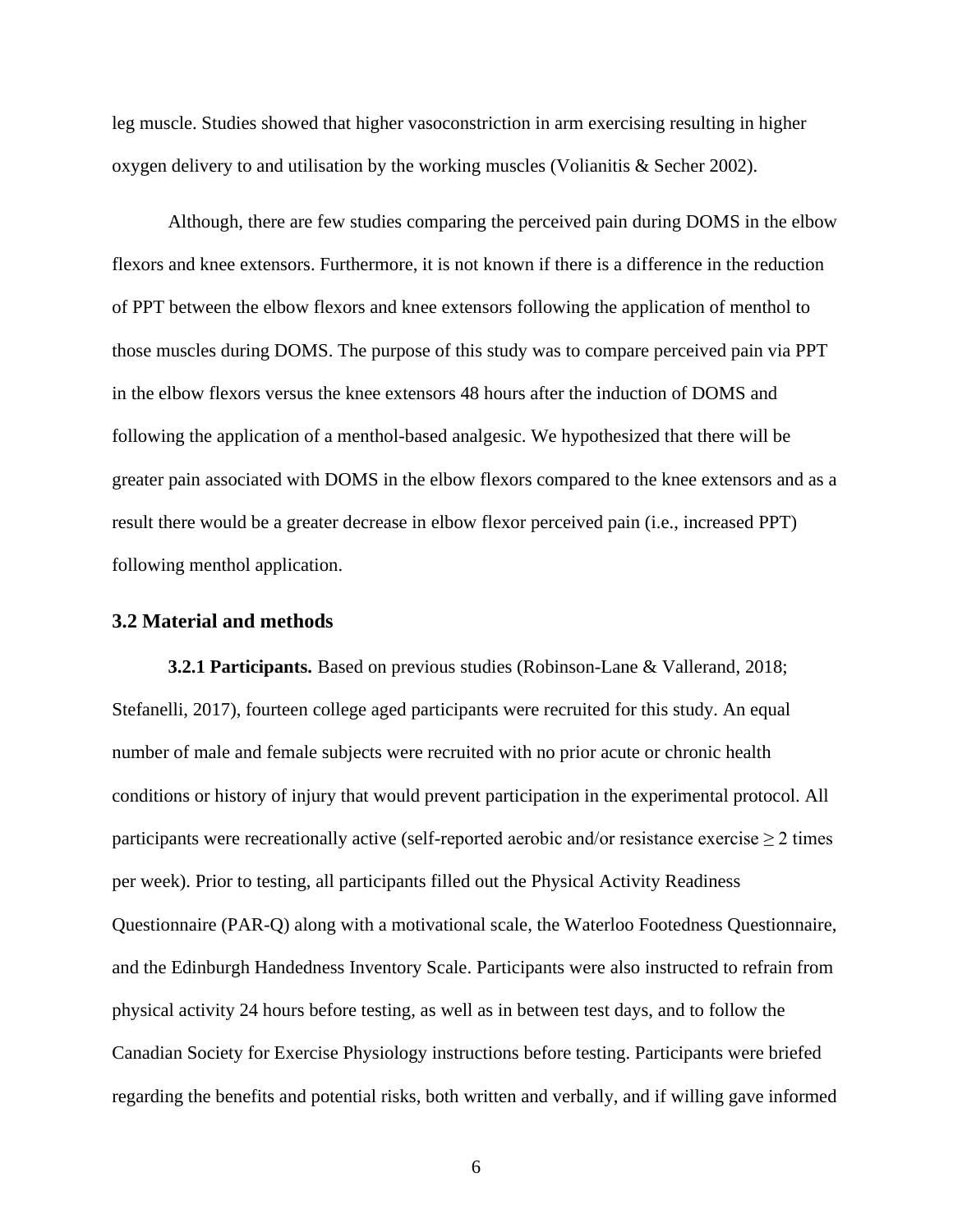consent according to the Declaration of Helsinki. This study was approved (**20211026-HK**) by the University's Interdisciplinary Committee on Ethics in Human Research.

**3.2.2 DOMS Protocol.** For the induction of DOMS, all participants performed both eccentric elbow flexor and knee extensor contractions using a HUMAC NORM dynamometer (CSMi Medical Solutions, Stoughton MA). For the elbow flexors, participants completed a warm-up consisting of 5 minutes of arm cycling (SCIFIT ergometer, model PRO2 Total Body, Tulsa, OK) at 60 rotations per minute (RPM). For the knee extensors, the warm-up included 5 minutes on a cycle ergometer (Monarch Peak Bike Ergomedic 894E) at 70 RPM. Participants were seated upright with their back supported at a 90° angle and strapped in by shoulder, chest, and leg straps to prevent excess movement. The lateral epicondyle of the humerus was aligned with the rotational axis of the dynamometer and participants were asked to move their arm in a comfortable range of motion between full extension (0° flexion) and 180° flexion to set the range or motion. Likewise, the lateral epicondyle of the femur was aligned with the rotational axis of the dynamometer and the participants were asked to move their leg in a comfortable range of motion between full extension (0° flexion) to 90° flexion to set the range of motion. Before beginning the protocol, all participants were given 3 passive practice trials for elbow flexion and for knee extension to familiarize themselves with the dynamometer. The DOMS protocol for both muscle groups consisted of 5 sets of 10 repetitions at a velocity between 21°/S - 24°/S. During the contractions, participants were instructed to resist the eccentric force maximally and relax as the dynamometer passively brought the tested limb to extension (elbow flexors) or flexion (knee extension). Participants were given 90 seconds rest between each set. Following each set participants were asked to give their rate of perceived exertion on the modified Borg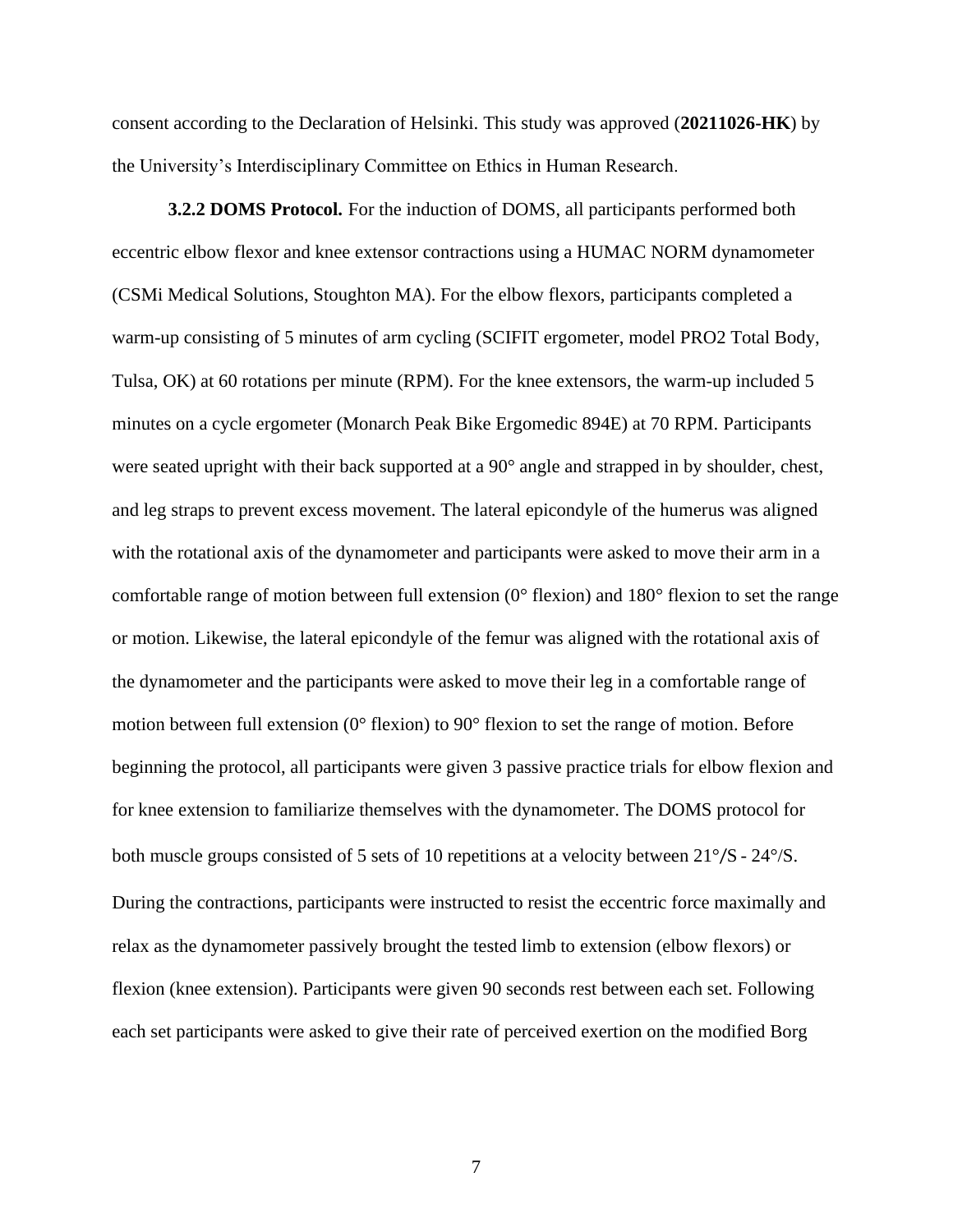scale. Participants were asked to pick music of their liking to play during the protocol for motivation.

**3.2.3 Pain Pressure Threshold (PPT).** PPT measurements were taken for the participant's biceps brachii (BB) and vastus lateralis (VL) via a pressure-pain algometer with a probe tip of 1.7 cm<sup>2</sup> (Lafayette Manual Muscle Test System TM, Model 01163, Lafayette Instrument Company, IN, USA). Measurement sites were based on a percentage of the distance between anatomical sites of both the upper- and lower-body to ensure individual differences were considered. For the biceps brachii, the distance between the coracoid process and antecubital space was measured and a mark was placed on the muscle belly above the antecubital space based on 30% of this distance (Nussbaum & Downes, 1998). Participants laid supine on a mat and with their arm abducted to 90° for biceps brachii measurements. A mark was placed on the muscle belly of the vastus lateralis based on 50% of the distance between the anterior superior iliac spine (ASIS) and the lateral superior border of the patella (Bohannon & Bass, 2017). For vastus lateralis measurements, participants were seated in a chair with their knees at 90° flexion. For PPT measurements, the pressure was gradually applied to the marks on the biceps brachii and vastus lateralis. Participants were instructed to verbally indicate when the pressure changed from discomfort to pain, signifying the researcher to stop applying pressure. Each PPT value throughout the study was taken three times.

**3.2.4 Gel Application.** Either topical analgesic gel (5% menthol; Biofreeze®) or a placebo gel (all ingredients are the same except menthol) was applied over entire elbow flexors and knee extensors to the dominant side. The amount of gel used was based on the muscle sizes of each participant. Surface area of the muscle was measured in centimeters and obtained via palpation of proximal and distal insertions for length, and medial and lateral insertion points for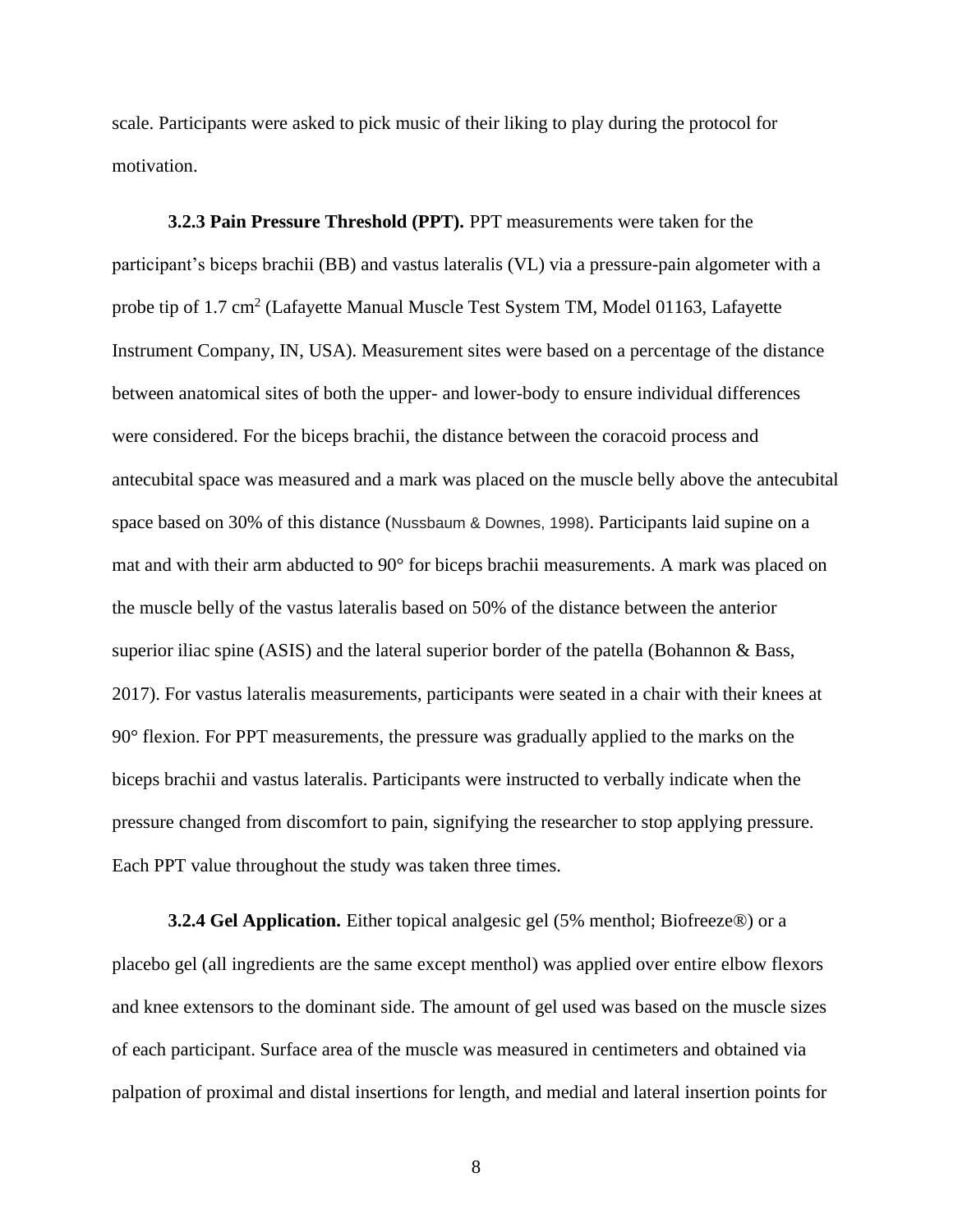width. Using this value, 1 mL of gel was applied for every  $200 \text{ cm}^2$  of skin surface area based on the recommended Biofreeze® dosage. For each participant, the researcher applied the gel using a glove and lightly rubbed it in over the span of 30 seconds.

**3.2.5 Experimental Protocol.** Participants completed two sessions, a pre- and post-test with 48 hours between the sessions. For all participants, randomization was used to determine the order of DOMS induction (elbow flexors versus knee extensors first) and which sides of the upper- and lower body that would be tested (left versus right). In the first session prior to the DOMS protocol, baseline PPT measurements were taken for the biceps brachii and vastus lateralis. Participants then completed the DOMS protocol detailed above. PPT measurements were taken again for both muscles after 90 seconds post-DOMS protocol completion. Participants were then told to return to the laboratory 48 hours later for the second session. During the second session, baseline PPT measurements were taken again for the biceps brachii and vastus lateralis before applying gel. Each participant was randomly assigned to one of the two groups: topical analgesic ( $n = 7$ ) or placebo ( $n = 7$ ). Both the researcher and participant were blinded to treatment type, as the bottles of gel were labelled with a code. For each participant, gel was applied to the muscle tested first during DOMS protocol and 2 minutes later gel was applied to the other muscle to allow time in between for PPT measurements. Following gel application, there was a 15-minute activation period then PPT measurements were taken every 5 minutes for 45 minutes, for a total session of 60 minutes (Figure 1)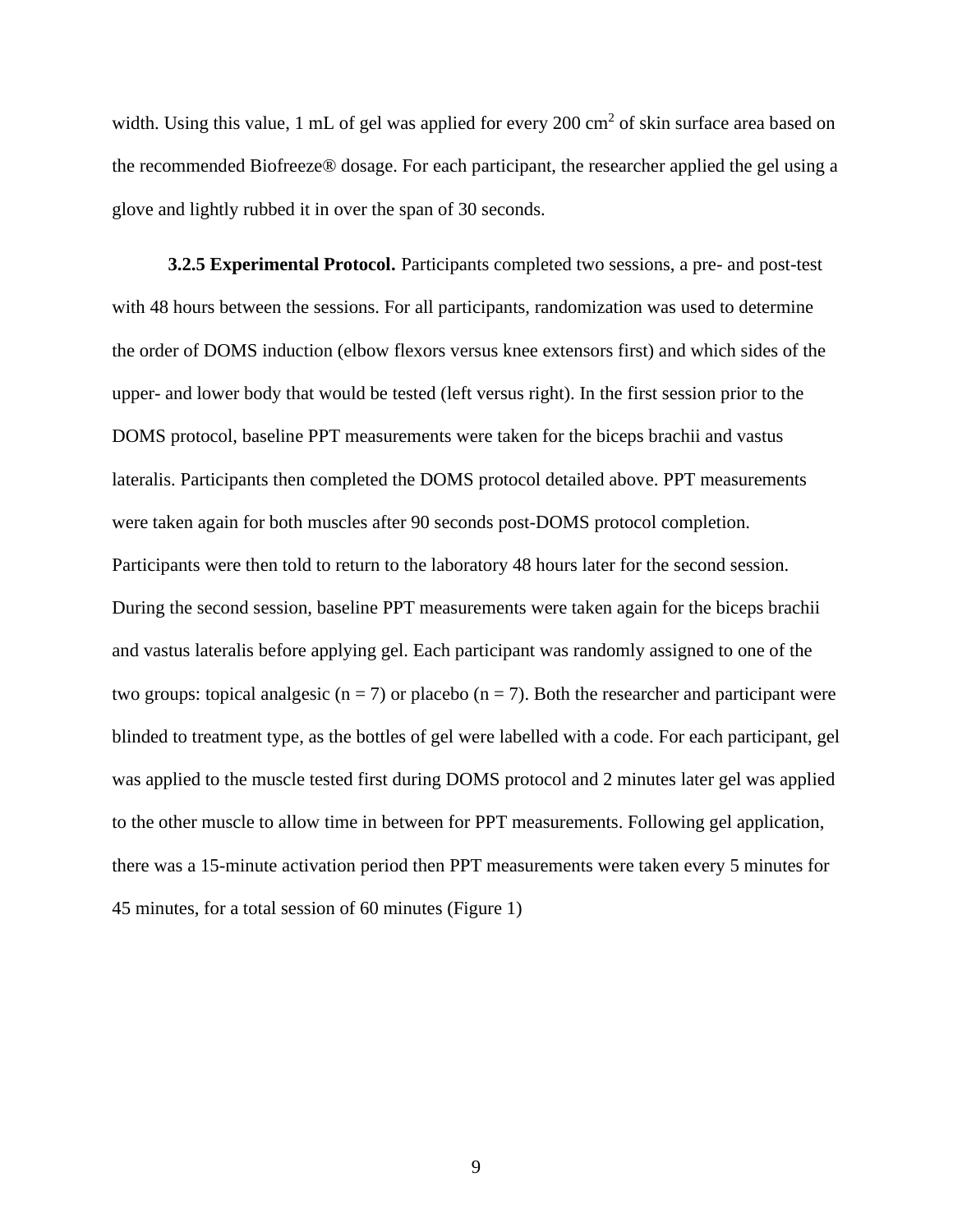

*Figure 2 shows the experimental protocol.* 

**3.2.6 Statistical Analyses.** All statistics were performed using IBM's SPSS software (IBM SPSS, version 20.0; IBM Corp., Armonk, N.Y., USA). Assumptions of sphericity were tested using Mauchly's test and if violated, degrees of freedom were corrected using Greenhouse-Geisser estimates of sphericity. Two separate two-way repeated measures ANOVAs were performed to compare muscle groups (elbow flexors versus knee extensors). Repeated pairwise comparisons using Bonferroni post hoc tests were used to determine where significant differences existed when significant interaction effects were found. F-ratios were considered statistically significant at the  $p < .05$  levels. Descriptive statistics in text and Tables 1, 2, and 3 include mean  $\pm$  SD and the figures include mean  $\pm$  SE.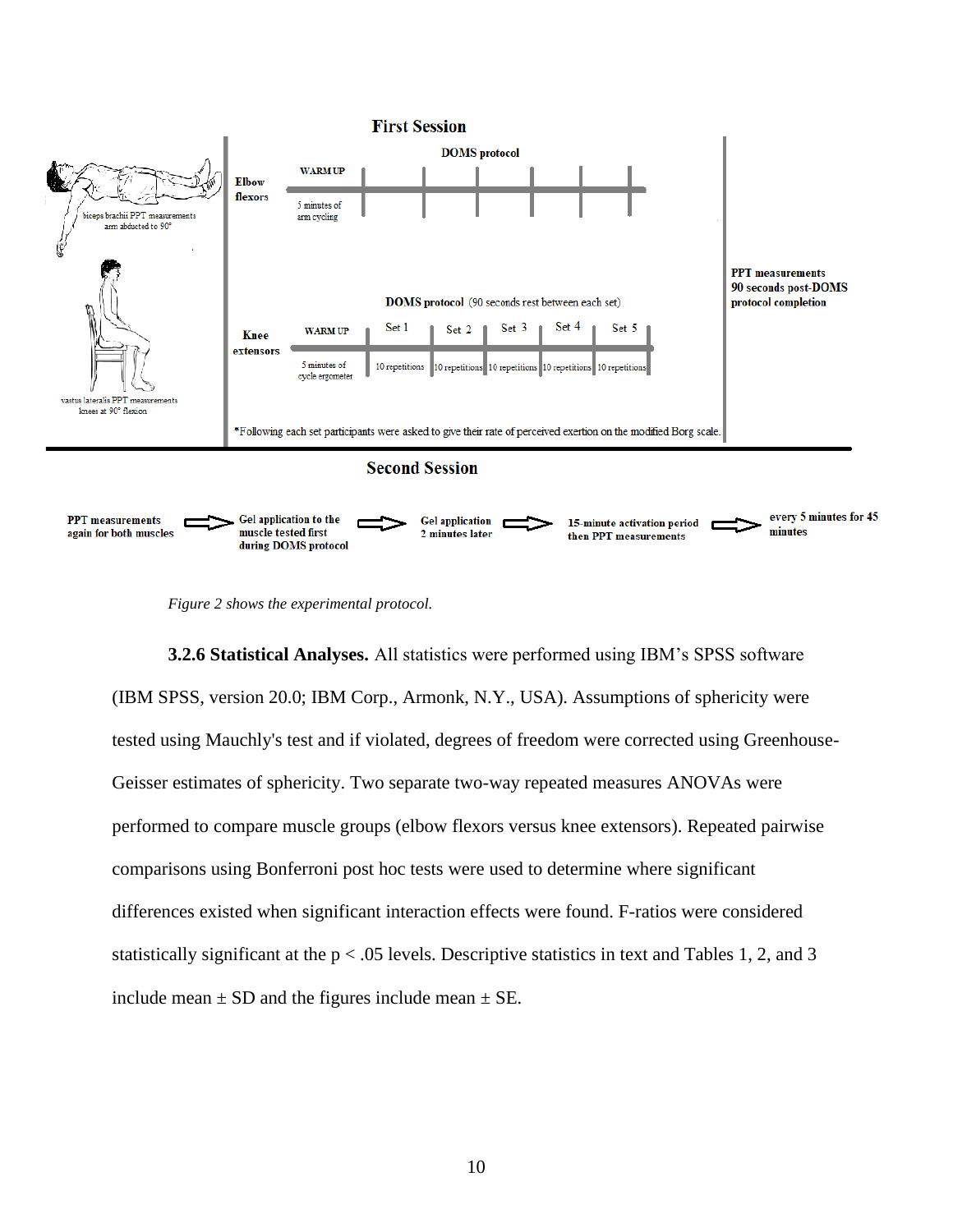#### **3.3 Results**

**3.3.1 Pain Pressure Threshold**. The lowest recorded PPT values were obtained pre-gel application, 48 hours after the DOMS protocol (see Table 1 for all PPT values). The biceps brachii had an overall lower PPT than the vastus lateralis. PPT of both the biceps brachii and vastus lateralis increased immediately post-DOMS but decreased 48 hours pre-gel application for all groups. The PPT of the topical analgesic group increased for both the biceps brachii and vastus lateralis greater than the placebo group (Table 1).

The normalized mean PPT of the vastus lateralis was greater than biceps brachii for 15 and 20 minutes post-topical analgesic application (Figure 2). However, the normalized mean PPT of the biceps brachii remained higher after 20 minutes post-topical analgesic application compared to the vastus lateralis (Figure 2). The maximum normalized mean PPT for biceps brachii reaches 75.4% of the post-DOMS maximum PPT value at 45 minutes for the topical analgesic. However, vastus lateralis reached 63.7% of the post-DOMS maximum value at 20 minutes for the topical analgesic (Figure 2). On the other hand, the normalized mean PPT of the vastus lateralis for the placebo group remained higher than the normalized mean PPT of the bicep brachii except at 50 minutes post placebo gel application. The maximum normalized mean PPT for the biceps brachii (24.4%) occurred 45 minutes post-placebo gel application. Similarly, for the vastus lateralis, the maximum normalized mean PPT (31.1%) occurred 60 minutes postplacebo gel application (Figure 2). There was a significant difference ( $p < .05$ ) in PPT between the topical analgesic and placebo groups for the vastus lateralis for all time intervals. For the biceps brachii there was a significant difference (p < .05) in PPT between topical analgesic and placebo groups for some time intervals (15, 20, 25, 45, and 60 minutes post-gel). In figure 2, significance was not shown for clarity purposes.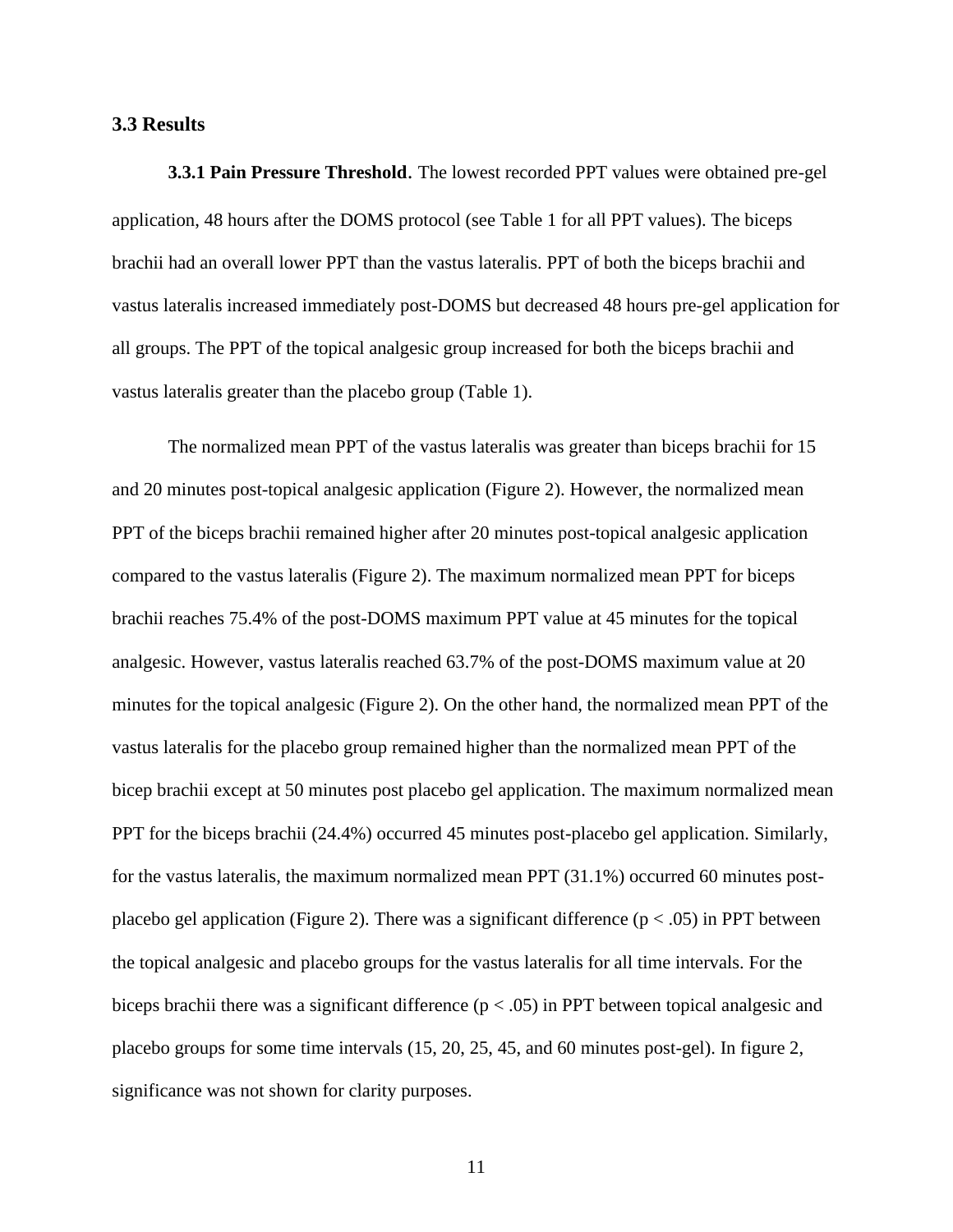**3.3.3 Rate of Perceived Exertion (RPE).** RPE scores continuously increased as participants progressed through the DOMS protocol for the biceps brachii and vastus lateralis (see Table 2 for all RPE values). RPE recorded for the biceps brachii was higher than for the vastus lateralis. There was a significant difference ( $p < .05$ ) between RPE recorded for biceps brachii and vastus lateralis.

**3.3.4 Peak Torque.** The mean peak torque (Nm) for the biceps brachii and vastus lateralis fluctuated throughout the sets. The greatest mean peak torque production for the biceps brachii occurred in set 1 compared to set 3 for the vastus lateralis (see Table 4 for all mean peak torque values). There was a significant ( $p < .05$ ) decrease in peak torque between set 1 and set 5 for the biceps brachii and vastus lateralis.

#### **3.4 Discussion**

This study investigated the differences in PPT of the biceps brachii and vastus lateralis 48 hours post-DOMS and following the application of a topical analgesic (Biofreeze®) or placebo gel. The aforementioned results indicate menthol-based topical analgesic significantly affect PPT post-DOMS by boosting the threshold at which pain is experienced. In addition, PPT of the biceps brachii show a greater increase when compared to vastus lateralis following application of topical analgesic gel, and that PPT values increased over time for biceps brachii and decreased for vastus lateralis. As we hypothesized, biceps brachii had a total lower PPT in comparison with vastus lateralis, which could be associated to eccentric activity resulting additional damage in upper-body muscle groups (biceps brachii) versus lower-body muscle groups (vastus lateralis).

Comparing PPT between different muscle groups indicated that the distal region of the muscle is more susceptible to pain and soreness following eccentric contraction-induced muscle damaged (Mense & Meyer, 1988). It could be due to the fact that the majority of group III

12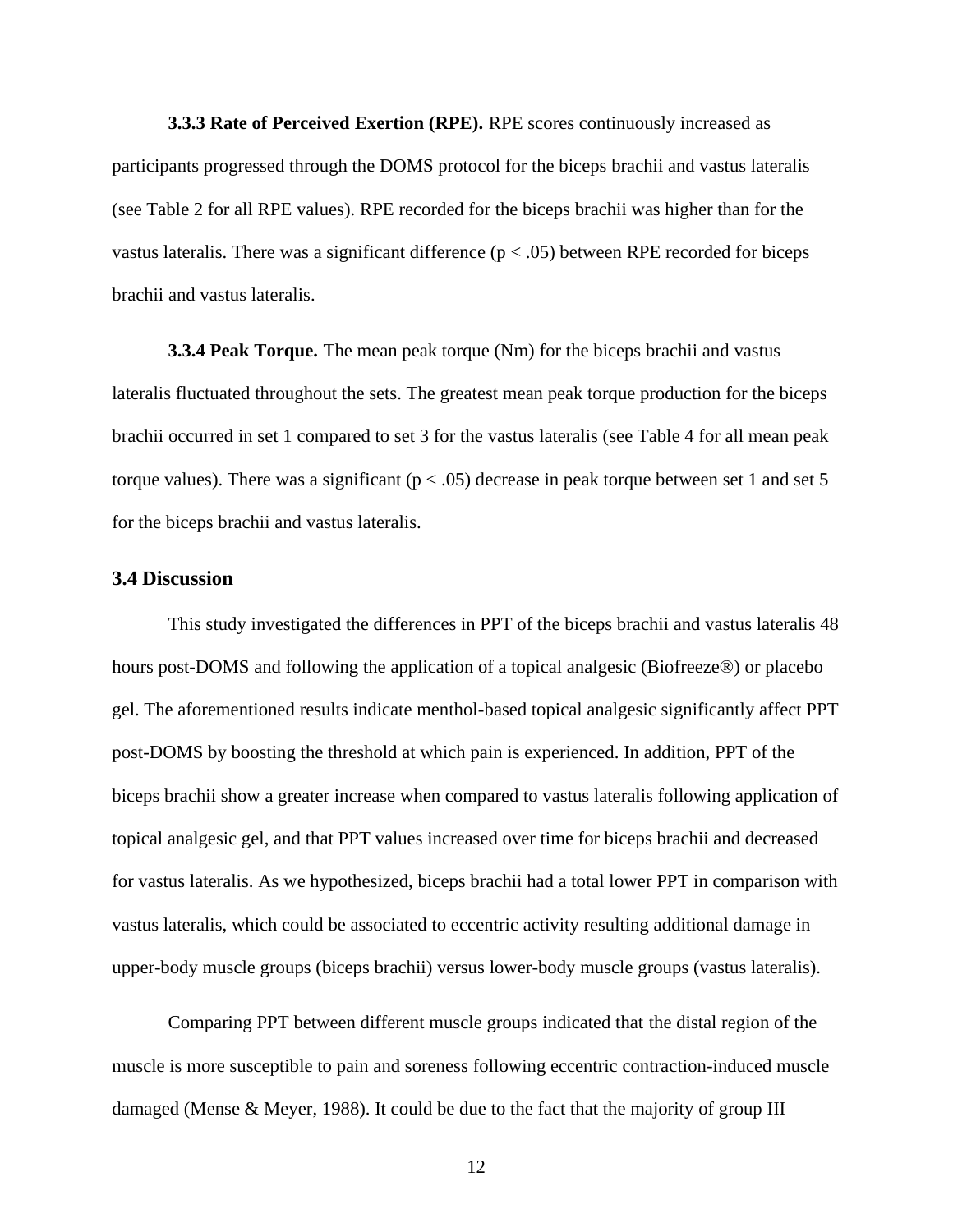nociceptors and mechanoreceptors served by group III axons are located in distal region of the muscle (Kumazawa & Mizumura, 1977; Skarpsno, 2014). Consequently, since our study evaluated PPT at half of the total muscle length where concentration of the nociceptor probably is lower in compared to distal of the muscle, this might have had an impact on the PPT values.

Moreover, it has been documented that type IIb fibers can be found mostly at the distal regions in comparison with more proximal regions, also type IIb fibers has been stated to be more susceptible to damage following eccentric contraction (Travnik, Pernus & Erzen, 1995). This has been associated to their unavailability of oxidative capacity or enhanced strain and damage as a result of their shorter fiber length (Fridén & Lieber, 1998), their higher tension (Appell, Soares & Duarte, 1992), and shorter optimum length for tension (Brockett, Morgan, Gregory & Proske, 2002), compared to type I fibers. On the contrary, the Hennemans size principle claims that low threshold motor units are the main contributors to muscle activity in situations with low muscle force demands (Henneman, Clamann, Gillies, & Skinner, 1974; Henneman, Somjen & Carpenter, 1965). The fast-twitch fibers have been known to not be recruited during typical physical activities, and fast-twitch fibers only demonstrates altered activity during rapid walking or running (Grimby, 1984; Samani, Holtermann, Søgaard & Madeleine, 2009). One can argue that even the muscle fibers that are not damaged to badly were still altered by the eccentric exercise intervention and led to increased perceived pain.

Additionally, it has formerly been observed that PPT is compressed by subcutaneous tissue and muscle thickness (Fischer, 1987). Apparently, the vastus lateralis has a larger muscle thickness than biceps brachii, enhancing its capability to tolerate more pressure before the sensation becomes pain. On the other hand, the biceps brachii is a smaller muscle with less thickness which may possibly boost its pain susceptibility (Dartnall, Nordstrom & Semmler,

13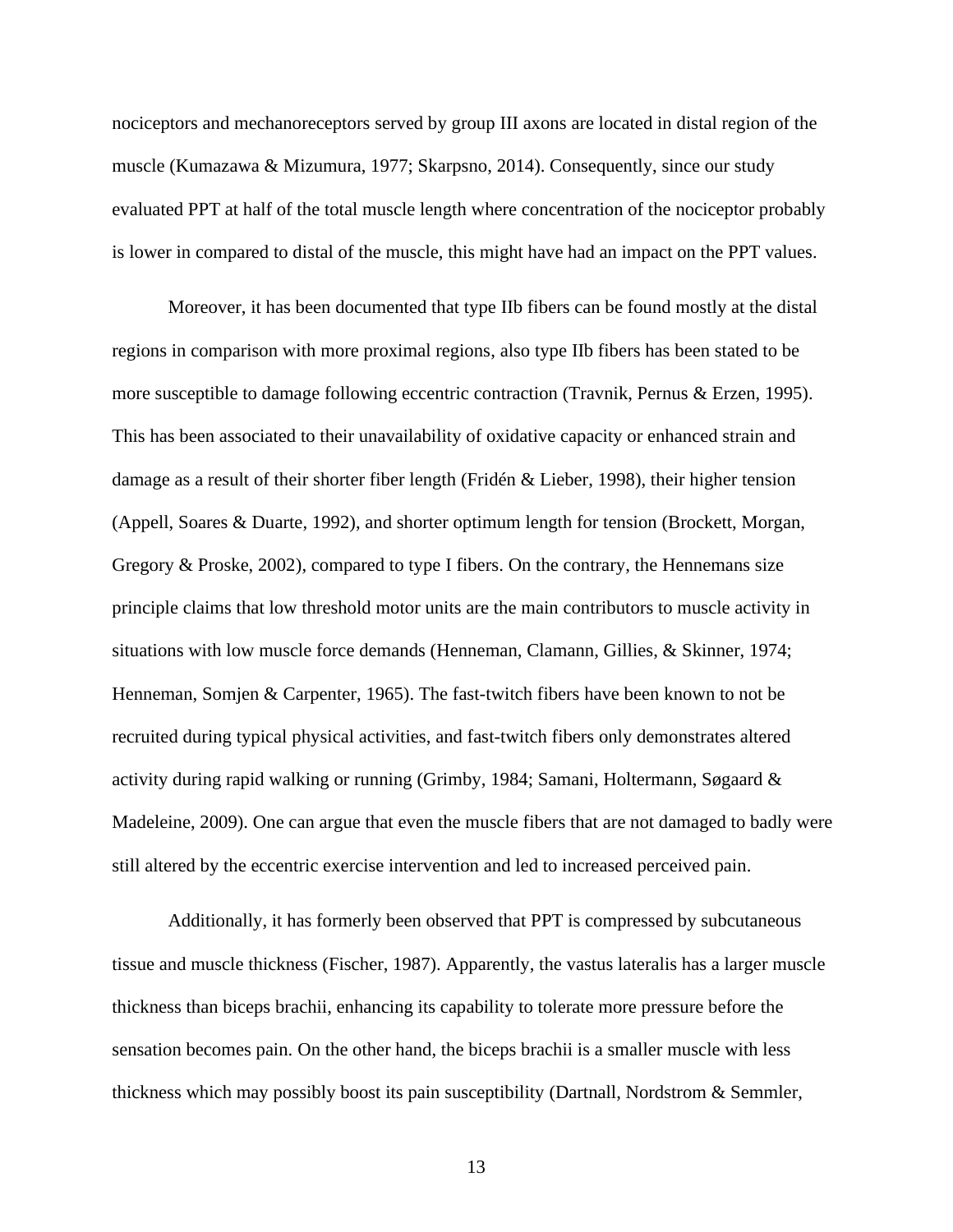2008). Furthermore, Lau and colleagues (2015), indicated that the sensitivity of medial region to pressure is higher prior to exercise than other regions, however, the central and distal regions are more susceptible to postexercise. Our measurement of PPT for the biceps brachii had happened at 30% of the muscle's length, close to the middle of the muscle belly where the muscle junction along with the brachial artery, vein and medial antebrachial cutaneous nerve runs (Lau, Blazevich, Newton, Wu, & Nosaka, 2015). As a result, this could be a potential explanation as to why the vastus lateralis has a higher overall PPT than biceps brachii.

Comparable to the present study, Jamurtas et al. (2005) revealed that there was a tendency for the elbow flexors to show larger DOMS than the knee extensors in healthy untrained males. They suggested the difference in DOMS of the two target muscle groups could rely on the daily use of the muscles. It has been well documented that previous damage to muscle produces a subsequent prophylactic effect on muscle damage that lasts for at least a few weeks (Jamurtas et al. 2000; McHugh 2003; Nosaka et al. 1991; Nosaka et al. 2001). This effect is commonly referred to as a repeated bout effect, and the characteristic presentations of this effect are smaller reductions and faster recovery of muscle function, smaller increases in muscle proteins in the blood, and less progress of muscle soreness and swelling (McHugh, 2003). It is assumed that the knee extensors had already acquired an adjustment to the effect against eccentric-exercise-induced muscle soreness through daily physical activities such as downhill walking, going downstairs, which includes the submaximal eccentric muscle contractions (Jamurtas et al., 2005). Even though the knee extensors had not undergone the absolute eccentric load asemployed in the exercise, it is likely that anti-gravity muscles containing most of the leg muscles are less prone to eccentric-exercise-induced muscle soreness when compared to arm muscles that are less often subjected to eccentric load in daily activities (Jamurtas et al., 2005).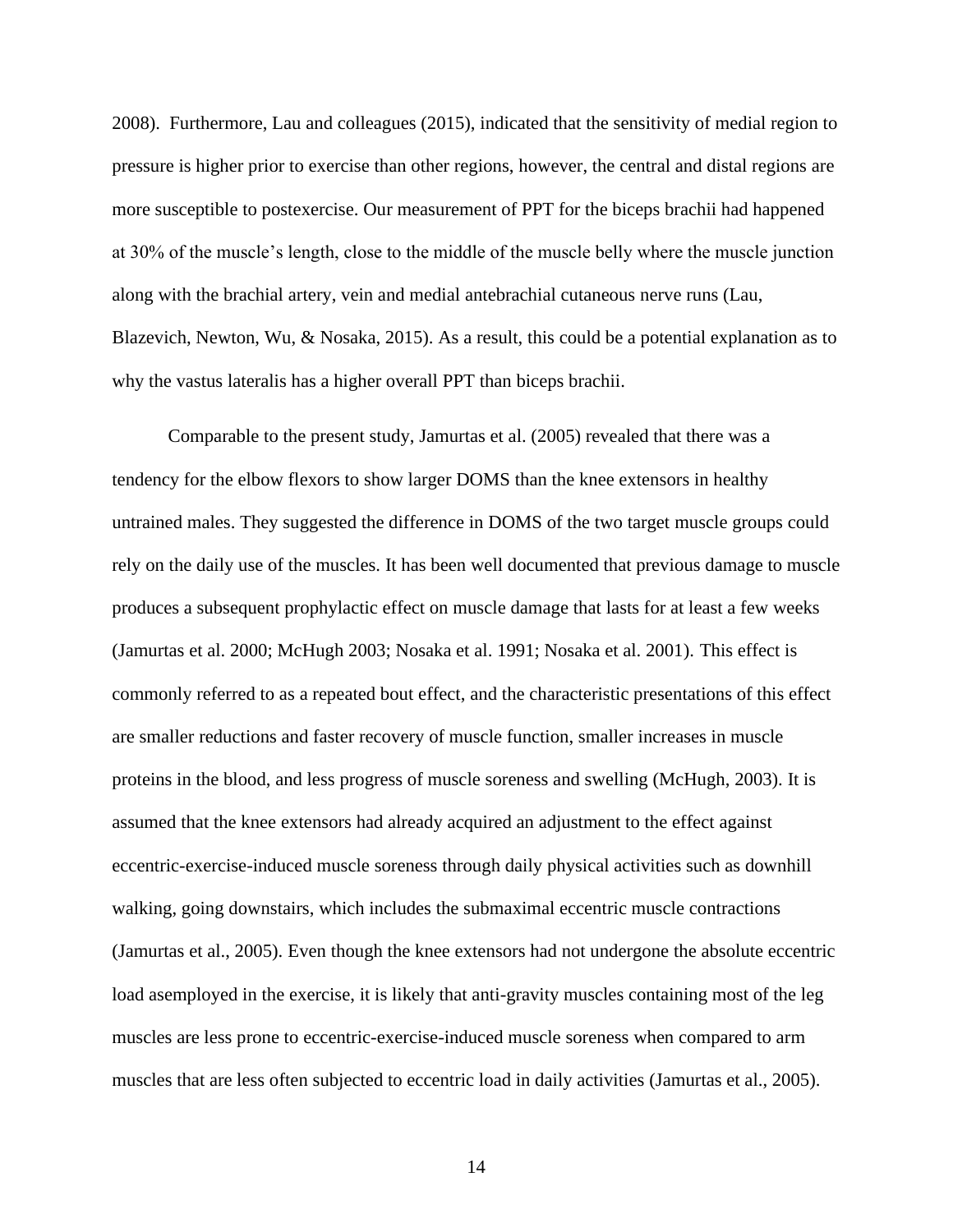Brown and colleagues (1997) stated that even after maximal eccentric exercise, leg muscles indicated less decreases in muscle strength and small increases in muscle proteins in the blood. In the meantime, the elbow flexors become less sensitive to eccentric-exercise-induced muscle soreness after completing maximal eccentric exercise (Newham et al. 1987).

In agreement with this statement, a study reported significantly higher increases in plasma creatine kinase (CK) and myoglobin (Mb) of the elbow flexors and extensors in comparison to the knee flexors and extensors. As previously mentioned, both CK and Mb are indirect markers that are known to ascertain muscle damage, which reveals that the arm muscles experience more muscle damage and therefore will experience more severe DOMS (Chen, Lin, Chen, Lin, Nosaka, 2011). Another conceivable explanation is differences in muscle structure and muscle fibre type between two aforementioned muscles. The biceps brachii is structured in a fusiform manner, whereas the vastus lateralis is structured in a multi pinnated manner (Jamurtas et al., 2005; Friden & Lieber, 2001). It seems that fusiform muscles are more sensitive to eccentrically induced muscle soreness than pinnate muscles. In addition, it has been documented that type I muscle fibres are less prone to eccentric exercise-induced muscle damage in compared to type II fibres therefore greater DOMS will occur (Friden, 1984; Lieber and Friden, 1988). Biceps brachii is confirmed to have a high percentage of type II fibres (Klein et al. 2003), whereas the knee extensors contain a higher percentage of type I fibres (Travnik et al. 1995). These reasons may provide some insight as to why the biceps brachii experienced more damage and loss of self-reported function than the vastus lateralis.

PPT demonstrated that participants in both the topical analgesic and placebo groups, had an decrease in perception of pain as the second session progressed. A potential explanation is that all the measurements were taken from the same spot every 5 minutes for 45 minutes overall,

15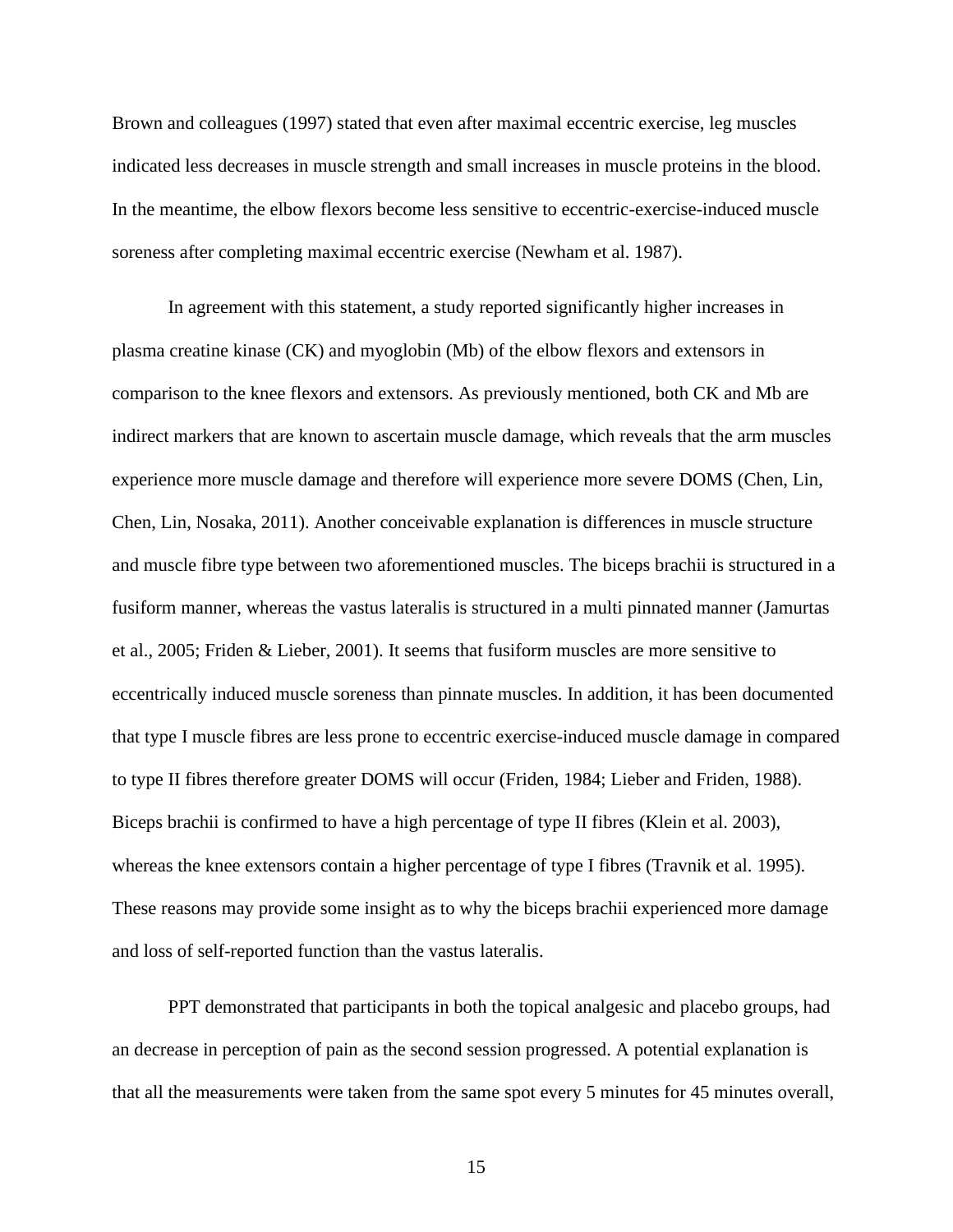causing an increase in sensitivity around the skin, thereby possibly increasing the VAS scores. Likewise, for either the biceps brachii or the vastus lateralis the topical analgesic group reported lower perceived pain (lower VAS) and higher PPT values when compared to the placebo group. This can be associated to the topical analgesic, whose function is to provide pain relief, which is done by stimulating thermoreceptors in the skin to cause vasoconstriction and reduced blood flow to the area (Page & Alexander, 2017). Both Johar et al. (2012) and Stefanelli et al. (2019) have also reported the perception of soreness is positively affected following application of the topical analgesic menthol, as perception of pain is decreased.

In our study, the lowest recorded PPT values for both muscle groups were found pre-gel application (48 hours post-DOMS), Interesting to note that, 60 minutes post-gel application, PPT of the placebo group increased quite the opposite to our assumption, while PPT for the topical analgesic group decreased (Table 1). Participants were advised when the last PPT measurement was to be recorded; this may have motivated participants to tolerate more pressure. However, if this was the case, the last PPT measurement of the topical analgesic group 60 minutes post-gel application should have also increased. This warrants further investigation.

In the current study, the rate of perceived exertion increased with each set however, the mean peak torque values fluctuated. It was expected mean peak torque would constantly decrease, as participants were instructed to execute maximal contractions. Surprisingly, the findings do not provide support for this as the highest mean peak torque output for the knee extensors was detected during set three. While the highest mean peak torque output for the biceps brachii was detected in set one there was still an increase in mean peak torque output in set three that was incompatible with what was expected. Since RPE is a score measured from participants' perceived exertion, there can be a number of various factors that could change the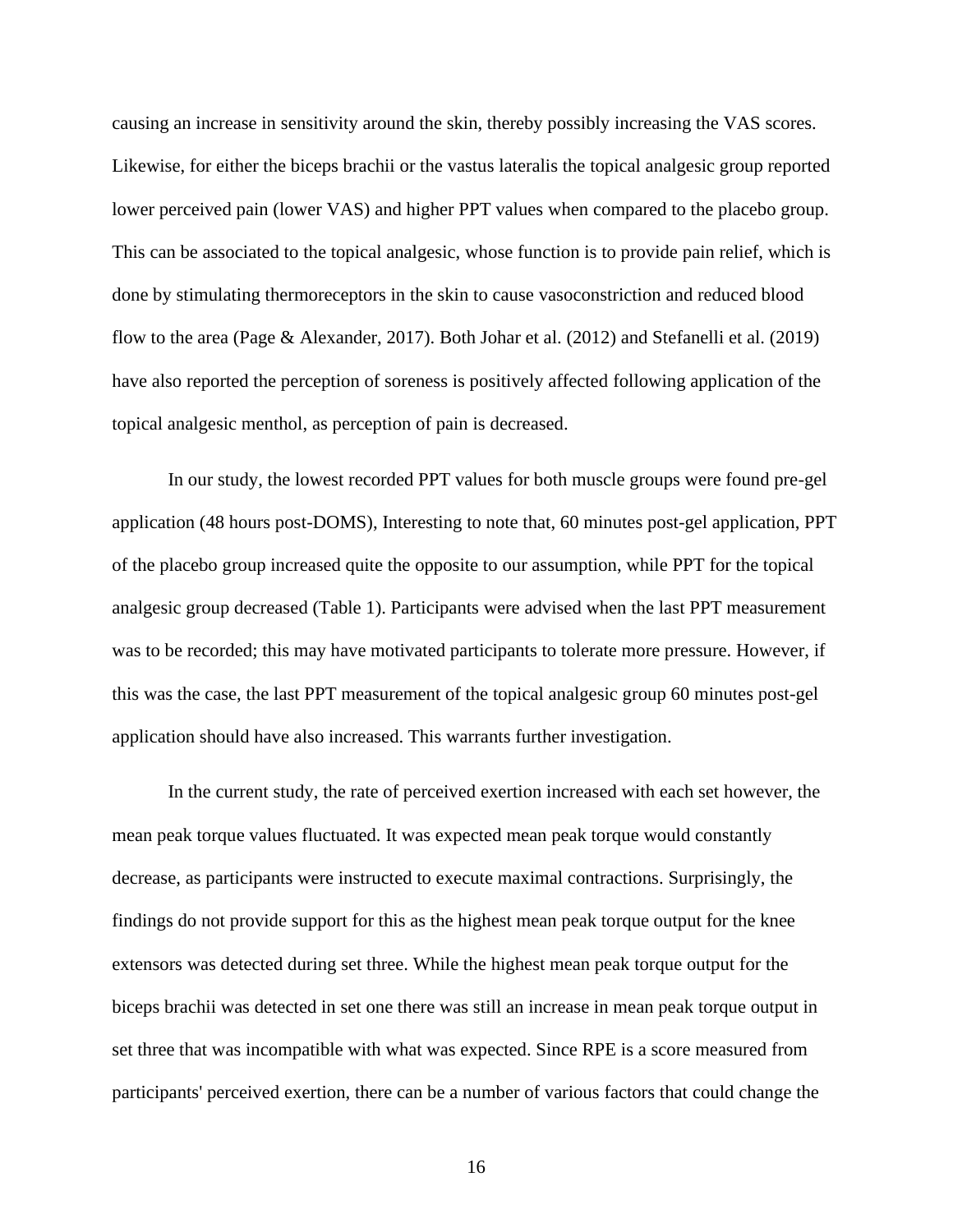expected result of peak torque decreasing as participants' RPE increases. Moreover, motivation plays a big role in the total amount of effort that a participant spends during physical activity, therefore if motivation levels were not high, there may be a mismatch between peak torque and perceived exertion.

#### **3.5 Limitations**

There were several limitations in this study which may have affected the outcomes. First and foremost, based on the verbal response of participants, the level of DOMS experienced was considerably different when it is compared between upper- and lower-body. To some extent, the upper-body may have been exercised differently than the lower-body during the DOMS protocol, which could have potentially been for several reasons. Participants reported the leg pad caused discomfort as it did not conform to the lower leg and tended to dig into the participant's leg. Because of the lack of comfort, participants could have been unable to maximally contract against the arm of the dynamometer. Motivation also plays a substantial role in the DOMS protocol; participants might have been using pacing strategies to distribute their energy despite the instructions given to produce maximal force for each repetition. Understanding instructions may also have been a limitation within this study when it came to taking PPT measurements, as some participants may have tolerated pain rather than reporting the point when pressure changed to pain. This in turn could have led to greater PPT values, thereby affecting the results. Finally, some participants reported the strap used to secure the knee prevented full knee extension, which may have hindered their ability to produce force.

#### **3.6 Conclusion**

To the best of our knowledge there have been no studies examining whether there is a difference in DOMS induced PPT between the biceps brachii and vastus lateralis after the

17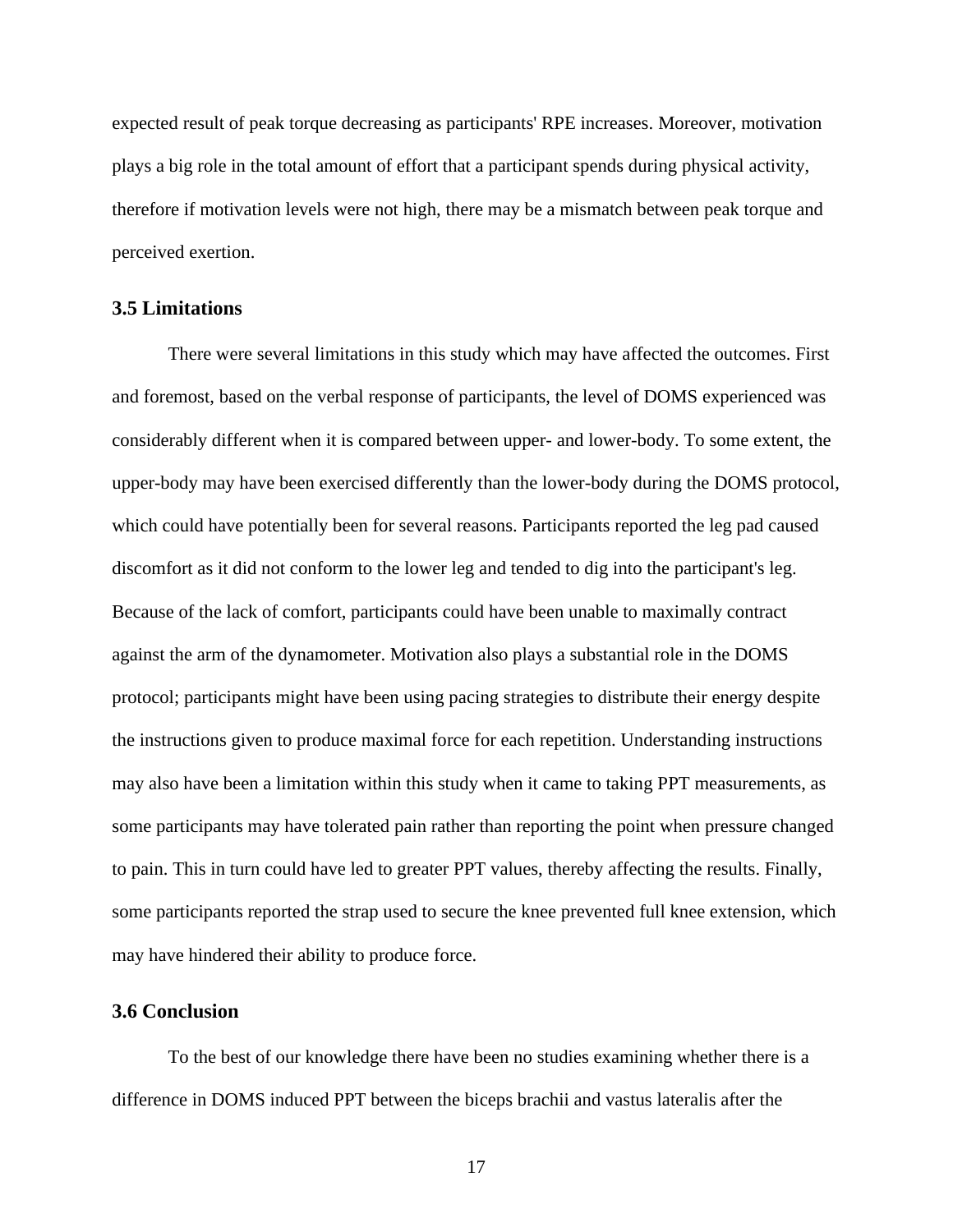application of a topical menthol analgesic. Additionally, there is limited research illustrating the differences in PPT following the application of topical analgesics. This study shows that maximal eccentric contractions of the biceps brachii induce greater DOMS perceived pain compared to the vastus lateralis and that PPT is higher in the vastus lateralis compared to the biceps brachii, both before and after topical analgesic application. Furthermore, topical analgesic appears to have a greater positive effect on the biceps brachii, increasing post-DOMS PPT values closer to baseline compared to vastus lateralis. Oftentimes comparison of the literature involves looking at different intensities and types of exercise with different participant groups, among others, making it difficult to properly compare findings. Therefore, further research is needed using the same intensities and types of exercises on the same participant group to look at DOMS and PPT in various muscle groups simultaneously. The findings of our study, however, help shed light on how topical analgesics affect different muscles, which can have practical implications in terms of prescribing the use of menthol products as a potential treatment for DOMS.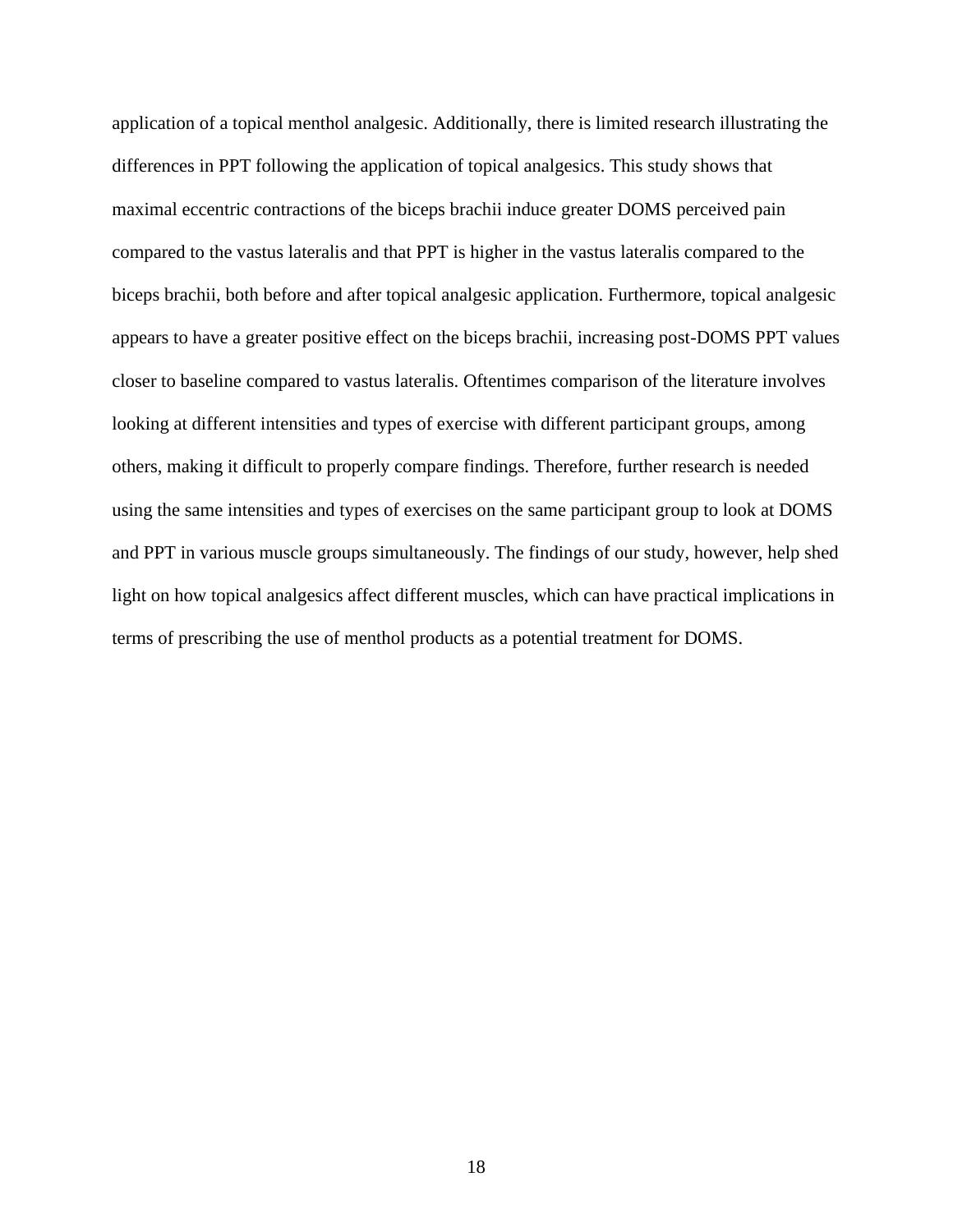# **3.7 List of tables**

| <b>Time Period</b>     | VL PPT (lbs)<br>(Topical)<br>$(Mean \pm SD)$ | <b>VL PPT</b> (lbs)<br>(Placebo)<br>$(Mean \pm SD)$ | <b>BB PPT</b> (lbs)<br>(Topical)<br>$(Mean \pm SD)$ | <b>BB PPT</b> (lbs)<br>(Placebo)<br>$(Mean \pm SD)$ |
|------------------------|----------------------------------------------|-----------------------------------------------------|-----------------------------------------------------|-----------------------------------------------------|
| <b>Pre-DOMS</b>        | $28.18 \pm 14.33$                            | $23.36 \pm 7.64$                                    | $15.49 \pm 8.10$                                    | $13.16 \pm 4.31$                                    |
| Post-DOMS              | $29.22 \pm 14.90$                            | $23.80 \pm 7.57$                                    | $16.44 \pm 7.53$                                    | $14.33 \pm 4.56$                                    |
| Pre-gel<br>application | $20.92 \pm 16.29$                            | $14.58 \pm 6.60$                                    | $8.34 \pm 2.37$                                     | $7.20 \pm 2.55$                                     |
| 15 min post-gel        | $25.75 \pm 17.65$                            | $17.11 \pm 7.00$                                    | $12.53 \pm 7.07$                                    | $7.79 \pm 2.87$                                     |
| 20 min post-gel        | $26.20 \pm 18.01$                            | $16.86 \pm 5.88$                                    | $12.90 \pm 7.49$                                    | $8.82 \pm 4.23$                                     |
| 25 min post-gel        | $24.91 \pm 15.70$                            | $16.75 \pm 5.78$                                    | $12.49 \pm 7.19$                                    | $8.42 \pm 3.73$                                     |
| 30 min post-gel        | $24.78 \pm 16.40$                            | $16.47 \pm 4.45$                                    | $12.84 \pm 5.86$                                    | $7.97 \pm 3.98$                                     |
| 35 min post-gel        | $24.74 \pm 15.36$                            | $16.83 \pm 4.99$                                    | $14.12 \pm 6.36$                                    | $8.45 \pm 3.02$                                     |
| 40 min post-gel        | $25.51 + 16.04$                              | $17.31 \pm 4.98$                                    | $14.11 \pm 7.63$                                    | $8.25 \pm 2.85$                                     |
| 45 min post-gel        | $24.85 \pm 16.06$                            | $17.20 \pm 4.06$                                    | $14.45 \pm 8.24$                                    | $8.94 \pm 3.14$                                     |
| 50 min post-gel        | $24.66 \pm 15.89$                            | $16.39 + 3.43$                                      | $14.15 \pm 7.52$                                    | $8.68 \pm 2.15$                                     |
| 55 min post-gel        | $24.31 \pm 15.93$                            | $17.01 + 4.16$                                      | $14.44 \pm 7.91$                                    | $8.46 \pm 2.17$                                     |
| 60 min post-gel        | $23.70 \pm 15.55$                            | $17.45 \pm 3.70$                                    | $13.32 \pm 6.84$                                    | $8.81 \pm 2.09$                                     |

*Table 1:* PPT values for BB and VL during tested time periods for both conditions.

*Table 3:* Mean rate of perceived exertion during the DOMS protocol for the BB and VL.

| <b>Set Number</b> | VL RPE (Mean $\pm$ SD) | <b>BB</b> RPE (Mean $\pm$ SD) |
|-------------------|------------------------|-------------------------------|
| Set 1             | $5.57 \pm 1.87$        | $5.36 \pm 1.08$               |
| Set 2             | $6.64 \pm 1.91$        | $6.86 \pm 1.23$               |
| Set 3             | $7.43 \pm 1.55$        | $7.57 \pm 1.18$               |
| Set 4             | $7.86 \pm 1.46$        | $8.21 \pm 0.97$               |
| Set 5             | $8.43 \pm 1.50$        | $9 \pm 1.04$                  |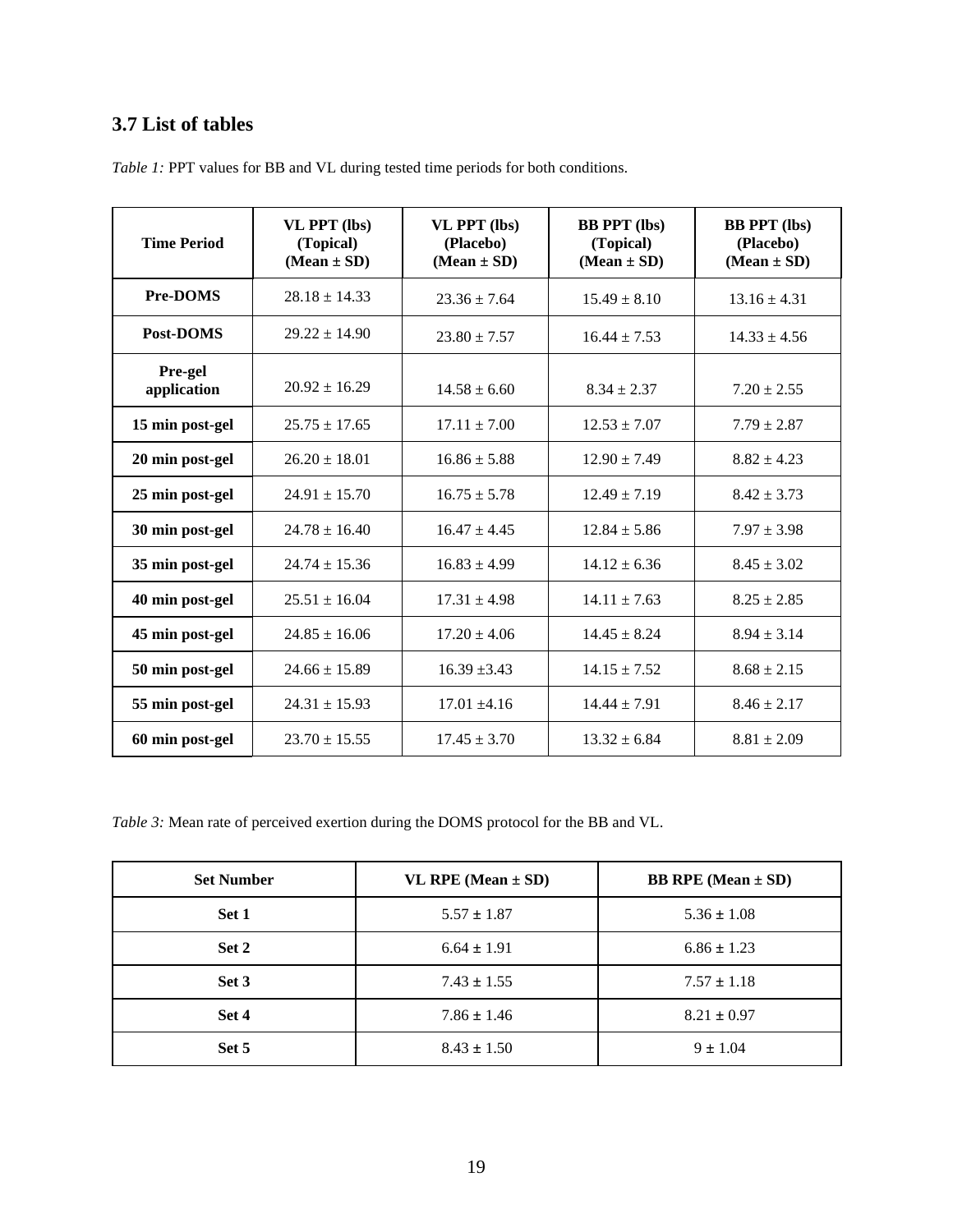| <b>Set Number</b> | VL Peak Torque (Nm) (Mean $\pm$ SD) | <b>BB</b> Peak Torque (Nm) (Mean $\pm$ SD) |
|-------------------|-------------------------------------|--------------------------------------------|
| Set 1             | $240.51 \pm 88.21$                  | $55.24 \pm 25.82$                          |
| Set 2             | $241.57 \pm 93.13$                  | $47.65 \pm 20.28$                          |
| Set 3             | $245.21 \pm 91.61$                  | $50.35 \pm 23.45$                          |
| Set 4             | $233.78 \pm 78.58$                  | $43.82 \pm 18.70$                          |
| Set 5             | $234.30 \pm 79.39$                  | $43.09 \pm 19.25$                          |

*Table 4:* Mean peak torque achieved during each set of the DOMS protocol for the BB and VL.

# **3.8 List of figures**



*Figure 2:* Normalized mean PPT values for the BB and VL pre-DOMS induction, post-DOMS, pre-gel application and all-time intervals post-gel.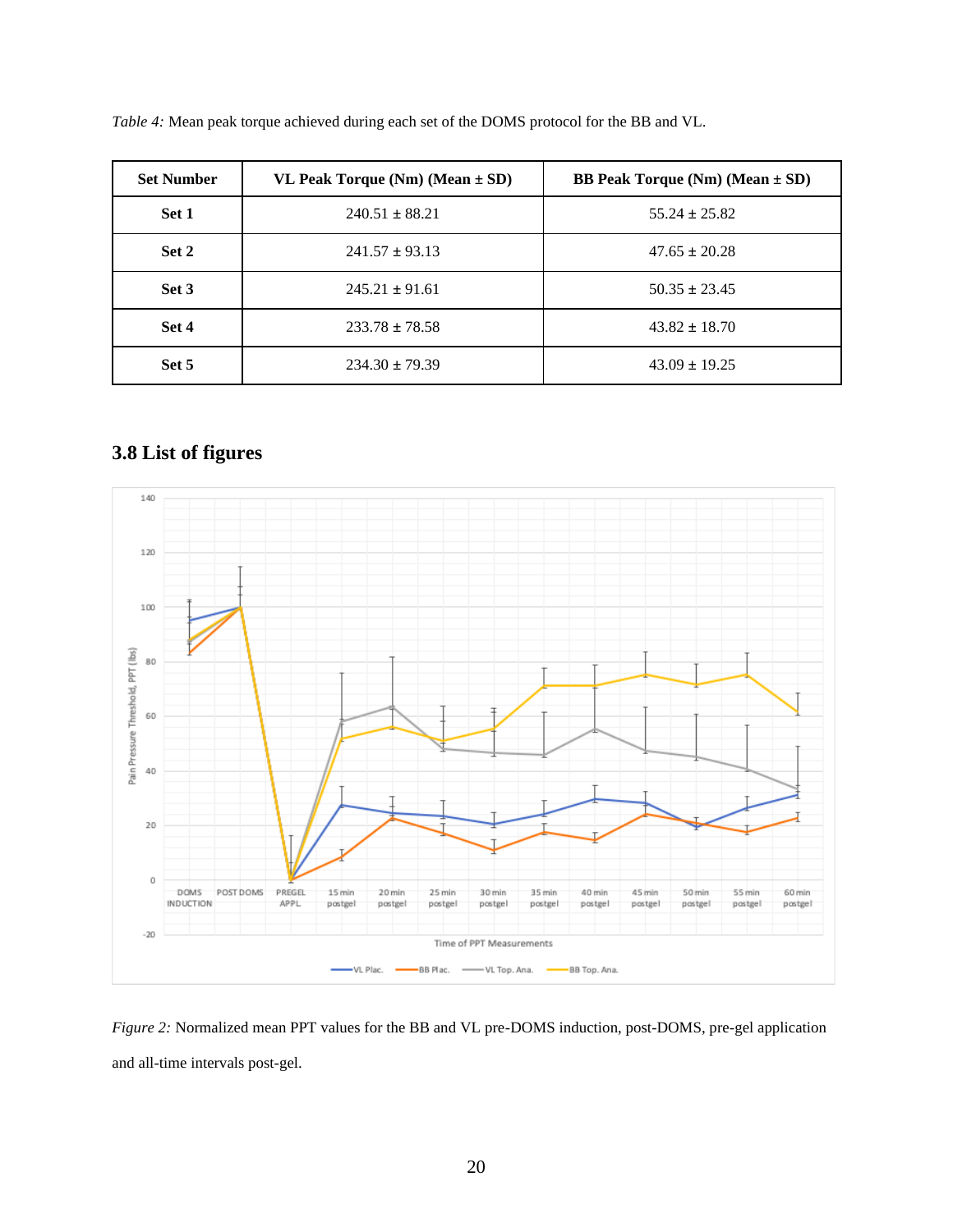#### **3.9 References**

- Abraham, W. M. (1977). Factors in delayed muscle soreness. Medicine and science in sports, 9(1), 11-20.
- Arendt-Nielsen, L., & Bjerring, P. (1988). Sensory and pain threshold characteristics to laser stimuli. Journal of Neurology, Neurosurgery & Psychiatry, 51(1), 35-42.
- Armstrong, R. B. (1984). Mechanisms of exercise-induced delayed onset muscular soreness: a brief review. Medicine and science in sports and exercise, 16(6), 529-538.
- Armstrong, R. B., & Warren, G. (1993). Strain-induced skeletal muscle fibre injury. In Intermittent high intensity exercise: preparation, stresses, and damage limitation (pp. 275- 85). E & FN Spon.
- Bautista, D. M., Siemens, J., Glazer, J. M., Tsuruda, P. R., Basbaum, A. I., Stucky, C. L., ... & Julius, D. (2007). The menthol receptor TRPM8 is the principal detector of environmental cold. Nature, 448(7150), 204-208.
- Baxter, J. D. (1979). Glucocortoid hormone action. In Pharmacology of adrenal cortical hormones (pp. 93-103). Pergamon Press Ltd..

Behrendt, H. J., Germann, T., Gillen, C., Hatt, H., & Jostock, R. (2004). Characterization of the mouse cold-menthol receptor TRPM8 and vanilloid receptor type-1 VR1 using a fluorometric imaging plate reader (FLIPR) assay. British journal of pharmacology, 141(4), 737-745

Bendtsen, L., Jensen, R., Jensen, N. K., & Olesen, J. (1994). Muscle palpation with controlled finger pressure: new equipment for the study of tender myofascial tissues. Pain, 59(2), 235-239.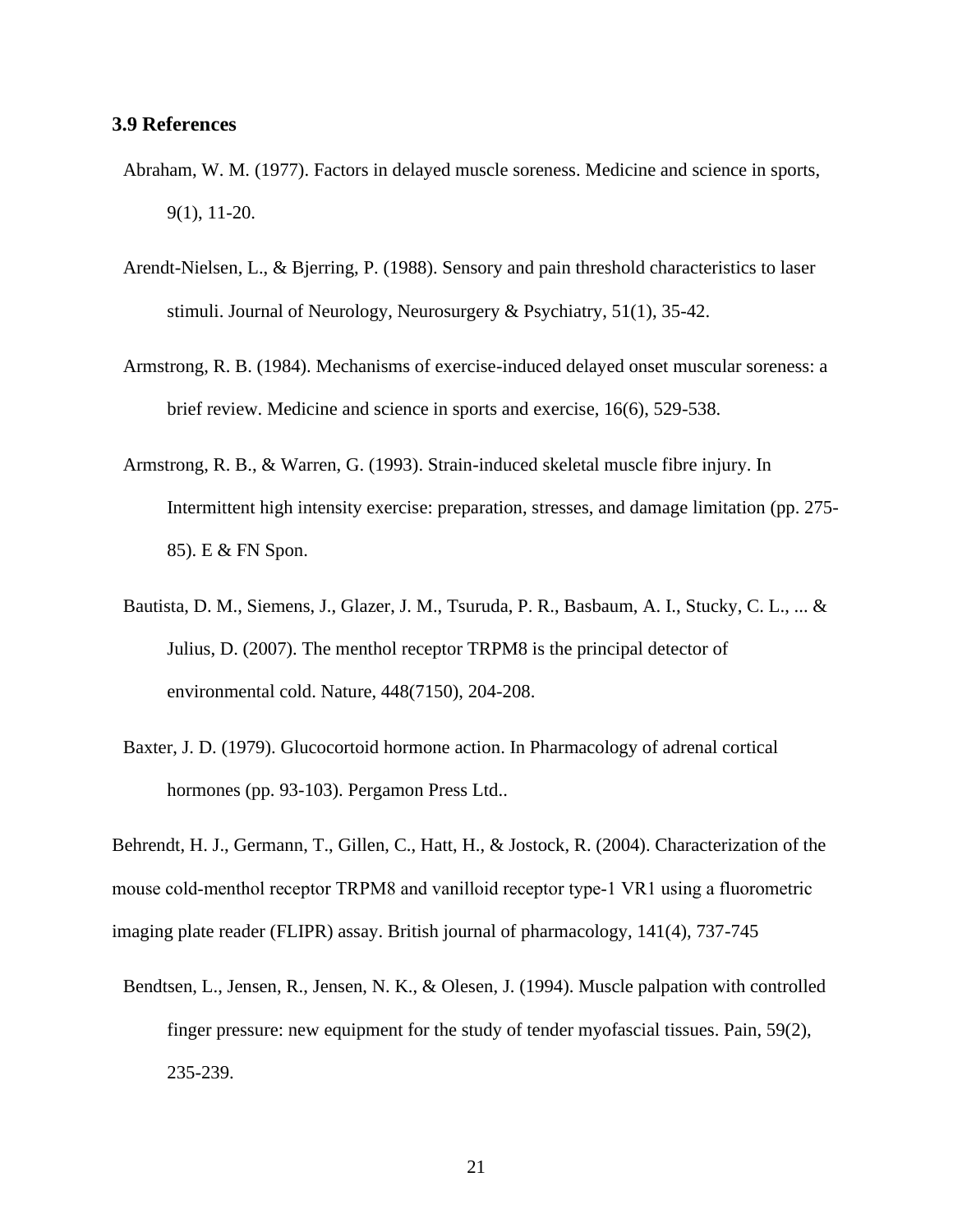- Bishop, B., Greenstein, J., & Topp, R. (2011). Effects of Biofreeze vs. ice on acute, noncomplicated neck pain. Clinical chiropractic, 14(4), 153-154.
- Bobbert, M. F., Hollander, A. P., & Huijing, P. A. (1986). Factors in delayed onset muscular soreness of man. Medicine and Science in Sports and Exercise, 18(1), 75-81.
- Bohannon, R. W., & Bass, A. (2017). Research describing pelvifemoral rhythm: a systematic review. Journal of Physical Therapy Science, 29(11), 2039-2043.
- Boonstra, A. M., Preuper, H. R. S., Reneman, M. F., Posthumus, J. B., & Stewart, R. E. (2008). Reliability and validity of the visual analogue scale for disability in patients with chronic musculoskeletal pain. International journal of rehabilitation research, 31(2), 165-169.
- Brockett, C. L., Morgan, D. L., Gregory, J. E., & Proske, U. (2002). Damage to different motor units from active lengthening of the medial gastrocnemius muscle of the cat. Journal of Applied Physiology, 92(3), 1104-1110.
- Brown, S. J., Child, R. B., Day, S. H., & Donnelly, A. E. (1997). Indices of skeletal muscle damage and connective tissue breakdown following eccentric muscle contractions. European journal of applied physiology and occupational physiology, 75(4), 369-374.
- Brukner, P., Bradshaw, C., Khan, K. M., White, S., & Crossley, K. (1996). Stress fractures: a review of 180 cases. Clinical Journal of Sport Medicine, 6, 85-89.
- Calbet, J. A., Holmberg, H. C., Rosdahl, H., Van Hall, G., Jensen-Urstad, M., & Saltin, B. (2005). Why do arms extract less oxygen than legs during exercise?. American Journal of Physiology-Regulatory, Integrative and Comparative Physiology, 289(5), R1448-R1458.

Castro, M. (1991). The Complete Homeopathy Handbook. New York, NY: St.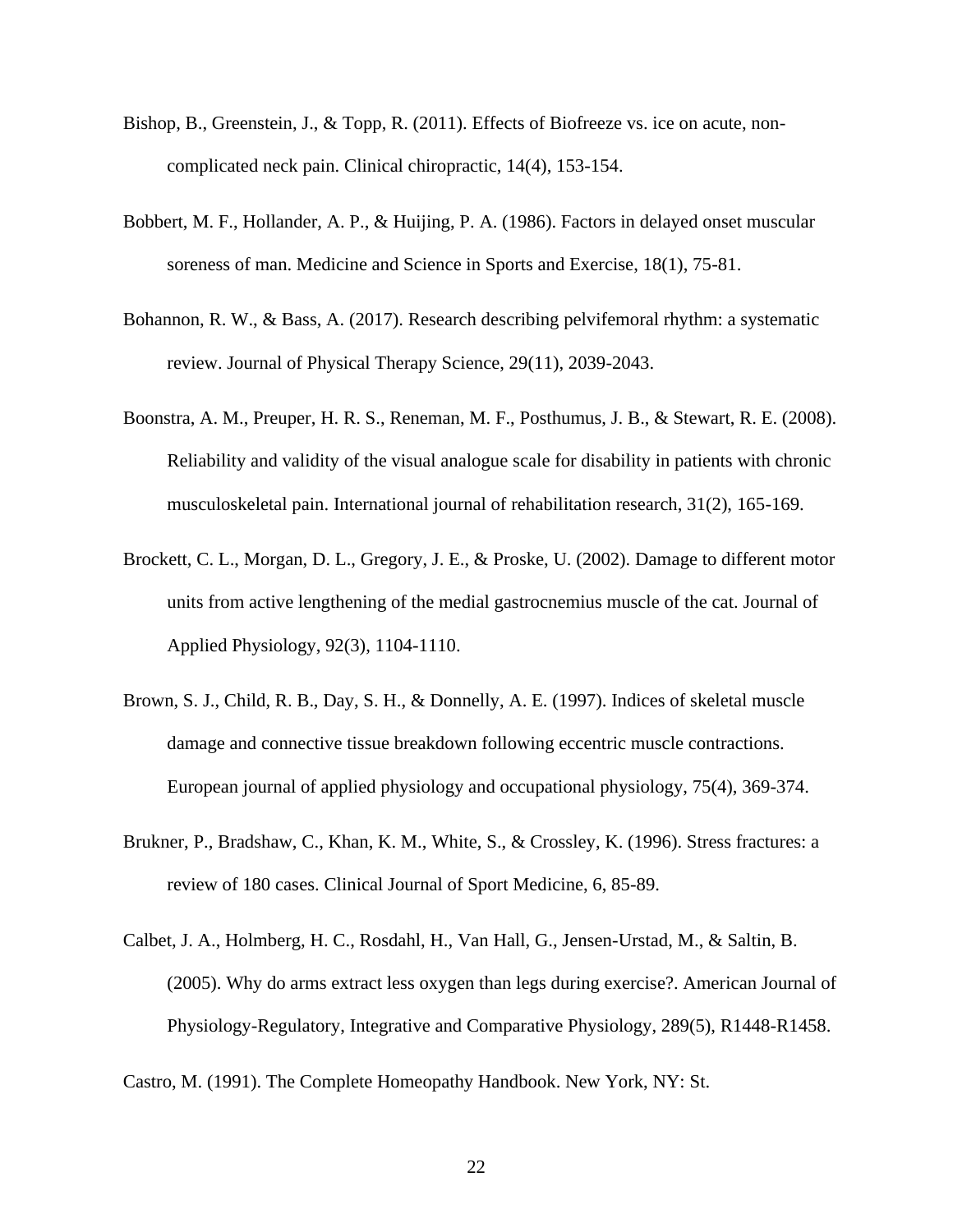- Cazorla, G., Petibois, C., Bosquet, L., & Léger, L. (2001). Lactate et exercice: mythes et realites. Rev Sci Tech Activ Phys Sport (Grenoble), 22(54), 63-76.
- Chesterton, L. S., Barlas, P., Foster, N. E., Baxter, G. D., & Wright, C. C. (2003). Gender differences in pressure pain threshold in healthy humans. Pain, 101(3), 259-266.
- Chesterton, L. S., Sim, J., Wright, C. C., & Foster, N. E. (2007). Interrater reliability of algometry in measuring pressure pain thresholds in healthy humans, using multiple raters. The Clinical journal of pain, 23(9), 760-766.
- Clarkson, P. M., & Sayers, S. P. (1999). Etiology of exercise-induced muscle damage. Canadian journal of applied physiology, 24(3), 234-248.
- Clarkson, P. M., & Tremblay, I. S. A. B. E. L. L. E. (1988). Exercise-induced muscle damage, repair, and adaptation in humans. Journal of Applied Physiology, 65(1), 1-6.
- Clarkson, P. M., Nosaka, K., & Braun, B. (1992). Muscle function after exercise-induced muscle damage and rapid adaptation. Medicine and science in sports and exercise, 24(5), 512-520.
- Coombes, J. S., & McNaughton, L. S. (2000). Effects of branched-chain amino acid supplementation on serum creatine kinase and lactate dehydrogenase after prolonged exercise. Journal of sports medicine and physical fitness, 40(3), 240.
- Crameri, R. M., Aagaard, P., Qvortrup, K., Langberg, H., Olesen, J., & Kjær, M. (2007). Myofibre damage in human skeletal muscle: effects of electrical stimulation versus voluntary contraction. The Journal of physiology, 583(1), 365-380.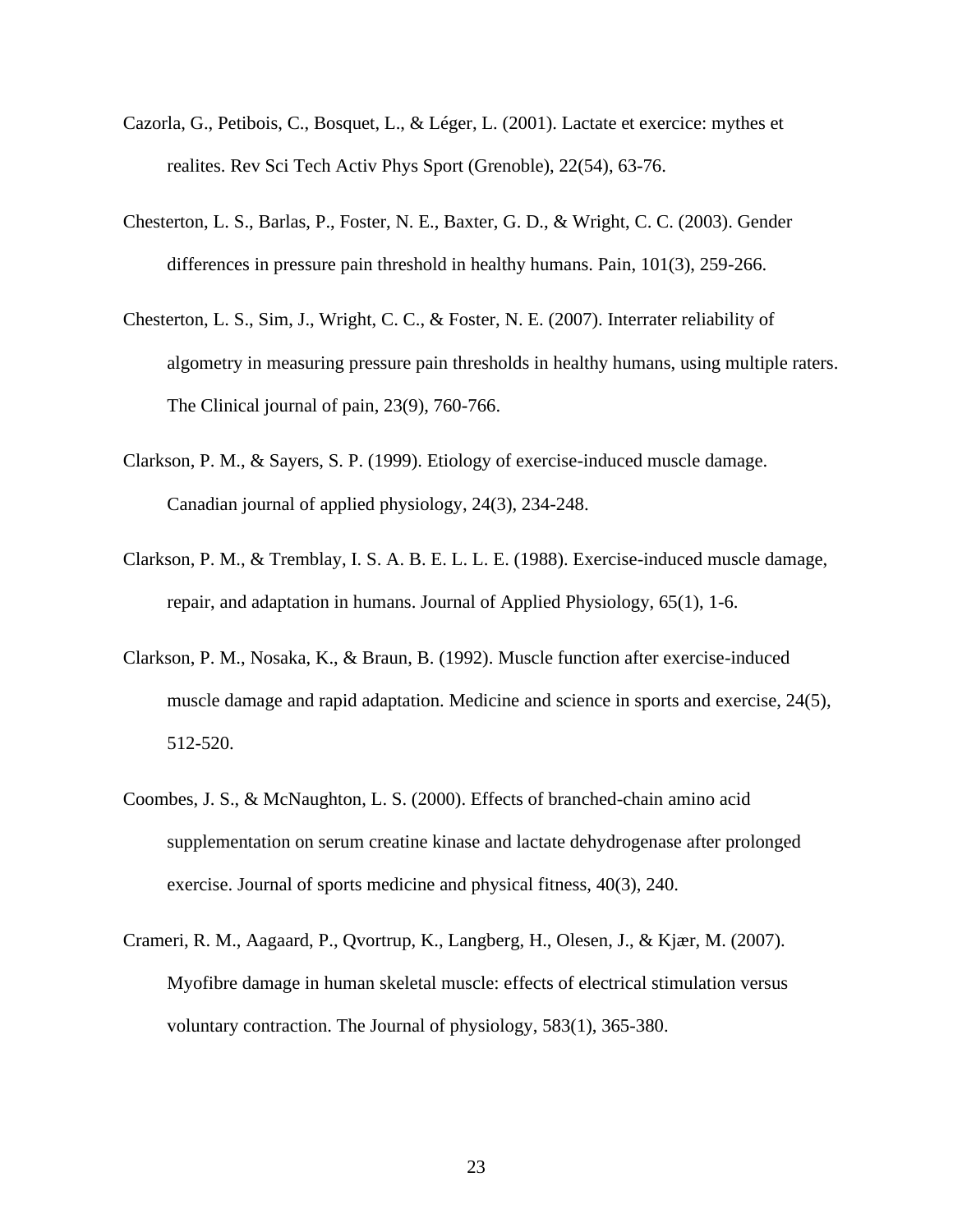- Dartnall, T. J., Nordstrom, M. A., & Semmler, J. G. (2008). Motor unit synchronization is increased in biceps brachii after exercise-induced damage to elbow flexor muscles. Journal of neurophysiology, 99(2), 1008-1019
- De Vries, H. A. (1967). Quantitative electromyographic investigation of the spasm theory of muscle pain. Ins. Counsel J., 34, 455.
- Denegar, C. R., Perrin, D. H., Rogol, A. D., & Rutt, R. (1989). Influence of transcutaneous electrical nerve stimulation on pain, range of motion, and serum cortisol concentration in females experiencing delayed onset muscle soreness. Journal of Orthopaedic & Sports Physical Therapy, 11(3), 100-103.
- Denegar, R. C. (1988). High and low frequency TENS in the treatment of induced musculoskeletal pain: a comparison study. Athl. Train., 23, 235-237.
- Devries, H. A. (1961). Prevention of muscular distress after exercise. Research Quarterly. American Association for Health, Physical Education and Recreation, 32(2), 177-185.
- Dick, R. W., & Cavanagh, P. R. (1987). An explanation of the upward drift in oxygen uptake during prolonged sub-maximal downhill running. Medicine and Science in Sports and Exercise, 19(3), 310.
- Donnelly, A. E., McCormick, K., Maughan, R. J., Whiting, P. H., & Clarkson, P. M. (1988). Effects of a non-steroidal anti-inflammatory drug on delayed onset muscle soreness and indices of damage. British Journal of Sports Medicine, 22(1), 35-38.
- Ebbeling, C. B., & Clarkson, P. M. (1989). Exercise-induced muscle damage and adaptation. Sports medicine, 7(4), 207-234.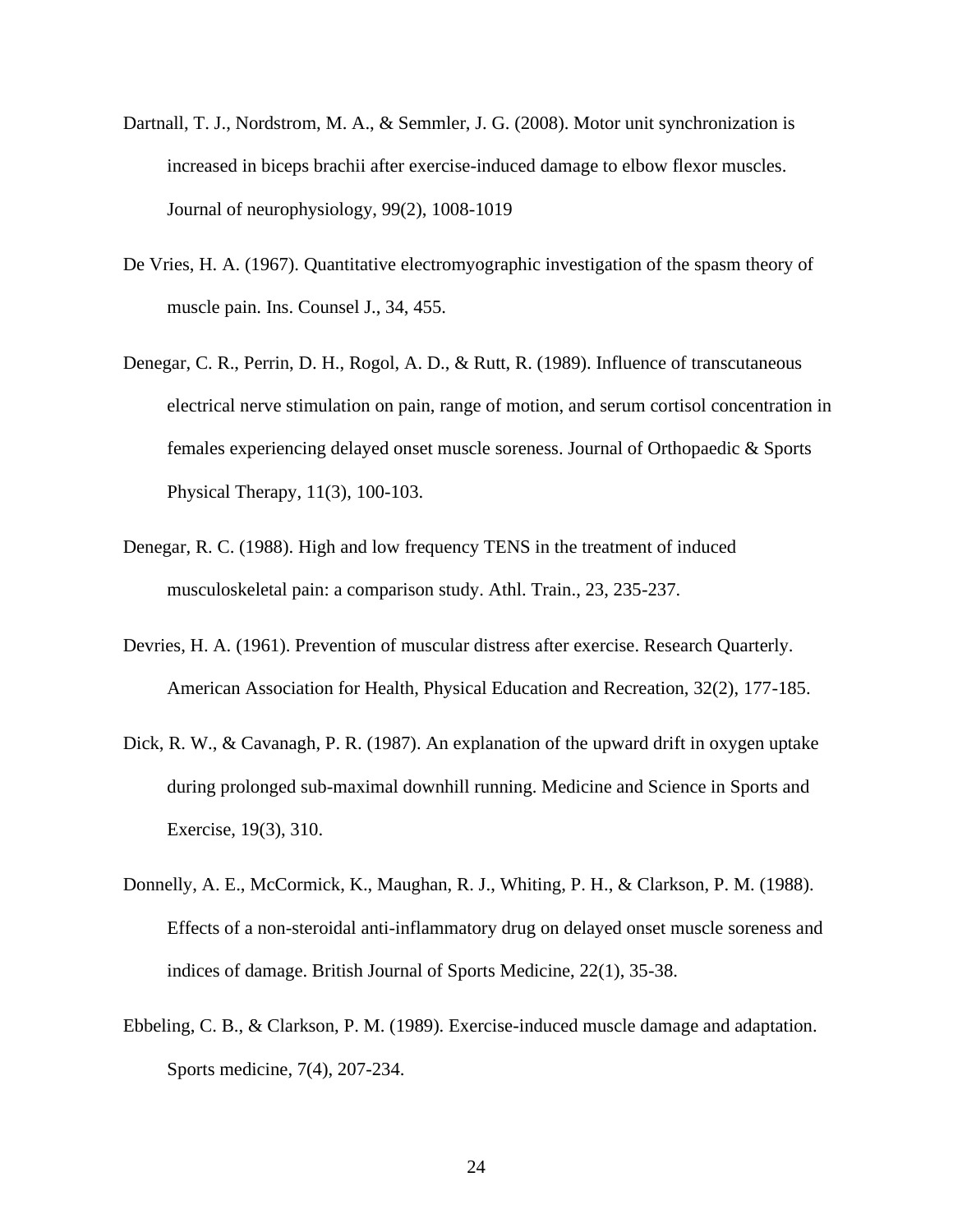- Evans, W. J., Meredith, C. N., Cannon, J. G., Dinarello, C. A., Frontera, W. R., Hughes, V. A., ... & Knuttgen, H. G. (1986). Metabolic changes following eccentric exercise in trained and untrained men. Journal of Applied Physiology, 61(5), 1864-1868. external tendons. Exercise and sport sciences reviews, 25, 321-363.
- Fillingim, R. B. (2000). Sex, gender, and pain: women and men really are different. Current review of pain, 4(1), 24-30.
- Fischer, A. A. (1987). Pressure algometry over normal muscles. Standard values, validity and reproducibility of pressure threshold. Pain, 30(1), 115-126.
- Fox, R. H. (1961). Local cooling in man. British medical bulletin, 17(1), 14-18. ).
- Francis, K. T., & Hoobler, T. (1987). Effects of aspirin on delayed muscle soreness. Journal of sports medicine and physical fitness, 27(3), 333-337.
- Fridén, J. (1984). Changes in human skeletal muscle induced by long-term eccentric exercise. Cell and tissue research, 236(2), 365-372.
- Friden, J., Kjörell, U., & Thornell, L. E. (1984). Delayed muscle soreness and cytoskeletal alterations: an immunocytological study in man. International journal of sports medicine, 5(01), 15-18.
- Fridén, J., Seger, J., Sjöström, M., & Ekblom, B. (1983). Adaptive response in human skeletal muscle subjected to prolonged eccentric training. International journal of sports medicine, 4(03), 177-183.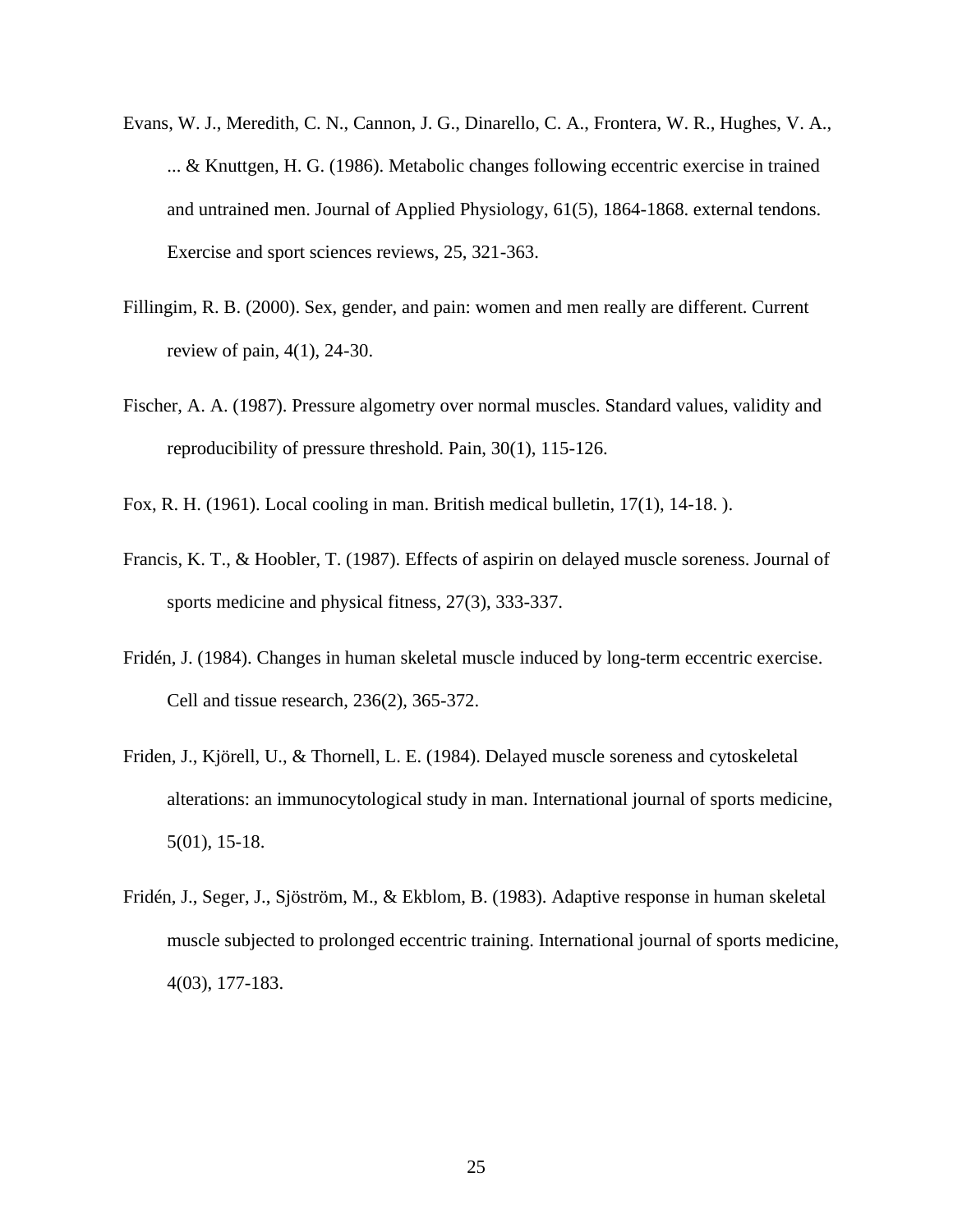- Friden, J., Sfakianos, P. N., & Hargens, A. R. (1986). Muscle soreness and intramuscular fluid pressure: comparison between eccentric and concentric load. Journal of Applied Physiology, 61(6), 2175-2179.
- Graven-Nielsen, T., & Arendt-Nielsen, L. (2008). Impact of clinical and experimental pain on muscle strength and activity. Current rheumatology reports, 10(6), 475.
- Greenspan, J. D., & McGillis, S. L. (1994). Thresholds for the perception of pressure, sharpness, and mechanically evoked cutaneous pain: effects of laterality and repeated testing. Somatosensory & motor research, 11(4), 311-317.
- Gregory, J. E., Morgan, D. L., & Proske, U. (2004). Responses of muscle spindles following a series of eccentric contractions. Experimental brain research, 157(2), 234-240.

Grimby, L. (1984). Firing properties of single human motor units during locomotion. The Journal of physiology, 346(1), 195-202.

- Gulick, D. T., Kimura, I. F., Sitler, M., Paolone, A., & Kelly IV, J. D. (1996). Various treatment techniques on signs and symptoms of delayed onset muscle soreness. Journal of athletic training, 31(2), 145.
- Hasson, S. M., Daniels, J. C., Divine, J. G., Niebuhr, B. R., Richmond, S., Stein, P. G., & Williams, J. H. (1993). Effect of ibuprofen use on muscle soreness, damage, and performance: a preliminary investigation. Medicine and science in sports and exercise, 25(1), 9-17.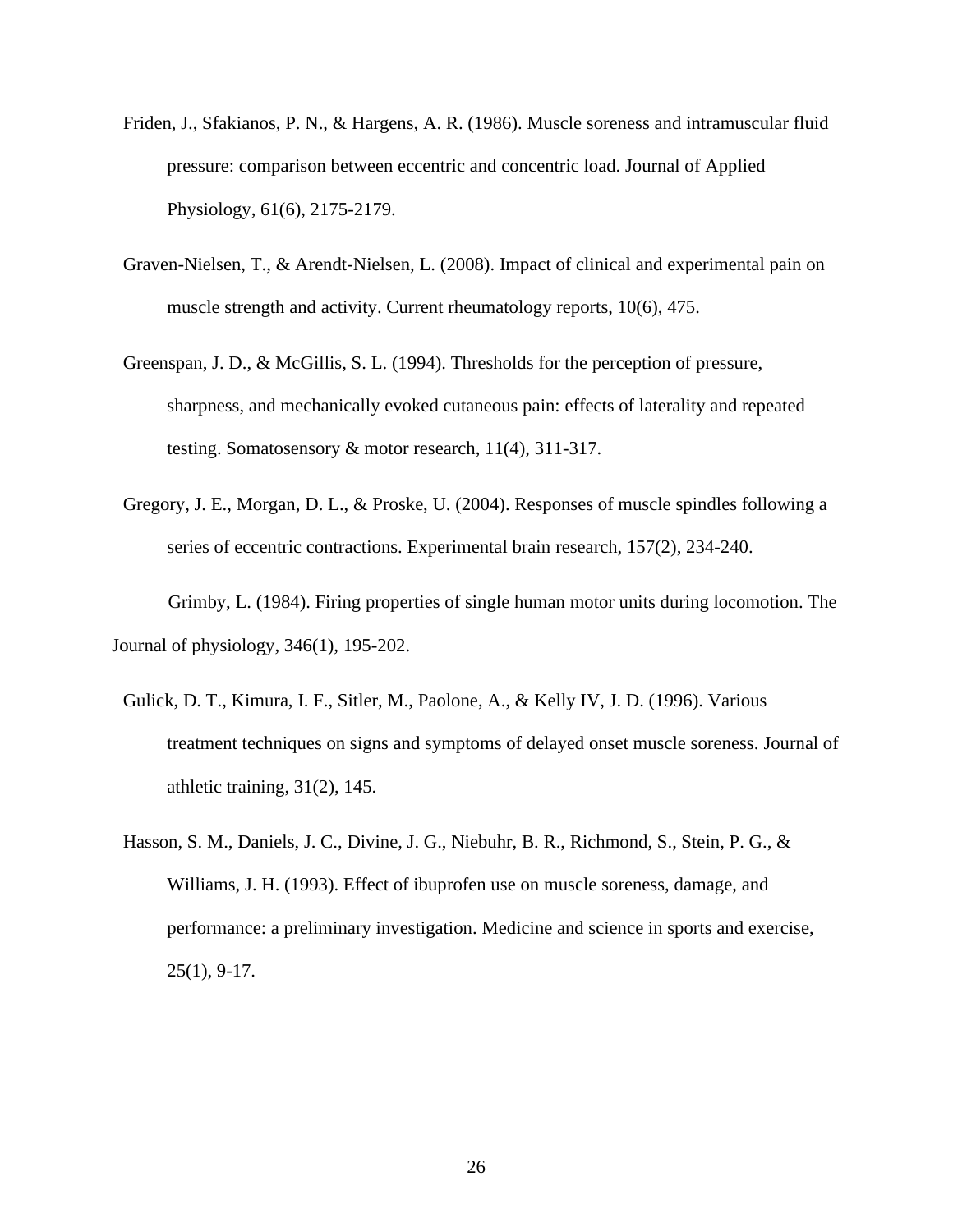Hasson, S. M., Wible, C. L., Reich, M., Barnes, W. S., & Williams, J. H. (1992). Dexamethasone iontophoresis: effect on delayed muscle soreness and muscle function. Canadian journal of sport sciences= Journal canadien des sciences du sport, 17(1), 8-13.

Headley, S. A. E., Newham, D. J., & Jones, D. A. (1986). The effect of prednisolone on exercise induced muscle pain and damage. Clinical Science, 70(s13), 85P-85P.

Henneman, E., Somjen, G., & Carpenter, D. O. (1965). Functional significance of cell size in spinal motoneurons. Journal of neurophysiology, 28(3), 560-580.

- Heyneman, C. A., Lawless-Liday, C., & Wall, G. C. (2000). Oral versus topical NSAIDs in rheumatic diseases. Drugs, 60(3), 555-574.
- High, D. M., Howley, E. T., & Franks, B. D. (1989). The effects of static stretching and warmup on prevention of delayed-onset muscle soreness. Research quarterly for exercise and sport, 60(4), 357-361.
- Hilbert, J. E., Sforzo, G. A., & Swensen, T. (2003). The effects of massage on delayed onset muscle soreness. British journal of sports medicine, 37(1), 72-75.
- Hill, D. W., & Richardson, J. D. (1989). Effectiveness of 10% trolamine salicylate cream on muscular soreness induced by a reproducible program of weight training. Journal of Orthopaedic & Sports Physical Therapy, 11(1), 19-23.
- Ho, S. S., Coel, M. N., Kagawa, R., & Richardson, A. B. (1994). The effects of ice on blood flow and bone metabolism in knees. The American journal of sports medicine, 22(4), 537-540.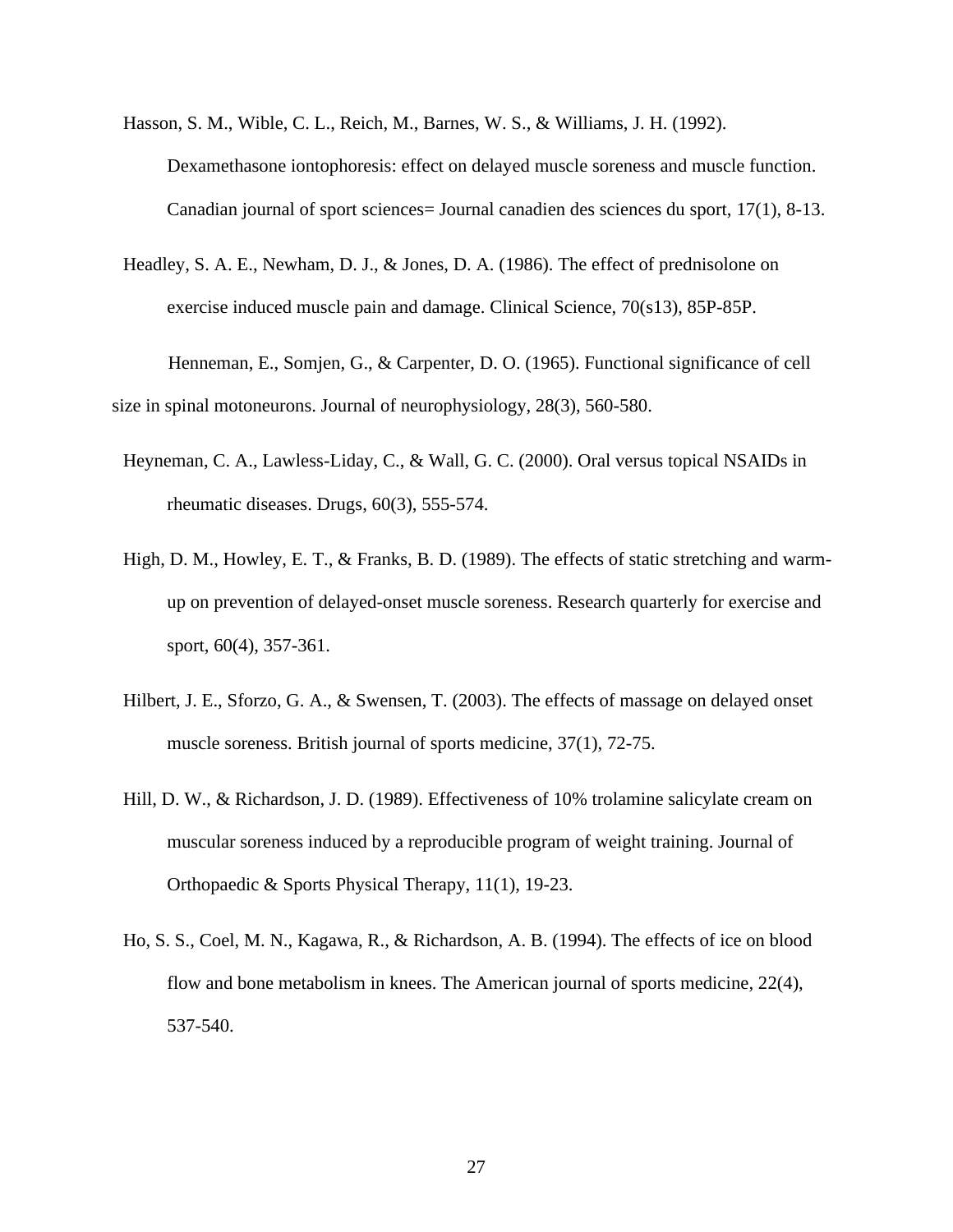- Hortobágyi, T., Houmard, J., Fraser, D., Dudek, R., Lambert, J., & Tracy, J. (1998). Normal forces and myofibrillar disruption after repeated eccentric exercise. Journal of Applied Physiology, 84(2), 492-498.
- Hough, T. (1902). Ergographic studies in muscular soreness. American physical education review, 7(1), 1-17.
- Howell, J. N., Chleboun, G., & Conatser, R. (1993). Muscle stiffness, strength loss, swelling and soreness following exercise‐induced injury in humans. The Journal of physiology, 464(1), 183-196.
- Hunter, A. M., Grigson, C., & Wade, A. (2018). Influence of topically applied menthol cooling gel on soft tissue thermodynamics and arterial and cutaneous blood flow at rest. International Journal of Sports Physical Therapy, 13(3), 483.
- Jamurtas, A. Z., Fatouros, I. G., Buckenmeyer, P. H. I. L. I. P., Kokkinidis, E. F. S. T. R. A. T. I. O. S., Taxildaris, K. Y. R. I. A. K. O. S., Kambas, A. N. T. O. N. I. O. S., & Kyriazis, G. E. O. R. G. E. (2000). Effects of plyometric exercise on muscle soreness and plasma creatine kinase levels and its comparison with eccentric and concentric exercise. Journal of strength and conditioning research, 14(1), 68-74.
- Johansson, P. H., Lindström, L., Sundelin, G., & Lindström, B. (1999). The effects of preexercise stretching on muscular soreness, tenderness and force loss following heavy eccentric exercise. Scandinavian journal of medicine & science in sports, 9(4), 219-225.
- Johansson, P. H., Lindström, L., Sundelin, G., & Lindström, B. (1999). The effects of preexercise stretching on muscular soreness, tenderness and force loss following heavy eccentric exercise. Scandinavian journal of medicine & science in sports, 9(4), 219-225.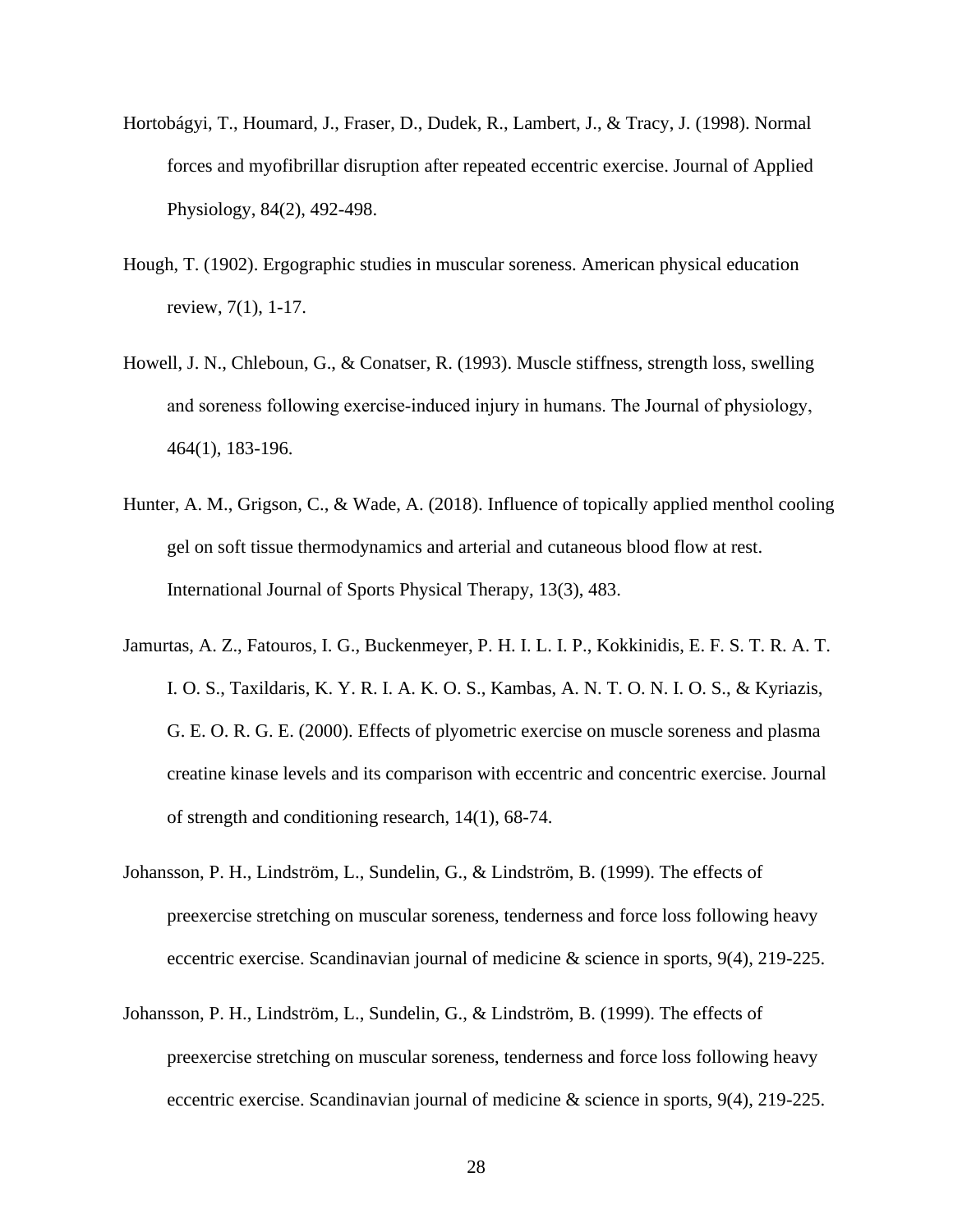- Jones, B., Fishman, E. K., Kramer, S. S., Siegelman, S. S., Saral, R., Beschorner, W. E., ... & Tutschka, P. (1986). Computed tomography of gastrointestinal inflammation after bone marrow transplantation. American Journal of Roentgenology, 146(4), 691-695.
- Jones, D. A., Newham, D. J., & Clarkson, P. M. (1987). Skeletal muscle stiffness and pain following eccentric exercise of the elbow flexors. Pain, 30(2), 233-242.
- Jones, D. H., Kilgour, R. D., & Comtois, A. S. (2007). Test-retest reliability of pressure pain threshold measurements of the upper limb and torso in young healthy women. The Journal of Pain, 8(8), 650-656.
- Jones, P. N., Lubowski, D. Z., Swash, M., & Henry, M. M. (1987). Is paradoxical contraction of puborectalis muscle of functional importance?. Diseases of the colon & rectum, 30(9), 667-670.
- Kim, S., Hwang, D., Lee, H., Kim, H. S., & Cho, S. (2019, January). The effect of Microcurrent electrical stimulation on muscle atrophy caused by sciatic nerve compression. In 2019 International Conference on Electronics, Information, and Communication (ICEIC) (pp. 1-6). IEEE.
- Ko, S. J., Kim, J. S., Ryu, B. H., & Park, J. W. (2011). Clinical Study on application of algometer to irritable bowel syndrome-In the view of quantification of the oriental abdominal diagnostics. Korean Journal Orient Int Med, 10, 173-181.
- Kraemer, W. J., Ratamess, N. A., Maresh, C. M., Anderson, J. A., Volek, J. S., Tiberio, D. P., ... & Rubin, M. R. (2005). Acetylated fatty acid topical cream with menthol reduces pain and improves functional performance in individuals with arthritis. The Journal of Strength & Conditioning Research, 19(2), 475-480.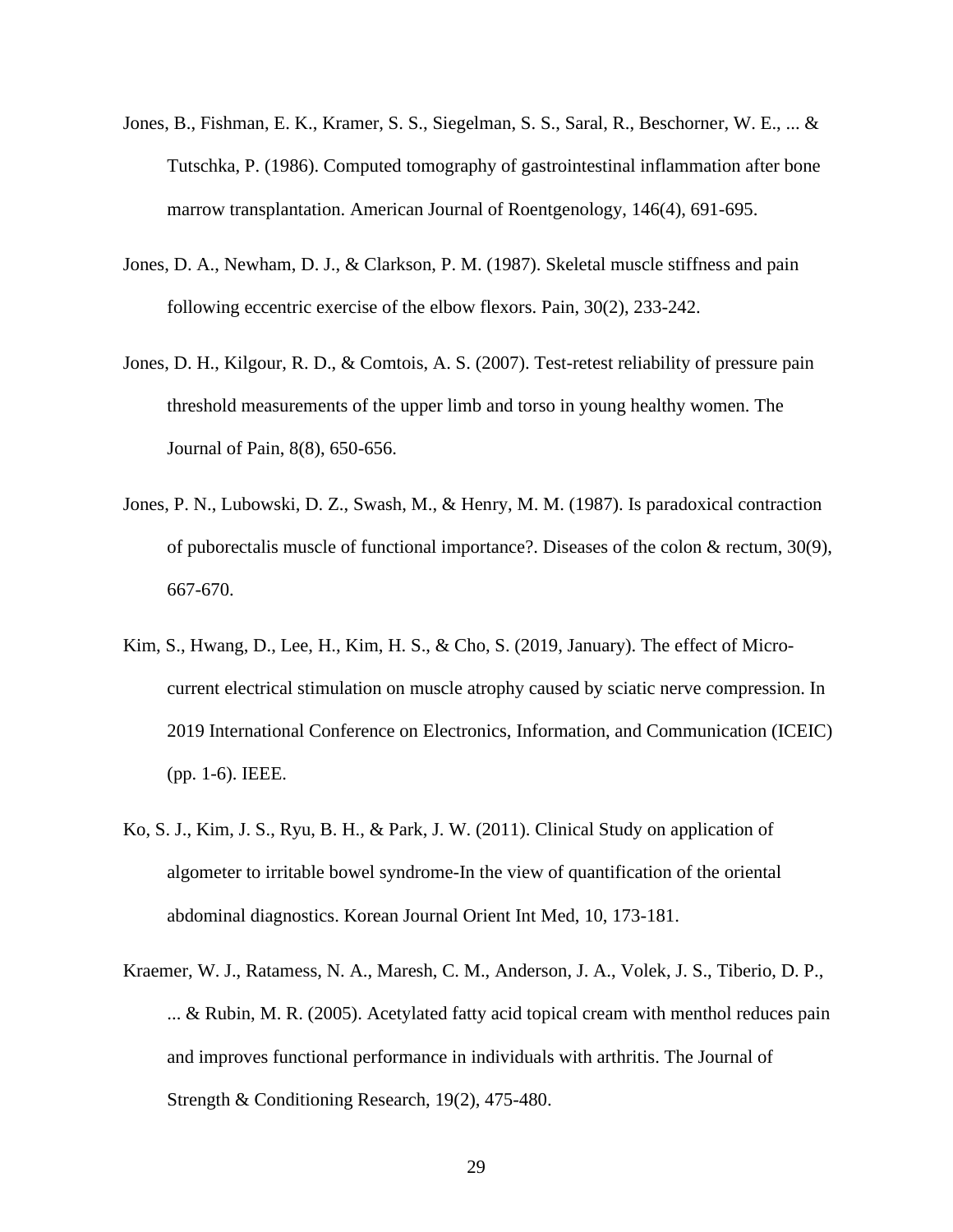- Krotkiewski, M., Brzezinska, Z., Liu, B., Grimby, G., & Palm, S. (1994). Prevention of muscle soreness by pretreatment with antioxidants. Scandinavian journal of medicine & science in sports, 4(3), 191-199.
- Kuipers, H. (1994). Exercise-induced muscle damage. International journal of sports medicine, 15(03), 132-135.
- Kuipers, H. A., Keizer, H. A., Verstappen, F. T. J., & Costill, D. L. (1985). Influence of a Prostaglandin-lnhibiting Drug on Muscle Soreness After Eccentric Work. International journal of sports medicine, 6(06), 336-339.
- Kumazawa, T., & Mizumura, K. (1977). Thin‐fibre receptors responding to mechanical, chemical, and thermal stimulation in the skeletal muscle of the dog. The Journal of Physiology, 273(1), 179-194.
- Lau, W. Y., Blazevich, A. J., Newton, M. J., Wu, S. S. X., & Nosaka, K. (2015). Assessment of muscle pain induced by elbow-flexor eccentric exercise. Journal of athletic training, 50(11), 1140-1148.
- Lehmann, J. F., Warren, C. G., & Scham, S. M. (1974). Therapeutic heat and cold. Clinical Orthopaedics and Related Research®, 99, 207-245.
- Levine, F. M., & De Simone, L. L. (1991). The effects of experimenter gender on pain report in male and female subjects. Pain, 44(1), 69-72.
- Maxwell, S., Kohl, S., Watson, A., & Balnave, R. L. (1988). Is stretching effective in the prevention of or amelioration of delayed onset muscle soreness?. Aust J Sci Med Sport, 20(4), 22.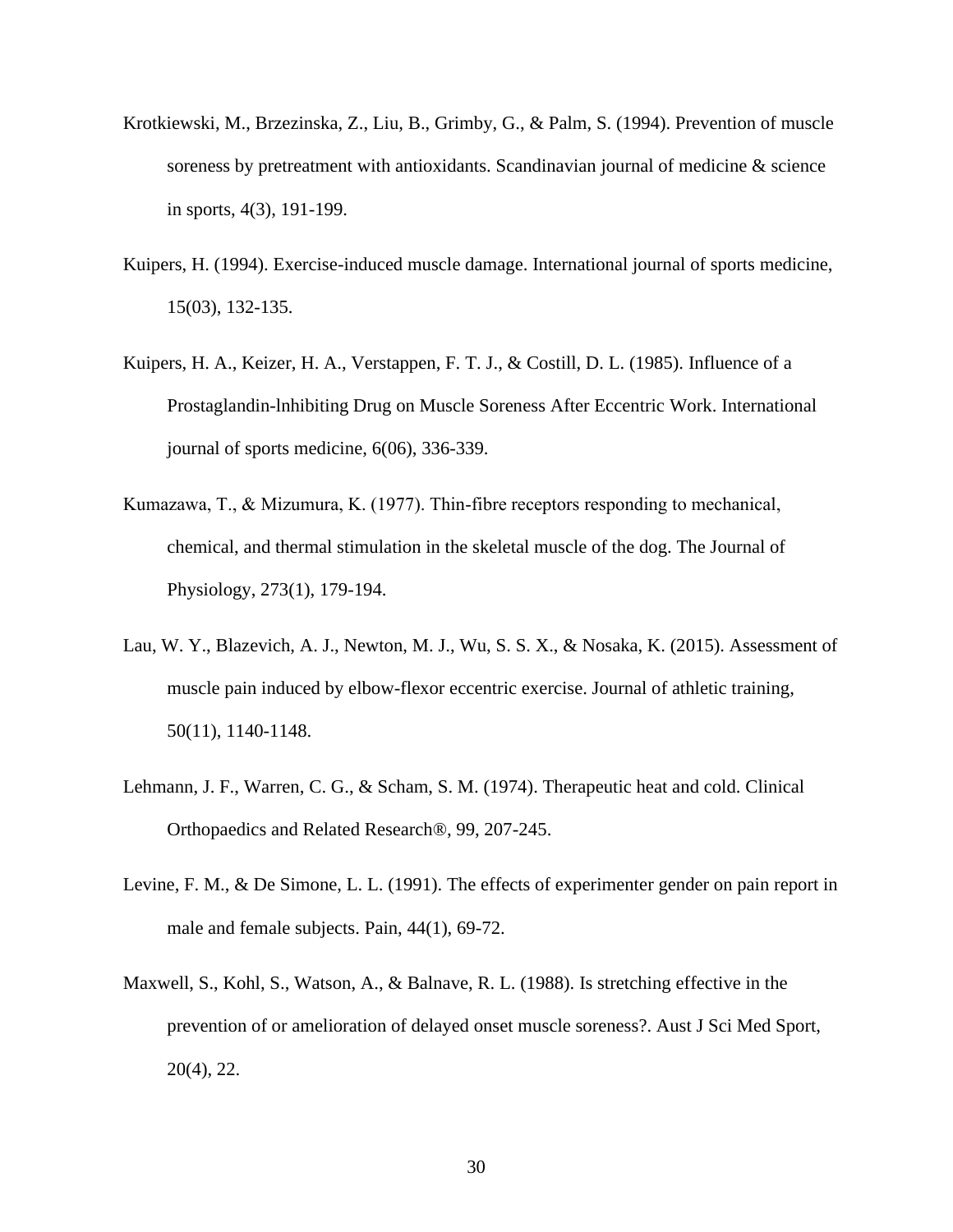- McGlynn, G. H., Laughlin, N. T., & Rowe, V. (1979). Effect of electromyographic feedback and static stretching on artificially induced muscle soreness. American journal of physical medicine, 58(3), 139-148.
- McLeay, Y. (2011). Effect of moderate alcohol consumption on recovery from eccentric exercise induced muscle damage in females: a thesis presented in partial fulfilment of the requirements for the degree of in at Massey University (Doctoral dissertation, Massey University).
- Meh, D., & Denišlič, M. (1994). Quantitative assessment of thermal and pain sensitivity. Journal of the neurological sciences, 127(2), 164-169.
- Newham, D. J., Jones, D. A., & Clarkson, P. M. (1987). Repeated high-force eccentric exercise: effects on muscle pain and damage. Journal of applied physiology, 63(4), 1381- 1386.
- Nogueira, F. R. D., Libardi, C. A., Nosaka, K., Vechin, F. C., Cavaglieri, C. R., & Chacon-Mikahil, M. P. T. (2014). Comparison in responses to maximal eccentric exercise between elbow flexors and knee extensors of older adults. Journal of science and medicine in sport, 17(1), 91-95.
- Nosaka, K. (2005). Comparison between leg and arm eccentric exercises of the same relative intensity on indices of muscle damage. European journal of applied physiology, 95(2-3), 179-185.
- Nosaka, K. (2007). Muscle damage and amino acid supplementation: Does it aid recovery from muscle damage?. International SportMed Journal, 8(2), 54-67.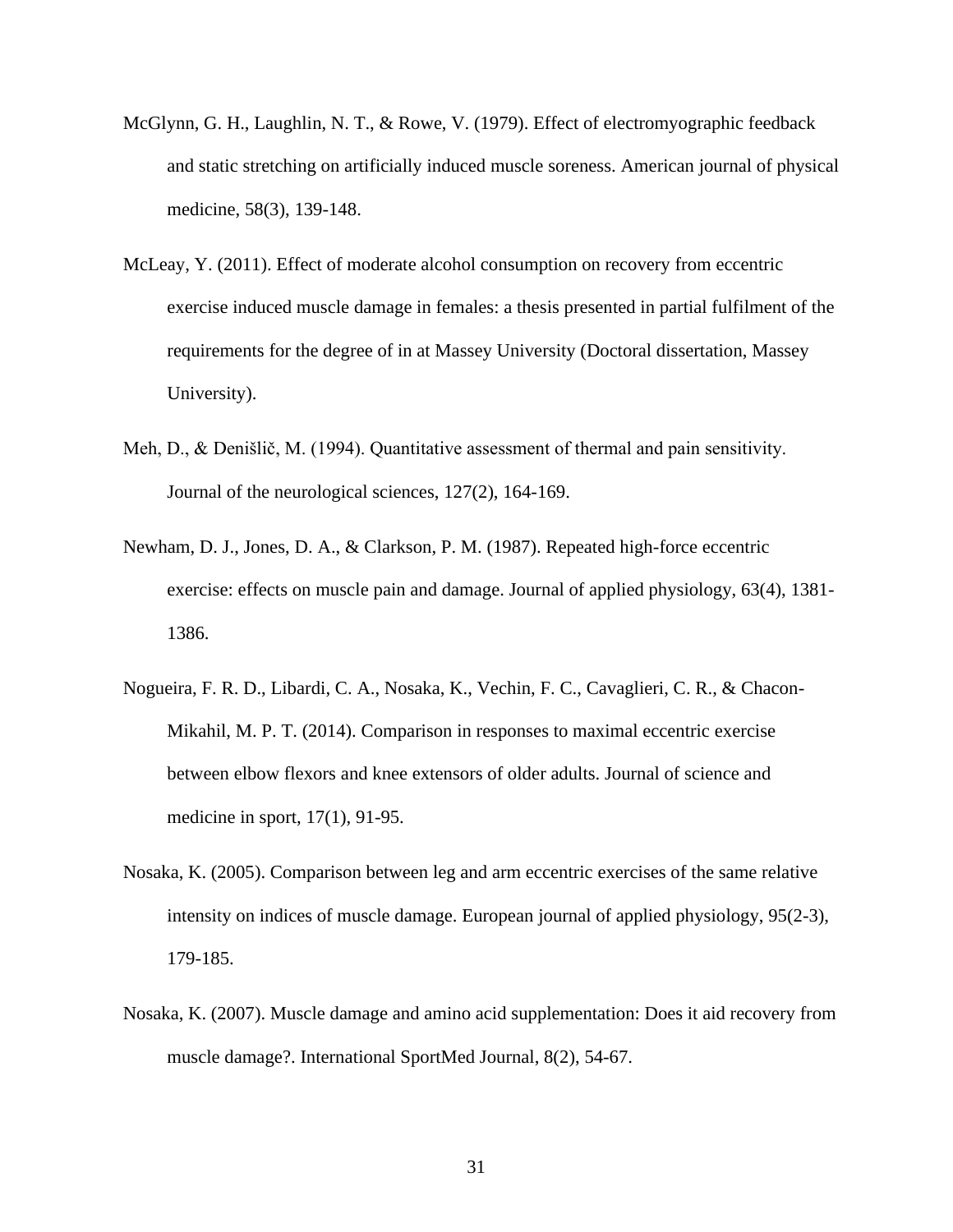- Nosaka, K. A. Z. U. N. O. R. I., & Clarkson, P. M. (1995). Muscle damage following repeated bouts of high force eccentric exercise. Medicine and science in sports and exercise, 27(9), 1263-1269.
- Nosaka, K., & Clarkson, P. M. (1996). Changes in indicators of inflammation after eccentric exercise of the elbow flexors. Medicine and science in sports and exercise, 28(8), 953- 961.
- Nussbaum, E. L., & Downes, L. (1998). Reliability of clinical pressure-pain algometric measurements obtained on consecutive days. Physical therapy, 78(2), 160-169.
- Olive, J. L., Hollis, B., Mattson, E., & Topp, R. (2010). Vascular conductance is reduced after menthol or cold application. Clinical Journal of Sport Medicine, 20(5), 372-376.
- Otto, M. W., & Dougher, M. J. (1985). Sex differences and personality factors in responsivity to pain. Perceptual and motor skills, 61(2), 383-390.
- Paddon-Jones, D. J., & Quigley, B. M. (1997). Effect of cryotherapy on muscle soreness and strength following eccentric exercise. International journal of sports medicine, 18(08), 588-590.
- Paddon-Jones, D., & Abernethy, P. (2001). Acute adaptation to low volume eccentric exercise. Medicine and science in sports and exercise, 33(7), 1213-1219.
- Page, P., & Alexander, L. (2017). The clinical effectiveness of Biofreeze topical analgesic on musculoskeletal pain: A systematic review. Journal of Performance Health Research, 1641.
- Patel, T. J., & Lieber, R. L. (1997). Force transmission in skeletal muscle: from actomyosin to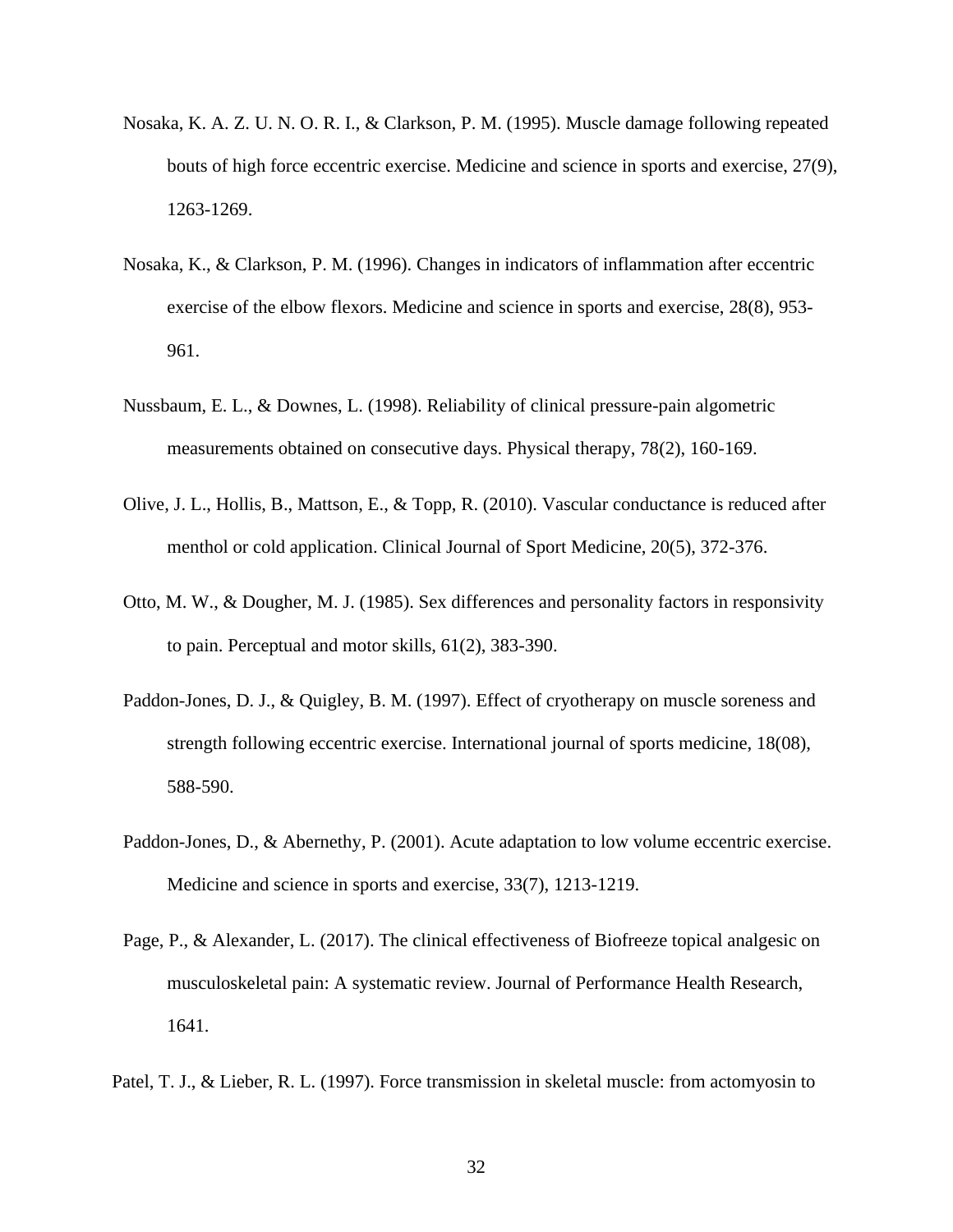- Price, D. D., McGrath, P. A., Rafii, A., & Buckingham, B. (1983). The validation of visual analogue scales as ratio scale measures for chronic and experimental pain. Pain, 17(1), 45-56.
- Prou, E., Guefel, A., Benezet, P., & Marini, J. F. (1999). Exercise-induced muscle damage: absence of adaptive effect after a single session of eccentric isokinetic heavy resistance exercise. Journal of sports medicine and physical fitness, 39(3), 226.
- Proudfoot, C. J., Garry, E. M., Cottrell, D. F., Rosie, R., Anderson, H., Robertson, D. C., ... & Mitchell, R. (2006). Analgesia mediated by the TRPM8 cold receptor in chronic neuropathic pain. Current Biology, 16(16), 1591-1605.
- Riasati, S., Moghadasi, M., Torkfar, A., Shirazinejad, R., & Arvin, H. (2010). Aspirin may be an effective treatment for exercise-induced muscle soreness. Brazilian Journal of Biomotricity, 4(3), 206-213.
- Rinard, J., Clarkson, P. M., Smith, L. L., & Grossman, M. (2000). Response of males and females to high-force eccentric exercise. Journal of sports sciences, 18(4), 229-236.
- Robinson-Lane, S. G., & Vallerand, A. H. (2018). Pain treatment practices of communitydwelling black older adults. Pain Management Nursing, 19(1), 46-53.
- Round, J. M., Jones, D. A., & Cambridge, G. (1987). Cellular infiltrates in human skeletal muscle: exercise induced damage as a model for inflammatory muscle disease?. Journal of the neurological sciences, 82(1-3), 1-11.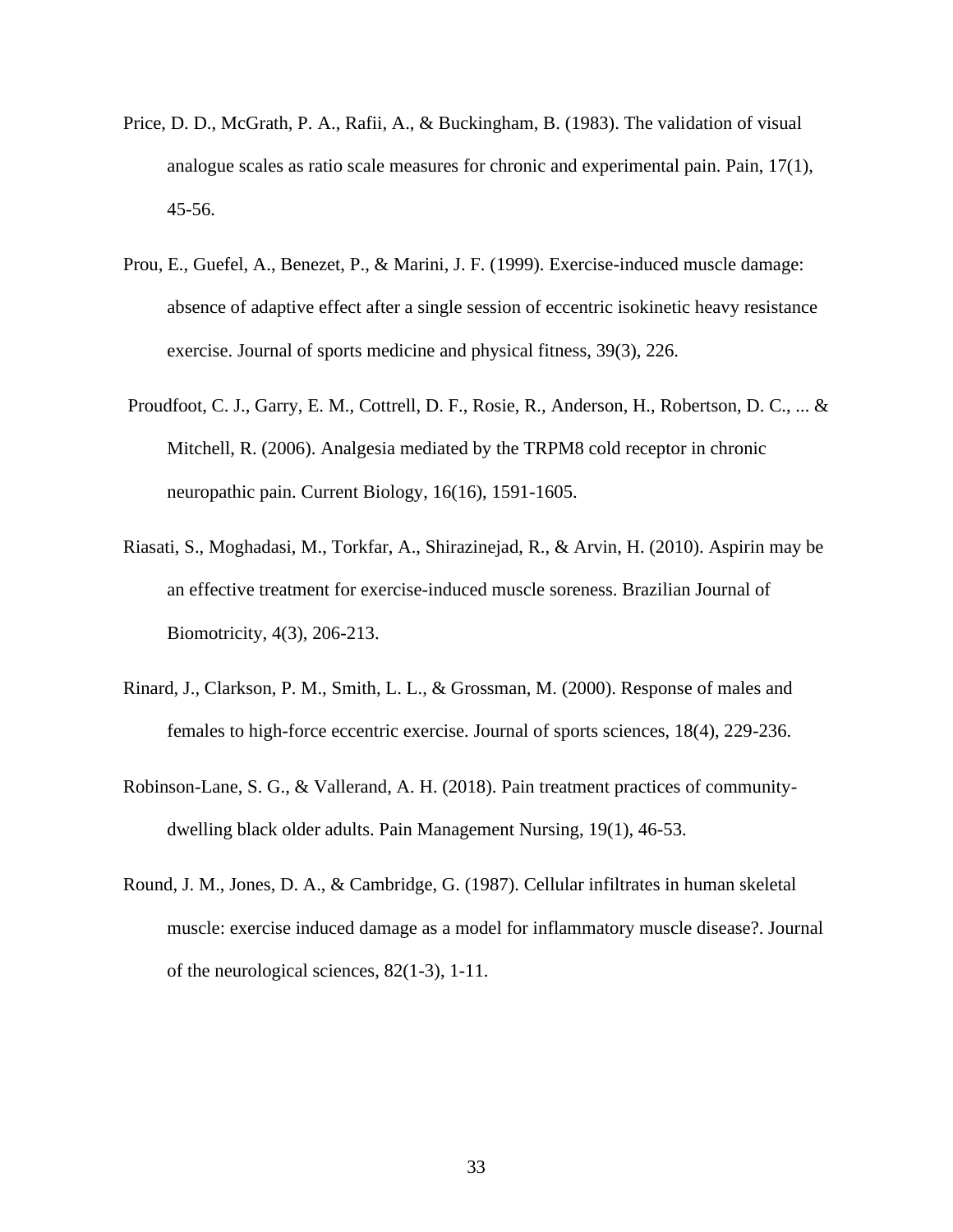- Sargeant, A. J., & Dolan, P. (1987). Human muscle function following prolonged eccentric exercise. European journal of applied physiology and occupational physiology, 56(6), 704-711.
- Schwane, J. A., Johnson, S. R., Vandenakker, C. B., & Armstrong, R. B. (1981). 10: 30 am: Blood markers of delayed-onset muscular soreness with downhill treadmill rushing. Medicine & Science in Sports & Exercise, 13(2), 80.
- Schwane, J. A., Watrous, B. G., Johnson, S. R., & Armstrong, R. B. (1983). Is lactic acid related to delayed-onset muscle soreness?. The Physician and sportsmedicine, 11(3), 124- 131.
- Stefanelli, L. (2017). The interactive effect of pain and topical analgesic on motor pathway excitability of the biceps brachii (Doctoral dissertation, Memorial University of Newfoundland).
- Stevens, C. J., Thoseby, B., Sculley, D. V., Callister, R., Taylor, L., & Dascombe, B. J. (2016). Running performance and thermal sensation in the heat are improved with menthol mouth rinse but not ice slurry ingestion. Scandinavian journal of medicine & science in sports, 26(10), 1209-1216.
- Swenson, C., Swärd, L., & Karlsson, J. (1996). Cryotherapy in sports medicine. Scandinavian journal of medicine & science in sports, 6(4), 193-200.
- Takekura, H., Fujinami, N., Nishizawa, T., Ogasawara, H., & Kasuga, N. (2001). Eccentric exercise‐induced morphological changes in the membrane systems involved in excitation—contraction coupling in rat skeletal muscle. The Journal of physiology, 533(2), 571-583.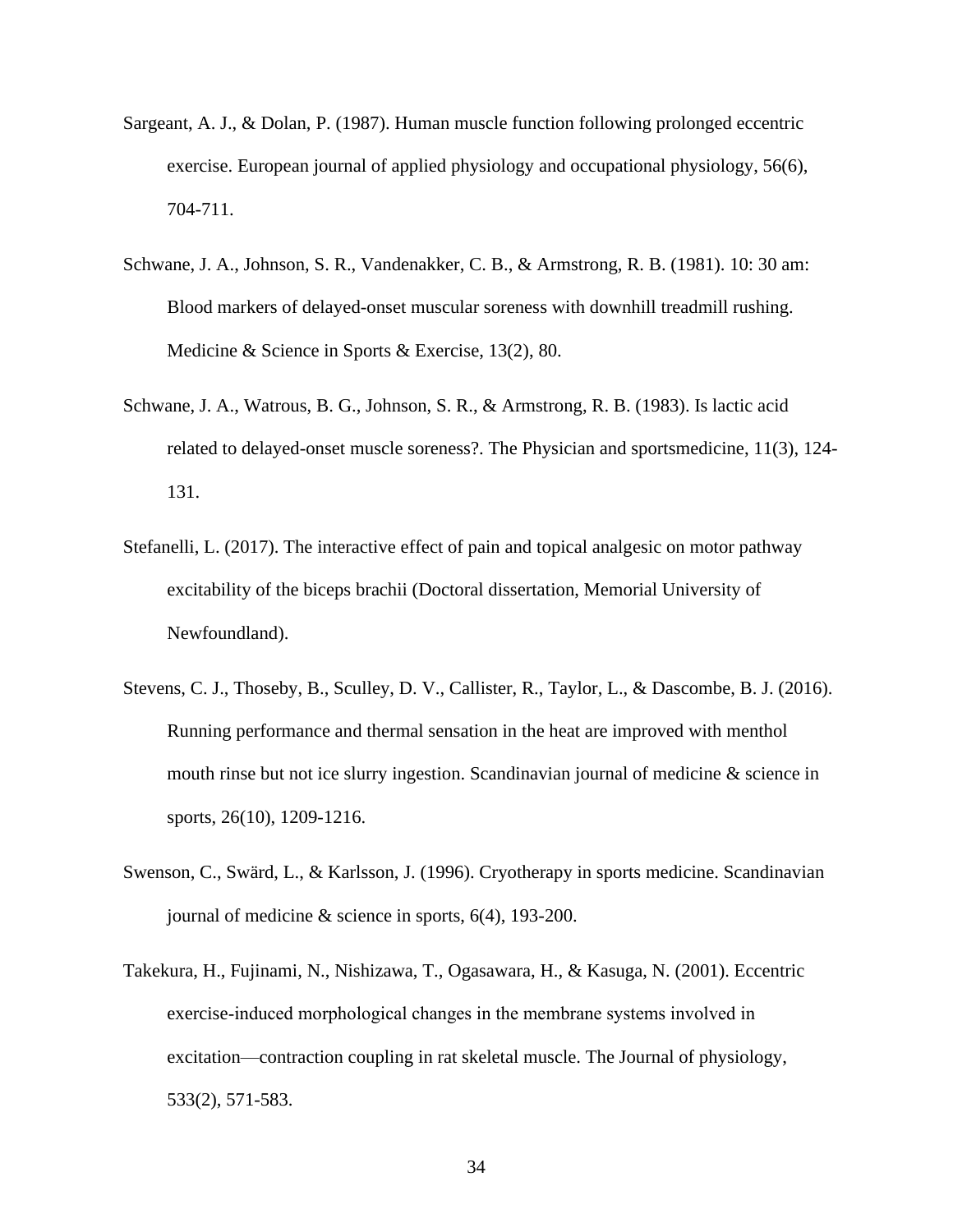- Travnik, L., Pernus, F., & Erzen, I. (1995). Histochemical and morphometric characteristics of the normal human vastus medialis longus and vastus medialis obliquus muscles. Journal of anatomy, 187(Pt 2), 403.
- Van Hall, G., Jensen-Urstad, M., Rosdahl, H., Holmberg, H. C., Saltin, B., & Calbet, J. A. L. (2003). Leg and arm lactate and substrate kinetics during exercise. American Journal of Physiology-Endocrinology And Metabolism, 284(1), E193-E205.
- Verducci, F. M. (2000). Interval cryotherapy decreases fatigue during repeated weightlifting. Journal of athletic training, 35(4), 422.
- Vickers, A. J., Fisher, P., Smith, C., Wyllie, S. E., & Lewith, G. T. (1997). Homoeopathy for delayed onset muscle soreness: a randomised double-blind placebo-controlled trial. British journal of sports medicine, 31(4), 304-307.
- Vila-Chã, C., Hassanlouei, H., Farina, D., & Falla, D. (2012). Eccentric exercise and delayed onset muscle soreness of the quadriceps induce adjustments in agonist–antagonist activity, which are dependent on the motor task. Experimental brain research, 216(3), 385-395.
- Volianitis, S., & Secher, N. H. (2002). Arm blood flow and metabolism during arm and combined arm and leg exercise in humans. The Journal of physiology, 544(3), 977-984.
- Wise, A. K., Morgan, D. L., Gregory, J. E., & Proske, U. (2001). Fatigue in mammalian skeletal muscle stimulated under computer control. Journal of Applied Physiology, 90(1), 189-197.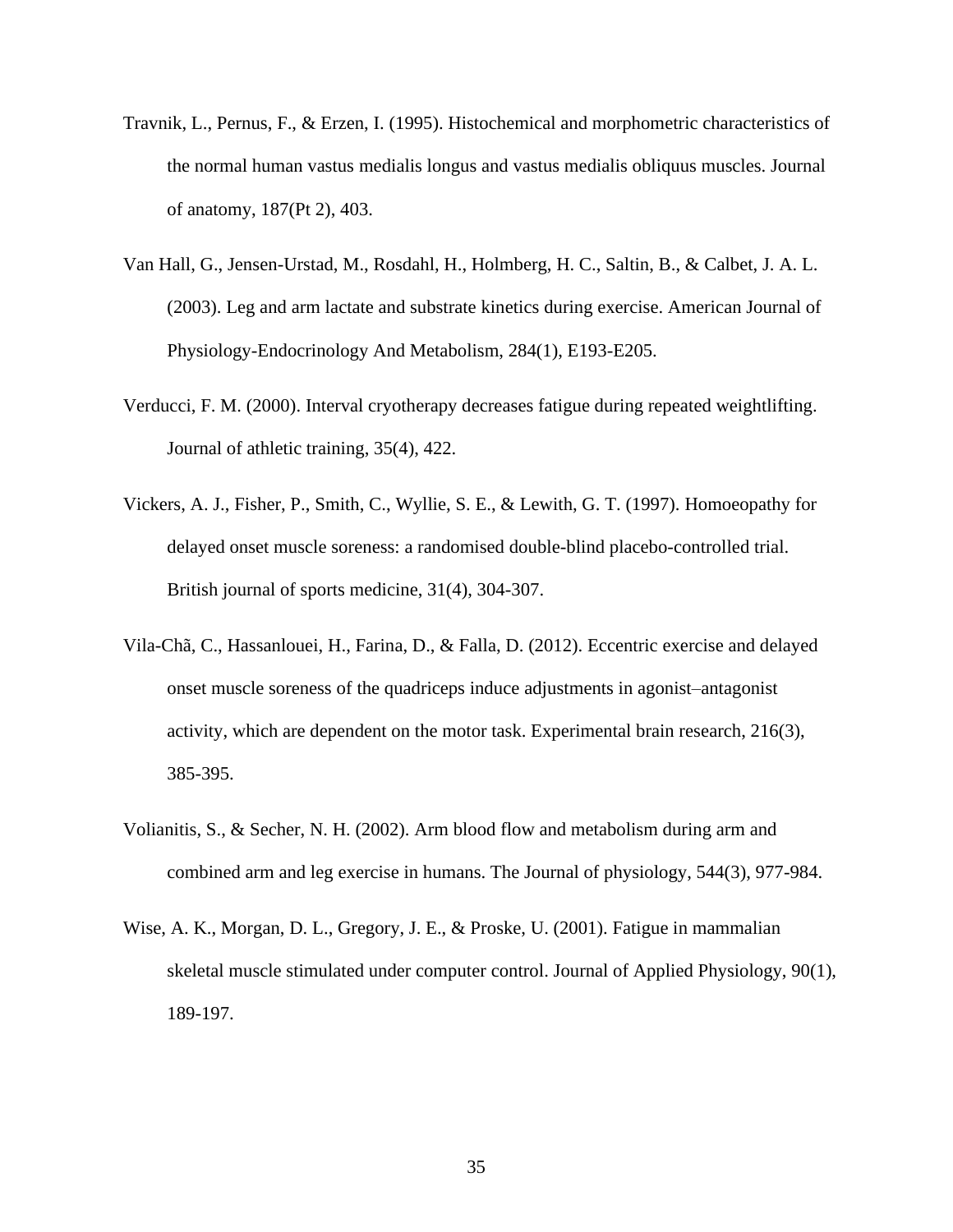- Wood, S. A., Morgan, D. L., & Proske, U. (1993). Effects of repeated eccentric contractions on structure and mechanical properties of toad sartorius muscle. American Journal of Physiology-Cell Physiology, 265(3), C792-C800.
- Yosipovitch, G., Szolar, C., Hui, X. Y., & Maibach, H. (1996). Effect of topically applied menthol on thermal, pain and itch sensations and biophysical properties of the skin. Archives of Dermatological Research, 288(5-6), 245-248.
- Yu, J. G., Malm, C., & Thornell, L. E. (2002). Eccentric contractions leading to DOMS do not cause loss of desmin nor fibre necrosis in human muscle. Histochemistry and cell biology, 118(1), 29-34.
- Zainuddin, Z., Newton, M., Sacco, P., & Nosaka, K. (2005). Effects of massage on delayedonset muscle soreness, swelling, and recovery of muscle function. Journal of athletic training, 40(3), 174.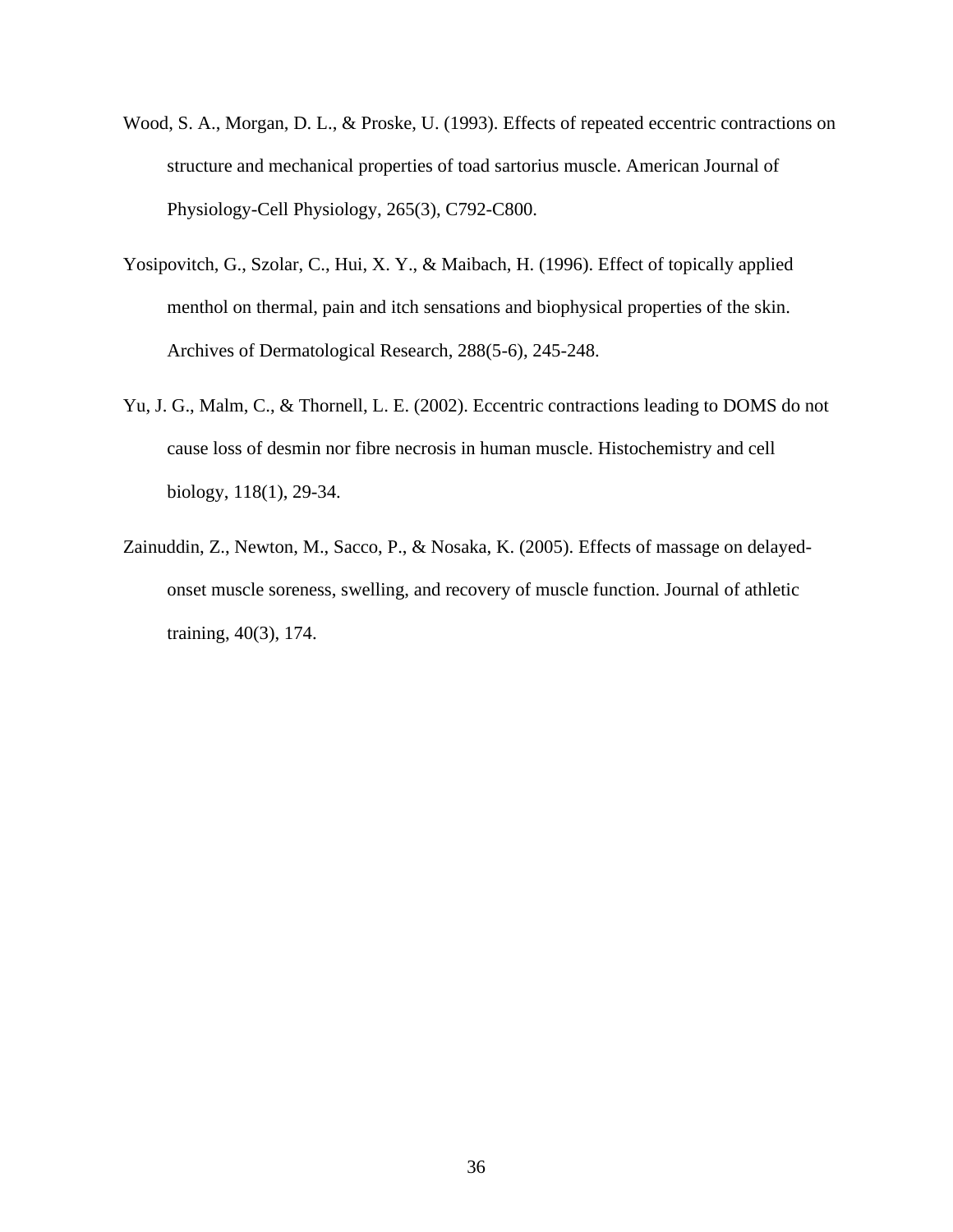## **Appendix 1: Data Collection Sheet**

### **DOMS INDUCTION**

Participant: Date: Time:

Activity level:

| Sex | Age | Height | Weight | Leg<br>Dominance | Arm Dominance |
|-----|-----|--------|--------|------------------|---------------|
|     |     |        |        |                  |               |

**Arm Tested:** Dominant or non-dominant

Leg Tested: Dominant or non-dominant

Which was tested first upper body/lower body? \_\_\_\_\_\_\_\_ Upper body\_\_\_\_\_\_\_\_\_\_\_\_\_\_\_

## **Pre DOMS PPT: Arm**

| Trial 1 | Trial 2 | Trial 3 | <b>VAS</b> |
|---------|---------|---------|------------|
|         |         |         |            |

## **Pre DOMS PPT: Leg**

| Trial 1 | Trial 2 | Trial 3 | <b>VAS</b> |
|---------|---------|---------|------------|
|         |         |         |            |

Warm-up: Leg cycling/Arm cycling

DOMS Induction

## **Post DOMS PPT: Arm**

| Trial 1 | Trial 2 | Trial 3 | <b>VAS</b> |
|---------|---------|---------|------------|
|         |         |         |            |

Warm-up: Leg cycling/Arm cycling

DOMS Induction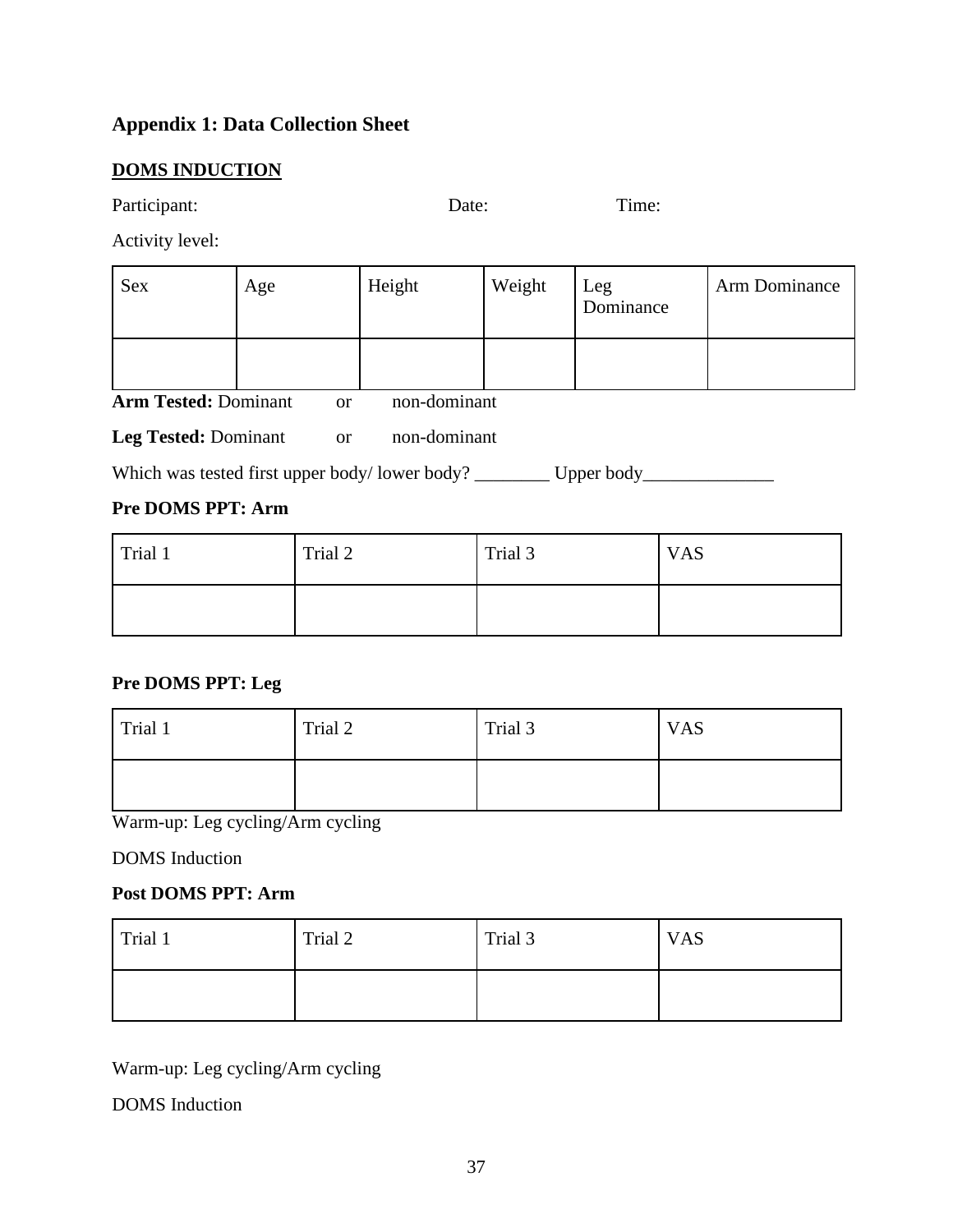## **Post DOMS PPT: Leg**

| Trial 1      | Trial 2 | Trial 3 | <b>VAS</b> |
|--------------|---------|---------|------------|
| $\vert$ 17.1 | 13.4    | 13.0    | v          |

### **POST-SESSION**

Participate: Time: Date: Date: Time:

15 minute activation period Bottle Number: \_\_\_\_\_\_\_\_\_\_\_

## **PRE-BIOFREEZE APPLICATION**

| Segment | Trial 1 | Trial 2 | Trial 3 | <b>VAS</b> |
|---------|---------|---------|---------|------------|
|         |         |         |         |            |
|         |         |         |         |            |

## **(15) 0 Minute**

| Segment | Trial 1 | Trial 2 | Trial 3 | <b>VAS</b> |
|---------|---------|---------|---------|------------|
|         |         |         |         |            |
|         |         |         |         |            |

## **(20) 5 minutes**

| Segment | Trial 1 | Trial 2 | Trial 3 | <b>VAS</b> |
|---------|---------|---------|---------|------------|
|         |         |         |         |            |
|         |         |         |         |            |

## **(25) 10 minutes**

| Segment | Trial 1 | Trial 2 | Trial 3 | <b>VAS</b> |
|---------|---------|---------|---------|------------|
|         |         |         |         |            |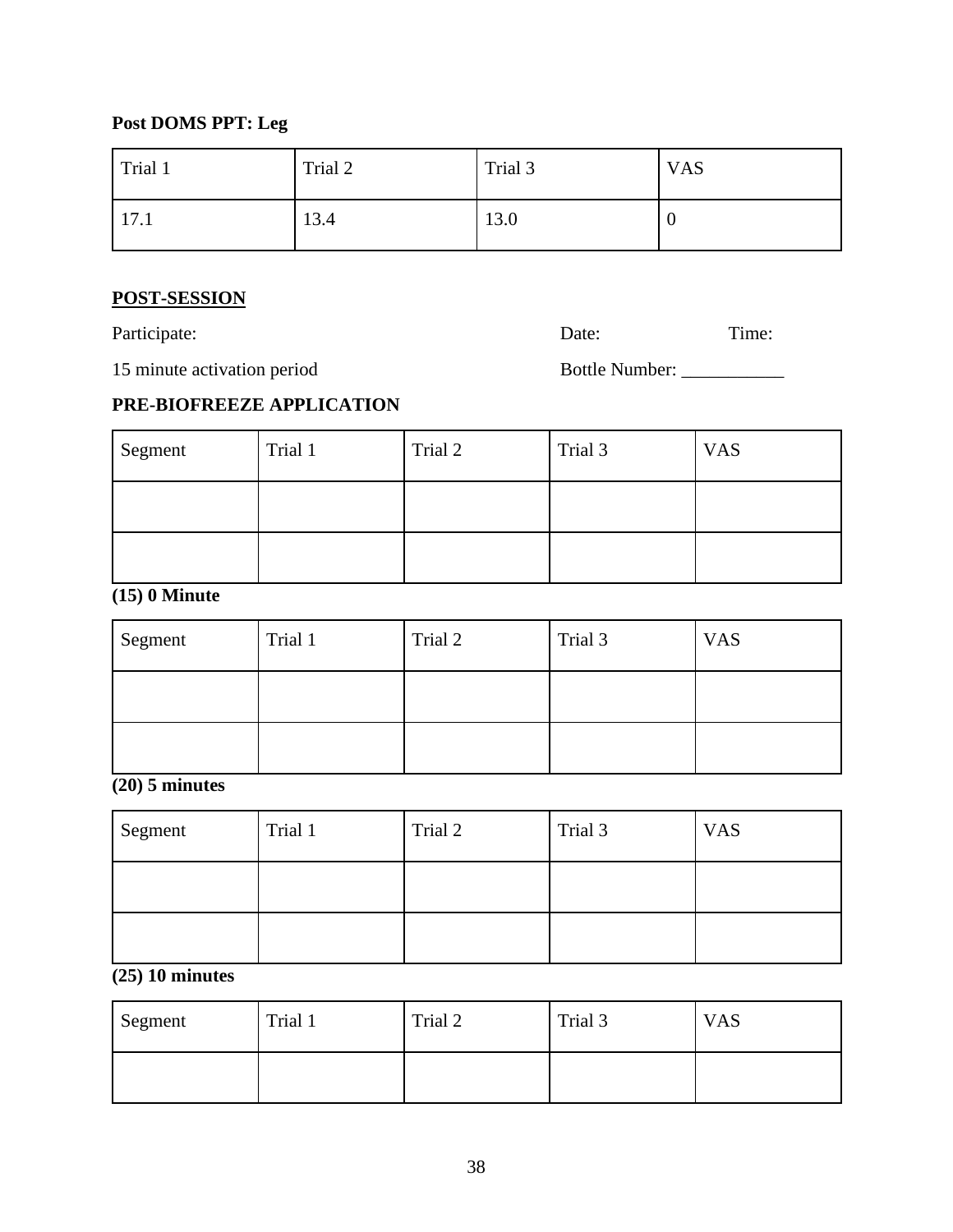## **(30) 15 minutes**

| Segment | Trial 1 | Trial 2 | Trial 3 | <b>VAS</b> |
|---------|---------|---------|---------|------------|
|         |         |         |         |            |
|         |         |         |         |            |

# **(35) 20 minutes**

| Segment | Trial 1 | Trial 2 | Trial 3 | <b>VAS</b> |
|---------|---------|---------|---------|------------|
|         |         |         |         |            |
|         |         |         |         |            |

# **(40) 25 minutes**

| Segment | Trial 1 | Trial 2 | Trial 3 | <b>VAS</b> |
|---------|---------|---------|---------|------------|
|         |         |         |         |            |
|         |         |         |         |            |

**(45) 30 minutes**

| Segment | Trial 1 | Trial 2 | Trial 3 | <b>VAS</b> |
|---------|---------|---------|---------|------------|
|         |         |         |         |            |
|         |         |         |         |            |

**(50) 35 minutes** 

| Segment | Trial 1 | Trial 2 | Trial 3 | <b>VAS</b> |
|---------|---------|---------|---------|------------|
|         |         |         |         |            |
|         |         |         |         |            |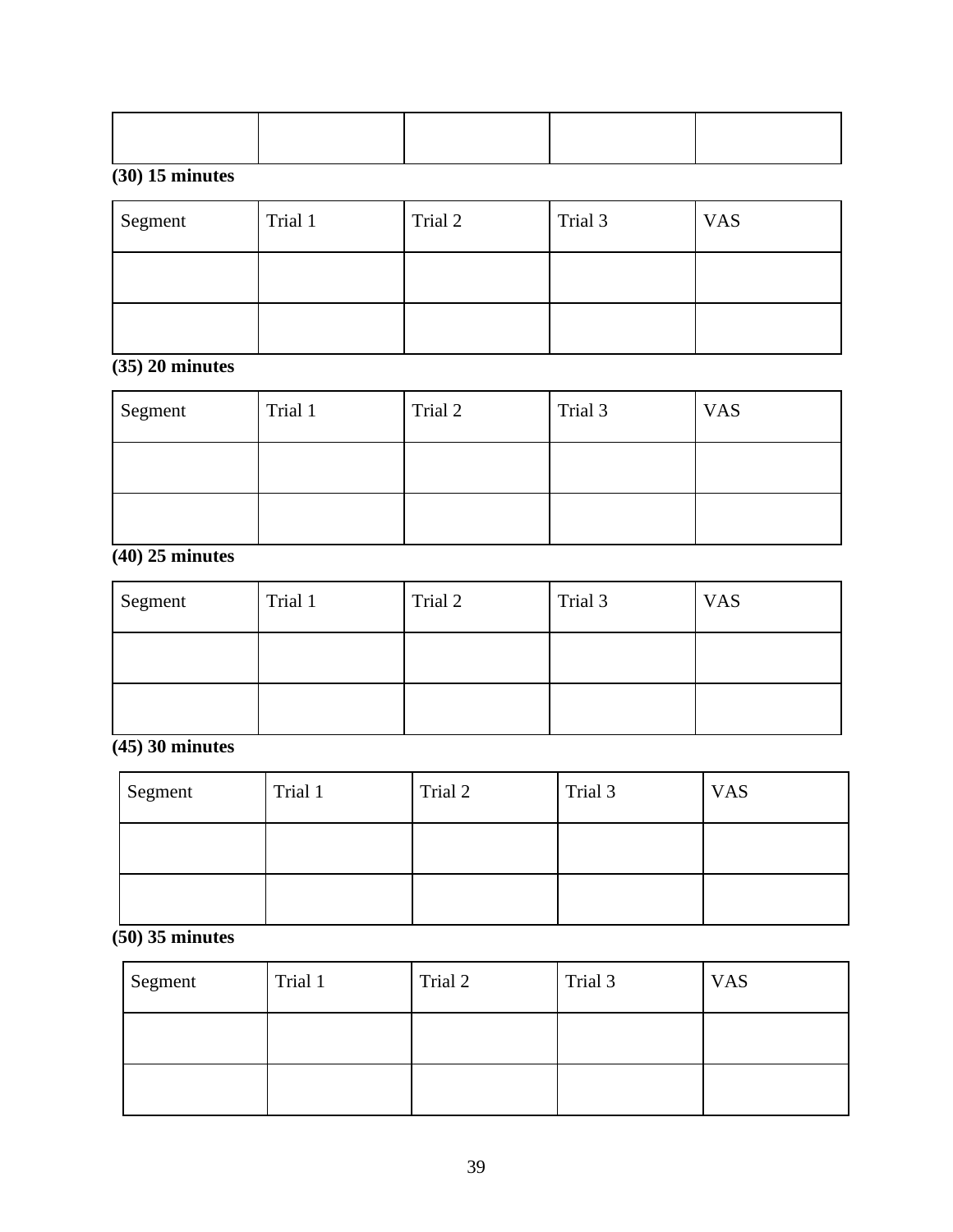## **(55) 40 minutes**

| Segment | Trial 1 | Trial 2 | Trial 3 | <b>VAS</b> |
|---------|---------|---------|---------|------------|
|         |         |         |         |            |
|         |         |         |         |            |

## **(60) 45 minutes**

| Segment | Trial 1 | Trial 2 | Trial 3 | <b>VAS</b> |
|---------|---------|---------|---------|------------|
|         |         |         |         |            |
|         |         |         |         |            |

# **RPE SCALE**

| <b>Sets</b> | <b>Arms</b>    | Legs |
|-------------|----------------|------|
| Set 1       | 6              | 8    |
| Set 2       | $\overline{7}$ | 10   |
| Set 3       | 8              | 10   |
| Set 4       | 8              | 10   |
| Set 5       | 9              | 10   |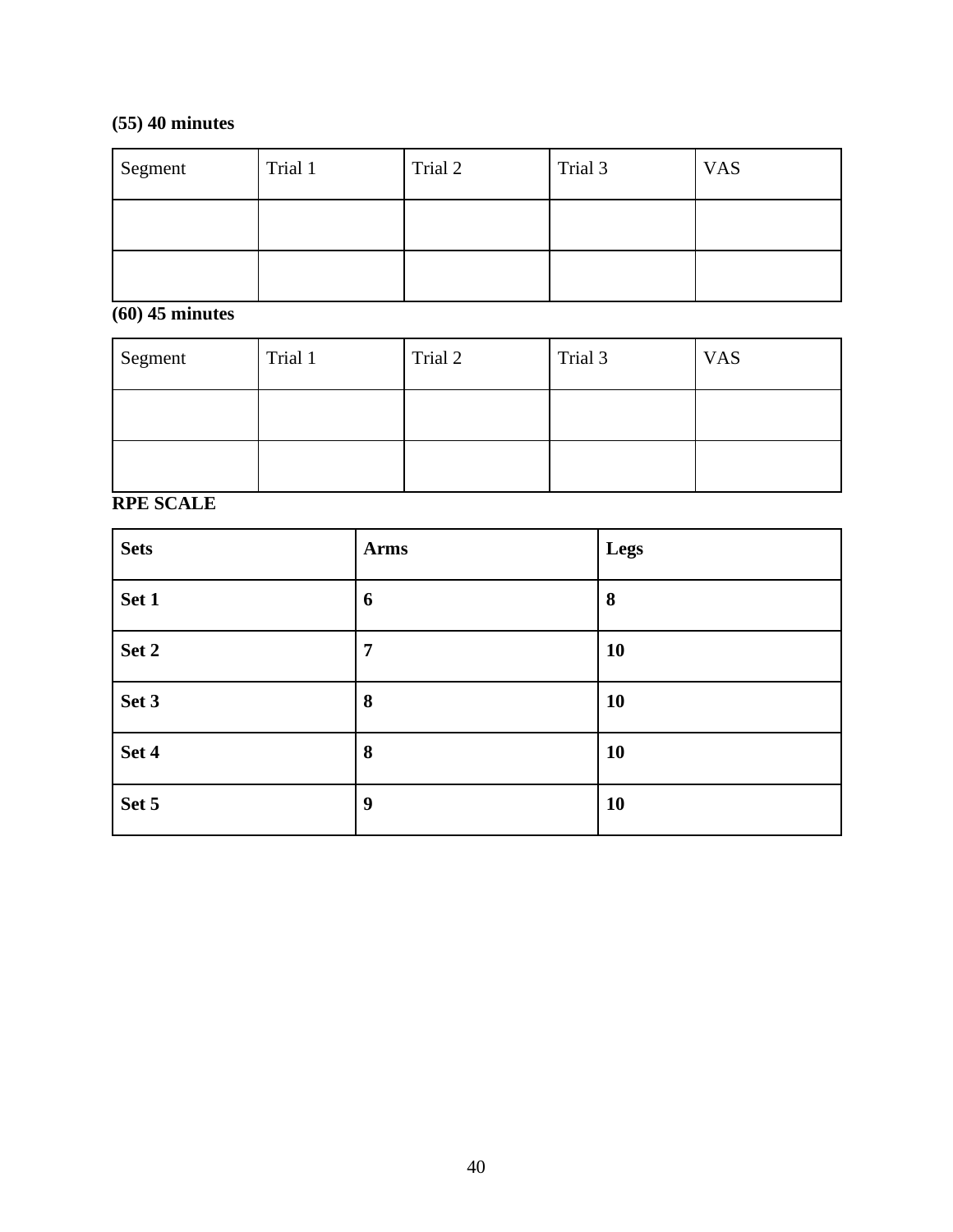## **Appendix 2 Informed Consent Form**

Title: Comparison of the upper body and lower body pain perception after the application of menthol analgesic for the recovery of DOMS

| $Researcher(s)$ : | Sara Mirzabeigi Fini                                                          |
|-------------------|-------------------------------------------------------------------------------|
|                   | Memorial University of Newfoundland, mmirzabeigif@mun.ca                      |
|                   | Dr. Shahab Alizadeh, Post-Doctoral fellow                                     |
|                   | Memorial University of Newfoundland, salizadeh@mun.ca                         |
|                   | Melanie Elizabeth Lapierre                                                    |
|                   | Memorial University of Newfoundland, melapierre@mun.ca                        |
|                   | Kelly Jewer                                                                   |
|                   | Memorial University of Newfoundland, kj0311@mun.ca                            |
|                   | Catherine Nicole Murrin                                                       |
|                   | Memorial University of Newfoundland, cmurrin@mun.ca                           |
|                   | <b>Hailey Fudge</b>                                                           |
|                   | Memorial University of Newfoundland, hrfudge@mun.ca<br>Nehara Herat           |
|                   | Memorial University of Newfoundland, <i>nsherat@mun.ca</i><br>Stephanie Foley |
|                   | Memorial University of Newfoundland, sef347@mun.ca                            |
| $Supervisor(s)$ : | Dr. Duane Button, PhD                                                         |
|                   | Human Kinetics and Recreation, Memorial University of Newfoundland            |
|                   | dbutton@mun.ca, 709 864-4886                                                  |

## **You are invited to take part in a research project entitled:**

*"*Comparison of the upper body and lower body pain perception after the application of menthol analgesic for the recovery of DOMS"

This form is part of the process of informed consent. It should give you the basic idea of what the research is about and what your participation will involve. It also describes your right to withdraw from the study. In order to decide whether you wish to participate in this research study, you should understand enough about its risks and benefits to be able to make an informed decision. This is the informed consent process. Take time to read this carefully and to understand the information given to you. Please contact the researcher, Shahab Alizadeh, if you have any questions about the study or would like more information before you consent.

It is entirely up to you to decide whether to take part in this research. If you choose not to take part in this research or if you decide to withdraw from the research once it has started, there will be no negative consequences for you, now or in the future. This research is not a course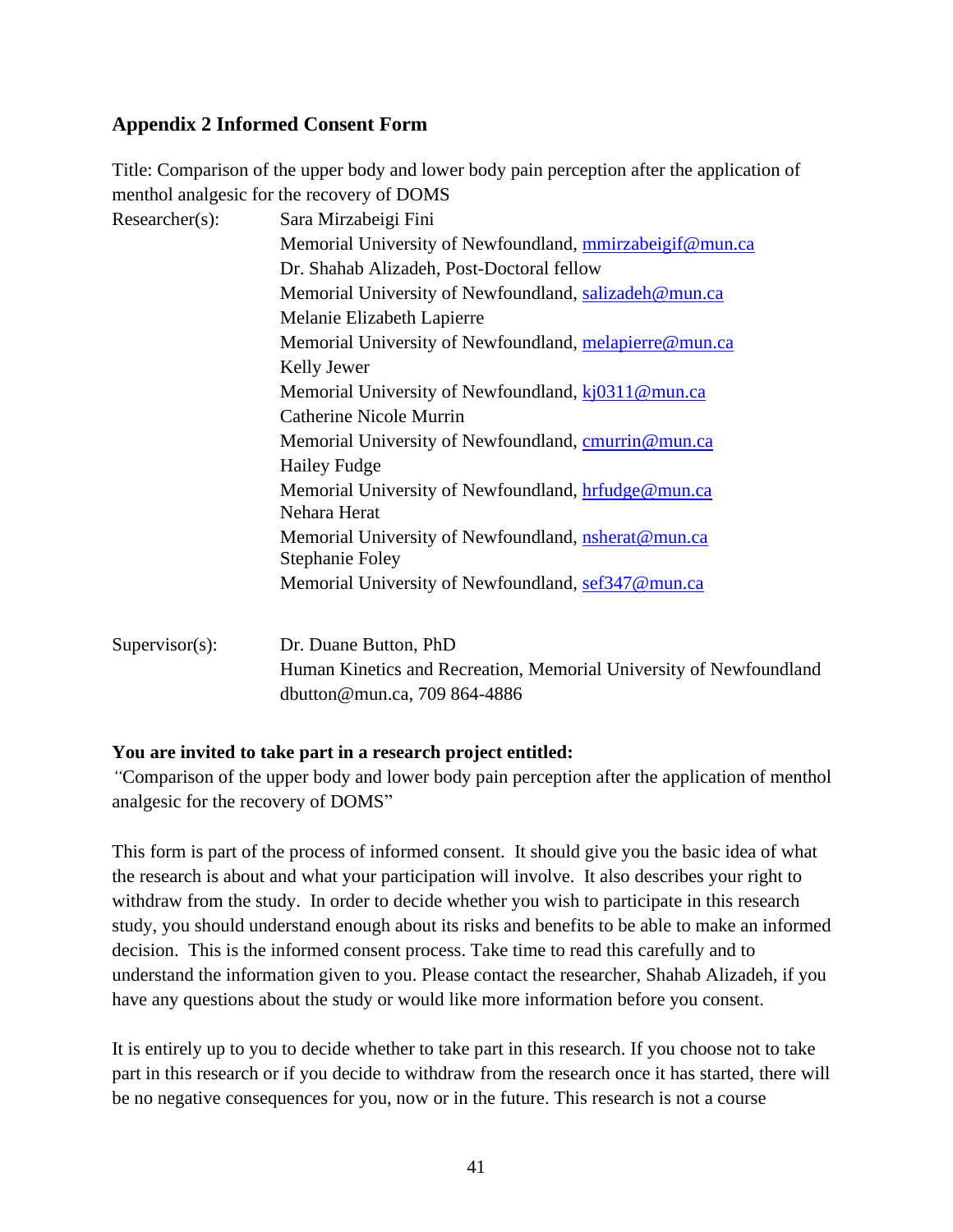requirement, and that the decision to participate, or not, or to withdraw will not influence student grades or other references / recommendations.

### **Introduction:**

I, Sara Mirzabeigi Fini, Shahab Alizadeh, Catherine Murrin, Hailey Fudge, Kelly Jewer, Melanie Lapierre, Nahara Herat, and Stephanie Foley are students at Memorial. We are part of the School of Human Kinetics and Recreation. As part of their Honours Theses and my Postdoctoral research, we are conducting research under the supervision of Dr. Duane Button, PhD.

### **Purpose of Study:**

The purpose of this study is to compare the difference of upper body to lower body response

to pain after the application of a menthol-based analgesic, 48 hours after the induction of DOMS.

## **What We Will Do in this Study:**

You will complete two sessions with 48 hours between both sessions. In the first session, participants were required to complete the delayed onset muscle soreness (DOMS) protocol. Pain pressure threshold (PPT) measurements were obtained for the bicep brachii and quadriceps femoris prior to DOMS induction and immediately after. During the second session, PPT was obtained on arrival after which, one of the condition menthol analgesics was applied to the muscle groups. After a 15-minute activation period, PPT was measured every 5 minutes up to 60 minutes (45 minutes of measurements with a 15 minute of activation period).

### **Length of Time:**

The first session will take approximately 2 hours and the last session will take 2 hours (a total of two sessions) with a total duration of 4 hours

## **Withdrawal from the Study:**

You are free to withdraw from the present study at any point throughout the duration of the study and any data collected up to the point of withdrawal will be discarded and destroyed. After data collection has ended you can request the removal of your data up until four weeks after your final data collection.

### **Possible Benefits:**

There are no direct benefits to you. The current research may benefit physicians, athletes, and the general population by increasing the pool of research.

### **Possible Risks:**

Physical risks include strain or soreness of the quadriceps and biceps brachii. For some individuals who are not highly trained, there could be some residual muscle discomfort, which would recede after continued exercise. In order to measure the PPT a transient sense of pain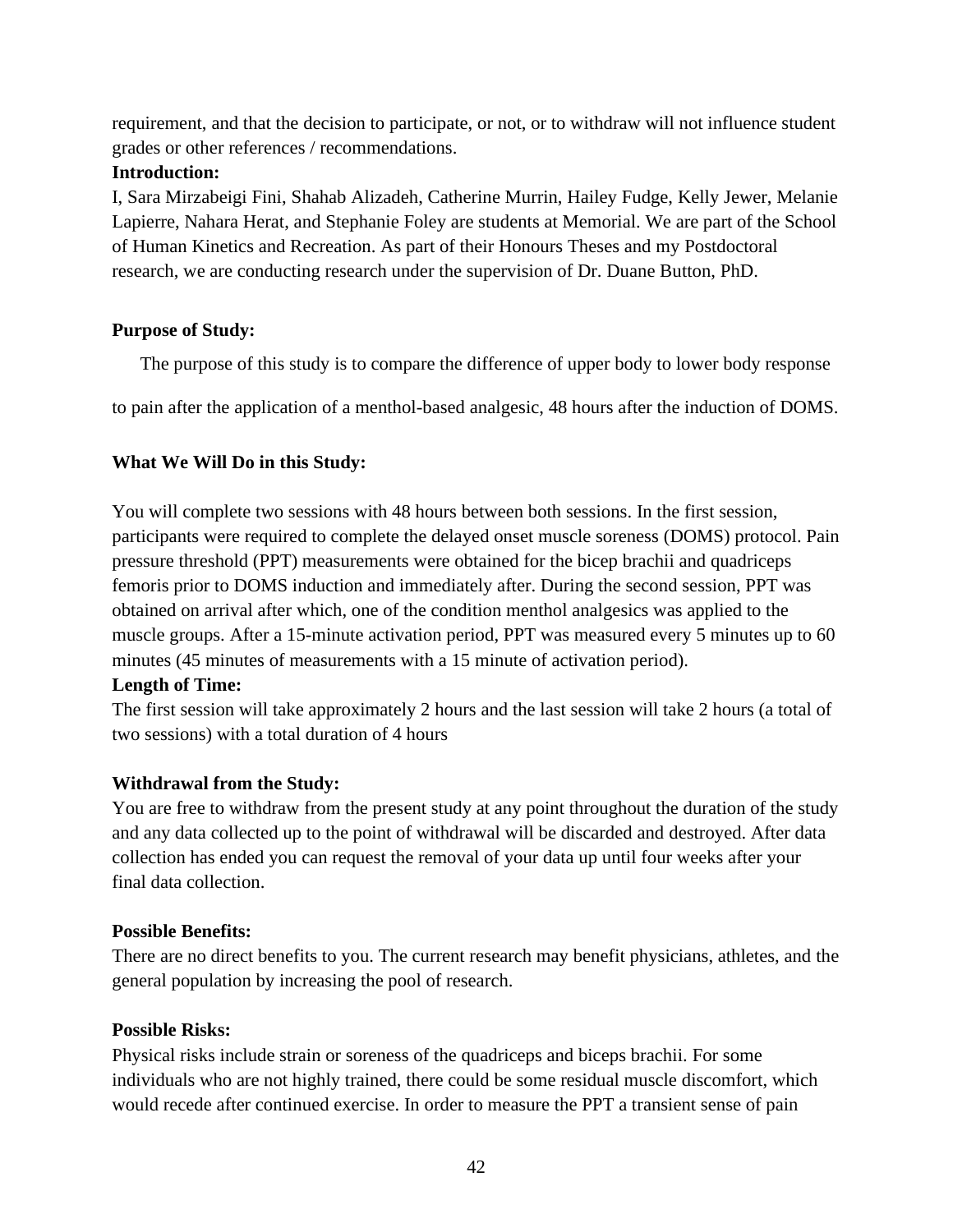would be induced which has no serious implications. To avoid injury participants will be asked to warmup for 5 minutes. In order to minimize risk, all high intensity contractions will be supervised by an investigator all of whom are trained in first aid and CPR. Additionally, numbers for emergency services will be on hand in case medical attention is necessary and the participants would be referred to student wellness and counselling center.

### **Confidentiality:**

The ethical duty of confidentiality includes safeguarding participants' identities, personal information, and data from unauthorized access, use, or disclosure. Certain data such as PPT and anthropometric information will be anonymized. Data will be stored in physical form and digitally in Dr. Button's office.

### **Anonymity:**

Anonymity refers to protecting participants' identifying characteristics, such as name or description of physical appearance.

Every reasonable effort will be made to ensure your anonymity. You will not be identified in publications without your explicit permission. All data will be anonymized and kept confidential.

### **Use, Access, Ownership, and Storage of Data:**

All data will be stored in hardcopy and password-protected digital copy in Dr. Duane Button's office at Memorial University of Newfoundland. Consent forms will be stored separately from participant data in a locked cabinet in Dr. Duane Button's office. Data access will be limited to Dr. Duane Button and investigators. Data will be kept for a minimum of five years, as required by Memorial University's policy on Integrity in Scholarly Research.

### **Reporting of Results:**

Data potentially may be published in a thesis and online journal articles. Published data will contain no personally identifying information.

## **Sharing of Results with Participants:**

Upon completion of the study, any study results will be available to the participants in the published work or upon request via email.

### **Questions:**

You are welcome to ask questions before, during, or after your participation in this research. If you would like more information about this study, please contact: Sara Mirzabeigi Fini, mmirzabeigif@mun.ca or Dr. Duane Button, dbutton@mun.ca.

The proposal for this research has been reviewed by the Interdisciplinary Committee on Ethics in Human Research and found to be in compliance with Memorial University's ethics policy. If